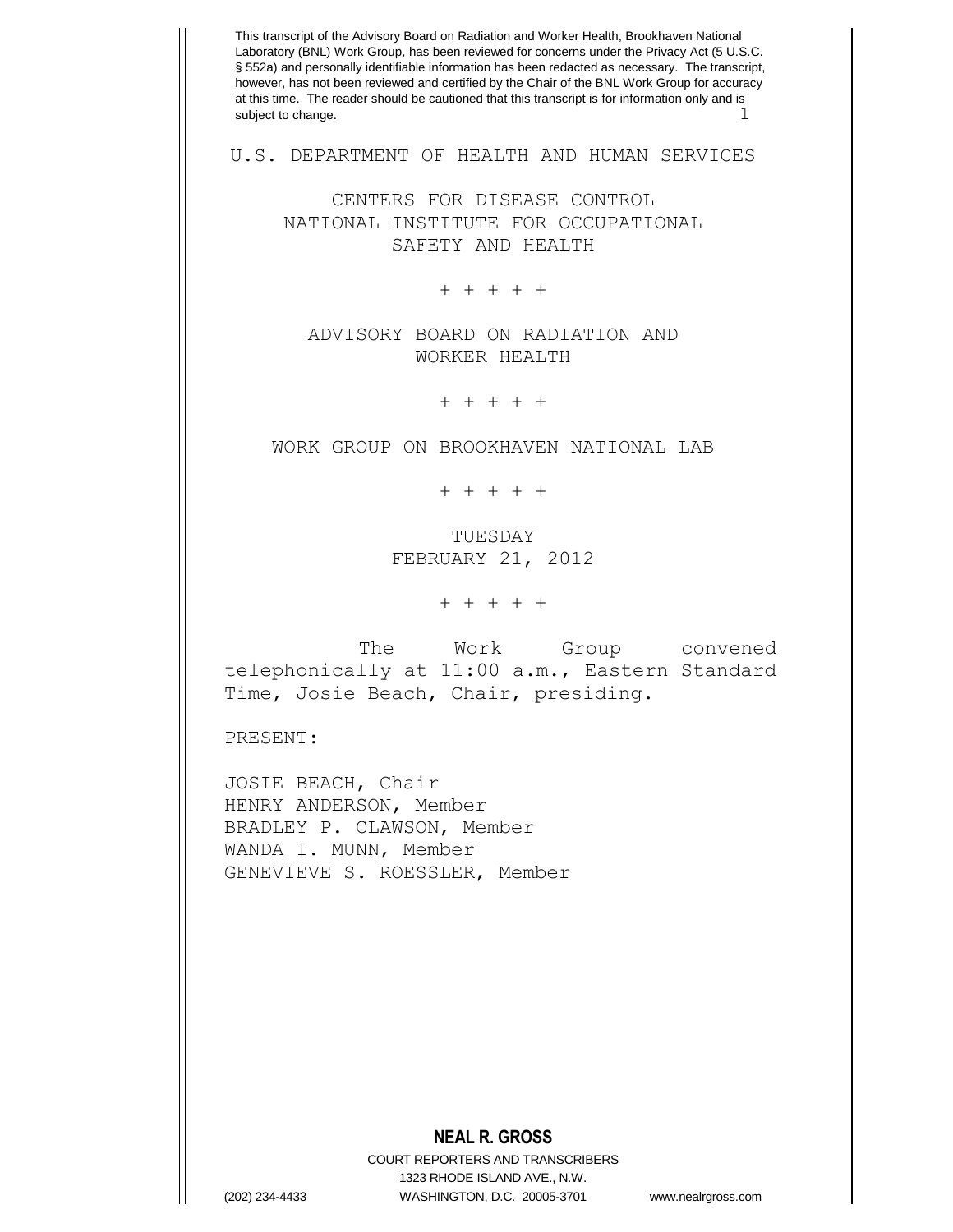This transcript of the Advisory Board on Radiation and Worker Health, Brookhaven National Laboratory (BNL) Work Group, has been reviewed for concerns under the Privacy Act (5 U.S.C. § 552a) and personally identifiable information has been redacted as necessary. The transcript, however, has not been reviewed and certified by the Chair of the BNL Work Group for accuracy at this time. The reader should be cautioned that this transcript is for information only and is subject to change. 2

ALSO PRESENT:

TED KATZ, Designated Federal Official TIM ADLER, ORAU Team STEPHANIE BOGART RON BUCHANAN, SC&A GRADY CALHOUN, DCAS JASON DAVIS, DCAS NORA DETWEILER JOE FALCO JOE FITZGERALD, SC&A JIM GREEN JENNY LIN, HHS JOHN MAURO, SC&A PAUL RUHTER, ORAU Team JOHN STIVER, SC&A DENNIS STRENGE, ORAU Team

## **NEAL R. GROSS**

COURT REPORTERS AND TRANSCRIBERS 1323 RHODE ISLAND AVE., N.W. (202) 234-4433 WASHINGTON, D.C. 20005-3701 www.nealrgross.com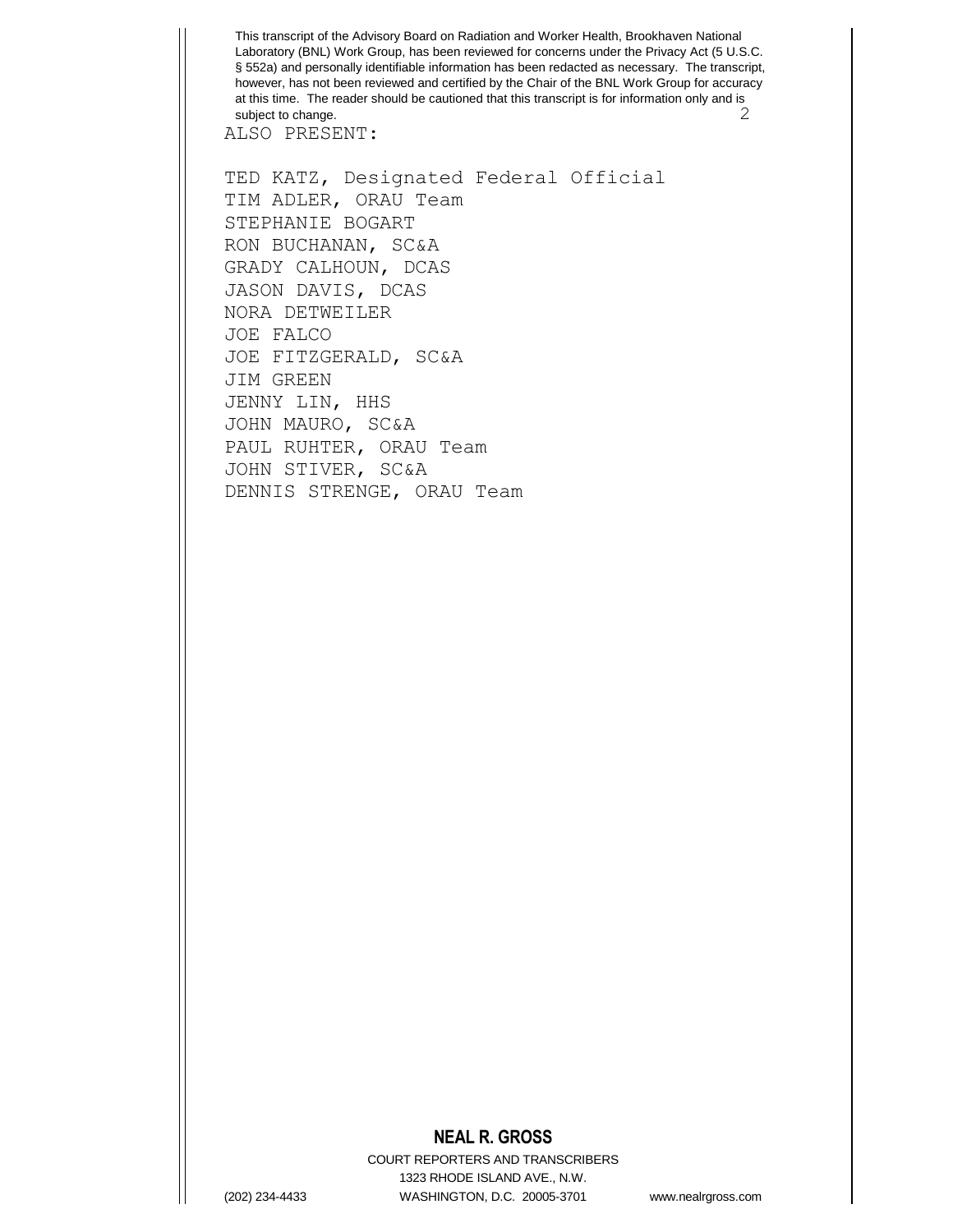This transcript of the Advisory Board on Radiation and Worker Health, Brookhaven National Laboratory (BNL) Work Group, has been reviewed for concerns under the Privacy Act (5 U.S.C. § 552a) and personally identifiable information has been redacted as necessary. The transcript, however, has not been reviewed and certified by the Chair of the BNL Work Group for accuracy at this time. The reader should be cautioned that this transcript is for information only and is subject to change. subject to change.

C-O-N-T-E-N-T-S

| Welcome and Roll-Call/Introductions 4                                 |
|-----------------------------------------------------------------------|
| SEC Petition (83.14) Evaluation Report<br>Approved January 6, 2012  6 |
| Work Group Recommendations 26                                         |
| Discussion on the ER Matrix 30                                        |
| Remaining TBD Issues 45                                               |
| Path Forward for TBD Issue Resolution/<br>TBD Revisions  81           |
|                                                                       |

## **NEAL R. GROSS**

COURT REPORTERS AND TRANSCRIBERS 1323 RHODE ISLAND AVE., N.W. (202) 234-4433 WASHINGTON, D.C. 20005-3701 www.nealrgross.com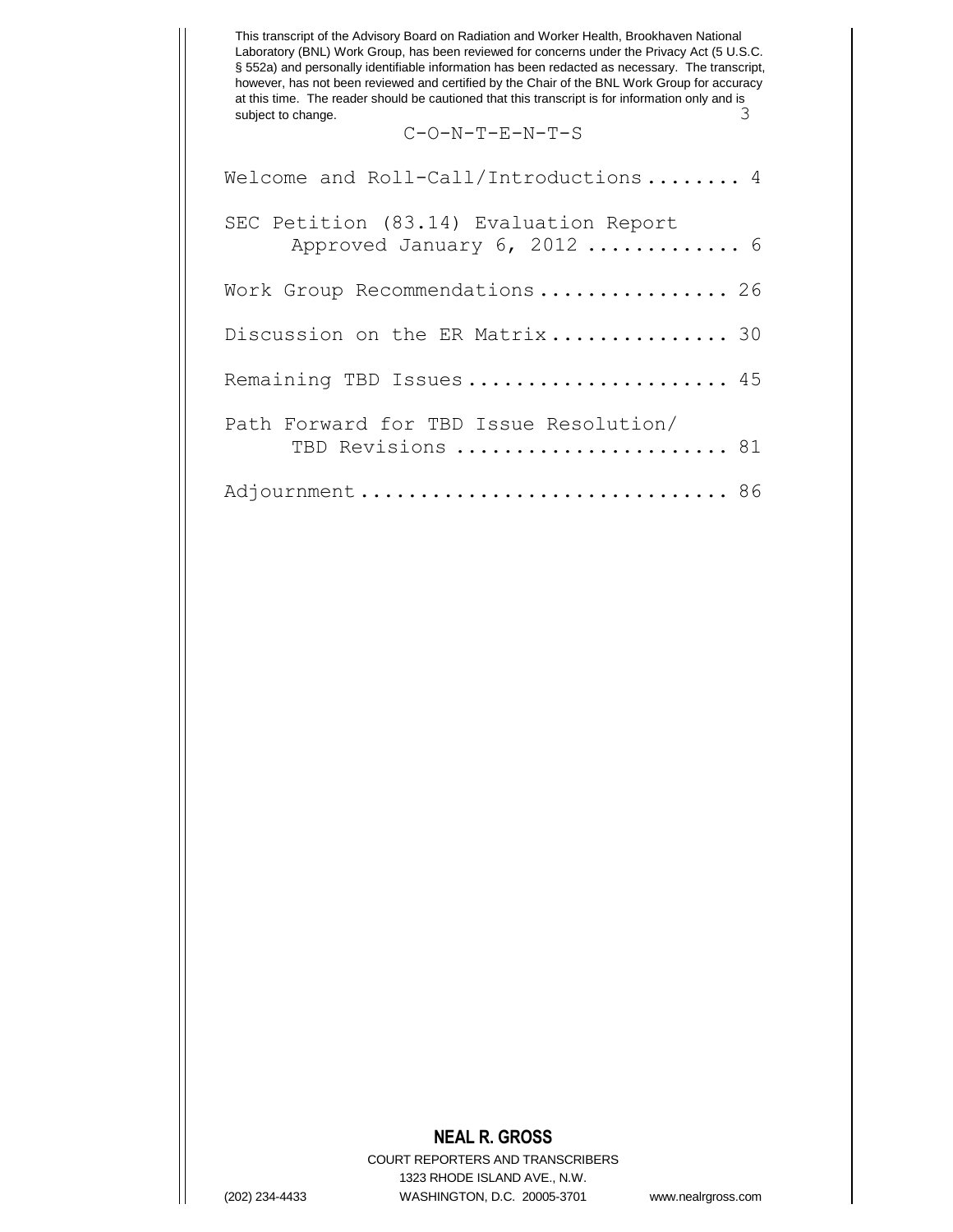**NEAL R. GROSS** COURT REPORTERS AND TRANSCRIBERS 1323 RHODE ISLAND AVE., N.W. This transcript of the Advisory Board on Radiation and Worker Health, Brookhaven National Laboratory (BNL) Work Group, has been reviewed for concerns under the Privacy Act (5 U.S.C. § 552a) and personally identifiable information has been redacted as necessary. The transcript, however, has not been reviewed and certified by the Chair of the BNL Work Group for accuracy at this time. The reader should be cautioned that this transcript is for information only and is subject to change. 1 P-R-O-C-E-E-D-I-N-G-S  $2 \parallel$  (11:01 a.m.) 3 || MR. KATZ: Let's get started, 4 || beginning with roll call. We're speaking 5 about a specific site so please speak to 6 conflict of interest, as well, and we'll begin 7 || call with Board Members. 8 || (Roll call.) 9 Okay, very good. That does it for 10 | roll call. 11 || Let me mention for everybody,  $12$  | there is an agenda for this meeting. It's on 13 || the NIOSH website under the Board section, the 14 OCAS part of the NIOSH website under the Board 15 | section, under Meetings. 16 and there's also a couple 17 documents associated with the meeting that 18 || should be there, too. 19 One of them is an Evaluation 20 || Report from NIOSH and the other is an issues 21 matrix related to Site Profile issues from  $22$   $\parallel$   $SC&A$ .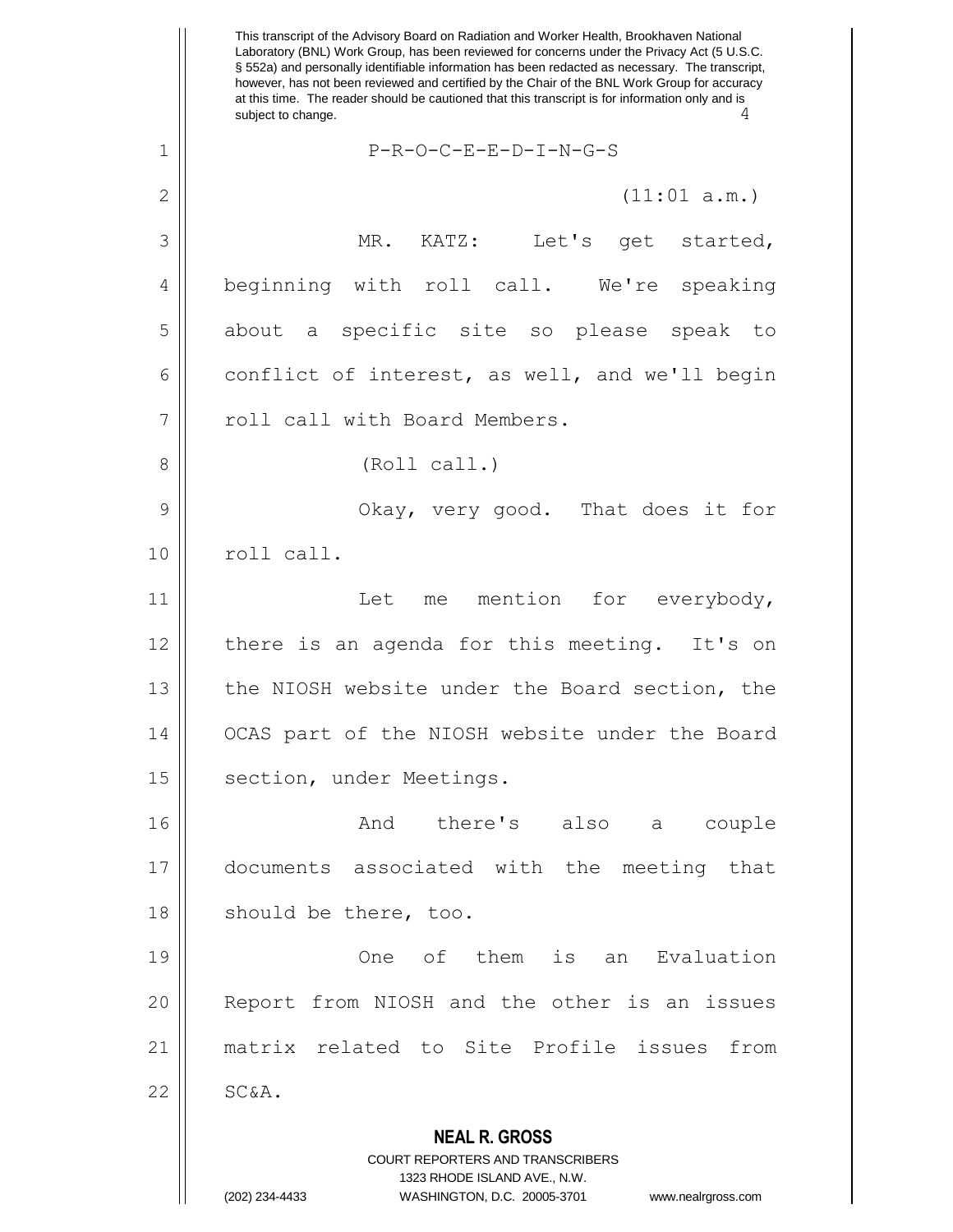**NEAL R. GROSS** COURT REPORTERS AND TRANSCRIBERS 1323 RHODE ISLAND AVE., N.W. (202) 234-4433 WASHINGTON, D.C. 20005-3701 www.nealrgross.com This transcript of the Advisory Board on Radiation and Worker Health, Brookhaven National Laboratory (BNL) Work Group, has been reviewed for concerns under the Privacy Act (5 U.S.C. § 552a) and personally identifiable information has been redacted as necessary. The transcript, however, has not been reviewed and certified by the Chair of the BNL Work Group for accuracy at this time. The reader should be cautioned that this transcript is for information only and is subject to change. 1 || And otherwise, let's get started.  $2 \parallel$  Let me remind everyone on the line, please 3 mute your phone except when you're addressing 4 || the group. 5 || If you don't have a mute button, 6 if you press  $*$  and then 6, that'll mute your  $7 \parallel$  phone for this call, and then you press  $*$  and  $8 \parallel$  then 6 again to take your phone off of mute. 9 And please do not put this call on 10 hold at any point, but hang up and dial back 11 || in if you need to do that. And, Josie, it's 12 your agenda. 13 CHAIR BEACH: Thanks, Ted. The 14 agenda is posted as Ted said, but I'm just 15 || going to go through it very briefly for anyone 16 | that may not have it. 17 || The main purpose of the call today 18 is to go over the 83.14 Evaluation Report that 19 was issued on January 6. And I think that 20 || NIOSH will take the lead on that. 21 Then we're going to go ahead and 22 || have public questions and comments, along with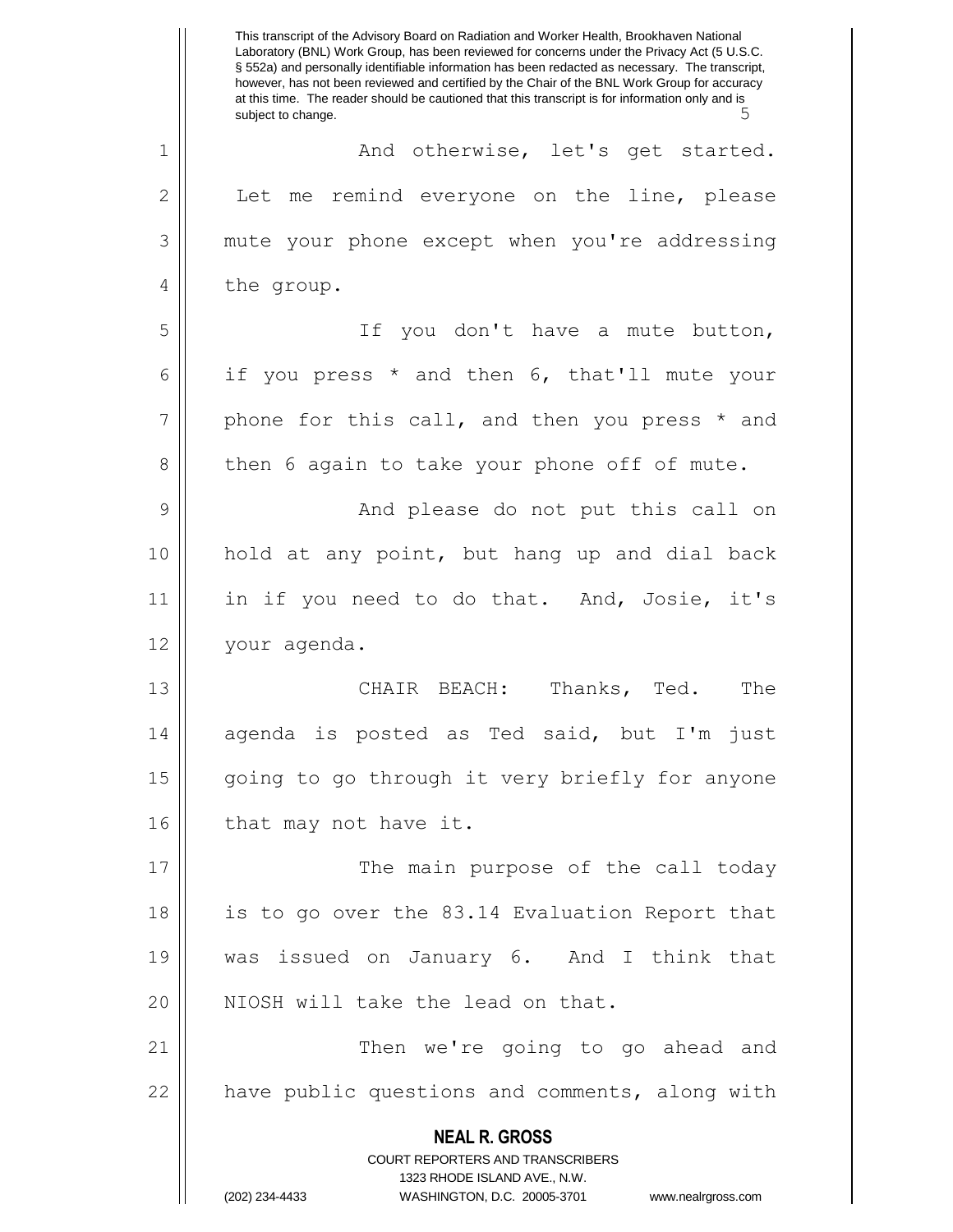**NEAL R. GROSS** COURT REPORTERS AND TRANSCRIBERS 1323 RHODE ISLAND AVE., N.W. (202) 234-4433 WASHINGTON, D.C. 20005-3701 www.nealrgross.com This transcript of the Advisory Board on Radiation and Worker Health, Brookhaven National Laboratory (BNL) Work Group, has been reviewed for concerns under the Privacy Act (5 U.S.C. § 552a) and personally identifiable information has been redacted as necessary. The transcript, however, has not been reviewed and certified by the Chair of the BNL Work Group for accuracy at this time. The reader should be cautioned that this transcript is for information only and is subject to change. 1 Work Group recommendations. 2 When we're finished with that, I 3 | would like to go into just a brief discussion 4 || on the ER matrix to make sure that we've 5 || actually covered everything that we came up 6 | with at our last Work Group meeting. I 7 believe it was January 21 of last year, or 8 | February, no, January. 9 Okay, and then the matrix for the 10 TBD, cover those items, and then look at a 11 path forward for the issues and possibly some 12 || tasking for SC&A. So NIOSH, Grady, if you're  $13 \parallel$  ready? 14 MR. CALHOUN: Sure. Basically 15 || what had happened is, after we had presented 16 || the previous Evaluation Report, we started 17 || into the task of evaluating where we were and 18 || looking at how firm the previously established  $19$  | end date of 1980 was. 20 And as you may or may not know, 21 we've had some difficulty and it was just a 22 || timeliness issue of getting responses back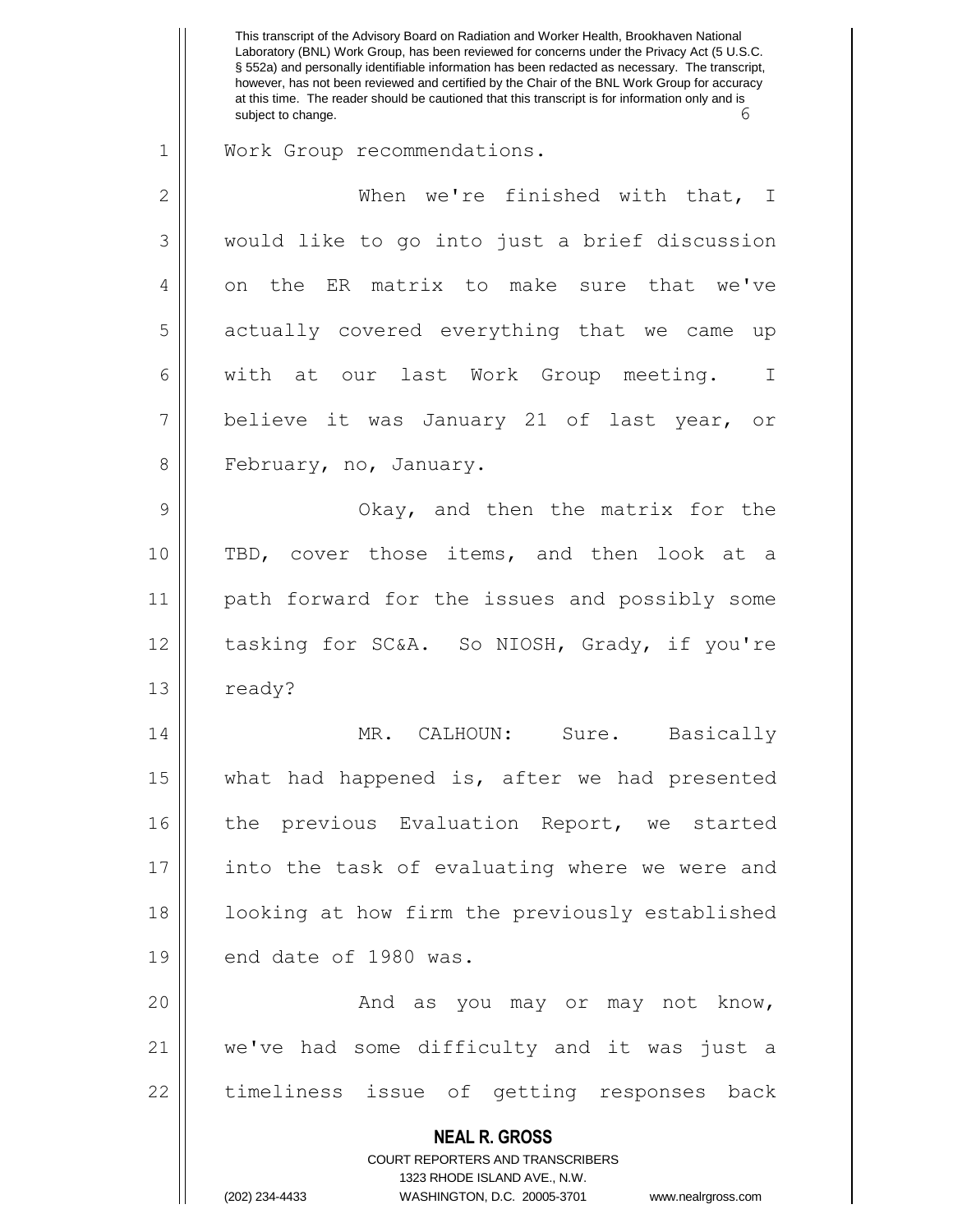**NEAL R. GROSS** COURT REPORTERS AND TRANSCRIBERS 1323 RHODE ISLAND AVE., N.W. (202) 234-4433 WASHINGTON, D.C. 20005-3701 www.nealrgross.com This transcript of the Advisory Board on Radiation and Worker Health, Brookhaven National Laboratory (BNL) Work Group, has been reviewed for concerns under the Privacy Act (5 U.S.C. § 552a) and personally identifiable information has been redacted as necessary. The transcript, however, has not been reviewed and certified by the Chair of the BNL Work Group for accuracy at this time. The reader should be cautioned that this transcript is for information only and is subject to change. 1 | from Brookhaven, but they've since fixed that 2 | problem. 3 || But during the course of getting  $4 \parallel$  those responses back, I started doing a, you 5 | know, I guess a little further comparison to  $6 \parallel$  try to find out the, to make myself feel 7 | better really about the end date. 8 || And basically what I did is I went 9 || through and I kind of selectively took cases 10 that had filed for our program and I looked at 11 | cases with employment only after 1980. 12 || T went through and looked at their 13  $\parallel$  CATI interview to see if they said that they 14 | had been monitored for urinalysis and whatnot. 15 || And then I went back and looked at 16 || the response that we received from Brookhaven 17 and any other dosimetry data that was in their 18 files. 19 And what really kind of gave me 20  $\parallel$  pause was that I initially had found a case, I 21 || want to say it was from 1989, and what 22 || happened is Brookhaven reported that the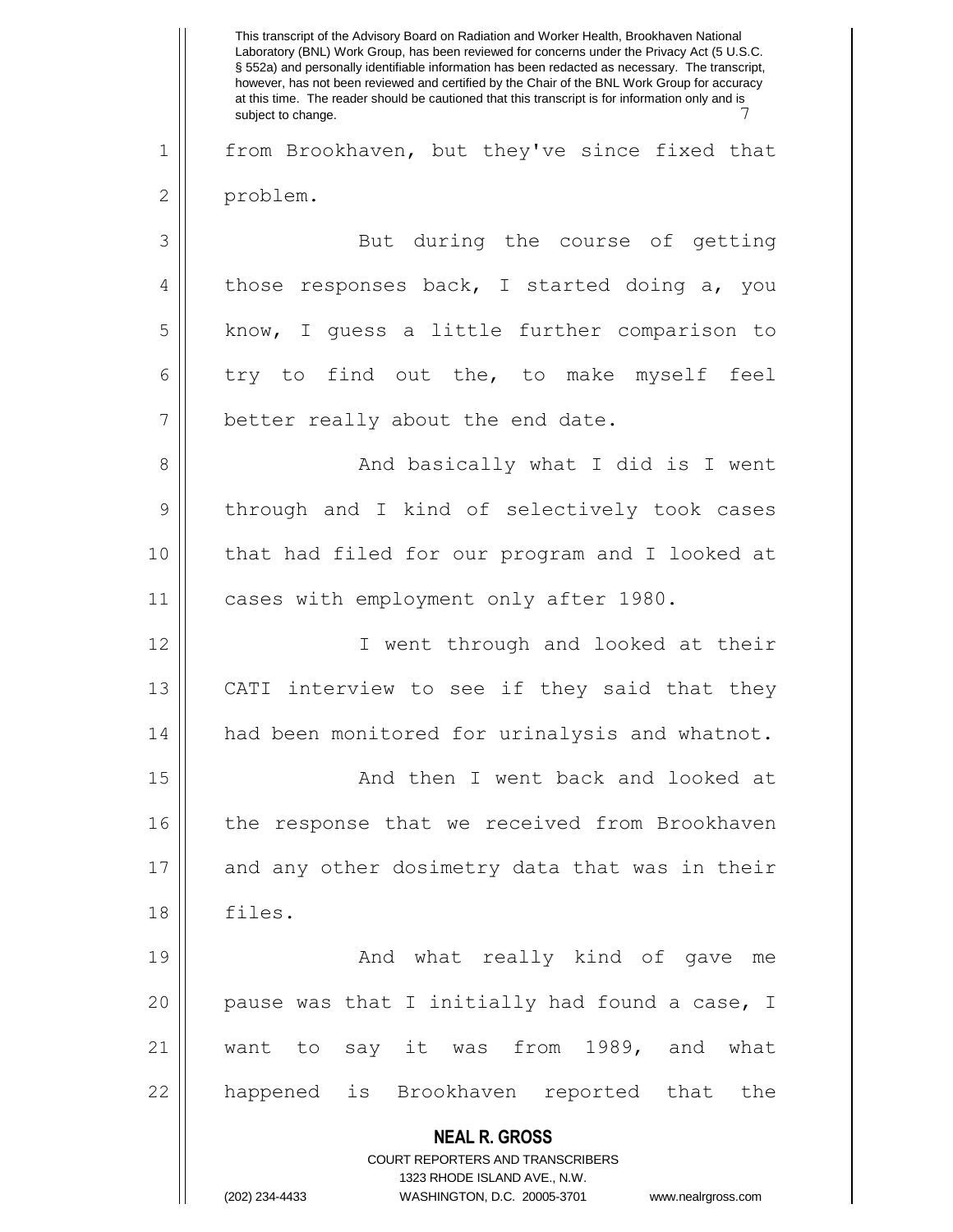|               | This transcript of the Advisory Board on Radiation and Worker Health, Brookhaven National<br>Laboratory (BNL) Work Group, has been reviewed for concerns under the Privacy Act (5 U.S.C.<br>§ 552a) and personally identifiable information has been redacted as necessary. The transcript,<br>however, has not been reviewed and certified by the Chair of the BNL Work Group for accuracy<br>at this time. The reader should be cautioned that this transcript is for information only and is<br>8<br>subject to change. |
|---------------|----------------------------------------------------------------------------------------------------------------------------------------------------------------------------------------------------------------------------------------------------------------------------------------------------------------------------------------------------------------------------------------------------------------------------------------------------------------------------------------------------------------------------|
| $\mathbf 1$   | individual wasn't monitored.                                                                                                                                                                                                                                                                                                                                                                                                                                                                                               |
| $\mathbf{2}$  | had captured monitoring<br>But<br>we                                                                                                                                                                                                                                                                                                                                                                                                                                                                                       |
| 3             | data for that individual, so that gave me a                                                                                                                                                                                                                                                                                                                                                                                                                                                                                |
| 4             | little bit of a reason to look into this a                                                                                                                                                                                                                                                                                                                                                                                                                                                                                 |
| 5             | little bit deeper.                                                                                                                                                                                                                                                                                                                                                                                                                                                                                                         |
| 6             | this smaller subset of<br>From                                                                                                                                                                                                                                                                                                                                                                                                                                                                                             |
| 7             | individuals who worked after 1980, I found at                                                                                                                                                                                                                                                                                                                                                                                                                                                                              |
| 8             | least two more cases that were pretty much the                                                                                                                                                                                                                                                                                                                                                                                                                                                                             |
| $\mathcal{G}$ | same, that Brookhaven reported that<br>the                                                                                                                                                                                                                                                                                                                                                                                                                                                                                 |
| 10            | individual wasn't monitored but we had data.                                                                                                                                                                                                                                                                                                                                                                                                                                                                               |
| 11            | You know, you might initially                                                                                                                                                                                                                                                                                                                                                                                                                                                                                              |
| 12            | think that, well, we have data so that's all                                                                                                                                                                                                                                                                                                                                                                                                                                                                               |
| 13            | good, but there's no way that we can claim                                                                                                                                                                                                                                                                                                                                                                                                                                                                                 |
| 14            | that we've captured every bit of data on that                                                                                                                                                                                                                                                                                                                                                                                                                                                                              |
| 15            | site. As a matter of fact, we know<br>we                                                                                                                                                                                                                                                                                                                                                                                                                                                                                   |
| 16            | haven't.                                                                                                                                                                                                                                                                                                                                                                                                                                                                                                                   |
| 17            | So we had to go back and<br>look                                                                                                                                                                                                                                                                                                                                                                                                                                                                                           |
| 18            | through, really it was just a complete re-look                                                                                                                                                                                                                                                                                                                                                                                                                                                                             |
| 19            | again and try to find some indication as to                                                                                                                                                                                                                                                                                                                                                                                                                                                                                |
| 20            | when we felt that we were getting adequate                                                                                                                                                                                                                                                                                                                                                                                                                                                                                 |
| 21            | dosimetry records back.                                                                                                                                                                                                                                                                                                                                                                                                                                                                                                    |
| 22            | This has never been a problem with                                                                                                                                                                                                                                                                                                                                                                                                                                                                                         |
|               | <b>NEAL R. GROSS</b><br>COURT REPORTERS AND TRANSCRIBERS<br>1323 RHODE ISLAND AVE., N.W.<br>(202) 234-4433<br>WASHINGTON, D.C. 20005-3701<br>www.nealrgross.com                                                                                                                                                                                                                                                                                                                                                            |
|               |                                                                                                                                                                                                                                                                                                                                                                                                                                                                                                                            |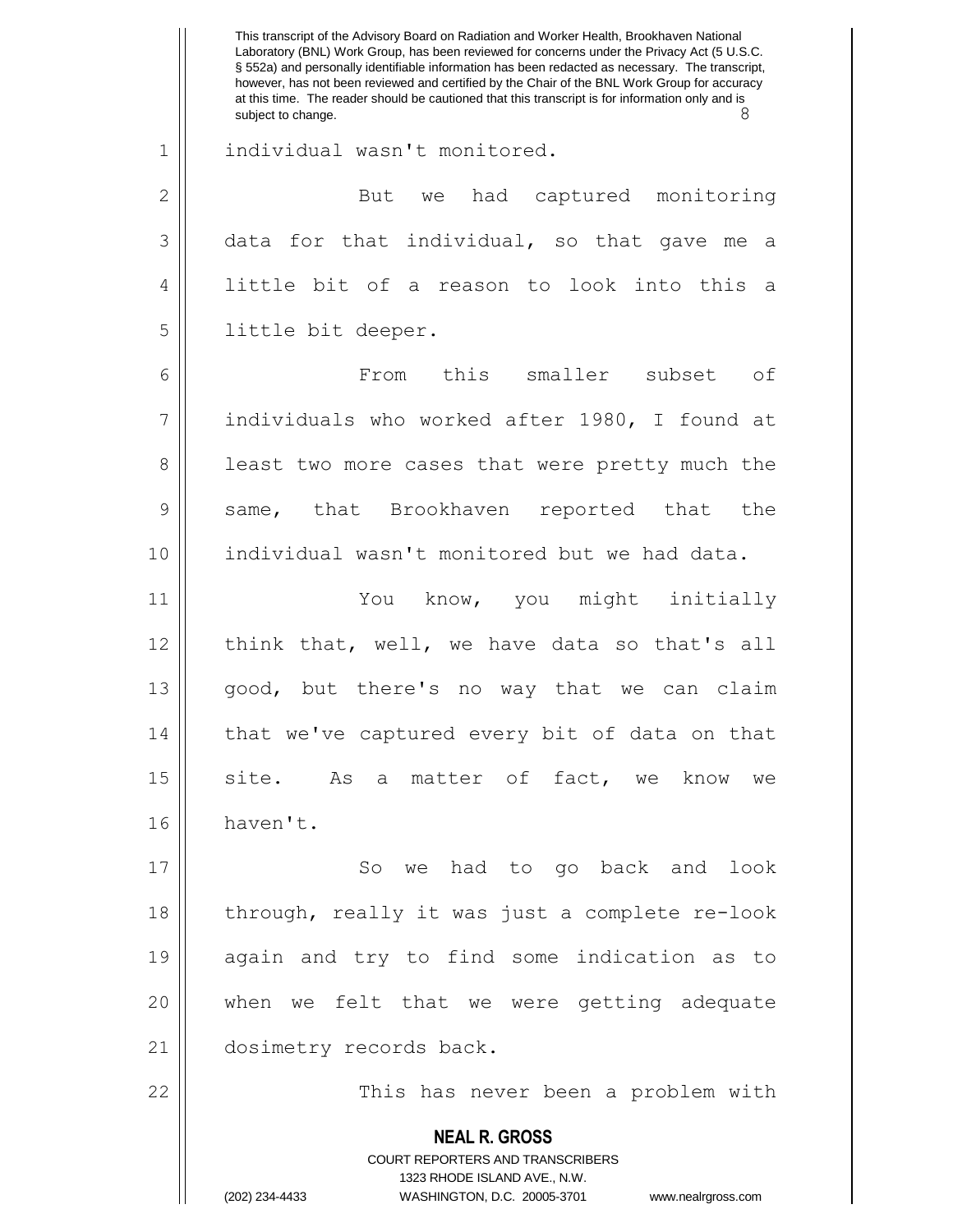**NEAL R. GROSS** This transcript of the Advisory Board on Radiation and Worker Health, Brookhaven National Laboratory (BNL) Work Group, has been reviewed for concerns under the Privacy Act (5 U.S.C. § 552a) and personally identifiable information has been redacted as necessary. The transcript, however, has not been reviewed and certified by the Chair of the BNL Work Group for accuracy at this time. The reader should be cautioned that this transcript is for information only and is subject to change. 1 external records, external dosimetry. This 2 || has only been a problem with internal 3 dosimetry results. 4 | So basically we went back through, 5 | looked at some of the programmatic issues or 6 documents that were in place and we came up  $7 ||$  with, I haven't found anything post-1989 where  $8$  | that type of discrepancy exists. 9 || But I had to find something that 10 was indicative of a change that was made or 11 some kind of vote of confidence in the program 12 documentation or documentation program at 13 Brookhaven, so we found that there were some 14 || additional documents out there. 15 || As a matter of fact, there was an 16 audit that was done in December of '93, at 17 least published in December of '93, that 18 || stated that Brookhaven was in compliance with 19 their internal and external dosimetry program 20 || as well as their records retention program so 21 || that really is one of the primary drivers for  $22$  | the end date of 1993.

> COURT REPORTERS AND TRANSCRIBERS 1323 RHODE ISLAND AVE., N.W. (202) 234-4433 WASHINGTON, D.C. 20005-3701 www.nealrgross.com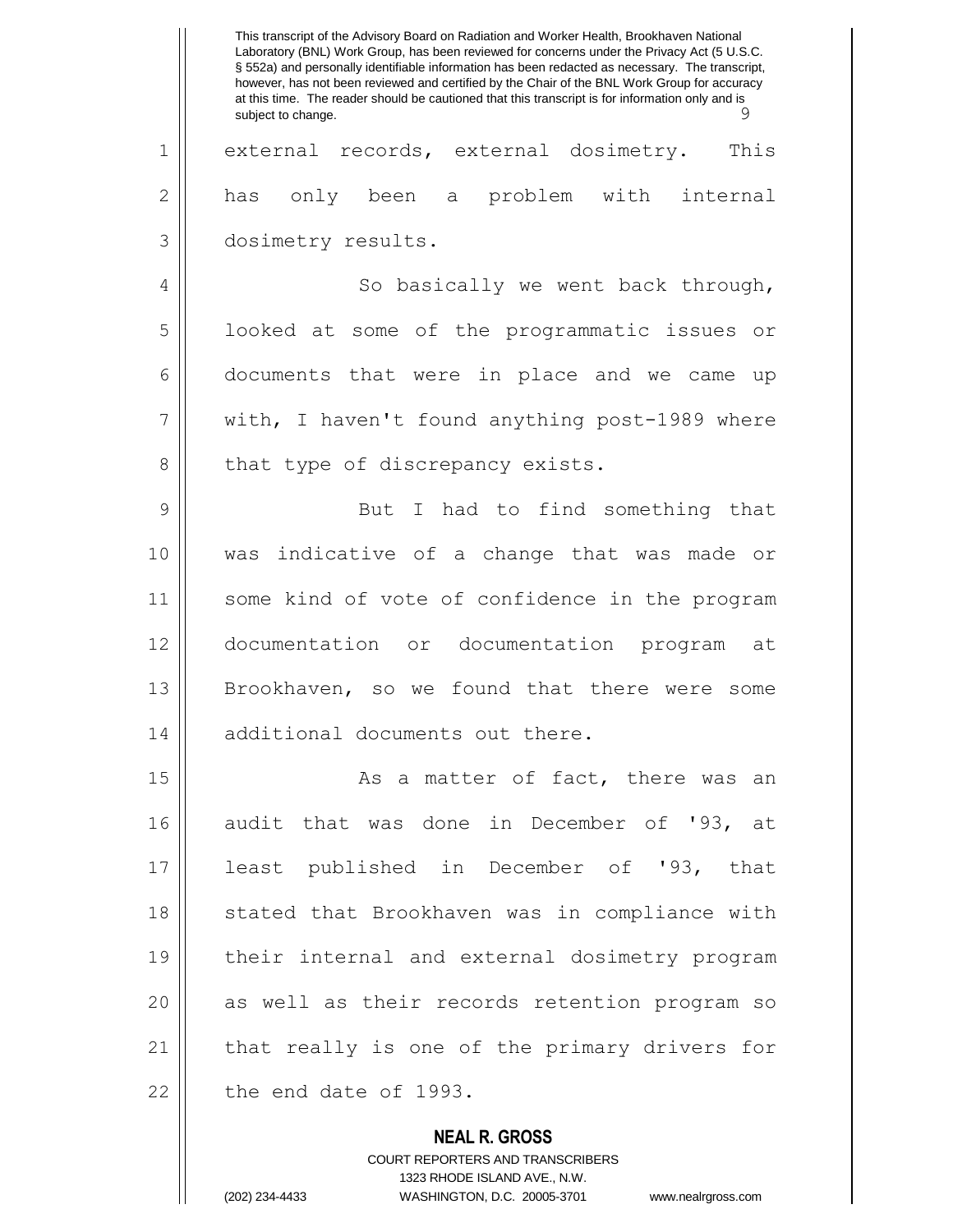**NEAL R. GROSS** COURT REPORTERS AND TRANSCRIBERS 1323 RHODE ISLAND AVE., N.W. (202) 234-4433 WASHINGTON, D.C. 20005-3701 www.nealrgross.com This transcript of the Advisory Board on Radiation and Worker Health, Brookhaven National Laboratory (BNL) Work Group, has been reviewed for concerns under the Privacy Act (5 U.S.C. § 552a) and personally identifiable information has been redacted as necessary. The transcript, however, has not been reviewed and certified by the Chair of the BNL Work Group for accuracy at this time. The reader should be cautioned that this transcript is for information only and is subject to change.  $10$ 1 Now one thing I'll just mention is 2 | we've never really thought that Brookhaven had 3 | a poor RadCon program. 4 || It seems that they've always had 5 monitoring there and it was done at a high 6 level. Some of it was incident-driven. Some 7 | of it was routine. 8 || But our issue is that we're not 9 getting the records, and it appears that 10 they've had a difficult time in finding the 11 || records, as well, until what we believe is 12 about 1993. 13 || CHAIR BEACH: Okay, thank you. 14 || MR. CALHOUN: Just as a side note, 15 || are you hearing a terrible echo, because I 16 | hear an echo when I speak. 17 CHAIR BEACH: I do not. This is 18 Josie. 19 MR. CALHOUN: Okay, good, all  $20$  | right. 21 MEMBER MUNN: I hear a little bit  $22$  |  $\sigma$  of an echo from him but it's not bad --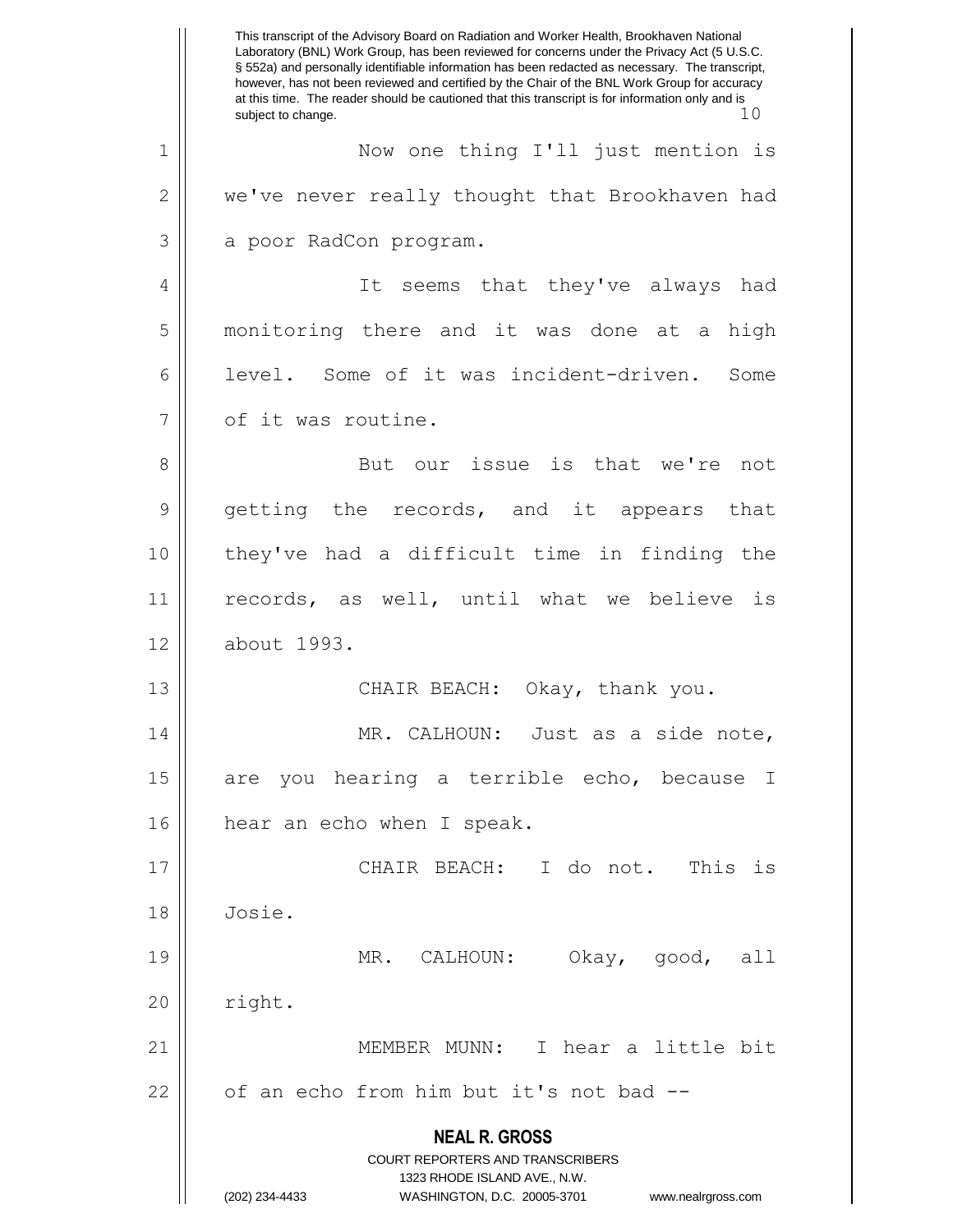**NEAL R. GROSS** COURT REPORTERS AND TRANSCRIBERS 1323 RHODE ISLAND AVE., N.W. (202) 234-4433 WASHINGTON, D.C. 20005-3701 www.nealrgross.com This transcript of the Advisory Board on Radiation and Worker Health, Brookhaven National Laboratory (BNL) Work Group, has been reviewed for concerns under the Privacy Act (5 U.S.C. § 552a) and personally identifiable information has been redacted as necessary. The transcript, however, has not been reviewed and certified by the Chair of the BNL Work Group for accuracy at this time. The reader should be cautioned that this transcript is for information only and is subject to change.  $11$ subject to change. 1 || MR. CALHOUN: All right. 2 MEMBER MUNN: -- where I'm  $3$   $\vert$  receiving. 4 CHAIR BEACH: Okay, SC&A, do you 5 | have any comments on the 83.14? 6 || MR. FITZGERALD: Not particularly.  $7 ||$  I think this certainly parallels one of, 8 certainly two of our key findings in the Site 9 || Profile review we did in 2009. 10 || The Rand, of course, in our evaluation 11 we had raised questions about, on 1980 there 12 were certainly some questions about the  $13$  availability of records up through the early 14 '90s. 15 || So at least so far as, you know, 16 || what Grady has just discussed, that pretty 17 || much is in agreement with what we've seen as 18 well. 19 || CHAIR BEACH: Okay, thank you, 20 Joe. Work Group Members, any comments, 21 questions? 22 MEMBER MUNN: Josie, this is Wanda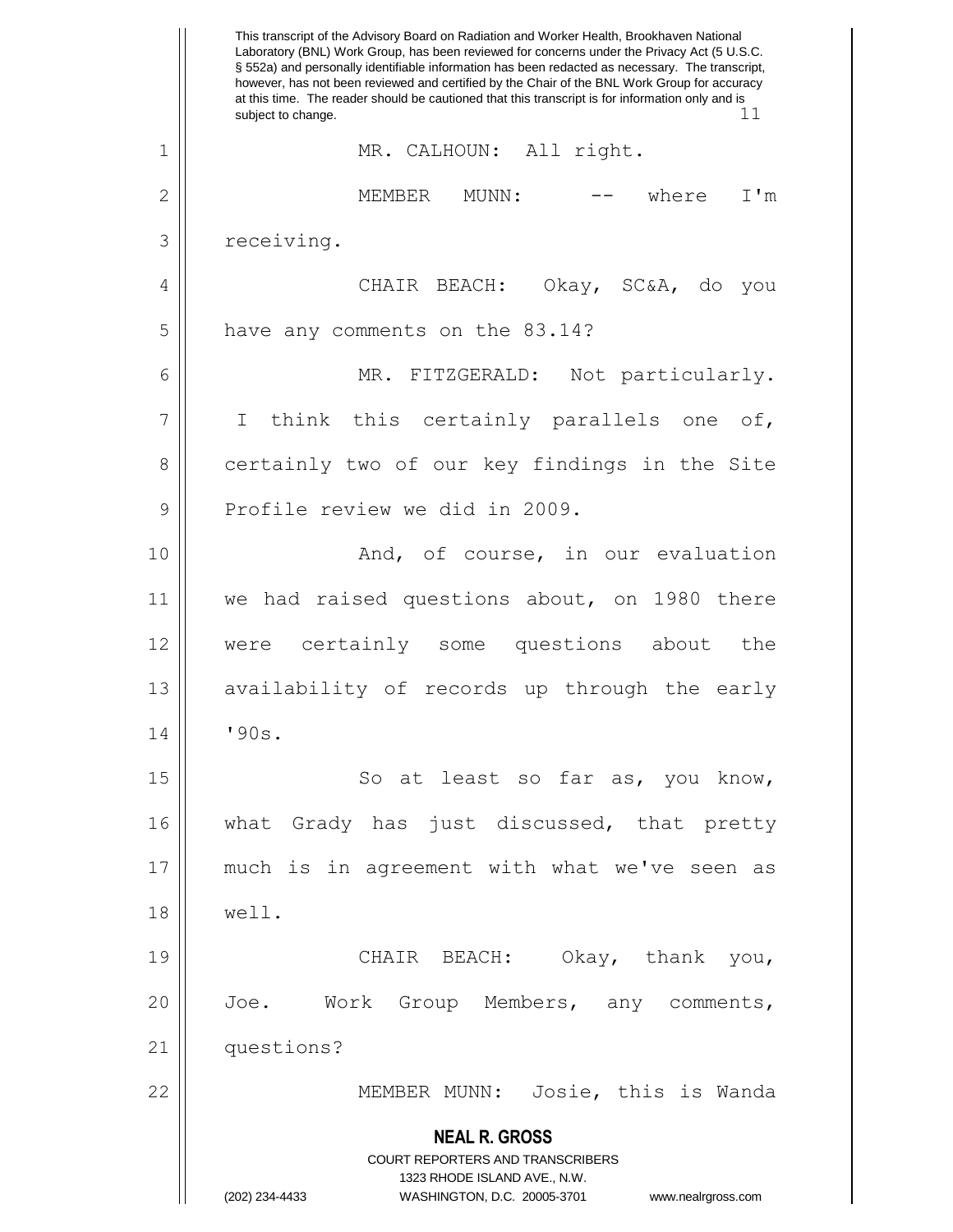|              | This transcript of the Advisory Board on Radiation and Worker Health, Brookhaven National<br>Laboratory (BNL) Work Group, has been reviewed for concerns under the Privacy Act (5 U.S.C.<br>§ 552a) and personally identifiable information has been redacted as necessary. The transcript,<br>however, has not been reviewed and certified by the Chair of the BNL Work Group for accuracy<br>at this time. The reader should be cautioned that this transcript is for information only and is<br>12<br>subject to change. |
|--------------|-----------------------------------------------------------------------------------------------------------------------------------------------------------------------------------------------------------------------------------------------------------------------------------------------------------------------------------------------------------------------------------------------------------------------------------------------------------------------------------------------------------------------------|
| 1            | quess I can't help but comment.<br>$\mathbf I$<br>and<br>$\mathbb{I}$                                                                                                                                                                                                                                                                                                                                                                                                                                                       |
| $\mathbf{2}$ | understand all of the bases for this 83.14.                                                                                                                                                                                                                                                                                                                                                                                                                                                                                 |
| 3            | But it is very, almost tragic to                                                                                                                                                                                                                                                                                                                                                                                                                                                                                            |
| 4            | me that a group of such outstanding scientists                                                                                                                                                                                                                                                                                                                                                                                                                                                                              |
| 5            | have contributed so much to the science<br>who                                                                                                                                                                                                                                                                                                                                                                                                                                                                              |
| 6            | and to the medical knowledge, especially of                                                                                                                                                                                                                                                                                                                                                                                                                                                                                 |
| 7            | the nuclear science field, has to be placed in                                                                                                                                                                                                                                                                                                                                                                                                                                                                              |
| 8            | an SEC category because of what appears to me                                                                                                                                                                                                                                                                                                                                                                                                                                                                               |
| 9            | more of clerical shortcomings<br>than<br>to<br>be                                                                                                                                                                                                                                                                                                                                                                                                                                                                           |
| 10           | anything else.                                                                                                                                                                                                                                                                                                                                                                                                                                                                                                              |
| 11           | science-based<br>We<br>such<br>are<br>a                                                                                                                                                                                                                                                                                                                                                                                                                                                                                     |
| 12           | activity in what we are purporting to do in                                                                                                                                                                                                                                                                                                                                                                                                                                                                                 |
| 13           | the Board that it just seems overwhelmingly                                                                                                                                                                                                                                                                                                                                                                                                                                                                                 |
| 14           | sad that people who probably know more about                                                                                                                                                                                                                                                                                                                                                                                                                                                                                |
| 15           | the health effects of radiation than any                                                                                                                                                                                                                                                                                                                                                                                                                                                                                    |
| 16           | similar-sized group of people, possibly on the                                                                                                                                                                                                                                                                                                                                                                                                                                                                              |
| 17           | planet, and who certainly would have taken                                                                                                                                                                                                                                                                                                                                                                                                                                                                                  |
| 18           | every logical precaution in real life to see                                                                                                                                                                                                                                                                                                                                                                                                                                                                                |
| 19           | that they and their coworkers were<br>not                                                                                                                                                                                                                                                                                                                                                                                                                                                                                   |
| 20           | unreasonably exposed to high doses of                                                                                                                                                                                                                                                                                                                                                                                                                                                                                       |
| 21           | radiation, that we cannot now discover that                                                                                                                                                                                                                                                                                                                                                                                                                                                                                 |
| 22           | because, as I categorized it earlier, what                                                                                                                                                                                                                                                                                                                                                                                                                                                                                  |

**NEAL R. GROSS**

COURT REPORTERS AND TRANSCRIBERS 1323 RHODE ISLAND AVE., N.W. (202) 234-4433 WASHINGTON, D.C. 20005-3701 www.nealrgross.com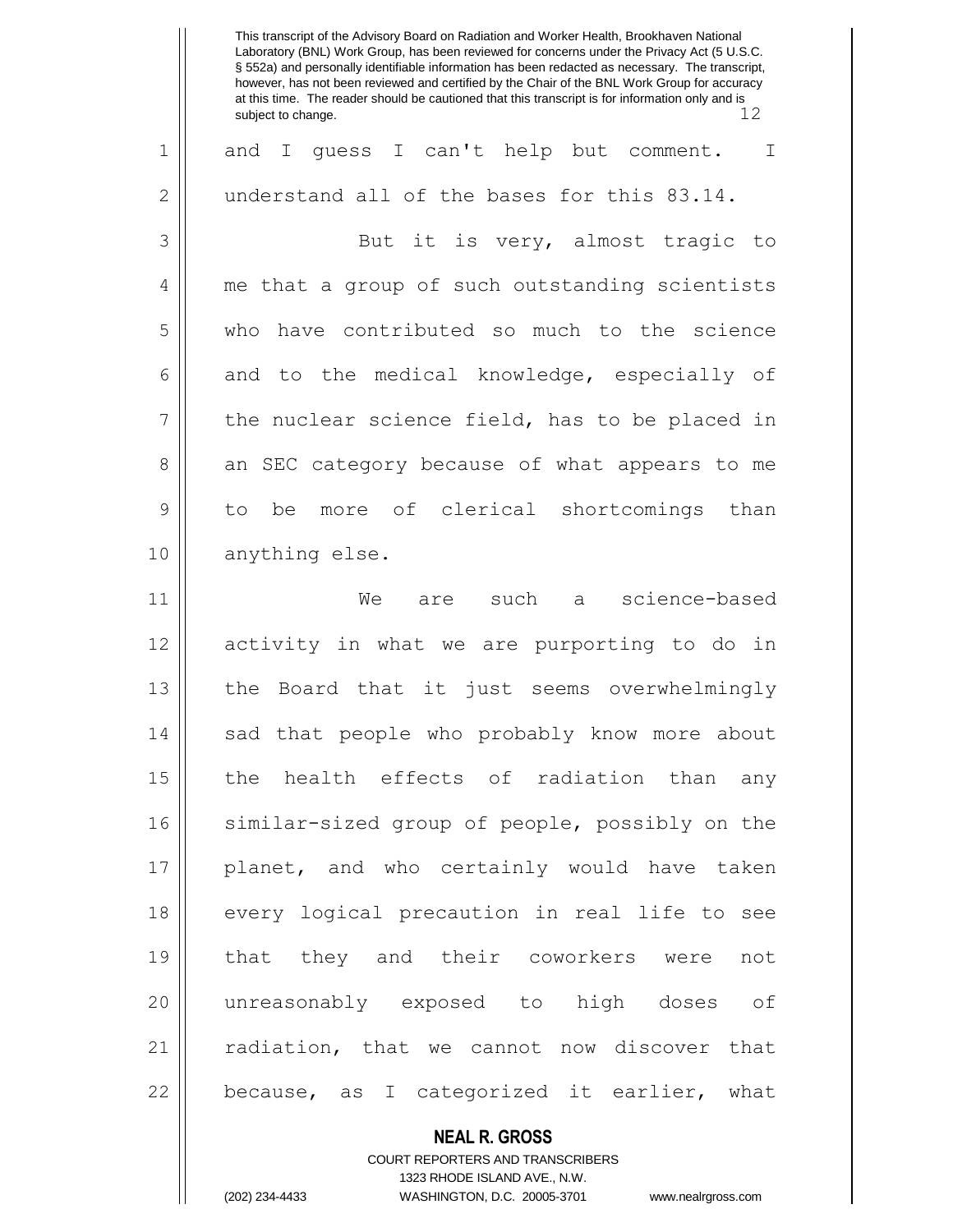**NEAL R. GROSS** COURT REPORTERS AND TRANSCRIBERS 1323 RHODE ISLAND AVE., N.W. (202) 234-4433 WASHINGTON, D.C. 20005-3701 www.nealrgross.com This transcript of the Advisory Board on Radiation and Worker Health, Brookhaven National Laboratory (BNL) Work Group, has been reviewed for concerns under the Privacy Act (5 U.S.C. § 552a) and personally identifiable information has been redacted as necessary. The transcript, however, has not been reviewed and certified by the Chair of the BNL Work Group for accuracy at this time. The reader should be cautioned that this transcript is for information only and is<br>3.13 subject to change. 1 appears to be from the outside clerical 2 | shortcomings. 3 And that, of course, does not  $4 \parallel$  affect what we have to do here, but it seems 5 | very unfortunate. 6 MEMBER ROESSLER: Josie, this is  $7 \parallel$  Gen. 8 CHAIR BEACH: Hi, Gen. 9 MEMBER ROESSLER: I have a 10 question and I know we've talked about this 11 || site for a long time. 12 || But just to kind of refresh my 13 memory, and Grady can probably answer this, 14 can you summarize for me the fundamental 15 difference, the programmatic difference, 16 || between the records-keeping for the internal, 17 || the in vivo and in vitro measurements, and the 18 external? 19 You've said you have really no 20 questions about accessibility of records for 21 || the external. Certainly there are a lot of 22 || questions about internal. What was the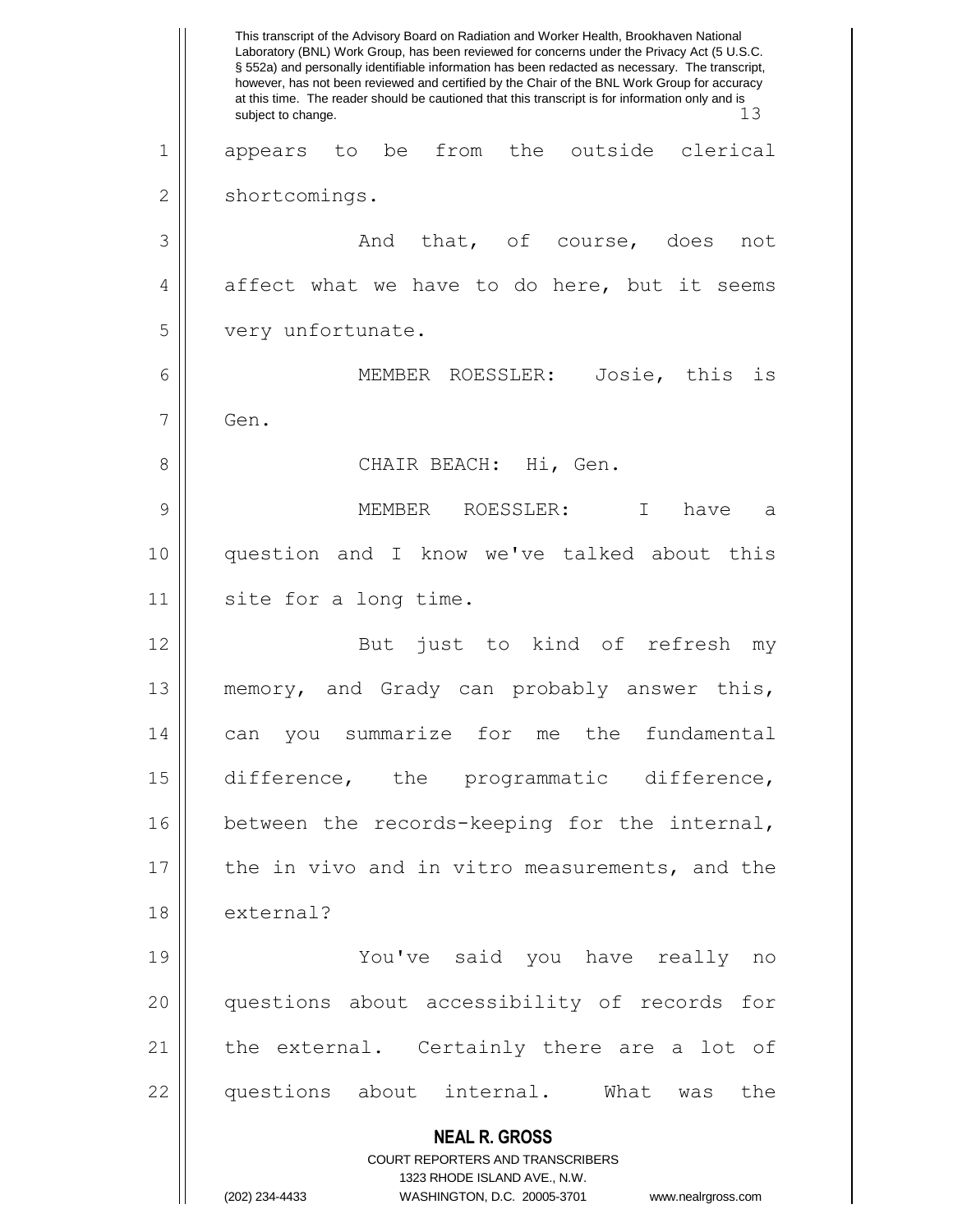This transcript of the Advisory Board on Radiation and Worker Health, Brookhaven National Laboratory (BNL) Work Group, has been reviewed for concerns under the Privacy Act (5 U.S.C. § 552a) and personally identifiable information has been redacted as necessary. The transcript, however, has not been reviewed and certified by the Chair of the BNL Work Group for accuracy at this time. The reader should be cautioned that this transcript is for information only and is subject to change.  $14$ 1 difference between the two? 2 || MR. CALHOUN: Well, basically the  $3 \parallel$  issue is that from the beginning of time, 4 basically, we have seen that the external 5 dosimetry records were kept in one location. 6 The internal dosimetry records were not. And 7 I'm not being flippant here, but literally we 8 have found boxes under people's desks of 9 || internal dosimetry records. 10 || And they seem to have been kept on 11 a project-by-project basis and there were 12 little stashes of these throughout the site  $13$  and they were never really centralized. 14 We know that in 1980 we had 15 || actually seen, or just before that, we'd 16 actually seen a memo that had gone out that 17 || formed part of our basis for picking that date 18 where they stressed the need for centralizing 19 || internal dosimetry and whole body count, 20 || specifically, records. 21 || But that doesn't seem to have been 22 || done until closer to the late '80s and early

> **NEAL R. GROSS** COURT REPORTERS AND TRANSCRIBERS

> > 1323 RHODE ISLAND AVE., N.W.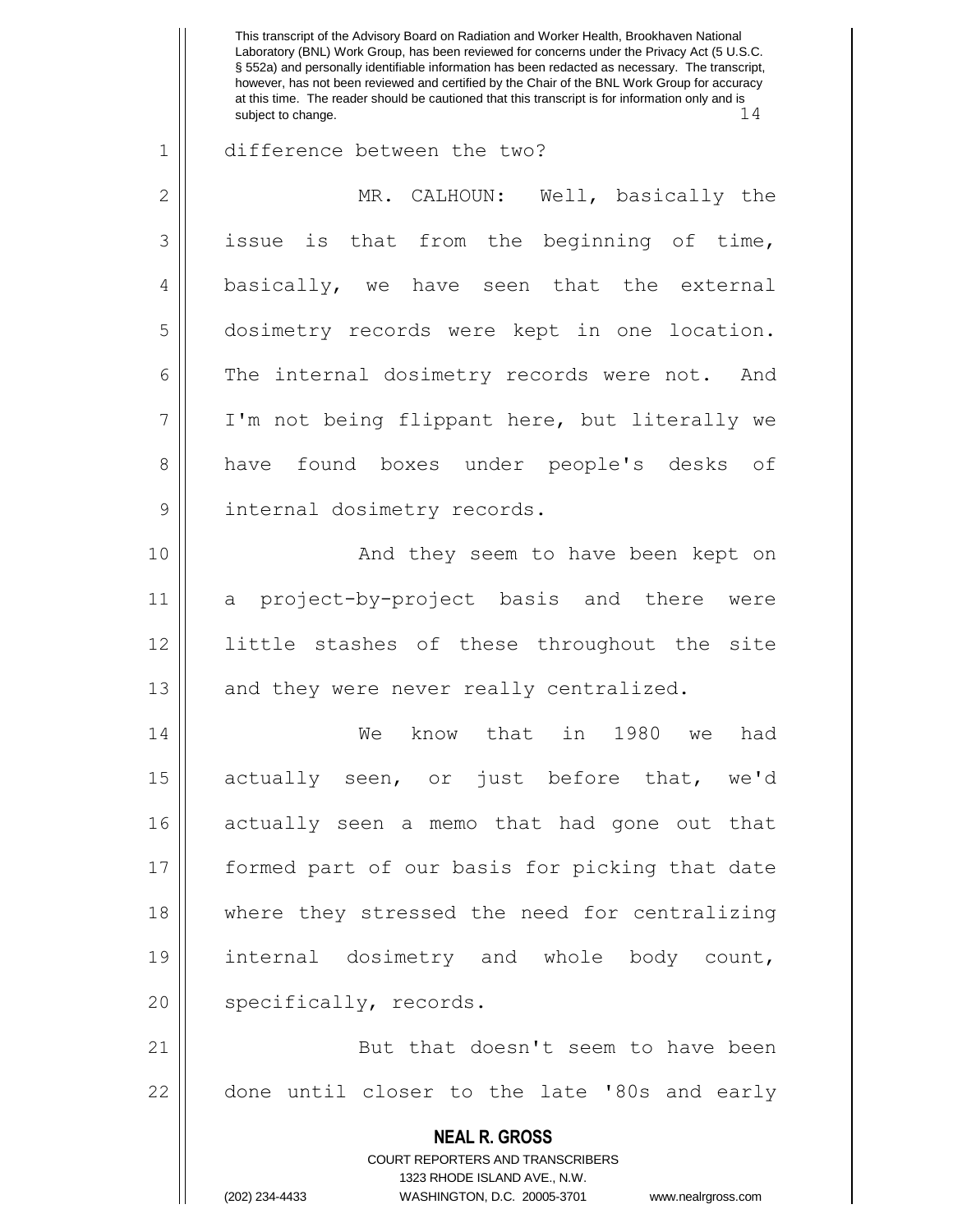**NEAL R. GROSS** COURT REPORTERS AND TRANSCRIBERS 1323 RHODE ISLAND AVE., N.W. (202) 234-4433 WASHINGTON, D.C. 20005-3701 www.nealrgross.com Laboratory (BNL) Work Group, has been reviewed for concerns under the Privacy Act (5 U.S.C. § 552a) and personally identifiable information has been redacted as necessary. The transcript, however, has not been reviewed and certified by the Chair of the BNL Work Group for accuracy at this time. The reader should be cautioned that this transcript is for information only and is<br>subject to change. 15 subject to change. 1 1990s. 2 MEMBER ROESSLER: Yes, thanks, 3 Grady. And I think as a Work Group, we have 4 || offered, well, first of all, I want to say I  $5 \parallel$  agree with what Wanda has said, totally. 6 || And from that perspective, I think 7 what we were trying to do as a Work Group is 8 | offer many opportunities for the Brookhaven 9 || personnel, particularly the ones who were 10 || involved in the era in question, to give us a 11 document or to give us some indication that 12 there were some changes following the 13 identification of the need for centralization. 14 And we had teleconferences with 15 || workers. We've looked at many records. I 16 | have not seen that. 17 And I think that's a key point 18 || here, that until, as you identified, somewhere 19 into the early '90s that sort of thing didn't 20 || seem to happen for the internal dosimetry 21 | records. 22 CHAIR BEACH: Gen, that's a good

This transcript of the Advisory Board on Radiation and Worker Health, Brookhaven National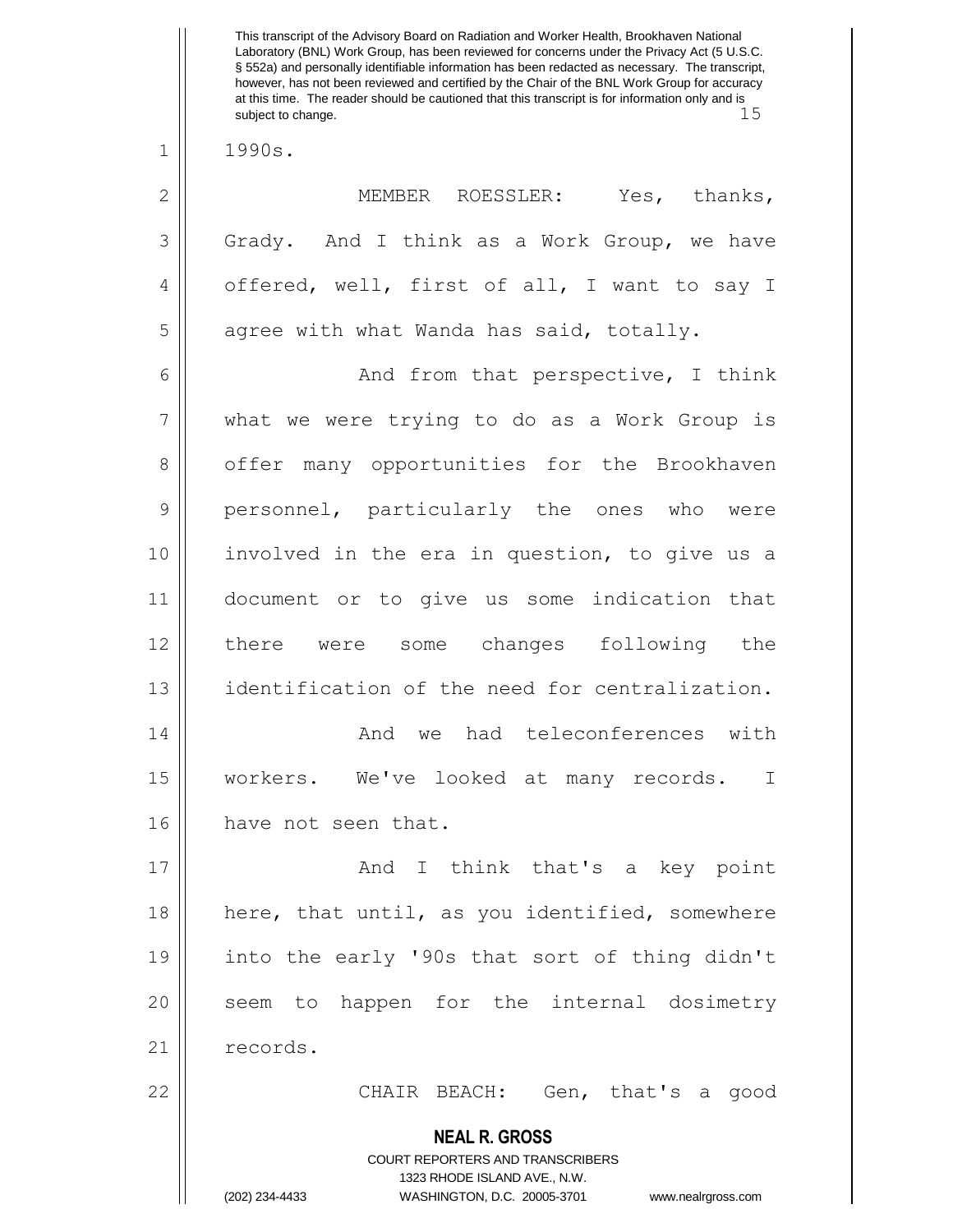**NEAL R. GROSS** COURT REPORTERS AND TRANSCRIBERS 1323 RHODE ISLAND AVE., N.W. This transcript of the Advisory Board on Radiation and Worker Health, Brookhaven National Laboratory (BNL) Work Group, has been reviewed for concerns under the Privacy Act (5 U.S.C. § 552a) and personally identifiable information has been redacted as necessary. The transcript, however, has not been reviewed and certified by the Chair of the BNL Work Group for accuracy at this time. The reader should be cautioned that this transcript is for information only and is subject to change.  $16$ 1 || point. Thank you for bringing that up. I was 2 | qoing to ask Grady if you could just go into a 3 little more detail of why you chose the 4 **December 31, 1993** as the cutoff? 5 MR. CALHOUN: Well, basically we  $6 \parallel$  have found, you know, at least some 7 correspondence where they have talked about 8 l the centralization. 9 || But I think the main one was an 10 external audit that was done and they looked 11 at the internal and external dosimetry 12 | programs. 13 || They specifically mentioned 14 || that Brookhaven was in compliance with the 15 || radiological records requirements of the DOE 16 RadCon Manual or 10 CFR, not 10 CFR 835 at 17 that point I don't think, but all of the 18 || applicable requirements. 19 || So that one assessment stated that 20 || they were in compliance with internal and 21 external monitoring as well as the records 22 || program. So that was pretty much it, and that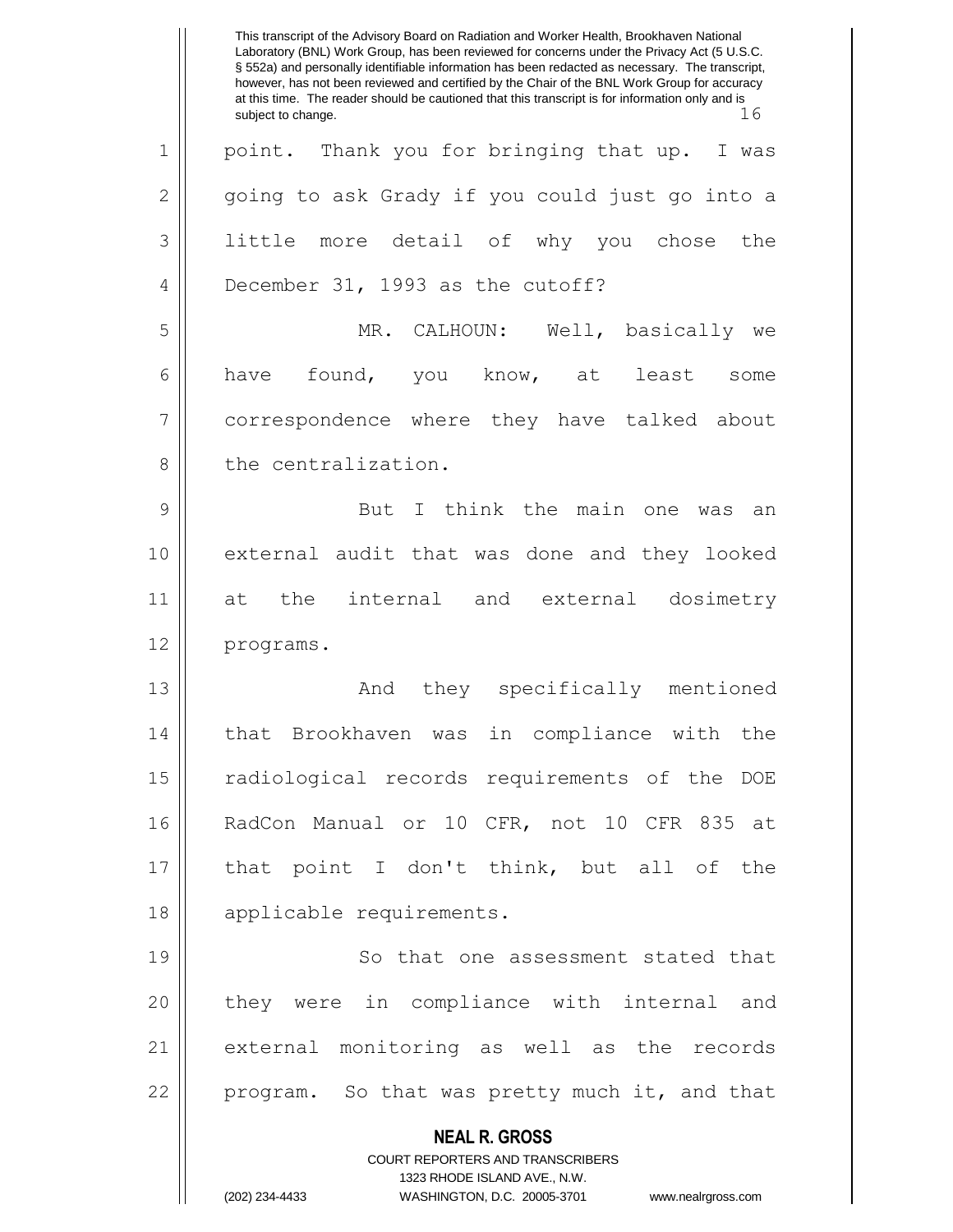**NEAL R. GROSS** COURT REPORTERS AND TRANSCRIBERS This transcript of the Advisory Board on Radiation and Worker Health, Brookhaven National Laboratory (BNL) Work Group, has been reviewed for concerns under the Privacy Act (5 U.S.C. § 552a) and personally identifiable information has been redacted as necessary. The transcript, however, has not been reviewed and certified by the Chair of the BNL Work Group for accuracy at this time. The reader should be cautioned that this transcript is for information only and is subject to change.  $17$ 1 || was actually published in December of '93.  $2 \parallel$  CHAIR BEACH: Who did that 3 | assessment, Grady? It's Josie again. Do you 4 know? 5 MR. CALHOUN: I'll have to look  $6 \parallel$  that one up. 7 CHAIR BEACH: Okay. 8 MR. CALHOUN: I don't know. If 9 any of the ORAU guys got that on the tip of 10 your tongue out there, spit it out. I'm 11 looking. I'll find it before the end of our 12 | conversation here. 13 CHAIR BEACH: Well, and my other 14 question is have you done any dose 15 || reconstructions for after '93 and are able to 16 | complete those? 17 || MR. CALHOUN: Well, as part of the 18 || look that I did at incoming records, I looked 19 at all, I only looked at employees that had 20 employment just after 1980. I didn't look at 21 || any prior to that. And I've not found any  $22$  || discrepancies in the records after 1989.

1323 RHODE ISLAND AVE., N.W.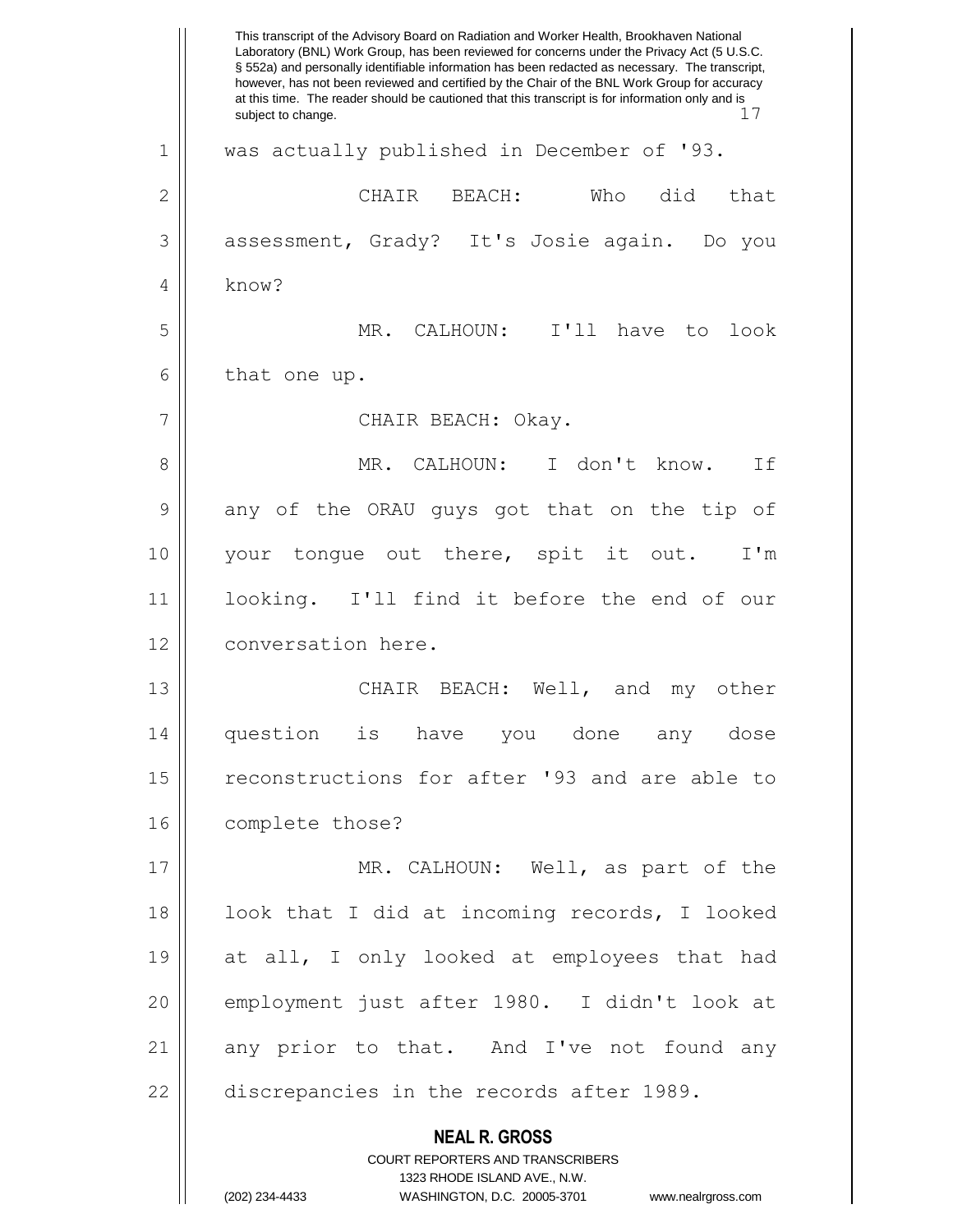**NEAL R. GROSS** COURT REPORTERS AND TRANSCRIBERS 1323 RHODE ISLAND AVE., N.W. (202) 234-4433 WASHINGTON, D.C. 20005-3701 www.nealrgross.com This transcript of the Advisory Board on Radiation and Worker Health, Brookhaven National Laboratory (BNL) Work Group, has been reviewed for concerns under the Privacy Act (5 U.S.C. § 552a) and personally identifiable information has been redacted as necessary. The transcript, however, has not been reviewed and certified by the Chair of the BNL Work Group for accuracy at this time. The reader should be cautioned that this transcript is for information only and is subject to change. 18 1 But the three or so that I have 2 found have been in the late '80s and 1989, 3 where Brookhaven reported that the individual 4 || wasn't monitored and I have, you know, whole 5 | body counts of that individual that were done 6 || in that 1989 period. 7 I have not found any similar 8 discrepancies after 1989. So the 1993, when 9 || that assessment was done, that seemed like a 10 || pretty good date for us. 11 || CHAIR BEACH: Okay thanks, Grady. 12 || Any other comments or questions? 13 || DR. MAURO: Josie, this is John 14 | Mauro. 15 || CHAIR BEACH: Hi, John. 16 || DR. MAURO: Is it okay for me to 17 || ask a question? 18 CHAIR BEACH: Sure. 19 || DR. MAURO: Yes, this is an 20 interesting dilemma that I see you find 21 yourself in, in that you go back to your dose  $22$  reconstructions and you find that, in fact,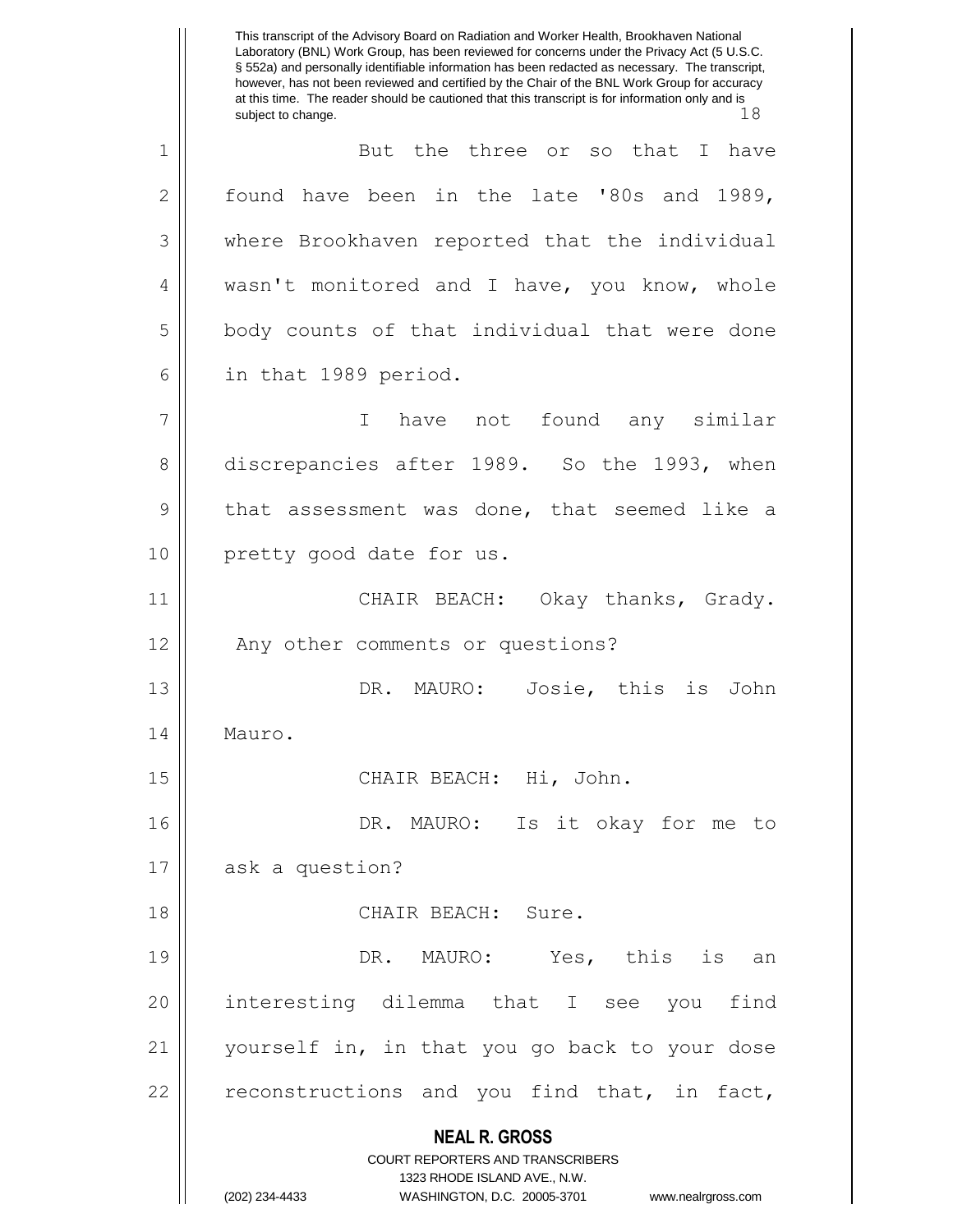**NEAL R. GROSS** COURT REPORTERS AND TRANSCRIBERS 1323 RHODE ISLAND AVE., N.W. This transcript of the Advisory Board on Radiation and Worker Health, Brookhaven National Laboratory (BNL) Work Group, has been reviewed for concerns under the Privacy Act (5 U.S.C. § 552a) and personally identifiable information has been redacted as necessary. The transcript, however, has not been reviewed and certified by the Chair of the BNL Work Group for accuracy at this time. The reader should be cautioned that this transcript is for information only and is subject to change. 19 1 | there are data when DOE claims there wasn't. 2 || So in theory the people who had 3 their dose reconstruction done, you know, 4 || when apparently DOE did not believe or there 5 was not records for it was based on some 6 coworker model. 7 And now you're finding, well, 8 there really was no need to, I'm sort of 9 Speculating now. I'm presuming that for the 10 internal exposure, in order to do that 11 person's dose reconstruction and come to some 12 decision regarding a recommendation for 13 compensation or denial, you needed to rely on 14 || some type of coworker approach. Is that true? 15 || MR. CALHOUN: No, actually after 16 1980, we assumed that the records were there 17 because that's what we were thinking and so 18 || ambient internal was assigned if there was no 19 | internal monitoring records. 20 DR. MAURO: Right, but what I'm 21 || saying is though, nevertheless, so did you 22 || assume that the person did not experience then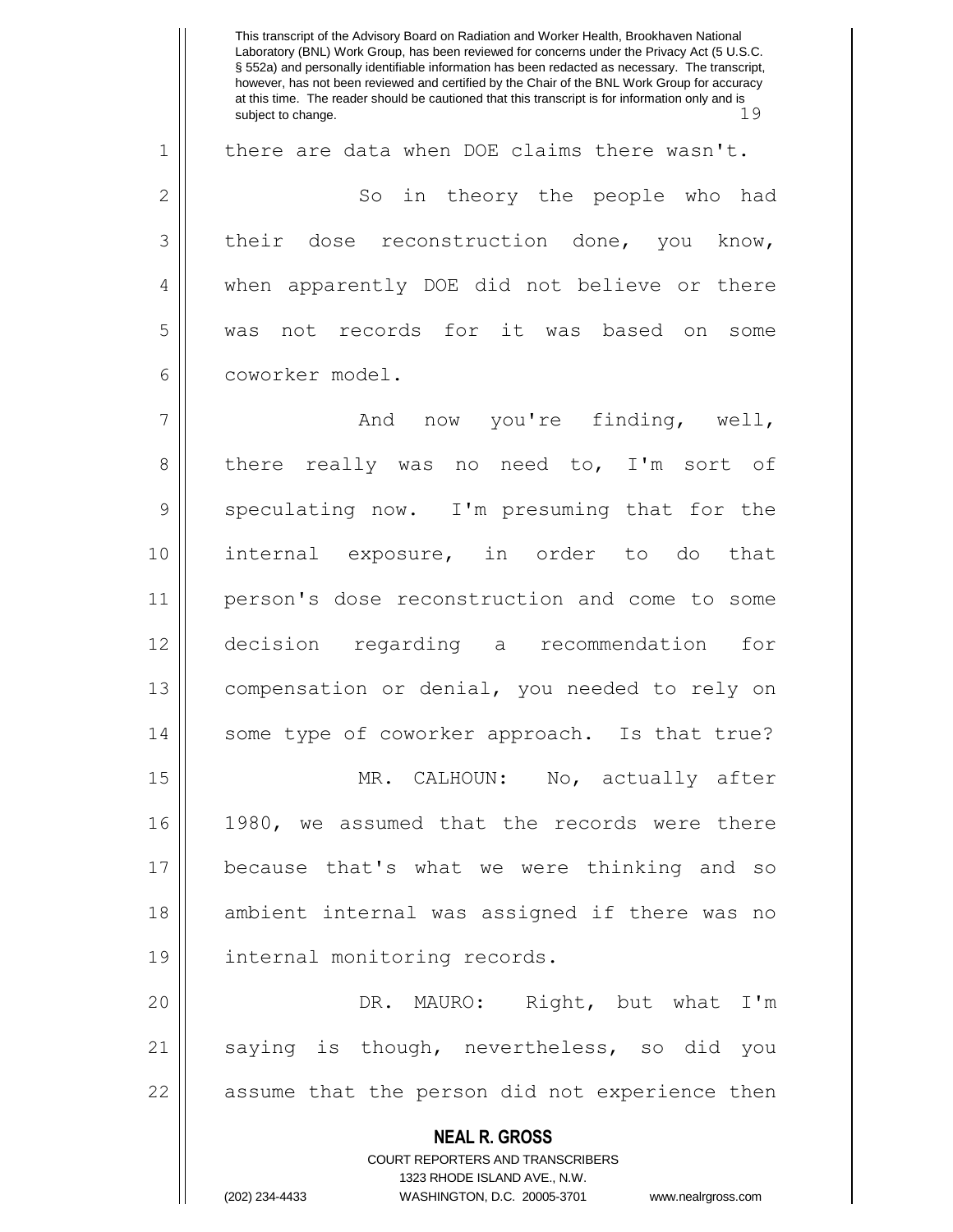**NEAL R. GROSS** COURT REPORTERS AND TRANSCRIBERS 1323 RHODE ISLAND AVE., N.W. This transcript of the Advisory Board on Radiation and Worker Health, Brookhaven National Laboratory (BNL) Work Group, has been reviewed for concerns under the Privacy Act (5 U.S.C. § 552a) and personally identifiable information has been redacted as necessary. The transcript, however, has not been reviewed and certified by the Chair of the BNL Work Group for accuracy at this time. The reader should be cautioned that this transcript is for information only and is subject to change. 20 1 any internal exposure because there was no 2 | records? 3 MR. CALHOUN: Yes, we did and that  $4 \parallel$  is actually, if you look back, we do have a  $5 \parallel$  lot of information about the site and it is a 6 | very, very low-dose site. 7 And the internal exposure 8 potential, especially from the, you know,  $9 \parallel$  after the reactor was shut down, at least the 10 || pile, is very, very small. 11 || But because there was such a 12 variety of different types of radionuclides 13  $\parallel$  there and you really couldn't put a finger on 14 || who was exposed to what when, I couldn't in 15 || good conscience just assume that anymore, 16 based on the findings of those, you know, 17 three cases at a pretty small set that I 18 || searched because we can't say for sure that 19 || we've got the records. 20 Now, if those individuals, we did 21 a dose reconstruction and we captured data 22 || regardless of what Brookhaven told us, we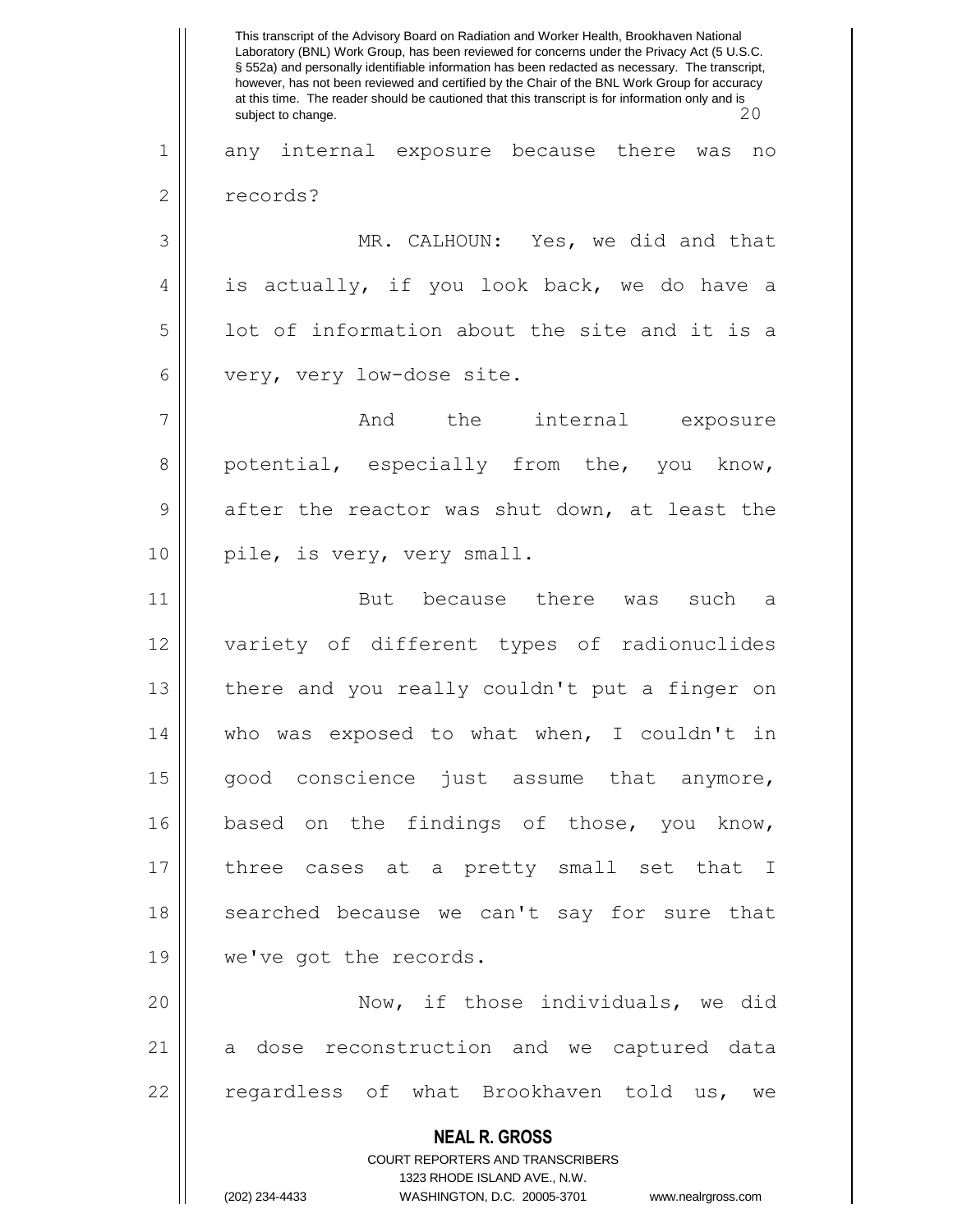**NEAL R. GROSS** COURT REPORTERS AND TRANSCRIBERS 1323 RHODE ISLAND AVE., N.W. (202) 234-4433 WASHINGTON, D.C. 20005-3701 www.nealrgross.com This transcript of the Advisory Board on Radiation and Worker Health, Brookhaven National Laboratory (BNL) Work Group, has been reviewed for concerns under the Privacy Act (5 U.S.C. § 552a) and personally identifiable information has been redacted as necessary. The transcript, however, has not been reviewed and certified by the Chair of the BNL Work Group for accuracy at this time. The reader should be cautioned that this transcript is for information only and is subject to change. 21 subject to change. 1 || would use that internal data. 2 || But, you know, like I said, that 3 | kind of gave me a little bit of a reason to 4 || look deeper. And I can't say that -- I know 5 | for sure we haven't captured every piece of 6 paper from that site. So I can't say that 7 we've got the data even when Brookhaven 8 doesn't. 9 DR. MAURO: All right, thank you. 10 MEMBER ROESSLER: Grady, this is 11 Gen. So we're talking about doing dose 12 || reconstructions for individuals where data is 13 missing. Why not develop some sort of a 14 bounding approach to doing the internal doses? 15 || MR. CALHOUN: Are you talking 16 prior to 1993? 17 MEMBER ROESSLER: Yes, yes, 18 definitely. During this period of time, the 19 1979 to '93, the period that we're talking 20 | about. 21 MR. CALHOUN: Well, because right 22 || now we know that people were monitored. In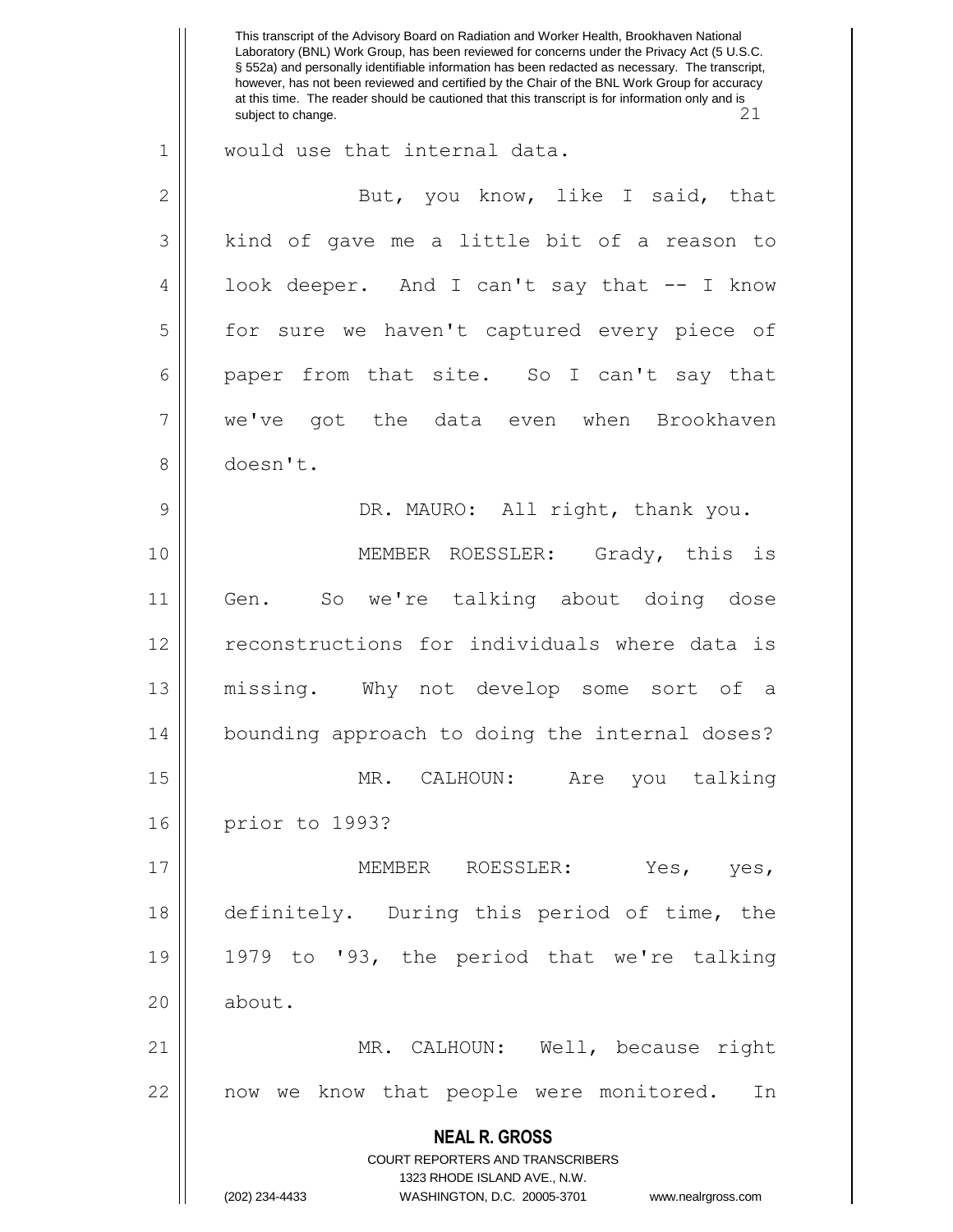**NEAL R. GROSS** COURT REPORTERS AND TRANSCRIBERS 1323 RHODE ISLAND AVE., N.W. (202) 234-4433 WASHINGTON, D.C. 20005-3701 www.nealrgross.com This transcript of the Advisory Board on Radiation and Worker Health, Brookhaven National Laboratory (BNL) Work Group, has been reviewed for concerns under the Privacy Act (5 U.S.C. § 552a) and personally identifiable information has been redacted as necessary. The transcript, however, has not been reviewed and certified by the Chair of the BNL Work Group for accuracy at this time. The reader should be cautioned that this transcript is for information only and is subject to change. 1 || the past, sometimes we've come up with at 2 || least justifications for coworker models by  $3$  | saying, well, the people we don't have records 4 | for probably weren't as likely to have been 5 exposed and, you know, that holds true 6 basically. 7 || But in this case, these people 8 were monitored and we don't have the dosimetry 9 || records and there's also a fairly wide range 10 | of radionuclides there at that site. 11 You know, you've got the shorter-12 lived items that were generated as a result of 13 || the reactors. You've got some medical 14 || isotopes that were generated at the site. 15 || So it would be pretty difficult to  $16$  come up with a suite of radionuclides and, I  $17$  || guess, bounding doses that could be, I'll say, 18 || sufficiently accurate to not grant an SEC. 19 MEMBER ROESSLER: I see. Yes, 20 || that's a very good point, that in addition to 21 apparently not being able to tell our  $22$  |  $\blacksquare$  localized people at any point in time.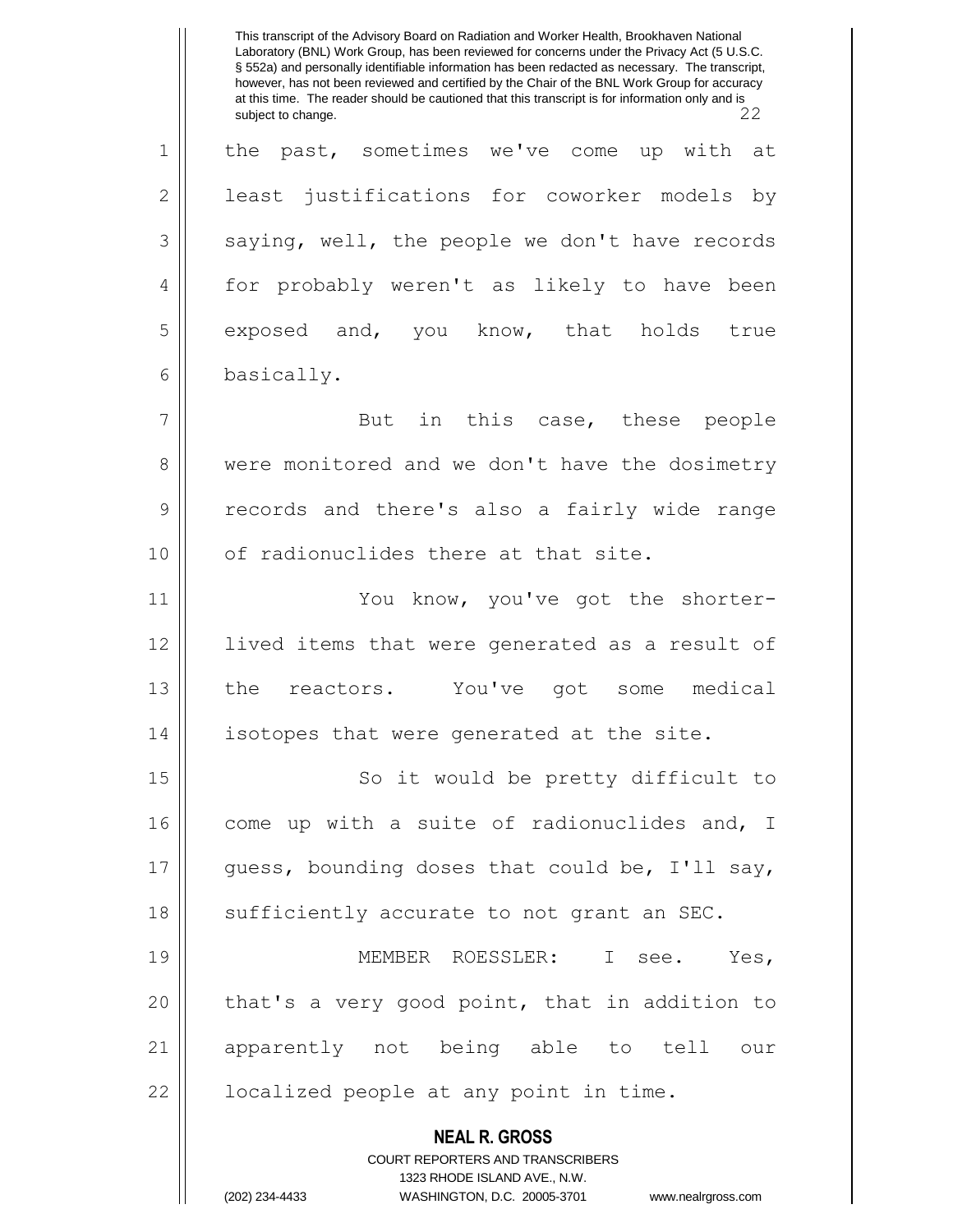**NEAL R. GROSS** COURT REPORTERS AND TRANSCRIBERS 1323 RHODE ISLAND AVE., N.W. This transcript of the Advisory Board on Radiation and Worker Health, Brookhaven National Laboratory (BNL) Work Group, has been reviewed for concerns under the Privacy Act (5 U.S.C. § 552a) and personally identifiable information has been redacted as necessary. The transcript, however, has not been reviewed and certified by the Chair of the BNL Work Group for accuracy at this time. The reader should be cautioned that this transcript is for information only and is subject to change. 23 1 MR. CALHOUN: Yes. 2 MEMBER MUNN: Well, but that, of 3 course, gets us back into what is, from a 4 || technical point of view, the truest of all 5 dichotomies that we face in this entire  $6$  || program because of the way the law is written  $7$  || and the way we have to interpret it. 8 This, again, gets back into the 9 || having to prove a negative thing and, of 10 course, no one is going to be able to prove 11 that everybody on the site did not go 12 | everywhere on the site. 13 MEMBER ANDERSON: You have to 14 || speak up. It's hard to hear you. 15 || MEMBER MUNN: Oh, I'm sorry. I 16 thought I was speaking directly into the 17 | microphone. 18 I was just complaining about 19 || having to prove a negative again, that's all, 20 || trying to prove that everybody on site was not 21 everywhere on site. That's an impossibility  $22$  || and we all understand that.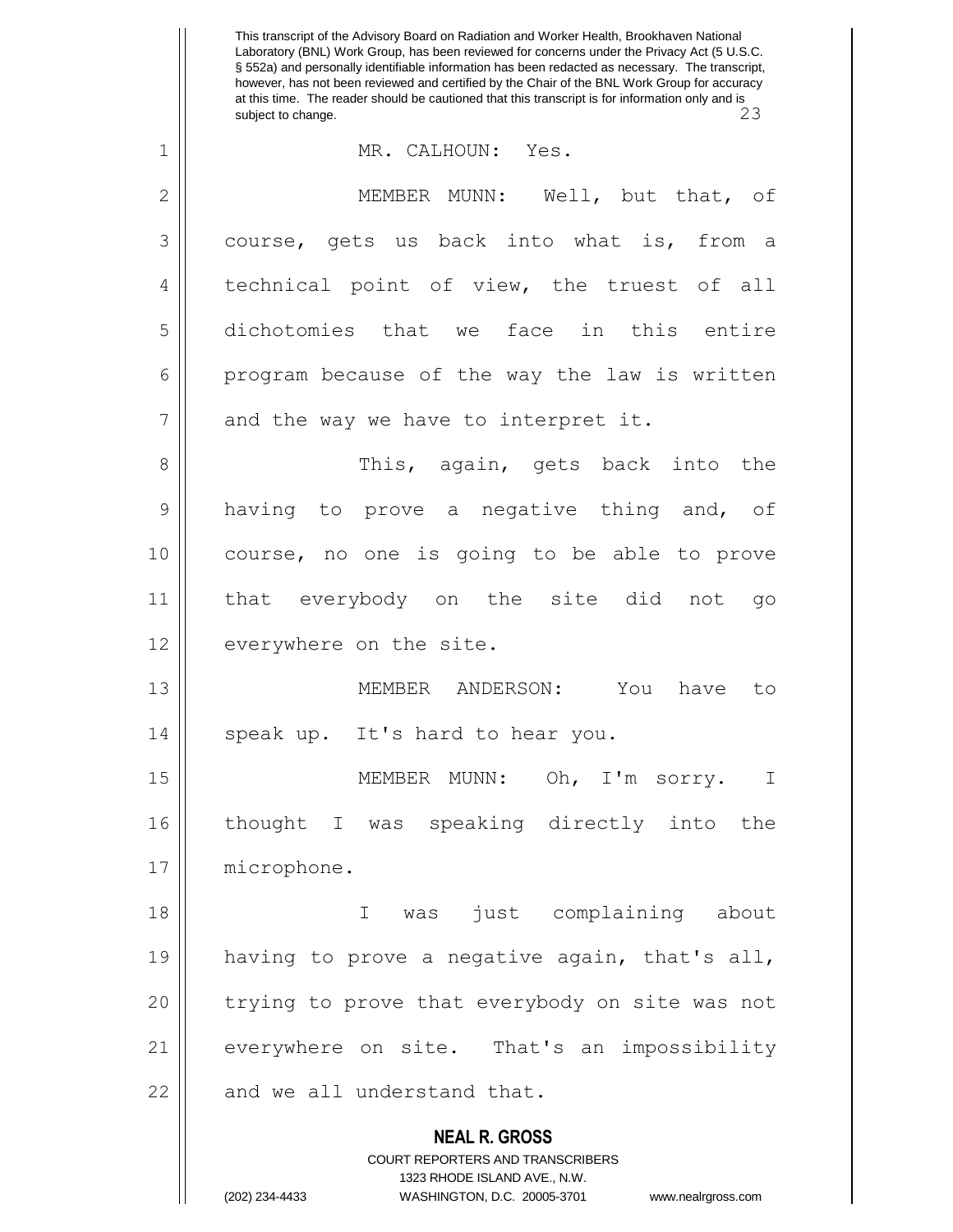**NEAL R. GROSS** COURT REPORTERS AND TRANSCRIBERS 1323 RHODE ISLAND AVE., N.W. This transcript of the Advisory Board on Radiation and Worker Health, Brookhaven National Laboratory (BNL) Work Group, has been reviewed for concerns under the Privacy Act (5 U.S.C. § 552a) and personally identifiable information has been redacted as necessary. The transcript, however, has not been reviewed and certified by the Chair of the BNL Work Group for accuracy at this time. The reader should be cautioned that this transcript is for information only and is<br>subject to change. subject to change. 1 || It's another one of the  $2 \parallel$  unfortunate things that we have to say that  $3 \parallel$  all of the potential exposures have not been 4 || accounted for when there are such an enormous  $5 \parallel$  variety of truly, in any case, this is unique, 6 | isotopes and even elements that we will see in 7 | other places. 8 || But, of course, that was part and 9 parcel of the remarkable amount of work and 10 || research that has been done at that site and 11 || that's been of such great value to all others 12 || who are involved in the science. 13 || CHAIR BEACH: Okay, any other Work 14 Group Members have any comments or questions? 15 (No response.) 16 CHAIR BEACH: I just have one 17 | quick comment. 18 It's been a year since our Work 19 Group met. I believe we met last January 2011  $20$  || and I was pleased with the dates. 21 || Grady, I know that this was a date  $22$  | that we threw around in our Work Group

<sup>(202) 234-4433</sup> WASHINGTON, D.C. 20005-3701 www.nealrgross.com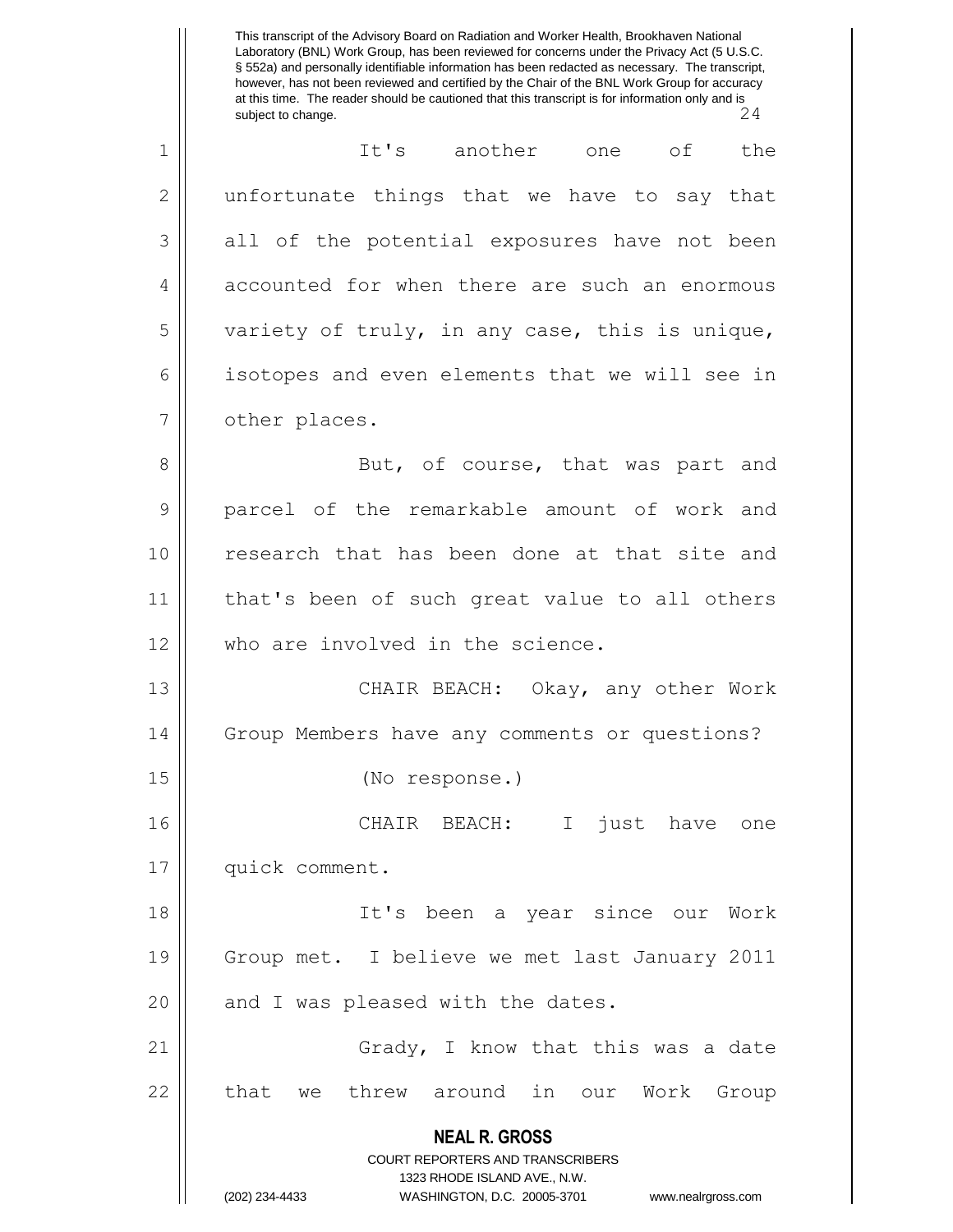**NEAL R. GROSS** COURT REPORTERS AND TRANSCRIBERS 1323 RHODE ISLAND AVE., N.W. (202) 234-4433 WASHINGTON, D.C. 20005-3701 www.nealrgross.com This transcript of the Advisory Board on Radiation and Worker Health, Brookhaven National Laboratory (BNL) Work Group, has been reviewed for concerns under the Privacy Act (5 U.S.C. § 552a) and personally identifiable information has been redacted as necessary. The transcript, however, has not been reviewed and certified by the Chair of the BNL Work Group for accuracy at this time. The reader should be cautioned that this transcript is for information only and is subject to change. 1 meetings on several occasions, so I have to  $2 \parallel$  admit that I was happy that you chose to go up  $3 \parallel$  through '93. 4 At this time, if there's no other 5 comments or questions, I'd like to give the 6 public a chance to speak, if you have any 7 comments or questions of the Work Group or 8 NIOSH. 9 MR. CALHOUN: This is Grady. I 10 just wanted to tell you that I found the 11 assessment. 12 It said an assessment performed by 13 the DOE Chicago Operations Office in December 14 of '93 found the BNL HP program in compliance 15 with applicable DOE standards, acceptable 16 || professional practices. 17 || **And it talked about contamination** 18 || survey program, personnel radiological records 19 || program as well. So it was ultimately done by 20 | the DOE Chicago's Operation Office. 21 CHAIR BEACH: Okay and, Grady,  $22$  | this is Josie again. Is that posted on the O: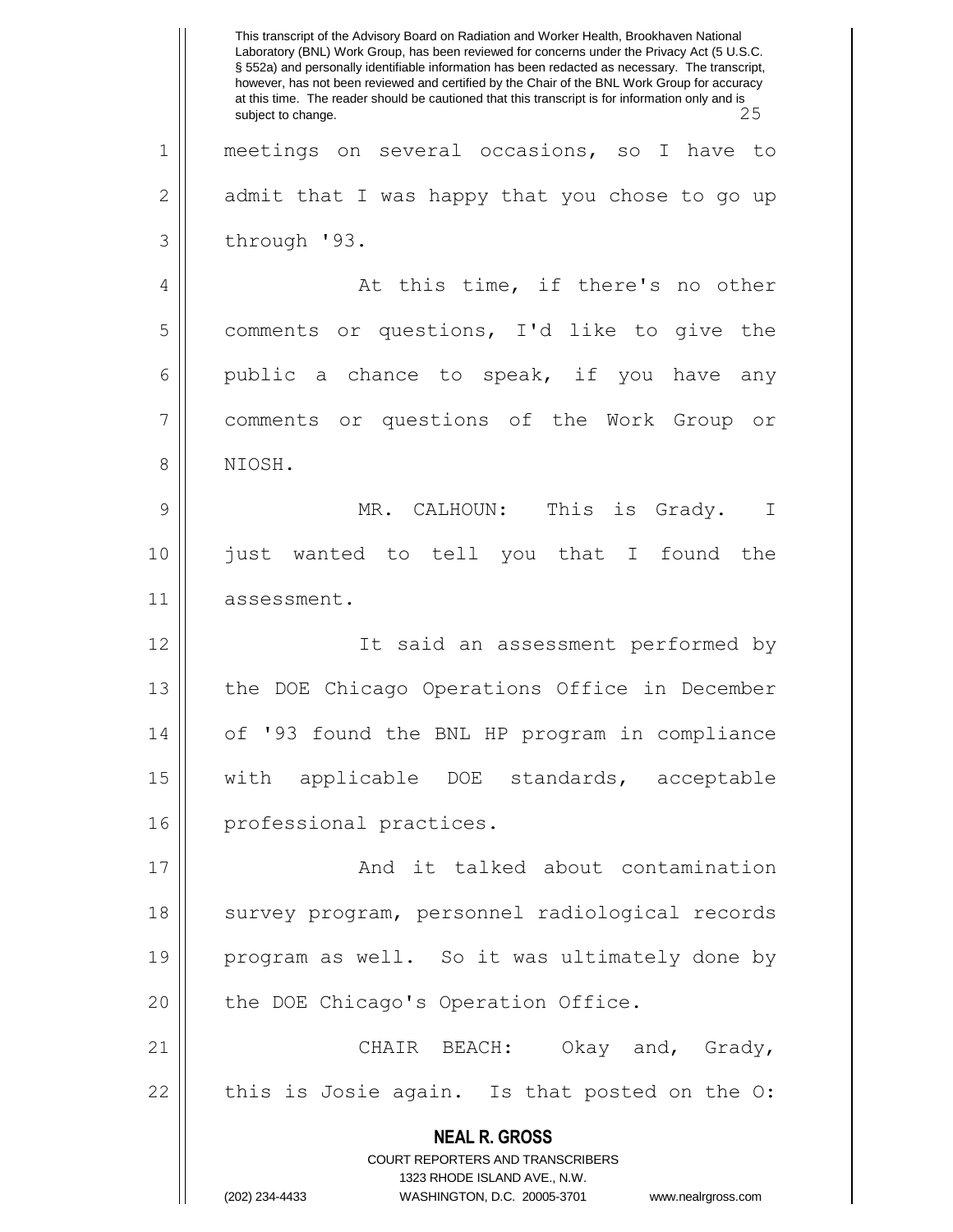**NEAL R. GROSS** COURT REPORTERS AND TRANSCRIBERS 1323 RHODE ISLAND AVE., N.W. (202) 234-4433 WASHINGTON, D.C. 20005-3701 www.nealrgross.com This transcript of the Advisory Board on Radiation and Worker Health, Brookhaven National Laboratory (BNL) Work Group, has been reviewed for concerns under the Privacy Act (5 U.S.C. § 552a) and personally identifiable information has been redacted as necessary. The transcript, however, has not been reviewed and certified by the Chair of the BNL Work Group for accuracy at this time. The reader should be cautioned that this transcript is for information only and is subject to change. 26 1 drive? 2 || MR. CALHOUN: Yes, I'm sure it's  $3 \parallel$  in there but, yes, I just read from the ER and 4 we can make sure that that's on the O: drive. 5 CHAIR BEACH: Okay, I don't know 6 || if we'll want to look at that. We will have 7 Some more work to do for this Work Group or 8 || BNL later so it may come in handy. Thank you. 9 || So at this time, is there anybody 10 from Brookhaven that would like to speak or 11 ask questions? 12 || MS. DETWEILER: No, thank you. 13 CHAIR BEACH: Thank you. So if 14 we're ready, I'd like to go ahead and talk to 15 || the Work Group about recommendations. And 16 should we take a vote, Ted? What do you  $17 \parallel$  think? 18 MR. KATZ: This is Ted. Yes, I 19 mean, you should certainly register your 20 || opinions as to whether you support this or not 21 individually and formulate then what it is you 22 || want to say to the full Board.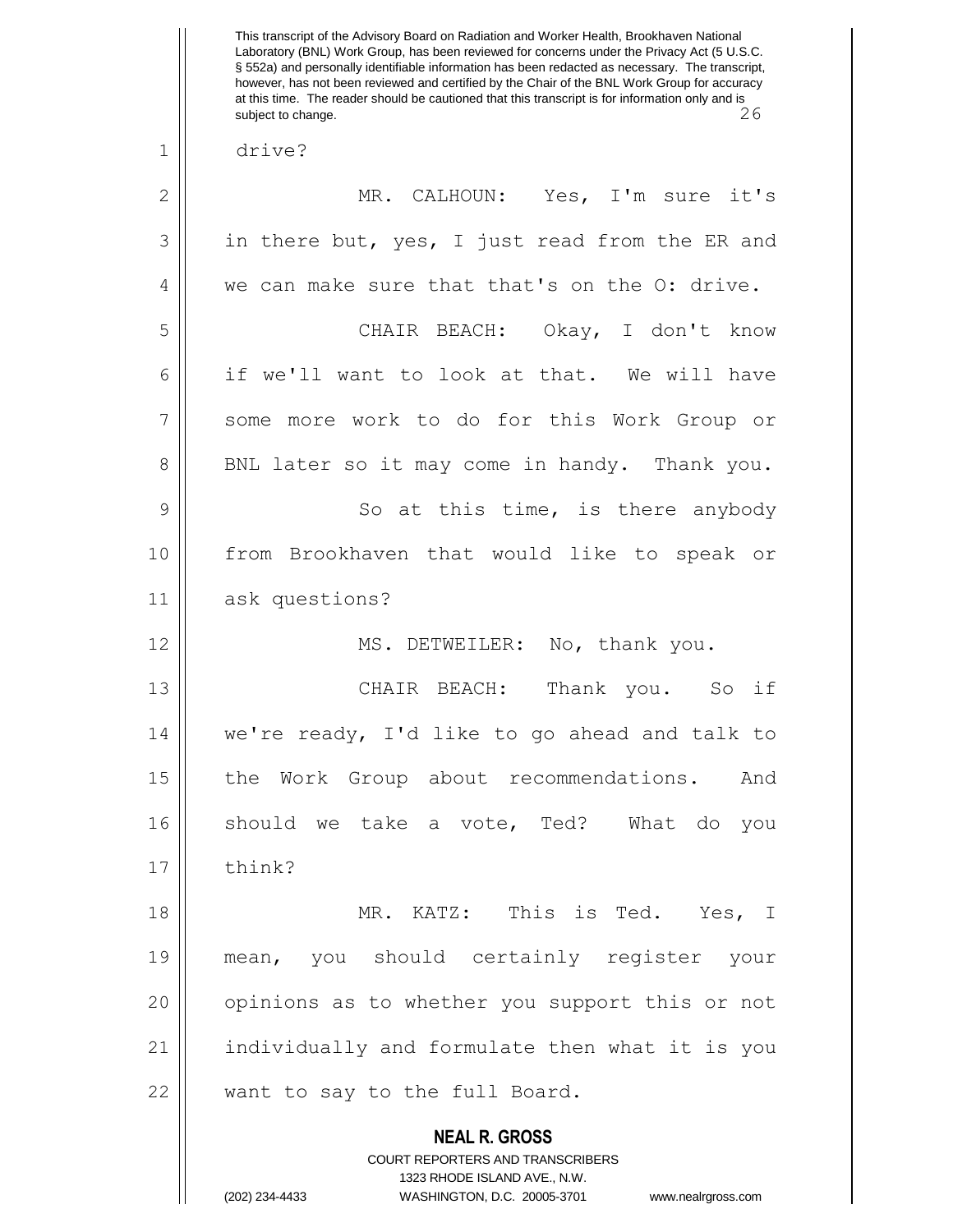**NEAL R. GROSS** COURT REPORTERS AND TRANSCRIBERS 1323 RHODE ISLAND AVE., N.W. (202) 234-4433 WASHINGTON, D.C. 20005-3701 www.nealrgross.com This transcript of the Advisory Board on Radiation and Worker Health, Brookhaven National Laboratory (BNL) Work Group, has been reviewed for concerns under the Privacy Act (5 U.S.C. § 552a) and personally identifiable information has been redacted as necessary. The transcript, however, has not been reviewed and certified by the Chair of the BNL Work Group for accuracy at this time. The reader should be cautioned that this transcript is for information only and is subject to change. 1 CHAIR BEACH: So do we need to 2 || formulate it today or just --3 MR. KATZ: Well, I mean, I think 4 || this is pretty straightforward. I mean, you 5 either support the NIOSH position or you 6 don't, but that's the most of it. But, yes, I 7 | think you should have a Work Group vote. 8 CHAIR BEACH: Okay. So would you 9 || like to take that, Ted? 10 MR. KATZ: Sure, I mean, if you'll 11 all just speak individually, one at a time, 12 | then we'll capture that. 13 CHAIR BEACH: Well, I'll start. 14 || Yes, I support this. 15 MEMBER ROESSLER: Do we need a 16 motion? 17 CHAIR BEACH: No, I don't believe  $18 \parallel$  so. 19 MR. KATZ: I mean, you know, 20 formally you have a motion and someone seconds 21 it, so I don't think it's a bad idea, Josie. 22 || I mean, normally the Chair doesn't put forward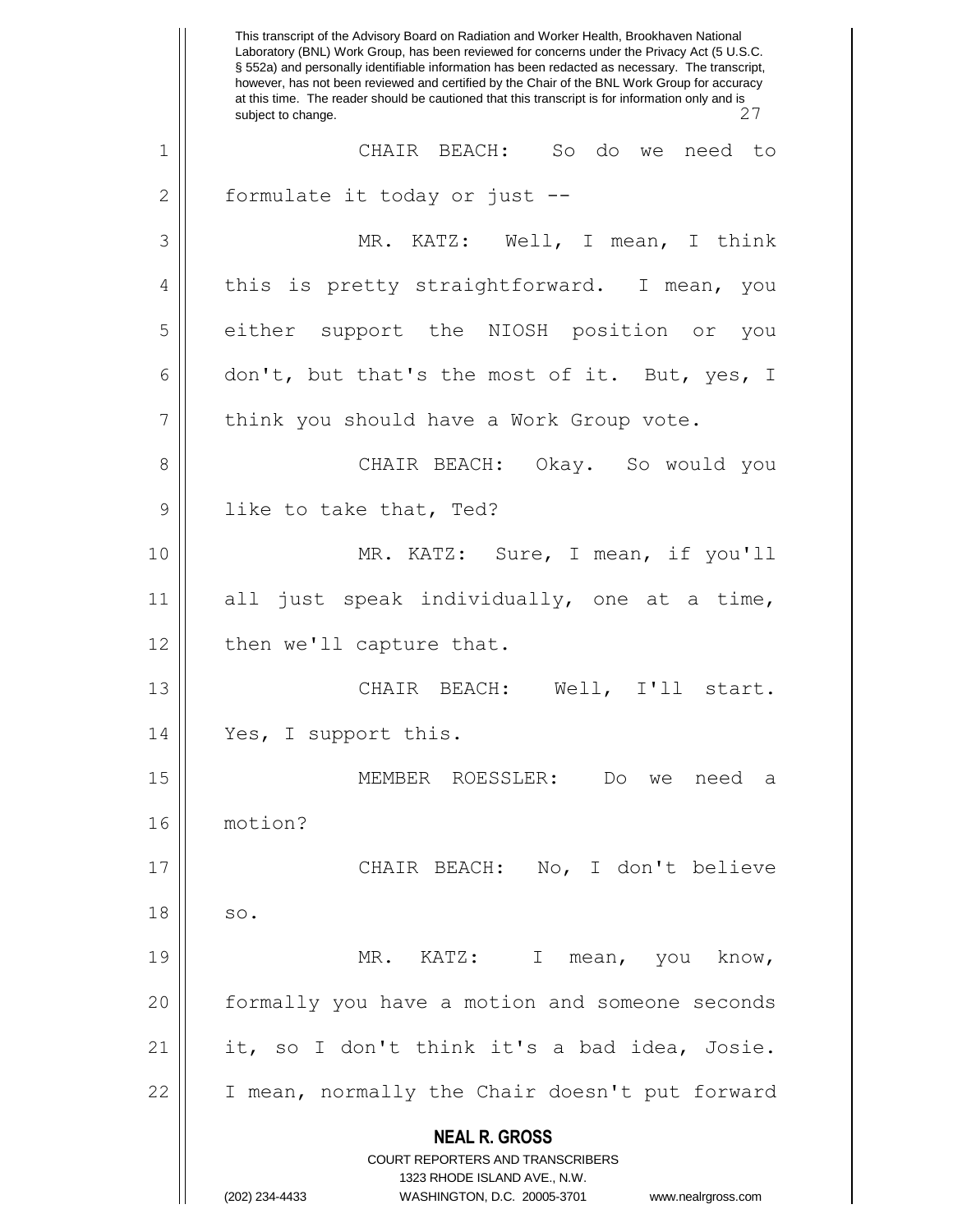**NEAL R. GROSS** COURT REPORTERS AND TRANSCRIBERS 1323 RHODE ISLAND AVE., N.W. (202) 234-4433 WASHINGTON, D.C. 20005-3701 www.nealrgross.com This transcript of the Advisory Board on Radiation and Worker Health, Brookhaven National Laboratory (BNL) Work Group, has been reviewed for concerns under the Privacy Act (5 U.S.C. § 552a) and personally identifiable information has been redacted as necessary. The transcript, however, has not been reviewed and certified by the Chair of the BNL Work Group for accuracy at this time. The reader should be cautioned that this transcript is for information only and is subject to change. 28  $1 \parallel$  the motion if we want to be formal about this. 2 MEMBER ANDERSON: No, this is 3 Andy. I will. I'll make the motion that we 4 | accept NIOSH's recommendations. 5 || CHAIR BEACH: Thank you. 6 MEMBER CLAWSON: This is Brad. I 7 | second it. 8 MR. KATZ: Okay. And then the 9 next step is is there any more discussion on 10 || the motion? Not hearing any, then let's go 11 || ahead with the vote. So Josie Beach. 12 || CHAIR BEACH: Josie, I say yes. 13 || MR. KATZ: Andy. 14 || MEMBER ANDERSON: Yes. 15 || MR. KATZ: Brad. 16 || MEMBER CLAWSON: Yes. 17 MR. KATZ: Gen. 18 MEMBER ROESSLER: Yes. 19 || MR. KATZ: And Wanda. 20 MEMBER MUNN: I hate to have to  $21$  say it, but given the wording of the law that 22 || we have to operate under, I don't see that we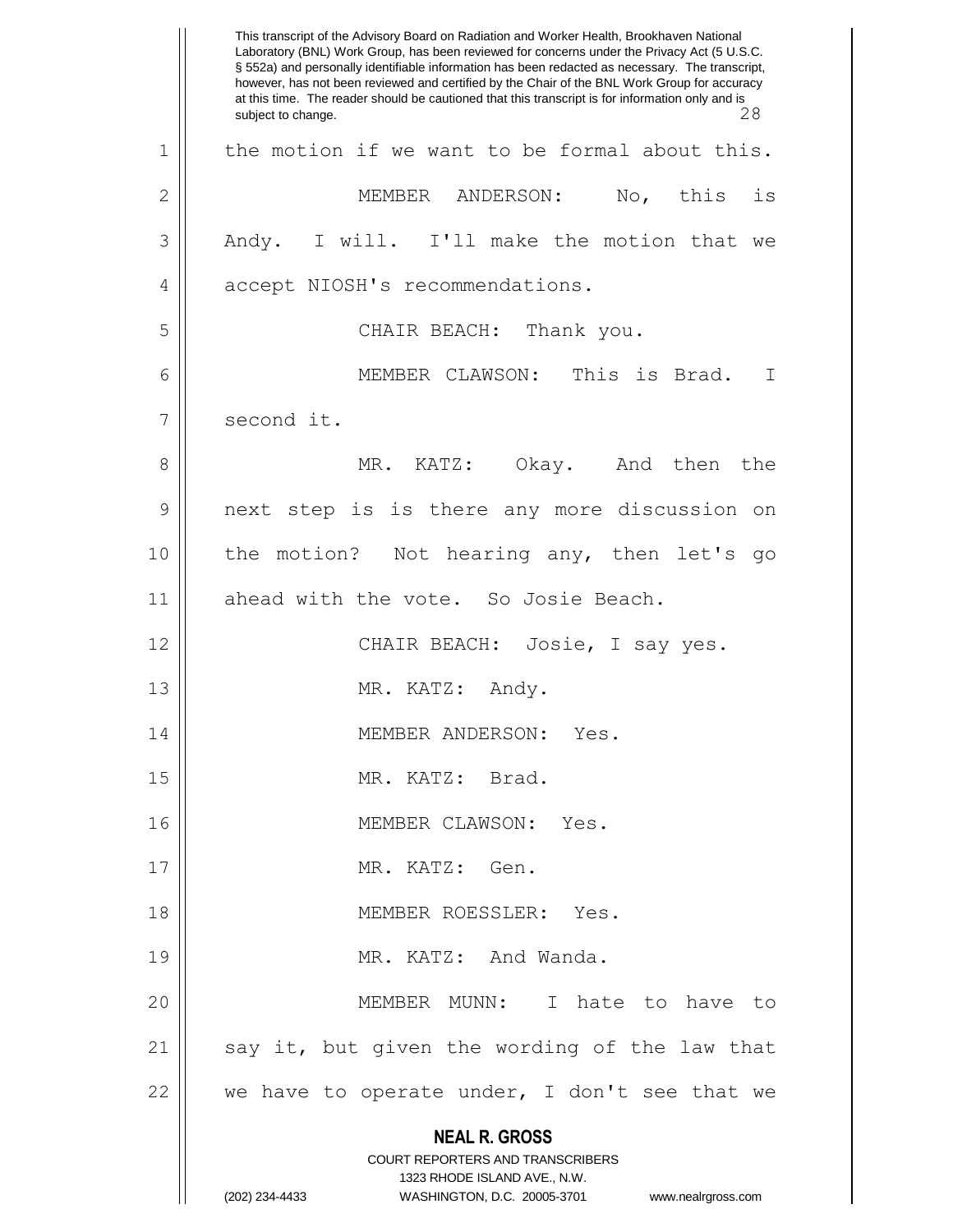**NEAL R. GROSS** COURT REPORTERS AND TRANSCRIBERS 1323 RHODE ISLAND AVE., N.W. (202) 234-4433 WASHINGTON, D.C. 20005-3701 www.nealrgross.com This transcript of the Advisory Board on Radiation and Worker Health, Brookhaven National Laboratory (BNL) Work Group, has been reviewed for concerns under the Privacy Act (5 U.S.C. § 552a) and personally identifiable information has been redacted as necessary. The transcript, however, has not been reviewed and certified by the Chair of the BNL Work Group for accuracy at this time. The reader should be cautioned that this transcript is for information only and is<br>29 subject to change. 1 have any option and it is an 83.14. If NIOSH  $2 \parallel$  can't do it, then no one can. Yes. 3 MR. KATZ: Yes, okay. And then 4 || that's all in favor. None opposed. It passes 5 unanimously and that is a recommendation to 6 || support NIOSH's position to add a Class for 7 || this period. Okay, Josie. 8 CHAIR BEACH: Thank you, Ted. So 9 at this point, I'd like to go back. We do 10 have an Evaluation Report Matrix that we were 11 working to. There was two items on it. One 12 | covered internal and the other external. 13 || The last meeting there was several 14 || action items on the table that we have never 15  $\parallel$  actually gone back to, so there will be some 16 || more work that needs to be done there. 17  $\parallel$  and then NIOSH, or I'm sorry, 18 || SC&A, sent out a updated version of the Site 19 || Profile matrix. So, Joe, I'm going to turn it 20  $\parallel$  over to you and Ron, if you would go through  $21$  || and just walk us through where we're at. 22 MR. FITZGERALD: Yes, thank you.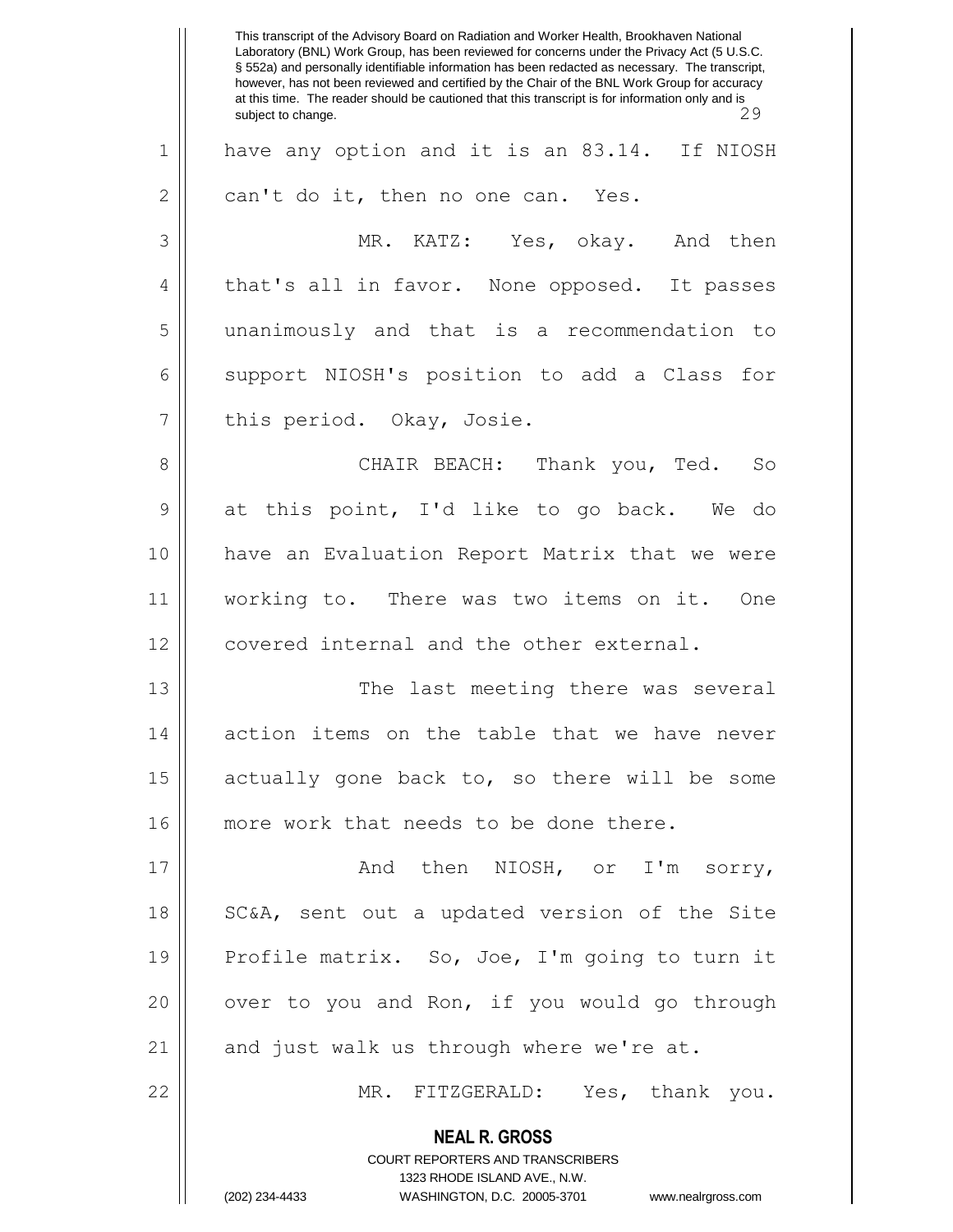**NEAL R. GROSS** COURT REPORTERS AND TRANSCRIBERS 1323 RHODE ISLAND AVE., N.W. (202) 234-4433 WASHINGTON, D.C. 20005-3701 www.nealrgross.com This transcript of the Advisory Board on Radiation and Worker Health, Brookhaven National Laboratory (BNL) Work Group, has been reviewed for concerns under the Privacy Act (5 U.S.C. § 552a) and personally identifiable information has been redacted as necessary. The transcript, however, has not been reviewed and certified by the Chair of the BNL Work Group for accuracy at this time. The reader should be cautioned that this transcript is for information only and is subject to change.  $30$ 1 || I'm going to have Ron go through that list in  $2 \parallel$  some detail because it's been a while. 3 I mean, we've been on the ER 4 matrix now for a year and a half and really 5 haven't gone back to look at the Site Profile 6 issues. 7 || But just as a backdrop, as you 8 were saying on the SEC matrix, clearly there 9 are some outstanding issues on the external 10 side, particularly on neutrons, and we'll 11 | outline that. 12 || But, you know, from the January 13 meeting of last year there were certainly a 14 || lot of discussion on several of those issues 15 || and certainly we've been working that this 16 | past year. 17 I think some of that was deferred 18 || because of the 83.14, but certainly we need to 19  $\parallel$  get back to that. Josie, you touched on this 20 question of the 1993 breakpoint on the 83.14. 21 || So in terms of the two items on  $22$  || the ER matrix, those would be two pertinent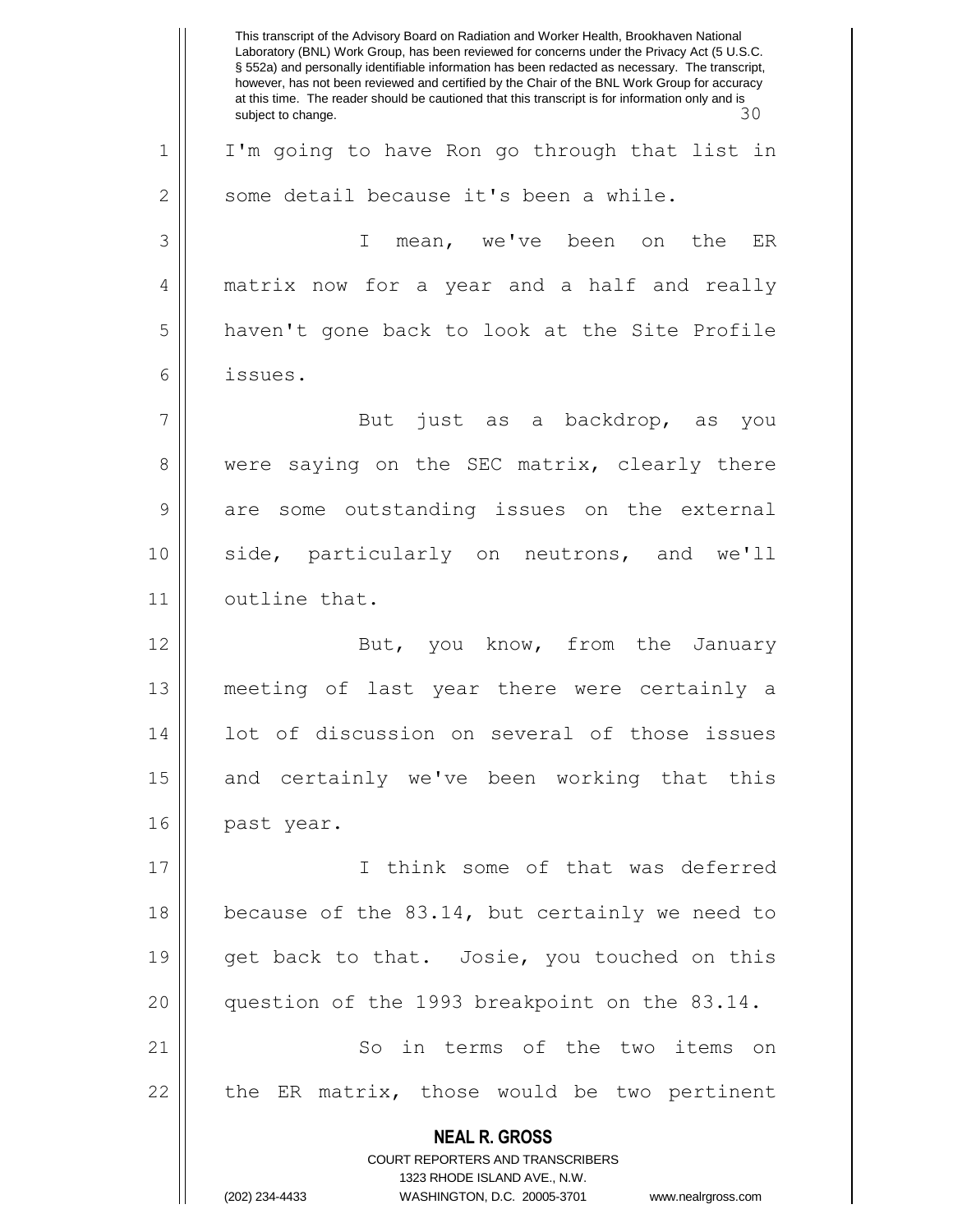**NEAL R. GROSS** COURT REPORTERS AND TRANSCRIBERS 1323 RHODE ISLAND AVE., N.W. (202) 234-4433 WASHINGTON, D.C. 20005-3701 www.nealrgross.com This transcript of the Advisory Board on Radiation and Worker Health, Brookhaven National Laboratory (BNL) Work Group, has been reviewed for concerns under the Privacy Act (5 U.S.C. § 552a) and personally identifiable information has been redacted as necessary. The transcript, however, has not been reviewed and certified by the Chair of the BNL Work Group for accuracy at this time. The reader should be cautioned that this transcript is for information only and is subject to change.  $31$ 1 || subjects for follow-up. 2 | Now, on the Site Profile side,  $3 \parallel$  this is going back to the original Site 4 | Profile matrix from the Site Profile review we  $5 \parallel$  did back in 2009, just to remind the Work  $6 \parallel$  Group, this was sort of a team effort. 7 Kathy Robertson-DeMers and myself 8 did the on-site work. We did the interviews 9 || and the data capture. 10 || Ron Buchanan was performing the 11 || reviews on the external dosimetry side and in 12 || the end, actually developed the final report,  $13$  so certainly we've been involved with this now 14 || for several years. 15 || So I'm going to have Ron just walk 16 || through the status of the Site Profile issues 17 and we'll also touch upon some of these loose 18 ends from the ER matrix that we've been 19 discussing this past year. 20 || Some of these, for example on the 21 || neutron side, I think, and based on the  $22$  discussions within the Work Group, are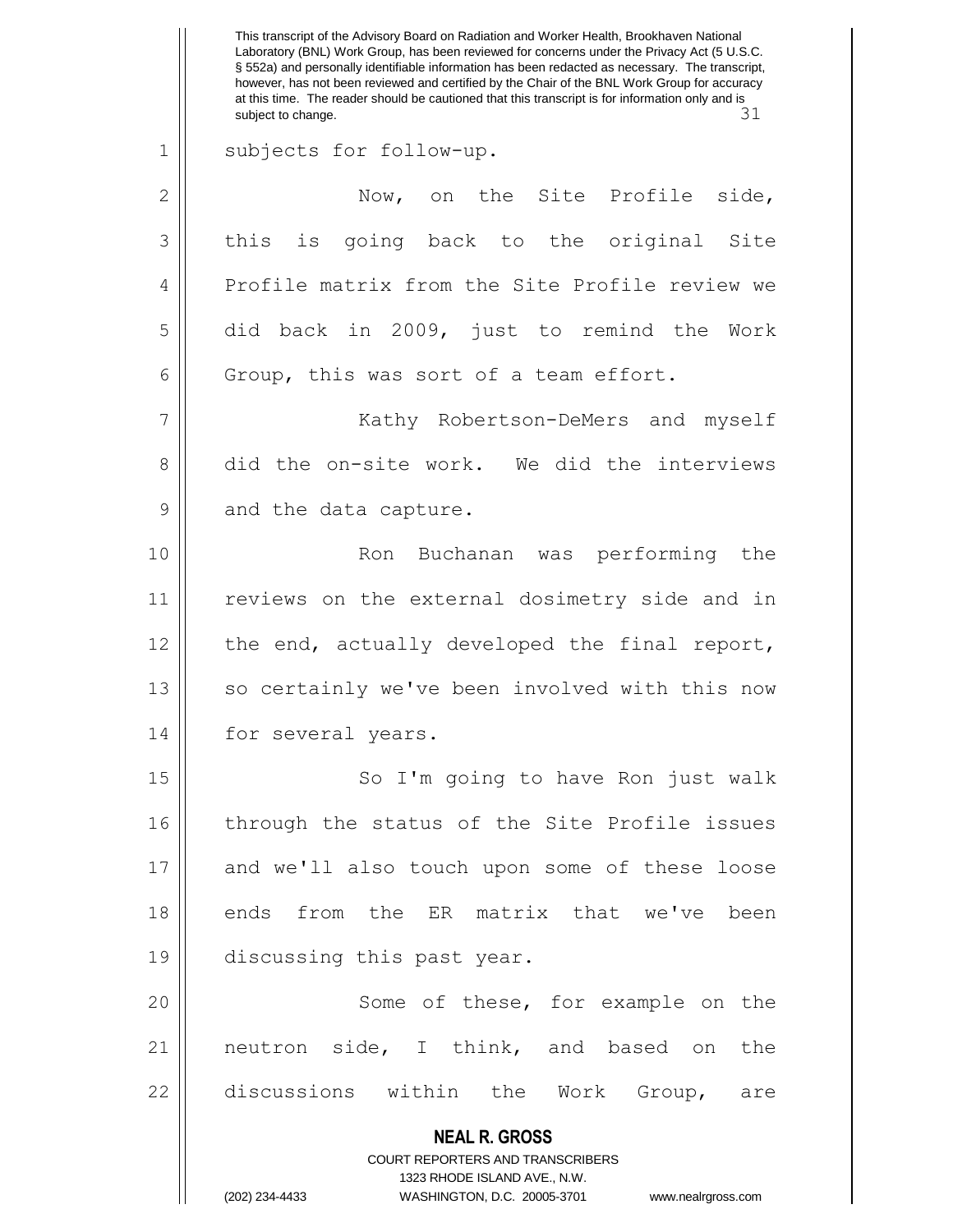**NEAL R. GROSS** COURT REPORTERS AND TRANSCRIBERS 1323 RHODE ISLAND AVE., N.W. (202) 234-4433 WASHINGTON, D.C. 20005-3701 www.nealrgross.com This transcript of the Advisory Board on Radiation and Worker Health, Brookhaven National Laboratory (BNL) Work Group, has been reviewed for concerns under the Privacy Act (5 U.S.C. § 552a) and personally identifiable information has been redacted as necessary. The transcript, however, has not been reviewed and certified by the Chair of the BNL Work Group for accuracy at this time. The reader should be cautioned that this transcript is for information only and is<br>subject to change. 32 subject to change. 1 | trending towards Site Profile resolution. 2 That's the way we left it and  $3 \parallel$  there were some items, I think, that Grady and 4 || his team were going to come back with. 5 || But certainly that was the sense  $6 \parallel$  that we had, that these were not intractable 7 || issues, but ones that certainly could be 8 addressed and resolved, but we haven't 9 || resolved them yet. 10 || But in any case, Josie or Work 11 Group, any questions sort of on that backdrop 12 || before I turn it over to Ron? 13 (No response.) 14 MR. FITZGERALD: We're going to 15 just walk through just to familiarize 16 everybody with the Site Profile and some of 17 || the issues that were sort of, they weren't 18 addressed in the ER discussion because we 19 clearly saw these as more in the Site Profile 20 | context. 21 CHAIR BEACH: Joe, this is Josie. 22 | No questions from here.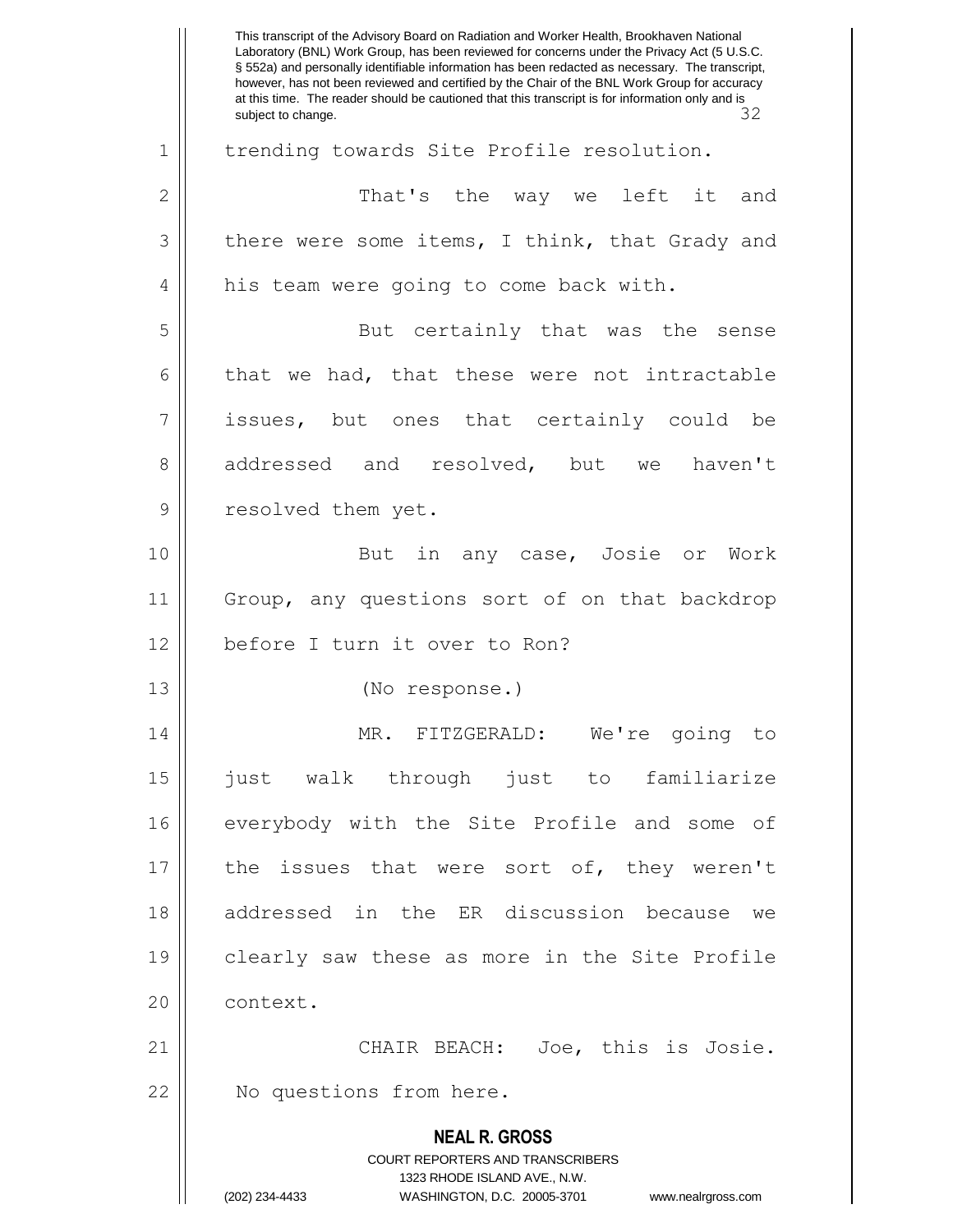**NEAL R. GROSS** COURT REPORTERS AND TRANSCRIBERS 1323 RHODE ISLAND AVE., N.W. (202) 234-4433 WASHINGTON, D.C. 20005-3701 www.nealrgross.com This transcript of the Advisory Board on Radiation and Worker Health, Brookhaven National Laboratory (BNL) Work Group, has been reviewed for concerns under the Privacy Act (5 U.S.C. § 552a) and personally identifiable information has been redacted as necessary. The transcript, however, has not been reviewed and certified by the Chair of the BNL Work Group for accuracy at this time. The reader should be cautioned that this transcript is for information only and is subject to change.  $33$ 1 MR. FITZGERALD: Okay. But in  $2 \parallel$  terms of time frame, this Site Profile review 3 was conducted in 2009. 4 || The ER came out in 2010 so we kind 5 | of walked right into the ER discussion of the 6 two central issues that we touched on, so this 7 || is going back to that 2009 review. Ron? 8 DR. BUCHANAN: Okay, this is Ron 9 Buchanan with SC&A. I know when I started 10 looking at this, this had been sitting and 11 gathering dust here for about a year and I had 12 || to dust it off and see where we was at. 13 || So I'd like to go back and look at 14 where we've been and where we left it last 15 | January when we had our last meeting. 16 And to bring everybody up to date, 17 I just want to briefly discuss the fact that 18 || the Site Profile for BNL was issued in August 19 of '06. 20 || SC&A performed a review on that in 21 || September of '09. We weren't assigned that 22 || task until later. And so we came out with 13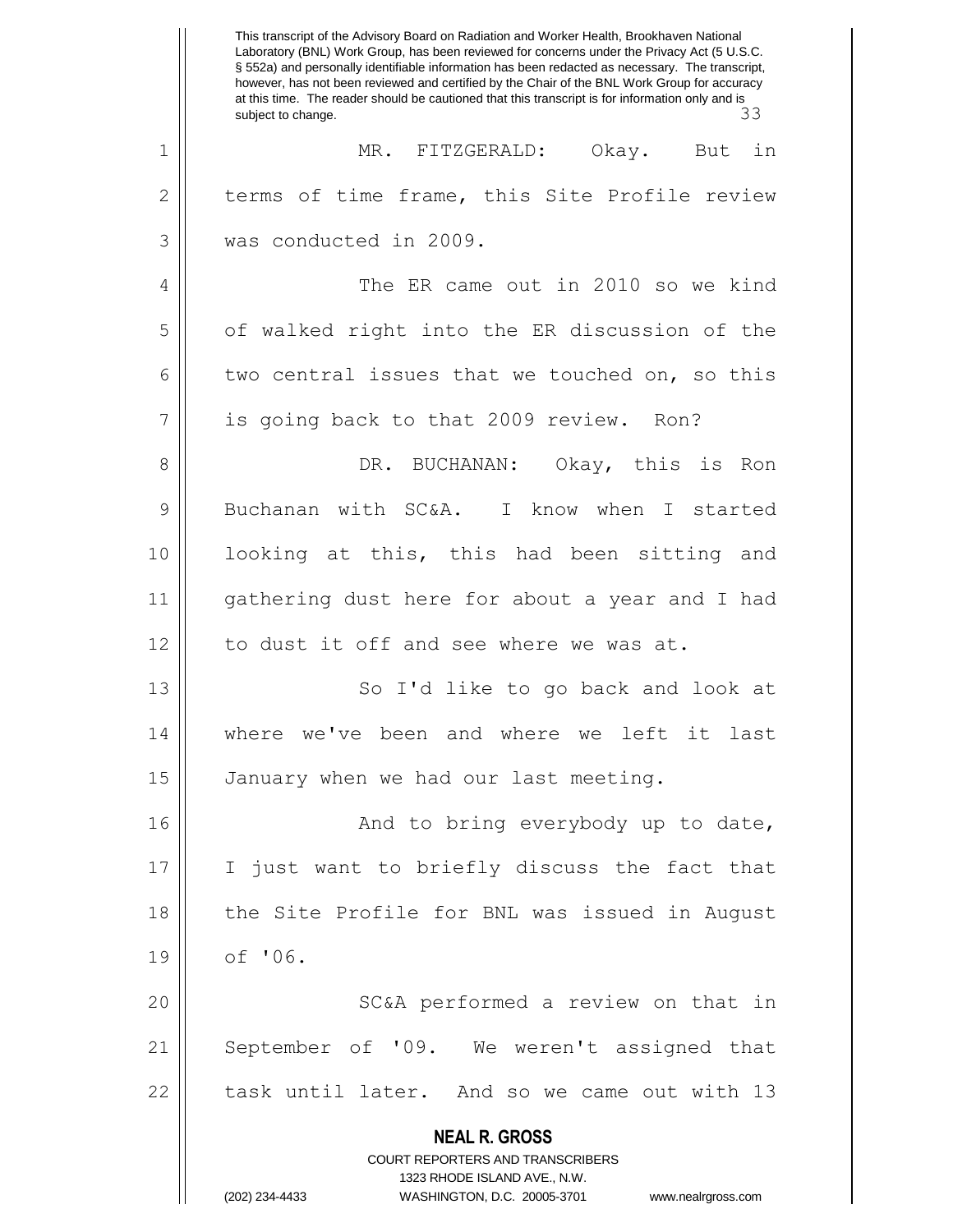**NEAL R. GROSS** COURT REPORTERS AND TRANSCRIBERS 1323 RHODE ISLAND AVE., N.W. (202) 234-4433 WASHINGTON, D.C. 20005-3701 www.nealrgross.com This transcript of the Advisory Board on Radiation and Worker Health, Brookhaven National Laboratory (BNL) Work Group, has been reviewed for concerns under the Privacy Act (5 U.S.C. § 552a) and personally identifiable information has been redacted as necessary. The transcript, however, has not been reviewed and certified by the Chair of the BNL Work Group for accuracy at this time. The reader should be cautioned that this transcript is for information only and is<br>subject to change. 34 subject to change. 1 || primary findings in that review for the Site 2 | Profile. 3 Same month, September of '09, 4 || NIOSH issued their ER of the first SEC 113  $5 \parallel$  that covered the years 1947 through 1979. 6 Now, in April of 2010, NIOSH 7 || issued a Revision 1 to the TBD, which 8 || incorporated this first SEC dates and a few 9 | changes to Section 6. 10 We did not do a Site Profile 11 || review on the revision because we were tied up 12 in the SEC because we issued that evaluation 13 || for the first SEC in July of 2010. 14 And then we had our first Work 15 | Group meeting in July 28 of 2010 and then we 16 || had some action items from that. 17 Then we had our second Work Group 18 meeting in the 21st of January of 2011, so 19  $\parallel$  that was a little over a year ago. 20 || The Richard Chen we had a list of action 21 || items, received a response or two from NIOSH, 22 || and then we did not receive any further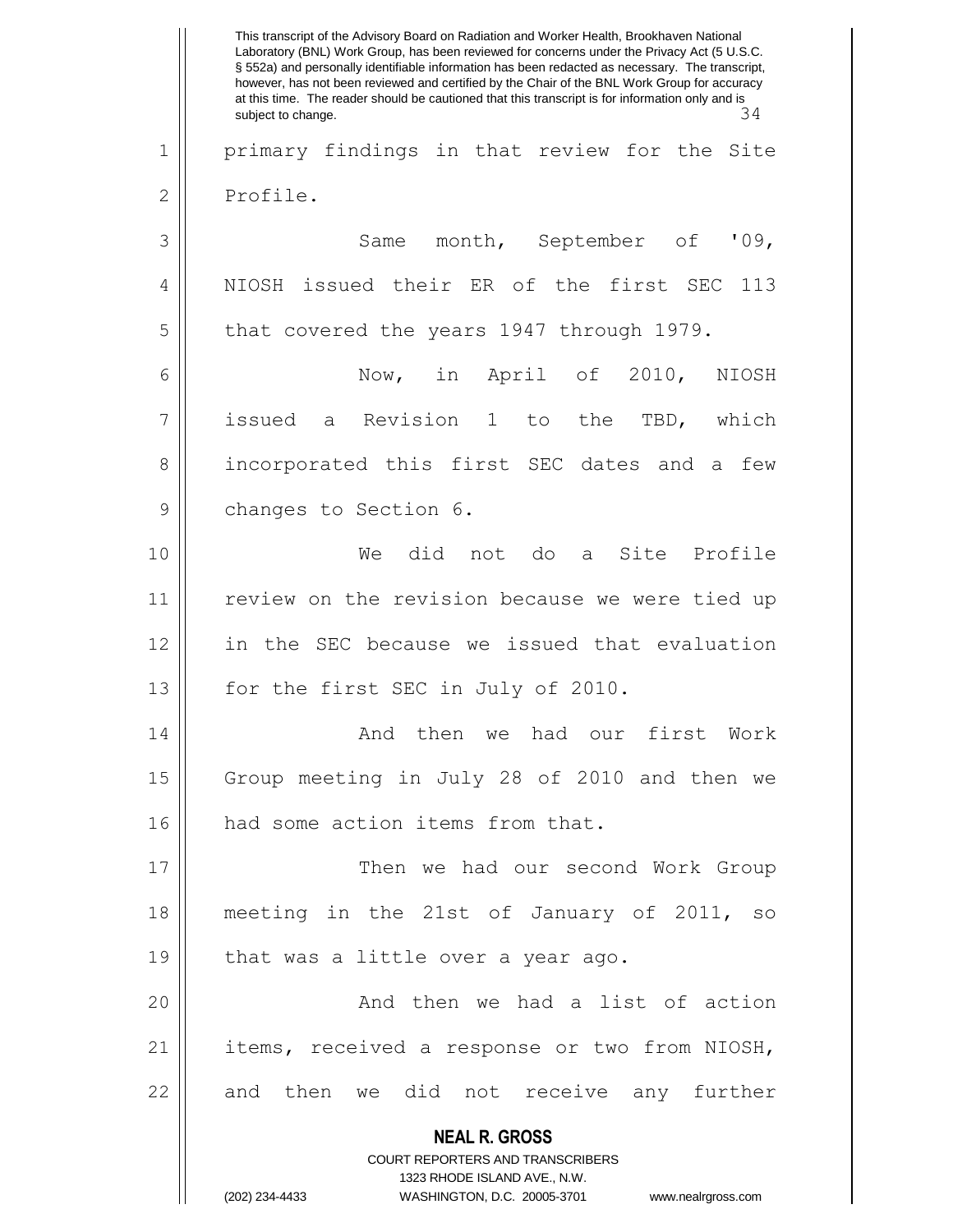**NEAL R. GROSS** COURT REPORTERS AND TRANSCRIBERS 1323 RHODE ISLAND AVE., N.W. (202) 234-4433 WASHINGTON, D.C. 20005-3701 www.nealrgross.com This transcript of the Advisory Board on Radiation and Worker Health, Brookhaven National Laboratory (BNL) Work Group, has been reviewed for concerns under the Privacy Act (5 U.S.C. § 552a) and personally identifiable information has been redacted as necessary. The transcript, however, has not been reviewed and certified by the Chair of the BNL Work Group for accuracy at this time. The reader should be cautioned that this transcript is for information only and is<br>subject to change. 35 subject to change. 1 || information until the January of 2012 ER, 2 | Evaluation Report of SEC 196. 3 And so, what we wanted to do was  $4 \parallel$  go back and say, okay, SC&A and has had a 5 brief time to look at the current status of  $6 \parallel$  this, and where do we stand now and where do 7 we need to go? 8 Okay, where we stand now is that 9 SC&A sees the recent SEC, through '93, as 10 covering the biological issues for the SEC and 11 || some of the TBD issues through '93, not after 12 || '93 necessarily but up through '93, and none 13 || of the external issues because the SEC was not 14 based on external issues. 15 And so all of the external issues, 16 both SEC and Site Profile, still stands to be 17 | addressed. 18 And where we stand on that is that 19 || from the January 2011 meeting, there was a 20 || list of action items issued. 21 And Grady sent out a memo on the 22 || 2nd of February of 2011 with 13 action items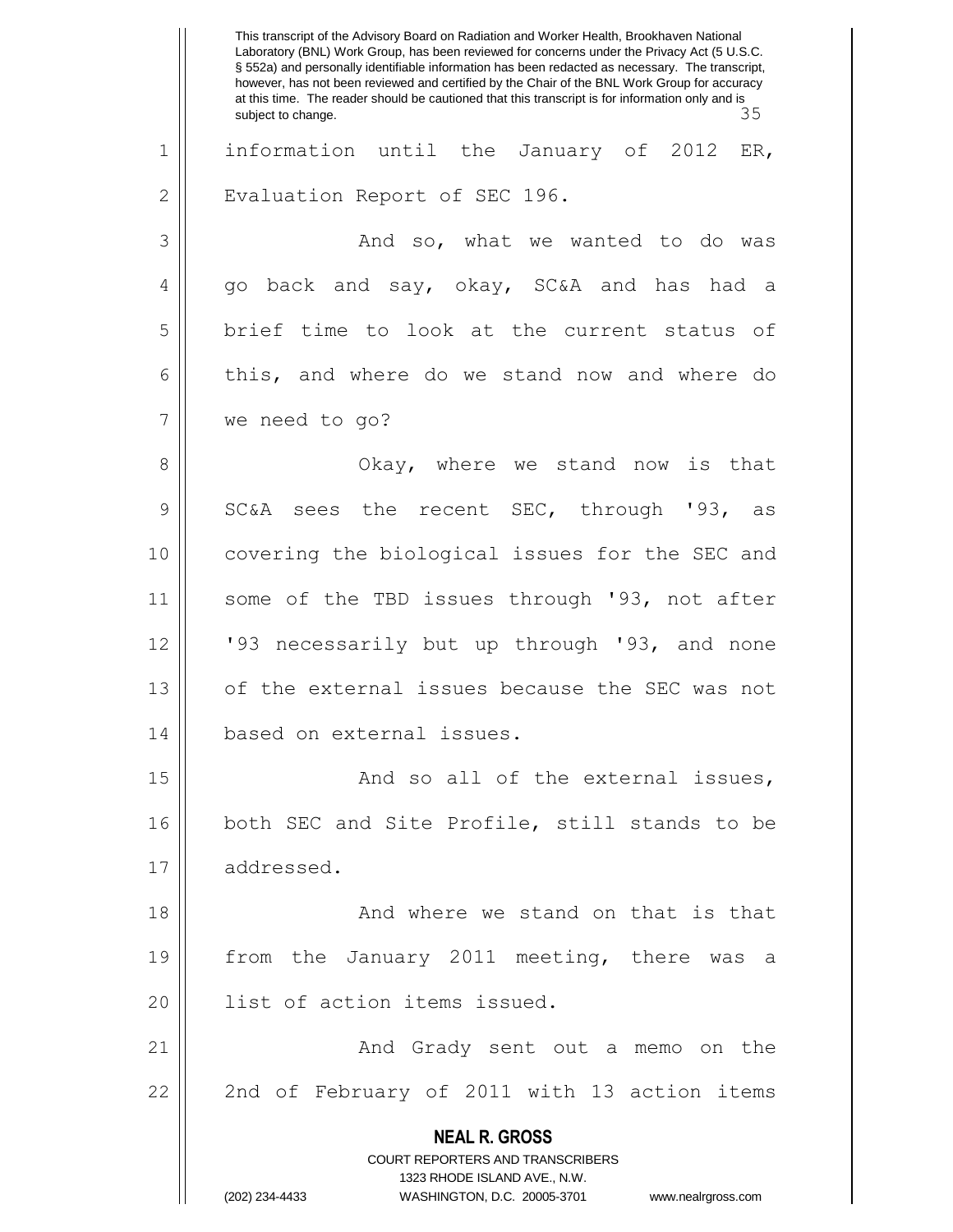**NEAL R. GROSS** COURT REPORTERS AND TRANSCRIBERS 1323 RHODE ISLAND AVE., N.W. (202) 234-4433 WASHINGTON, D.C. 20005-3701 www.nealrgross.com This transcript of the Advisory Board on Radiation and Worker Health, Brookhaven National Laboratory (BNL) Work Group, has been reviewed for concerns under the Privacy Act (5 U.S.C. § 552a) and personally identifiable information has been redacted as necessary. The transcript, however, has not been reviewed and certified by the Chair of the BNL Work Group for accuracy at this time. The reader should be cautioned that this transcript is for information only and is subject to change.  $\sim$  36 1 || from the SEC meeting. 2 || Now, there happens to be 13 action 3 || items and these aren't necessarily related to 4 || the 13 TBD findings. And about half of those 5 had to do with external. Half of them had to  $6 \parallel$  do with internal, and so those items. 7 || Now, additionally Grady had sent 8 | out a memo on the 22nd of February giving some 9 || reference numbers that he had promised during 10 | the meeting. 11 And then on the 16th of March of 12 '11, Grady sent out, well it was the 21st 13 || actually, sent out a memo he had received back 14 from Brookhaven National Lab inquiring about 15 || the problems with the neutron dosimetry 16 between 1985 and 1995. 17 || And I wanted to bring just a quick 18 || summary here. We had two major SEC issues, 19 was the biological records in the dosimetry 20 || for internal intake and then we had the 21 | external neutron dosimetry. 22 || The records for external, like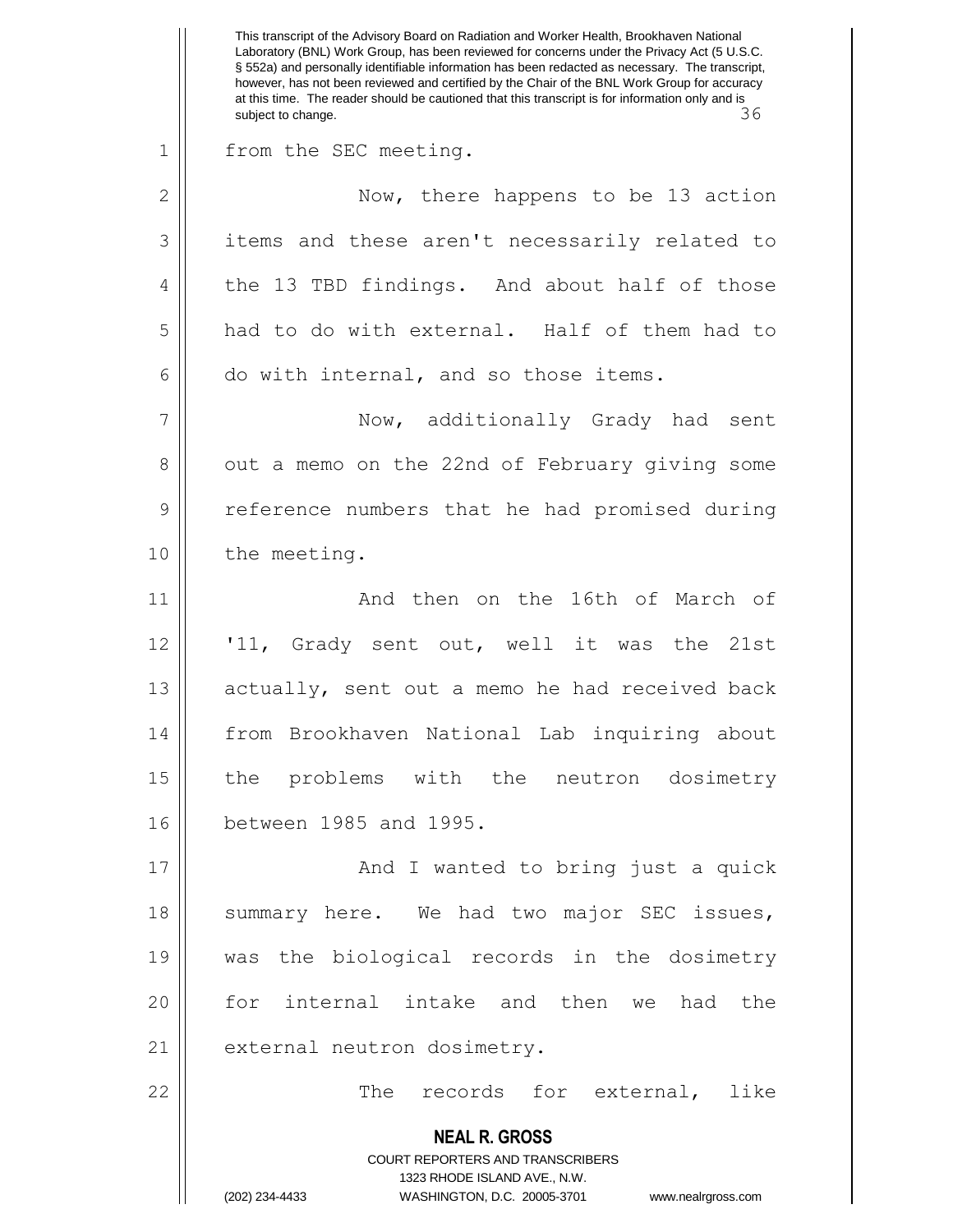|                | This transcript of the Advisory Board on Radiation and Worker Health, Brookhaven National<br>Laboratory (BNL) Work Group, has been reviewed for concerns under the Privacy Act (5 U.S.C.<br>§ 552a) and personally identifiable information has been redacted as necessary. The transcript,<br>however, has not been reviewed and certified by the Chair of the BNL Work Group for accuracy<br>at this time. The reader should be cautioned that this transcript is for information only and is<br>37<br>subject to change. |
|----------------|-----------------------------------------------------------------------------------------------------------------------------------------------------------------------------------------------------------------------------------------------------------------------------------------------------------------------------------------------------------------------------------------------------------------------------------------------------------------------------------------------------------------------------|
| $\mathbf 1$    | Grady said, seems to be there. The photons                                                                                                                                                                                                                                                                                                                                                                                                                                                                                  |
| $\overline{2}$ | They<br>and beta was reasonably accurate.                                                                                                                                                                                                                                                                                                                                                                                                                                                                                   |
| 3              | measured.                                                                                                                                                                                                                                                                                                                                                                                                                                                                                                                   |
| 4              | What we had problems with was the                                                                                                                                                                                                                                                                                                                                                                                                                                                                                           |
| 5              | neutron measurements and there was two major                                                                                                                                                                                                                                                                                                                                                                                                                                                                                |
| 6              | issues there, was that the facility had a lot                                                                                                                                                                                                                                                                                                                                                                                                                                                                               |
| 7              | of different accelerators with different                                                                                                                                                                                                                                                                                                                                                                                                                                                                                    |
| 8              | neutron energy fields and those had not been                                                                                                                                                                                                                                                                                                                                                                                                                                                                                |
| 9              | very well characterized. And secondly the                                                                                                                                                                                                                                                                                                                                                                                                                                                                                   |
| 10             | It wasn't<br>dosimetry system changed.                                                                                                                                                                                                                                                                                                                                                                                                                                                                                      |
| 11             | necessarily capturing all the neutron energies                                                                                                                                                                                                                                                                                                                                                                                                                                                                              |
| 12             | they changed from<br>NTA<br>film<br>and<br>to<br>- a                                                                                                                                                                                                                                                                                                                                                                                                                                                                        |
| 13             | combination of the NTA and TLDs and CR-39 and                                                                                                                                                                                                                                                                                                                                                                                                                                                                               |
| 14             | Lexan in the '85 to 95 range.                                                                                                                                                                                                                                                                                                                                                                                                                                                                                               |
| 15             | And so we had what was a potential                                                                                                                                                                                                                                                                                                                                                                                                                                                                                          |
| 16             | SEC issue there with several facets to it,                                                                                                                                                                                                                                                                                                                                                                                                                                                                                  |
| 17             | fading, response and how the records were                                                                                                                                                                                                                                                                                                                                                                                                                                                                                   |
| 18             | recorded, problems with development, the                                                                                                                                                                                                                                                                                                                                                                                                                                                                                    |
| 19             | dosimeters and such.                                                                                                                                                                                                                                                                                                                                                                                                                                                                                                        |
| 20             | And so those were some of the                                                                                                                                                                                                                                                                                                                                                                                                                                                                                               |
| 21             | issues that we had been ironing out from July                                                                                                                                                                                                                                                                                                                                                                                                                                                                               |
| 22             | to the January meeting, during the January of                                                                                                                                                                                                                                                                                                                                                                                                                                                                               |
|                | <b>NEAL R. GROSS</b>                                                                                                                                                                                                                                                                                                                                                                                                                                                                                                        |
|                | COURT REPORTERS AND TRANSCRIBERS<br>1323 RHODE ISLAND AVE., N.W.                                                                                                                                                                                                                                                                                                                                                                                                                                                            |
|                | (202) 234-4433<br>WASHINGTON, D.C. 20005-3701<br>www.nealrgross.com                                                                                                                                                                                                                                                                                                                                                                                                                                                         |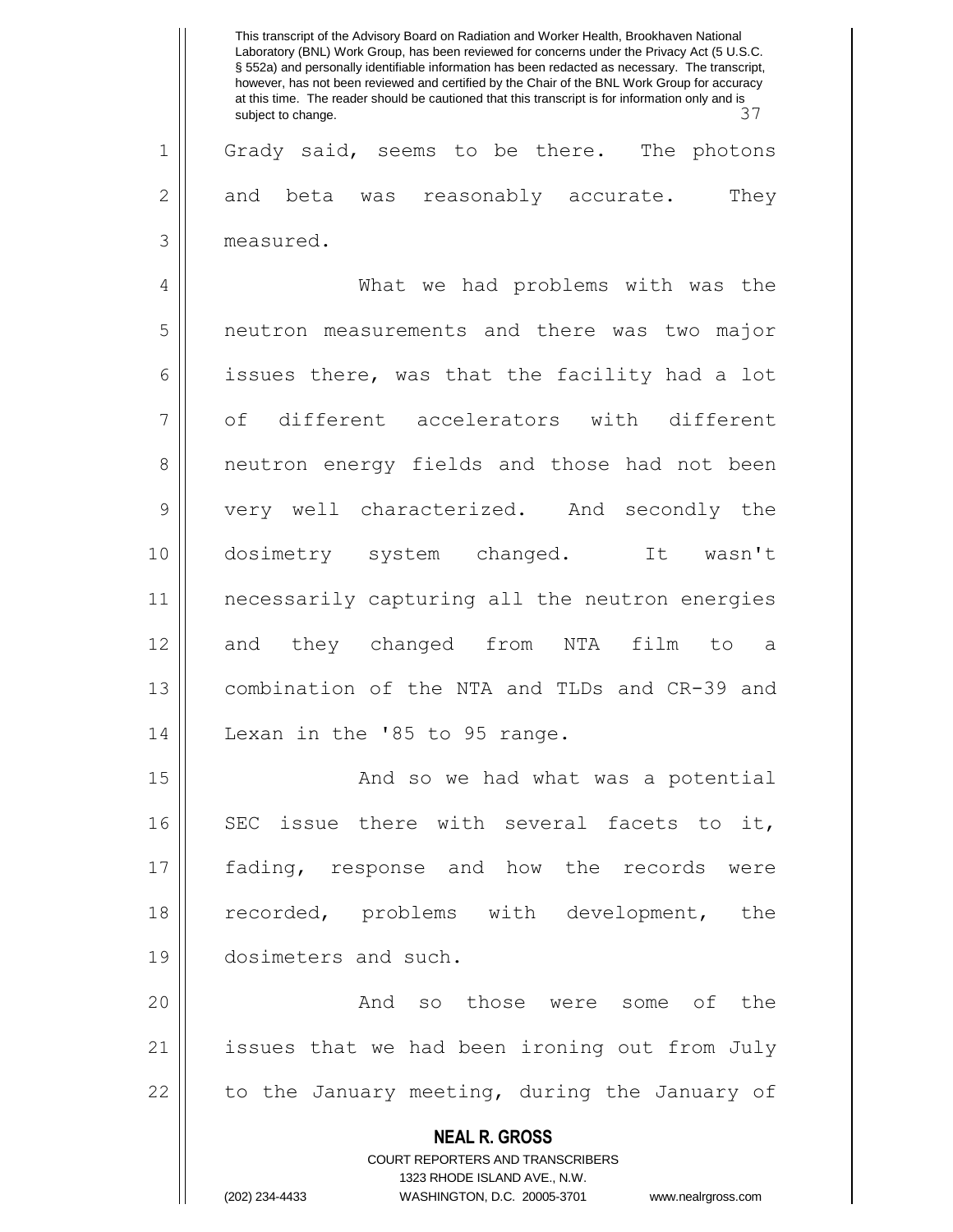|              | This transcript of the Advisory Board on Radiation and Worker Health, Brookhaven National<br>Laboratory (BNL) Work Group, has been reviewed for concerns under the Privacy Act (5 U.S.C.<br>§ 552a) and personally identifiable information has been redacted as necessary. The transcript,<br>however, has not been reviewed and certified by the Chair of the BNL Work Group for accuracy<br>at this time. The reader should be cautioned that this transcript is for information only and is<br>38<br>subject to change. |
|--------------|-----------------------------------------------------------------------------------------------------------------------------------------------------------------------------------------------------------------------------------------------------------------------------------------------------------------------------------------------------------------------------------------------------------------------------------------------------------------------------------------------------------------------------|
| 1            | 2011 meeting. And then that's where the<br>13                                                                                                                                                                                                                                                                                                                                                                                                                                                                               |
| $\mathbf{2}$ | to be addressed by Grady from<br>items<br>the                                                                                                                                                                                                                                                                                                                                                                                                                                                                               |
| 3            | January 2011 meeting.                                                                                                                                                                                                                                                                                                                                                                                                                                                                                                       |
| 4            | Like I said, gave some reference                                                                                                                                                                                                                                                                                                                                                                                                                                                                                            |
| 5            | on the 22nd and then a copy of a memo on March                                                                                                                                                                                                                                                                                                                                                                                                                                                                              |
| 6            | 16. And then we haven't really done anything,                                                                                                                                                                                                                                                                                                                                                                                                                                                                               |
| 7            | received any, we haven't done anything since                                                                                                                                                                                                                                                                                                                                                                                                                                                                                |
| 8            | then.                                                                                                                                                                                                                                                                                                                                                                                                                                                                                                                       |
| 9            | And so those are where we stand,                                                                                                                                                                                                                                                                                                                                                                                                                                                                                            |
| 10           | SC&A<br>stands on<br>the<br>SEC issues, is<br>the                                                                                                                                                                                                                                                                                                                                                                                                                                                                           |
| 11           | remaining commitments made at the January 2011                                                                                                                                                                                                                                                                                                                                                                                                                                                                              |
| 12           | meeting for SEC.                                                                                                                                                                                                                                                                                                                                                                                                                                                                                                            |
| 13           | Now, I'd like to go<br>now into the                                                                                                                                                                                                                                                                                                                                                                                                                                                                                         |
| 14           | TBD issues but to ask for any questions or                                                                                                                                                                                                                                                                                                                                                                                                                                                                                  |
| 15           | clarifications that we have with SEC standing.                                                                                                                                                                                                                                                                                                                                                                                                                                                                              |
| 16           | CHAIR BEACH: Ron, this is Josie.                                                                                                                                                                                                                                                                                                                                                                                                                                                                                            |
| 17           | Can you just give us a real brief -- are some                                                                                                                                                                                                                                                                                                                                                                                                                                                                               |
| 18           | of the items from the Evaluation matrix, are                                                                                                                                                                                                                                                                                                                                                                                                                                                                                |
| 19           | those going to be overlapping into the Site                                                                                                                                                                                                                                                                                                                                                                                                                                                                                 |
| 20           | Profile?                                                                                                                                                                                                                                                                                                                                                                                                                                                                                                                    |
| 21           | DR. BUCHANAN: Yes, in fact, some                                                                                                                                                                                                                                                                                                                                                                                                                                                                                            |
| 22           | of them do cover the same bases.<br>The Site                                                                                                                                                                                                                                                                                                                                                                                                                                                                                |
|              | <b>NEAL R. GROSS</b><br><b>COURT REPORTERS AND TRANSCRIBERS</b><br>1323 RHODE ISLAND AVE., N.W.                                                                                                                                                                                                                                                                                                                                                                                                                             |
|              | (202) 234-4433<br>WASHINGTON, D.C. 20005-3701<br>www.nealrgross.com                                                                                                                                                                                                                                                                                                                                                                                                                                                         |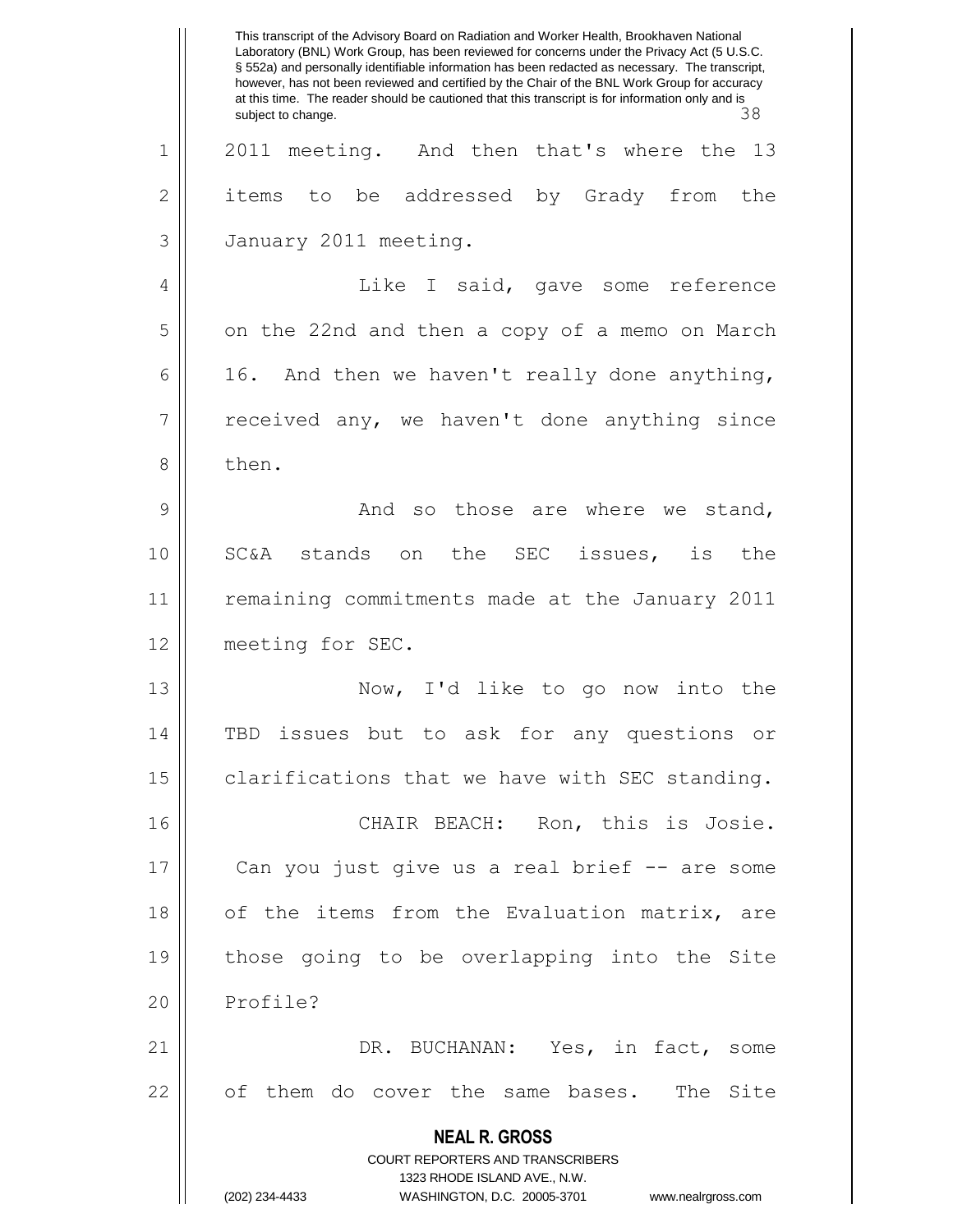**NEAL R. GROSS** COURT REPORTERS AND TRANSCRIBERS 1323 RHODE ISLAND AVE., N.W. (202) 234-4433 WASHINGTON, D.C. 20005-3701 www.nealrgross.com This transcript of the Advisory Board on Radiation and Worker Health, Brookhaven National Laboratory (BNL) Work Group, has been reviewed for concerns under the Privacy Act (5 U.S.C. § 552a) and personally identifiable information has been redacted as necessary. The transcript, however, has not been reviewed and certified by the Chair of the BNL Work Group for accuracy at this time. The reader should be cautioned that this transcript is for information only and is<br>subject to change. subject to change. 1 Profile issues are just ones that wouldn't  $2 \parallel$  necessarily, that can be fixed so to speak. 3 You know, there's probably solutions to them. 4 The SEC issues, especially with  $5 \parallel$  the neutrons, there might be ways to approach  $6 \parallel$  those but we haven't found satisfactory ways 7 | vet, haven't seen them documented. 8 CHAIR BEACH: Okay, and I also 9 want to ask the Work Group and you, Ron, does 10 it make sense to take care of the Evaluation 11 || Report matrix and then go into the TBD? 12 DR. BUCHANAN: Well, yes, we can, 13 however you'd like to do it. You mean today 14 | or in the future? 15 || CHAIR BEACH: No, today. 16 DR. BUCHANAN: Today, all right. 17 || CHAIR BEACH: If we need to task 18 || anything or update that list of 13 items. 19 DR. BUCHANAN: Yes, that would be 20 || fine. I have them in front of me. I don't 21 | know. Does Grady, does he have those 22 || available? Are you familiar with what I'm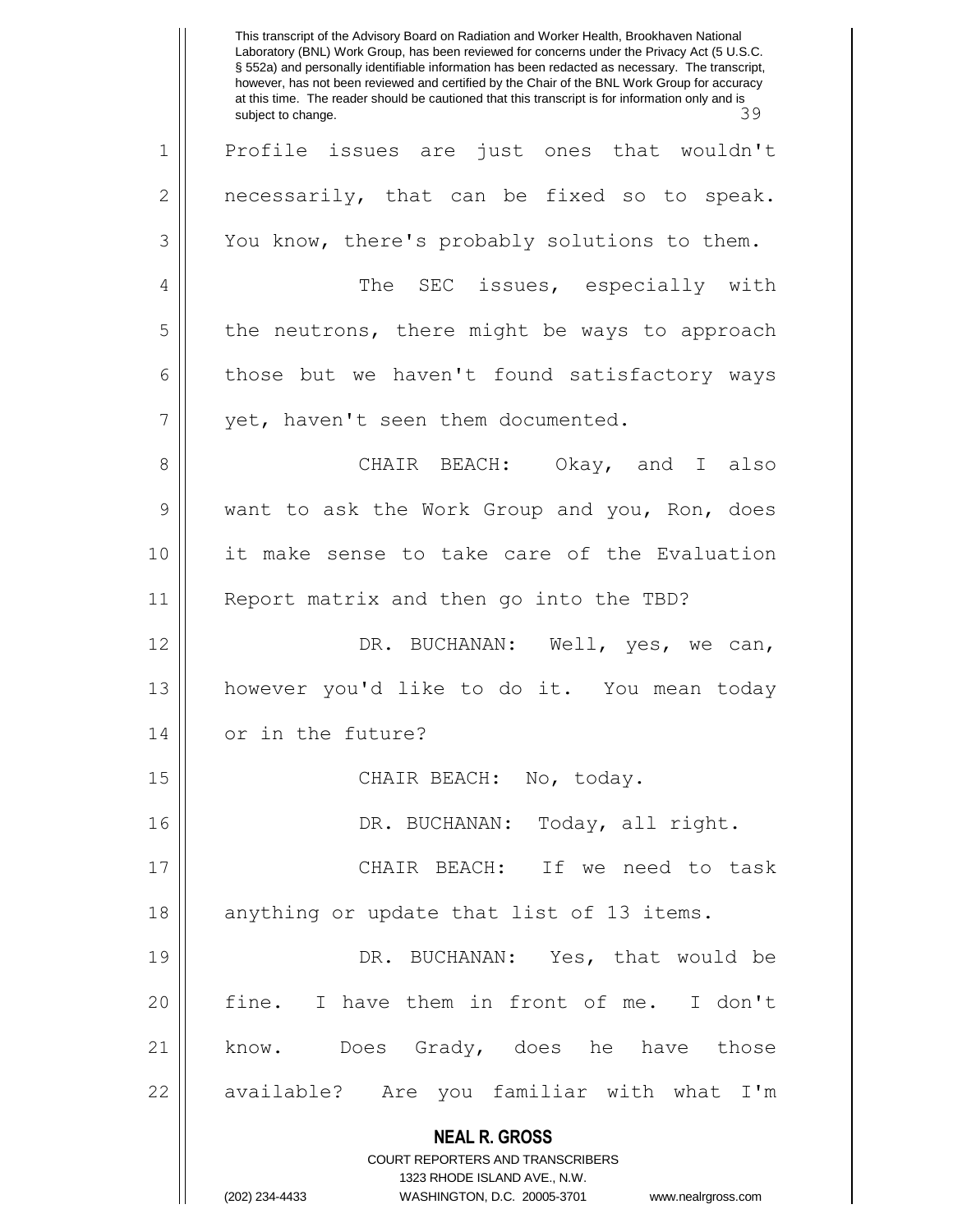|    | This transcript of the Advisory Board on Radiation and Worker Health, Brookhaven National<br>Laboratory (BNL) Work Group, has been reviewed for concerns under the Privacy Act (5 U.S.C.<br>§ 552a) and personally identifiable information has been redacted as necessary. The transcript,<br>however, has not been reviewed and certified by the Chair of the BNL Work Group for accuracy<br>at this time. The reader should be cautioned that this transcript is for information only and is<br>40<br>subject to change. |
|----|-----------------------------------------------------------------------------------------------------------------------------------------------------------------------------------------------------------------------------------------------------------------------------------------------------------------------------------------------------------------------------------------------------------------------------------------------------------------------------------------------------------------------------|
| 1  | talking about?                                                                                                                                                                                                                                                                                                                                                                                                                                                                                                              |
| 2  | MR. CALHOUN: The 13 items?                                                                                                                                                                                                                                                                                                                                                                                                                                                                                                  |
| 3  | DR. BUCHANAN: Right, on the --                                                                                                                                                                                                                                                                                                                                                                                                                                                                                              |
| 4  | MR. CALHOUN: I got them called up                                                                                                                                                                                                                                                                                                                                                                                                                                                                                           |
| 5  | in front of me right now.                                                                                                                                                                                                                                                                                                                                                                                                                                                                                                   |
| 6  | DR. BUCHANAN: Yes, the 2nd of                                                                                                                                                                                                                                                                                                                                                                                                                                                                                               |
| 7  | February '11 was action items from our January                                                                                                                                                                                                                                                                                                                                                                                                                                                                              |
| 8  | meeting, yes. So, Josie, do you want to                                                                                                                                                                                                                                                                                                                                                                                                                                                                                     |
| 9  | discuss those at this time?                                                                                                                                                                                                                                                                                                                                                                                                                                                                                                 |
| 10 | CHAIR BEACH: Yes. Grady, what do                                                                                                                                                                                                                                                                                                                                                                                                                                                                                            |
| 11 | you think? Would you like to go through those                                                                                                                                                                                                                                                                                                                                                                                                                                                                               |
| 12 | before we get into the TBD items?                                                                                                                                                                                                                                                                                                                                                                                                                                                                                           |
| 13 | MR. CALHOUN:<br>Sure, we can talk                                                                                                                                                                                                                                                                                                                                                                                                                                                                                           |
| 14 | about them. But like Ron said, there's not a                                                                                                                                                                                                                                                                                                                                                                                                                                                                                |
| 15 | whole lot that's been done on them.                                                                                                                                                                                                                                                                                                                                                                                                                                                                                         |
| 16 | I did look back and I think that I                                                                                                                                                                                                                                                                                                                                                                                                                                                                                          |
| 17 | actually have a document on fading and angular                                                                                                                                                                                                                                                                                                                                                                                                                                                                              |
| 18 | dependence that I may not have forwarded.                                                                                                                                                                                                                                                                                                                                                                                                                                                                                   |
| 19 | This one was done in February of                                                                                                                                                                                                                                                                                                                                                                                                                                                                                            |
| 20 | 2011 and I can't find a record of me having                                                                                                                                                                                                                                                                                                                                                                                                                                                                                 |
| 21 | sent it to you, but that certainly will be                                                                                                                                                                                                                                                                                                                                                                                                                                                                                  |
| 22 | coming if I haven't, so that'll hopefully                                                                                                                                                                                                                                                                                                                                                                                                                                                                                   |
|    | <b>NEAL R. GROSS</b><br>COURT REPORTERS AND TRANSCRIBERS<br>1323 RHODE ISLAND AVE., N.W.<br>(202) 234-4433<br>WASHINGTON, D.C. 20005-3701<br>www.nealrgross.com                                                                                                                                                                                                                                                                                                                                                             |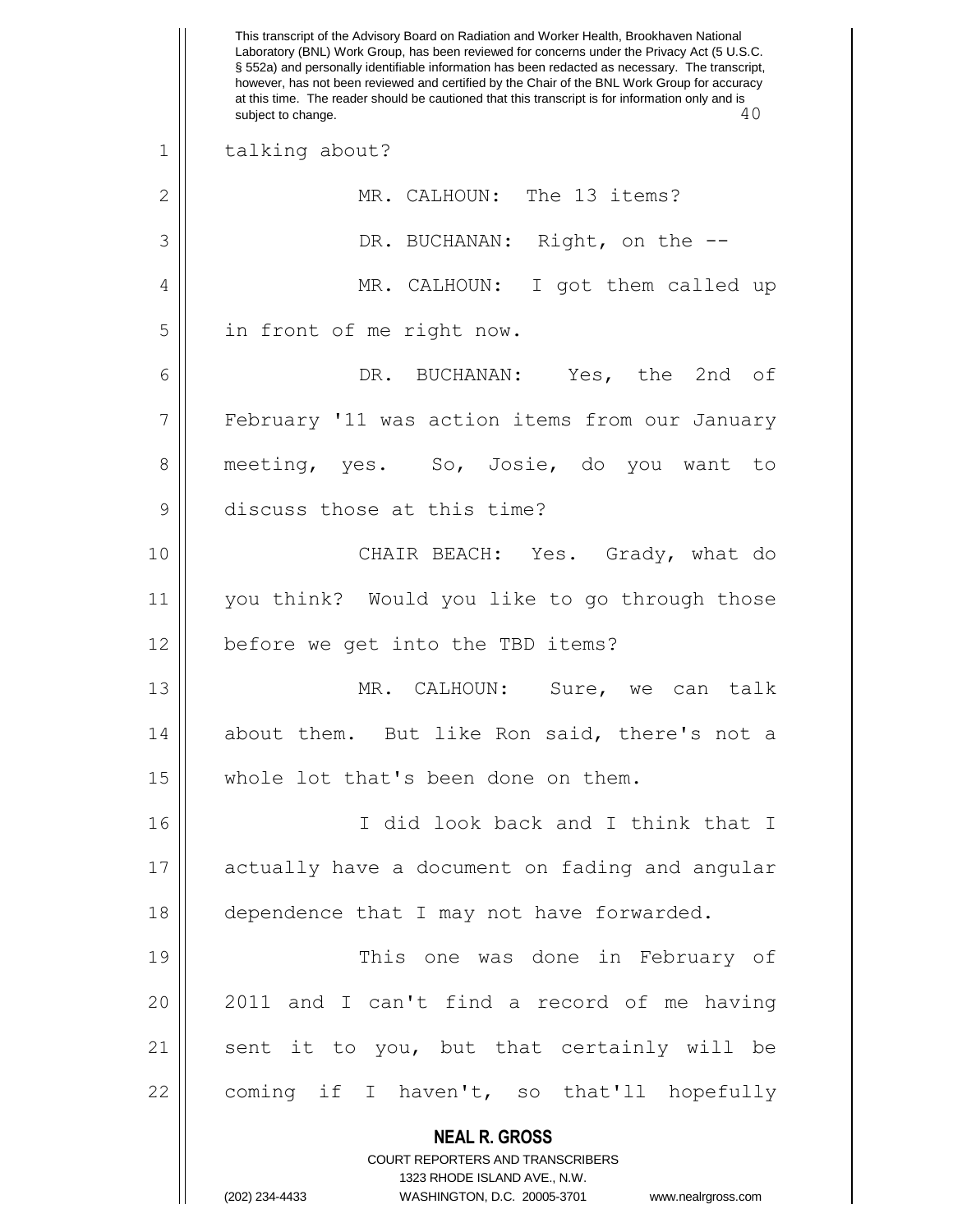**NEAL R. GROSS** COURT REPORTERS AND TRANSCRIBERS 1323 RHODE ISLAND AVE., N.W. (202) 234-4433 WASHINGTON, D.C. 20005-3701 www.nealrgross.com This transcript of the Advisory Board on Radiation and Worker Health, Brookhaven National Laboratory (BNL) Work Group, has been reviewed for concerns under the Privacy Act (5 U.S.C. § 552a) and personally identifiable information has been redacted as necessary. The transcript, however, has not been reviewed and certified by the Chair of the BNL Work Group for accuracy at this time. The reader should be cautioned that this transcript is for information only and is subject to change.  $41$ 1 answer that. 2 And I've also got a response back 3 on one of the other items relative to how we 4 || used correction factors for neutrons and dose 5 || reconstructions. 6 DR. MAURO: And, Josie, this is 7 John. I see an interesting situation. What 8 we have here is a recommendation that will be 9 coming from the Work Group regarding granting 10 an SEC from 1980 through '93 and the basis 11 || being inability to reconstruct internal doses. 12 || But I presume, and based on all of 13 || our experience, usually that sort of 14 || recommendation and any vote that comes out of  $15$  | the full Board usually also makes a statement  $16$  regarding what doses can be reconstructed. 17 || **And it sounds to me that we are in** 18 a situation where there's agreement that the 19 internal doses are problematic, but I'm 20 hearing that there are also some problems 21 | regarding external. 22 || The Mand my question, I guess, to the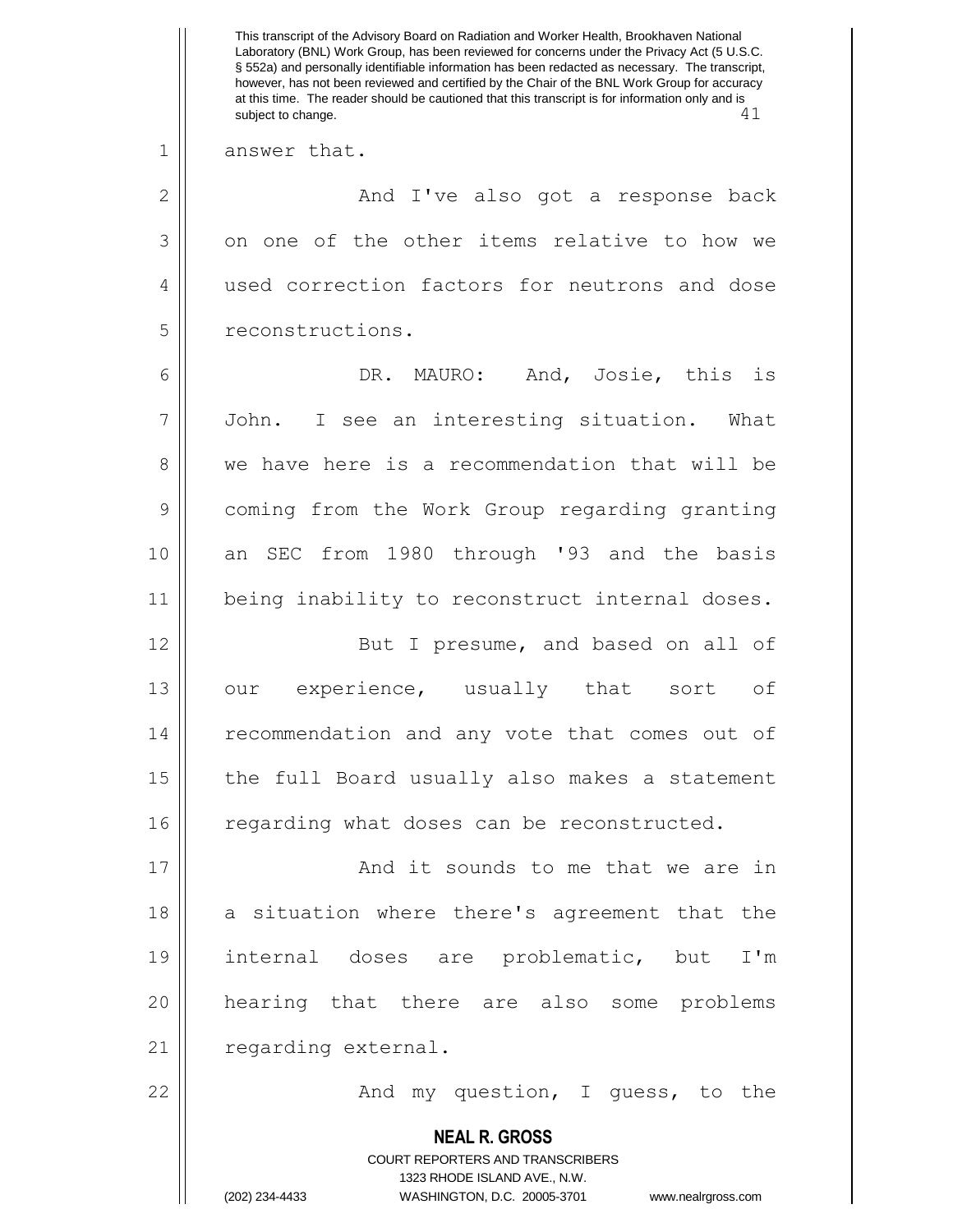**NEAL R. GROSS** COURT REPORTERS AND TRANSCRIBERS 1323 RHODE ISLAND AVE., N.W. (202) 234-4433 WASHINGTON, D.C. 20005-3701 www.nealrgross.com This transcript of the Advisory Board on Radiation and Worker Health, Brookhaven National Laboratory (BNL) Work Group, has been reviewed for concerns under the Privacy Act (5 U.S.C. § 552a) and personally identifiable information has been redacted as necessary. The transcript, however, has not been reviewed and certified by the Chair of the BNL Work Group for accuracy at this time. The reader should be cautioned that this transcript is for information only and is subject to change. 42 subject to change. 1 Work Group is: to what degree is it necessary 2 | to resolve, let's say, this neutron issue that 3 we're talking about, external issue, before 4 you can fully go forward to the full Board 5 | with a recommendation regarding an SEC Class? 6 MEMBER MUNN: This is Wanda. It 7 would certainly behoove us to make certain 8 that, if we are basing our position on lack of 9 | internal dosimetry, that we certainly have the 10 issue of neutron dosimetry resolved, 11 | outstanding and of record. 12 MR. KATZ: John, this is Ted. 13 DR. MAURO: Yes, it's really a 14 || process question, yes. 15 MR. KATZ: Here's what I would 16 suggest. I do not think, it doesn't sound 17 like the external can be resolved in a 18 heartbeat and it shouldn't hold up the process 19 for the 83.14. 20 I think all it does is put in sort 21 of reservation what the Board can say about 22 || the feasibility of estimating doses for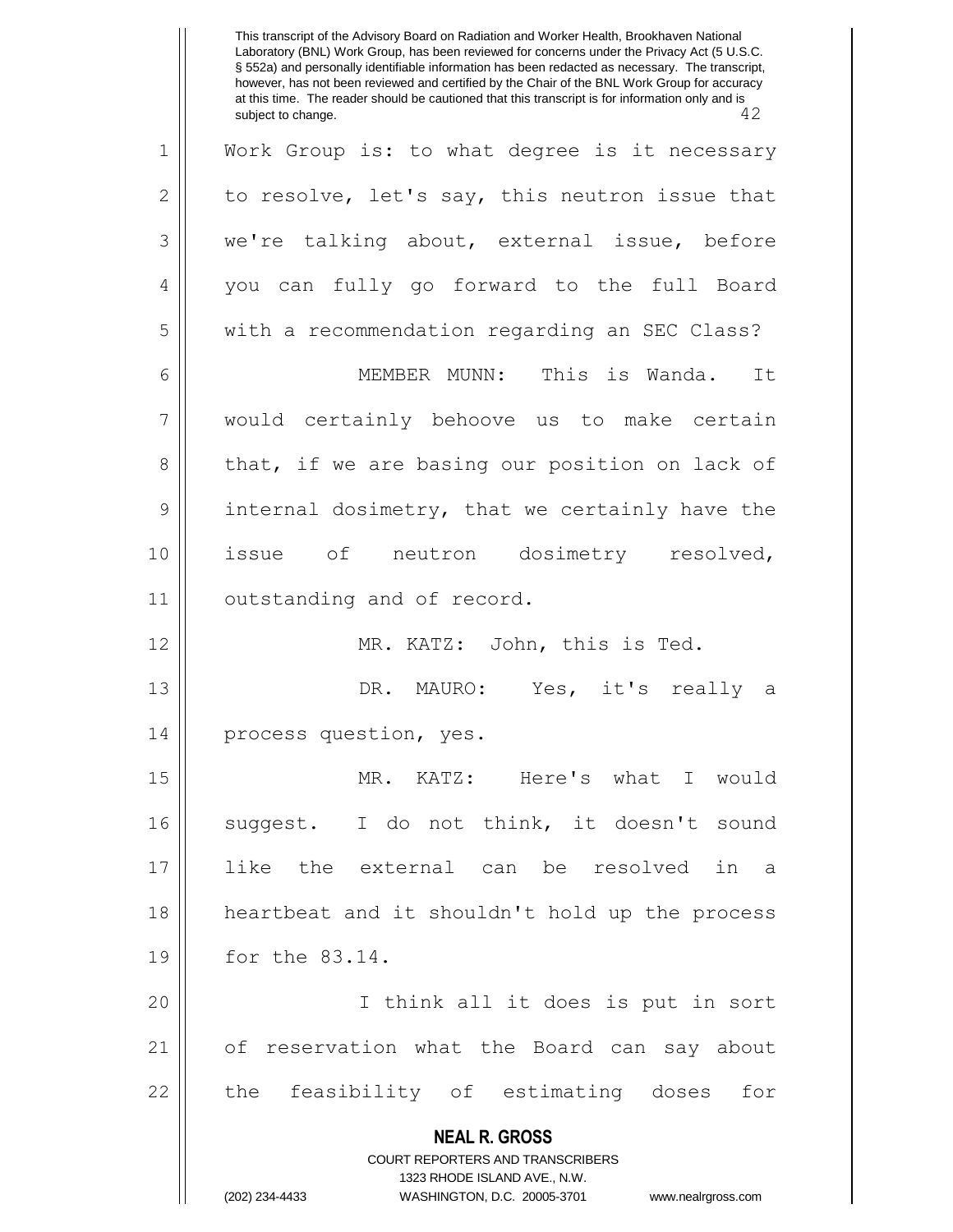**NEAL R. GROSS** COURT REPORTERS AND TRANSCRIBERS 1323 RHODE ISLAND AVE., N.W. (202) 234-4433 WASHINGTON, D.C. 20005-3701 www.nealrgross.com This transcript of the Advisory Board on Radiation and Worker Health, Brookhaven National Laboratory (BNL) Work Group, has been reviewed for concerns under the Privacy Act (5 U.S.C. § 552a) and personally identifiable information has been redacted as necessary. The transcript, however, has not been reviewed and certified by the Chair of the BNL Work Group for accuracy at this time. The reader should be cautioned that this transcript is for information only and is subject to change. 43 subject to change. 1 external. 2 And at this point, before the  $3 \parallel$  Board is able to conclude anything, I think it 4 || would just be balance on it. 5 DR. MAURO: Very good. No, I just 6 | wanted to get clarification on that. Thank  $7 \parallel$  you. 8 || MR. KATZ: Yes, but so I would not 9 || recommend that the Work Group refrain from 10 making its recommendation, nor that the Board 11 || refrain from taking action on an 83.14 based 12 on an outstanding, you know, question with 13 || respect to other doses, feasibility of 14 || reconstructing other doses. 15 || DR. MAURO: Okay, thanks for that, 16 yes. 17 CHAIR BEACH: Thank you, Ted. 18 This is Josie again. And I do not want to 19 || hold up the  $83.14$  in any way. 20 || I just wanted to make sure, there 21 || is still an SEC issue with the external. We  $22$  || haven't taken that off the table. And I just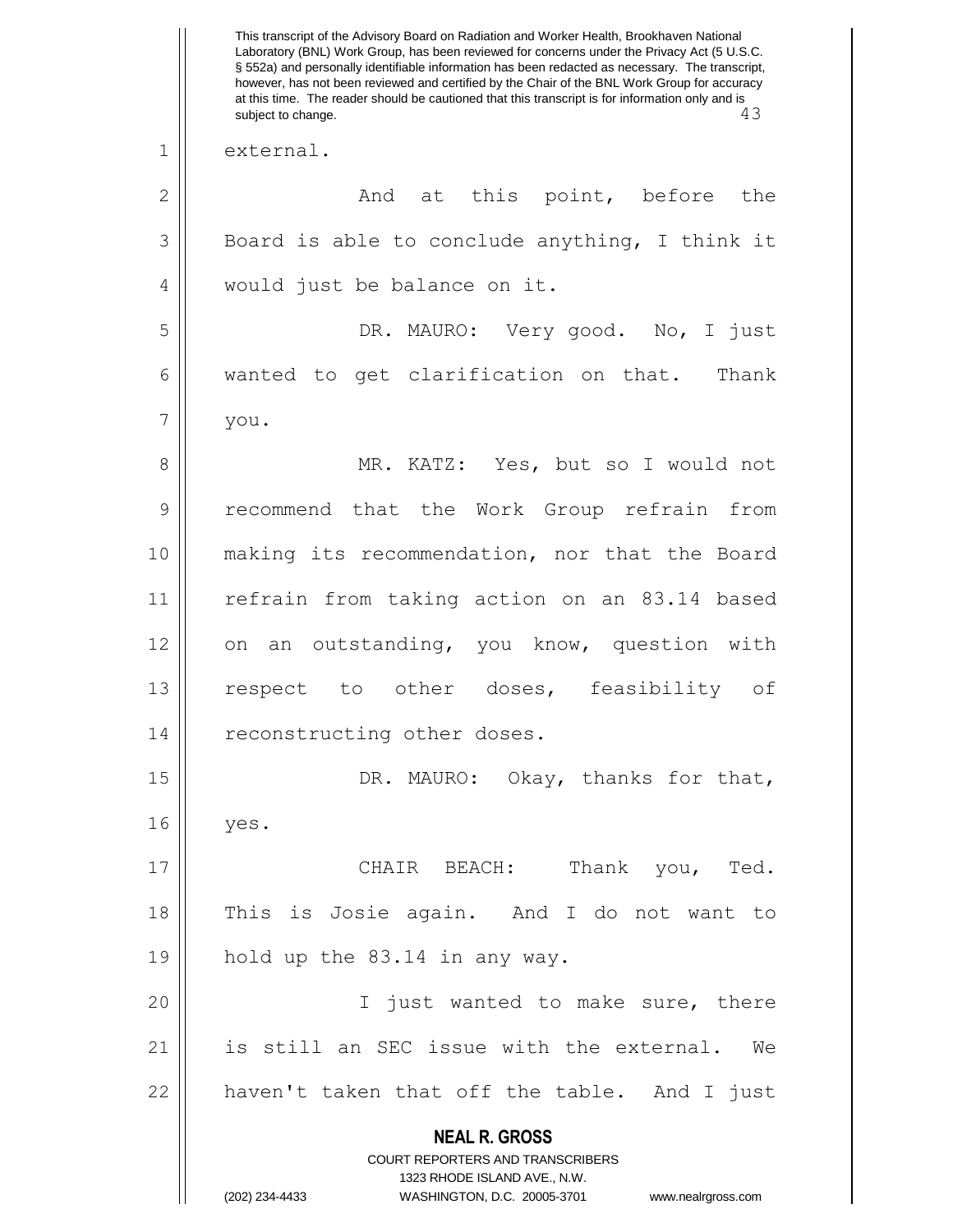**NEAL R. GROSS** COURT REPORTERS AND TRANSCRIBERS 1323 RHODE ISLAND AVE., N.W. (202) 234-4433 WASHINGTON, D.C. 20005-3701 www.nealrgross.com This transcript of the Advisory Board on Radiation and Worker Health, Brookhaven National Laboratory (BNL) Work Group, has been reviewed for concerns under the Privacy Act (5 U.S.C. § 552a) and personally identifiable information has been redacted as necessary. The transcript, however, has not been reviewed and certified by the Chair of the BNL Work Group for accuracy at this time. The reader should be cautioned that this transcript is for information only and is<br>subject to change. 44 subject to change. 1 || want to be able to move forward and make sure  $2 \parallel$  that the work that the Work Group has set out 3 | to do gets done. 4 And I just -- mine was mostly a 5 || process of how to handle it with Grady and 6  $\parallel$  SC&A on the list of 13 items because we will  $7$  | have another list with the TBD shortly. 8 MR. FITZGERALD: Yes, Josie, this 9 || is Joe. I think your sense of maybe two tiers 10 here, the first tier being the remaining ER 11 issues, which the neutron questions were 12 || probably the most prominent. 13 We had those two central 14 questions, the internal and then the neutron. 15 || And clearly there's actions ongoing, so 16 completing those actions and just coming to 17 | terms with that would be certainly a priority. 18 Maybe a second priority would be to 19 again validate for the Work Group the December 20 || '93 date. 21 Certainly there was an audit. We  $22$  haven't had a chance to look at the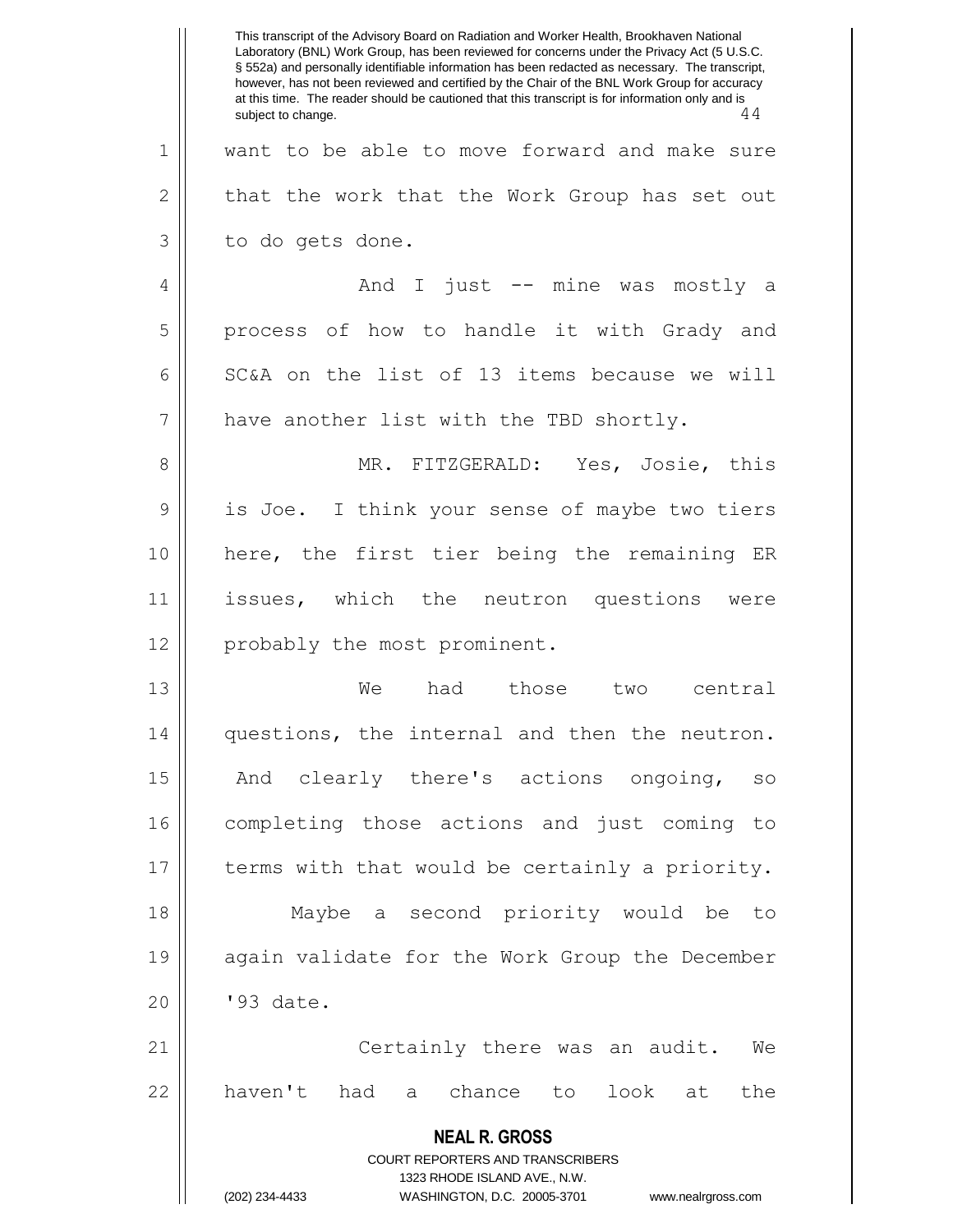**NEAL R. GROSS** COURT REPORTERS AND TRANSCRIBERS 1323 RHODE ISLAND AVE., N.W. (202) 234-4433 WASHINGTON, D.C. 20005-3701 www.nealrgross.com This transcript of the Advisory Board on Radiation and Worker Health, Brookhaven National Laboratory (BNL) Work Group, has been reviewed for concerns under the Privacy Act (5 U.S.C. § 552a) and personally identifiable information has been redacted as necessary. The transcript, however, has not been reviewed and certified by the Chair of the BNL Work Group for accuracy at this time. The reader should be cautioned that this transcript is for information only and is<br>subject to change. 45 subject to change. 1 documentation. It sounds very plausible, but  $2 \parallel$  that would be another item that we haven't had 3 before. 4 || But those would be probably the 5 | only two primary SEC-related issues and that 6 would be the first tier. 7 And then we have what would be 8 maybe eight or nine TBD issues which Ron 9 || outlined, which would be the second tier, 10 which certainly once these issues are 11 addressed would be available for the Work 12 | Group to disposition. 13 DR. BUCHANAN: Josie, this is Ron. 14 I would suggest, rather than take up time 15 today on these 13 action items from the 16 | January meeting and for everybody's benefit if 17 Grady could do a formal reply to those 13 18 items that are listed there on the action 19 items. 20 And if some of them are covered by 21 || the recent SEC, then he could note that for  $22$  || that time period.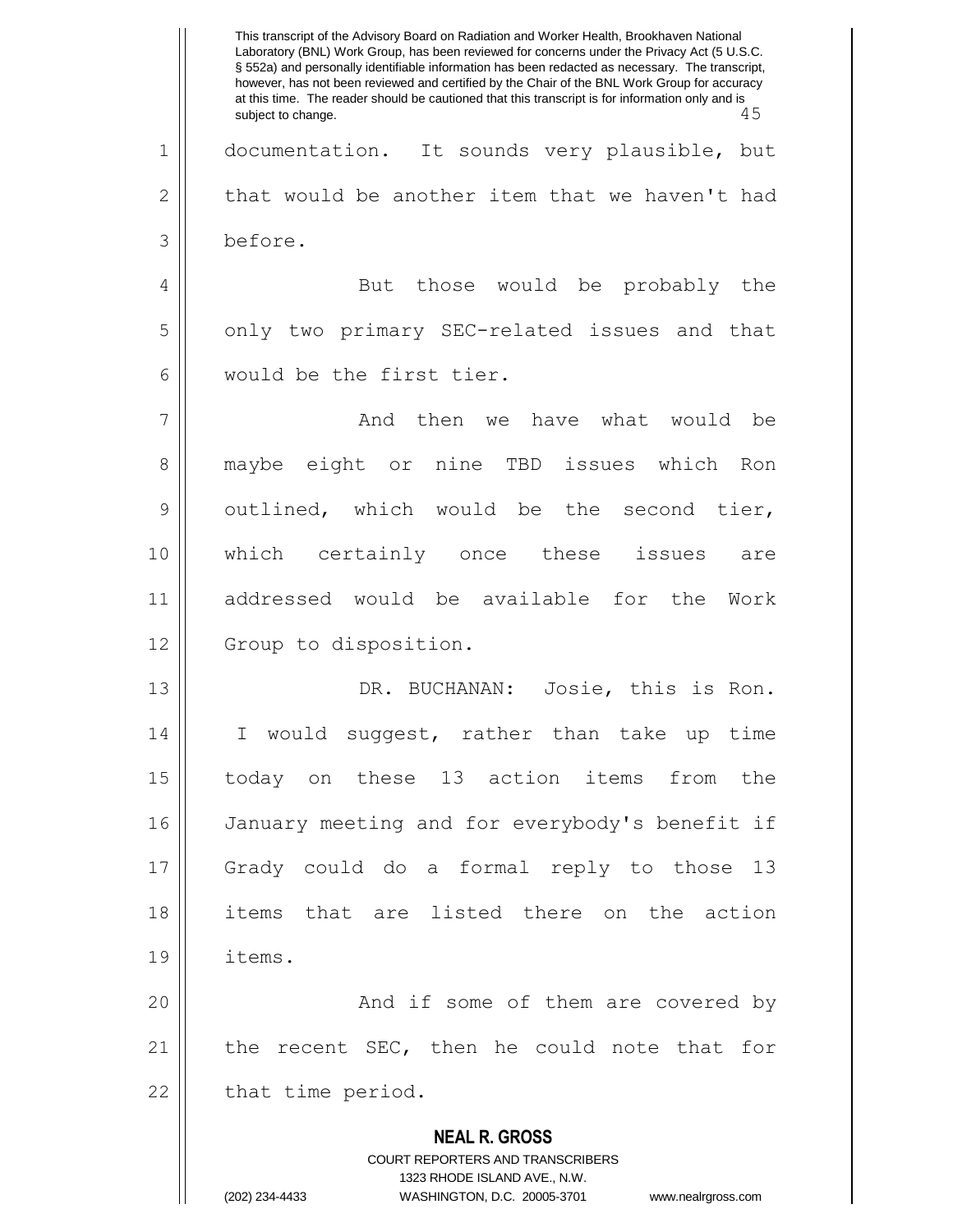**NEAL R. GROSS** COURT REPORTERS AND TRANSCRIBERS 1323 RHODE ISLAND AVE., N.W. (202) 234-4433 WASHINGTON, D.C. 20005-3701 www.nealrgross.com This transcript of the Advisory Board on Radiation and Worker Health, Brookhaven National Laboratory (BNL) Work Group, has been reviewed for concerns under the Privacy Act (5 U.S.C. § 552a) and personally identifiable information has been redacted as necessary. The transcript, however, has not been reviewed and certified by the Chair of the BNL Work Group for accuracy at this time. The reader should be cautioned that this transcript is for information only and is<br>subject to change.<br>46 subject to change. 1 || If there's a time period outside 2  $\parallel$  the SEC that this item needs to be addressed,  $3 \parallel$  such as MDAs or something, then that should be 4 addressed. 5 If he could provide a one-paper 6 | written formal response to those 13 action 7 || items from the January 2011 meeting to SC&A 8 and the Work Group, we could evaluate that 9 || then and see where we stand and move forward 10 || on the SEC issues. 11 || Rather than have it just 12 piecemeal, well, you sent some last year, he 13  $\parallel$  has a few here, it could be all in one paper. 14 We could evaluate these. 15 MR. FITZGERALD: This is Joe 16 again. Grady, am I right to say, though, that 17 you kind of moved from trying to disposition 18 || of those issues to preparing the 83.14 and 19  $\parallel$  that, you know, there's still quite a bit of 20  $\parallel$  action on those or  $-$ 21 MR. CALHOUN: Yes, we did but I'd  $22$  | be happy to do that though, still. You know,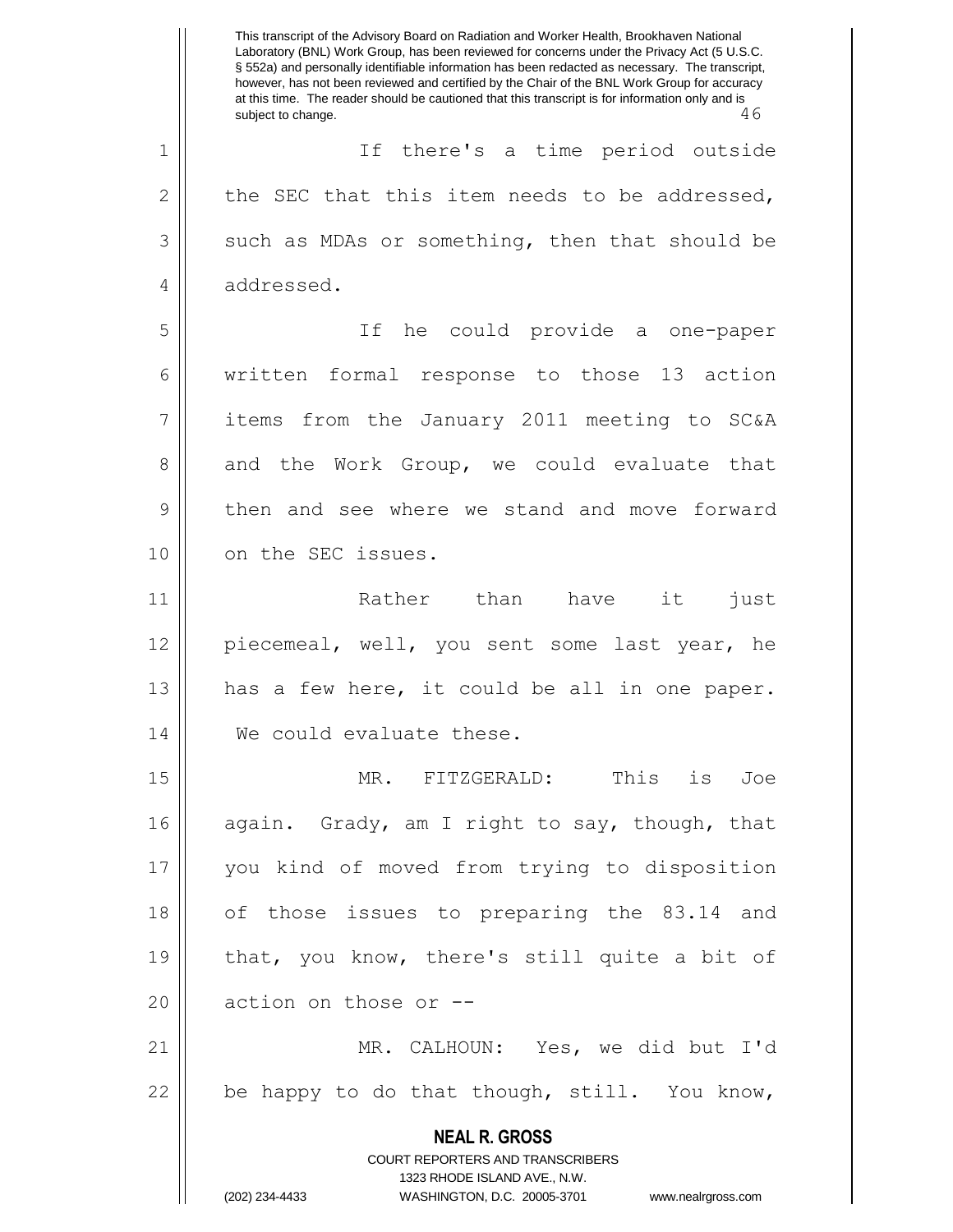**NEAL R. GROSS** COURT REPORTERS AND TRANSCRIBERS 1323 RHODE ISLAND AVE., N.W. (202) 234-4433 WASHINGTON, D.C. 20005-3701 www.nealrgross.com This transcript of the Advisory Board on Radiation and Worker Health, Brookhaven National Laboratory (BNL) Work Group, has been reviewed for concerns under the Privacy Act (5 U.S.C. § 552a) and personally identifiable information has been redacted as necessary. The transcript, however, has not been reviewed and certified by the Chair of the BNL Work Group for accuracy at this time. The reader should be cautioned that this transcript is for information only and is<br>  $\frac{17}{7}$ subject to change. 1 if there's something that we still need to do 2 | a little bit more work on over here, I'll say  $3 \parallel$  that. 4 But I believe that I can go back  $5 \parallel$  and just respond to everything, like Ron said. 6 It may be a bit redundant but it'll all be in  $7 \parallel$  one package. 8 And I believe that there's 9 actually some documents that I haven't 10 forwarded you that are directly in response to 11 a couple of these 13 issues. So I'd be glad 12 || to do that. I think that's an okay approach. 13 MEMBER MUNN: It certainly would 14 be helpful for people like me to get all of 15 || the refreshing in one lump. That would be  $16$  really helpful if you're willing to do that, 17 | Grady. 18 || MR. CALHOUN: Certainly. 19 CHAIR BEACH: Yes, Grady, this is 20 || Josie. I also agree with that. And, Joe, 21 under your first tier, you talked about 22 || validating the 1993 date. Is that something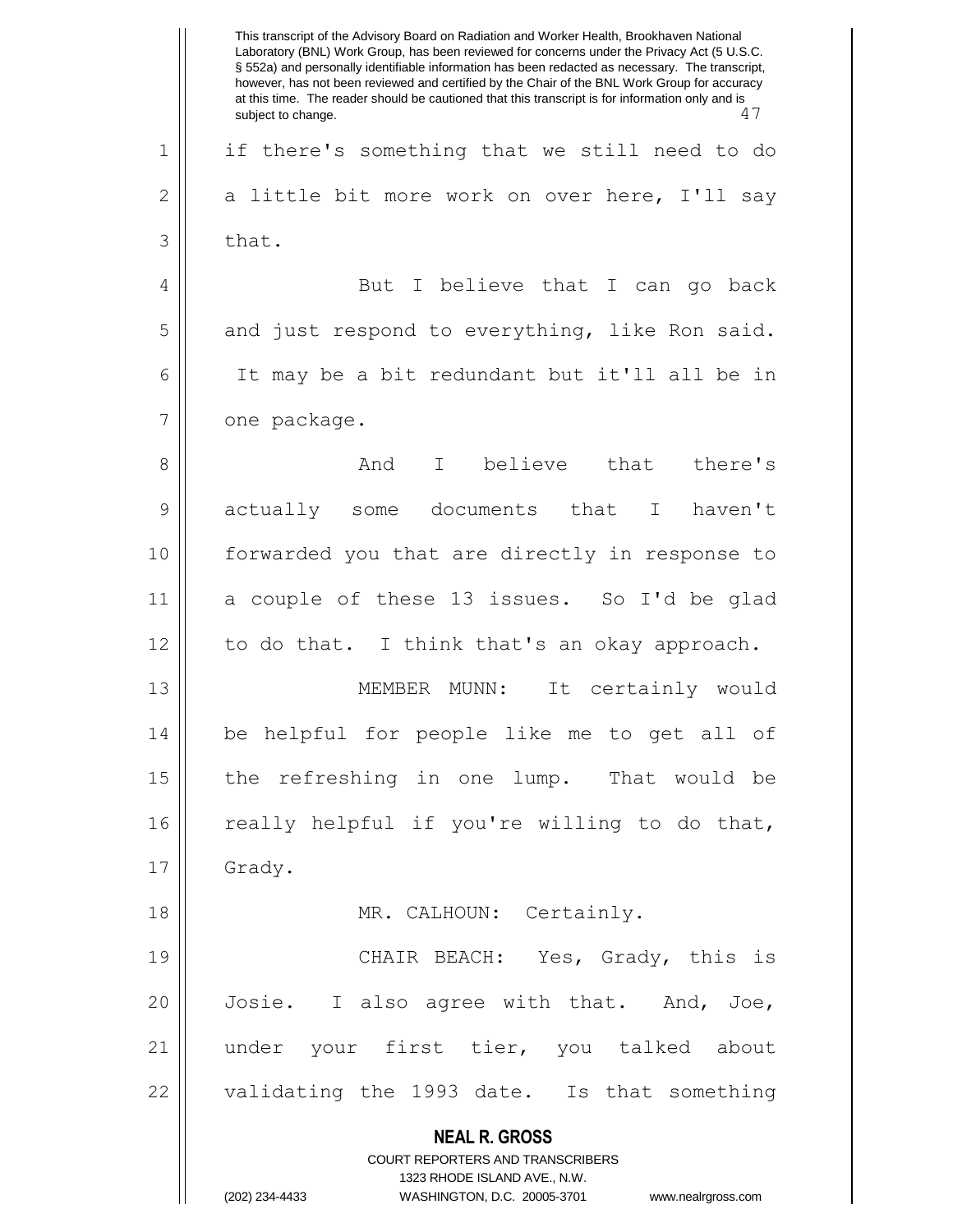|               | This transcript of the Advisory Board on Radiation and Worker Health, Brookhaven National<br>Laboratory (BNL) Work Group, has been reviewed for concerns under the Privacy Act (5 U.S.C.<br>§ 552a) and personally identifiable information has been redacted as necessary. The transcript,<br>however, has not been reviewed and certified by the Chair of the BNL Work Group for accuracy<br>at this time. The reader should be cautioned that this transcript is for information only and is<br>48<br>subject to change. |
|---------------|-----------------------------------------------------------------------------------------------------------------------------------------------------------------------------------------------------------------------------------------------------------------------------------------------------------------------------------------------------------------------------------------------------------------------------------------------------------------------------------------------------------------------------|
| $\mathbf 1$   | that Grady will do for us?                                                                                                                                                                                                                                                                                                                                                                                                                                                                                                  |
| $\mathbf{2}$  | MR. FITZGERALD:<br>No, I think that                                                                                                                                                                                                                                                                                                                                                                                                                                                                                         |
| 3             | would be something SC&A would prefer to do. I                                                                                                                                                                                                                                                                                                                                                                                                                                                                               |
| 4             | mean, you know, clearly we've been waiting for                                                                                                                                                                                                                                                                                                                                                                                                                                                                              |
| 5             | NIOSH's response.                                                                                                                                                                                                                                                                                                                                                                                                                                                                                                           |
| 6             | now have that in the 83.14 and<br>We                                                                                                                                                                                                                                                                                                                                                                                                                                                                                        |
| 7             | we understand what the basis of that date is                                                                                                                                                                                                                                                                                                                                                                                                                                                                                |
| 8             | now.                                                                                                                                                                                                                                                                                                                                                                                                                                                                                                                        |
| $\mathcal{G}$ | And I think it would be useful to                                                                                                                                                                                                                                                                                                                                                                                                                                                                                           |
| 10            | go back, look at the documentation, maybe also                                                                                                                                                                                                                                                                                                                                                                                                                                                                              |
| 11            | look at some of the -- you know, some of the                                                                                                                                                                                                                                                                                                                                                                                                                                                                                |
| 12            | actual monitoring data, you know, sort of the                                                                                                                                                                                                                                                                                                                                                                                                                                                                               |
| 13            | manifest results and just validate that we're                                                                                                                                                                                                                                                                                                                                                                                                                                                                               |
| 14            | all on board, and we certainly would concur                                                                                                                                                                                                                                                                                                                                                                                                                                                                                 |
| 15            | with that particular breakpoint time-wise.                                                                                                                                                                                                                                                                                                                                                                                                                                                                                  |
| 16            | Of course, the precedent for this                                                                                                                                                                                                                                                                                                                                                                                                                                                                                           |
| 17            | is something that we've addressed elsewhere at                                                                                                                                                                                                                                                                                                                                                                                                                                                                              |
| 18            | other SEC sites where, you know, a certain                                                                                                                                                                                                                                                                                                                                                                                                                                                                                  |
| 19            | specific turning point was chosen and I think                                                                                                                                                                                                                                                                                                                                                                                                                                                                               |
| 20            | it's useful to validate that and, you know,                                                                                                                                                                                                                                                                                                                                                                                                                                                                                 |
| 21            | have a final discussion on it.                                                                                                                                                                                                                                                                                                                                                                                                                                                                                              |
| 22            | MEMBER ROESSLER: This is Gen. I                                                                                                                                                                                                                                                                                                                                                                                                                                                                                             |
|               | <b>NEAL R. GROSS</b><br><b>COURT REPORTERS AND TRANSCRIBERS</b><br>1323 RHODE ISLAND AVE., N.W.<br>(202) 234-4433<br>WASHINGTON, D.C. 20005-3701<br>www.nealrgross.com                                                                                                                                                                                                                                                                                                                                                      |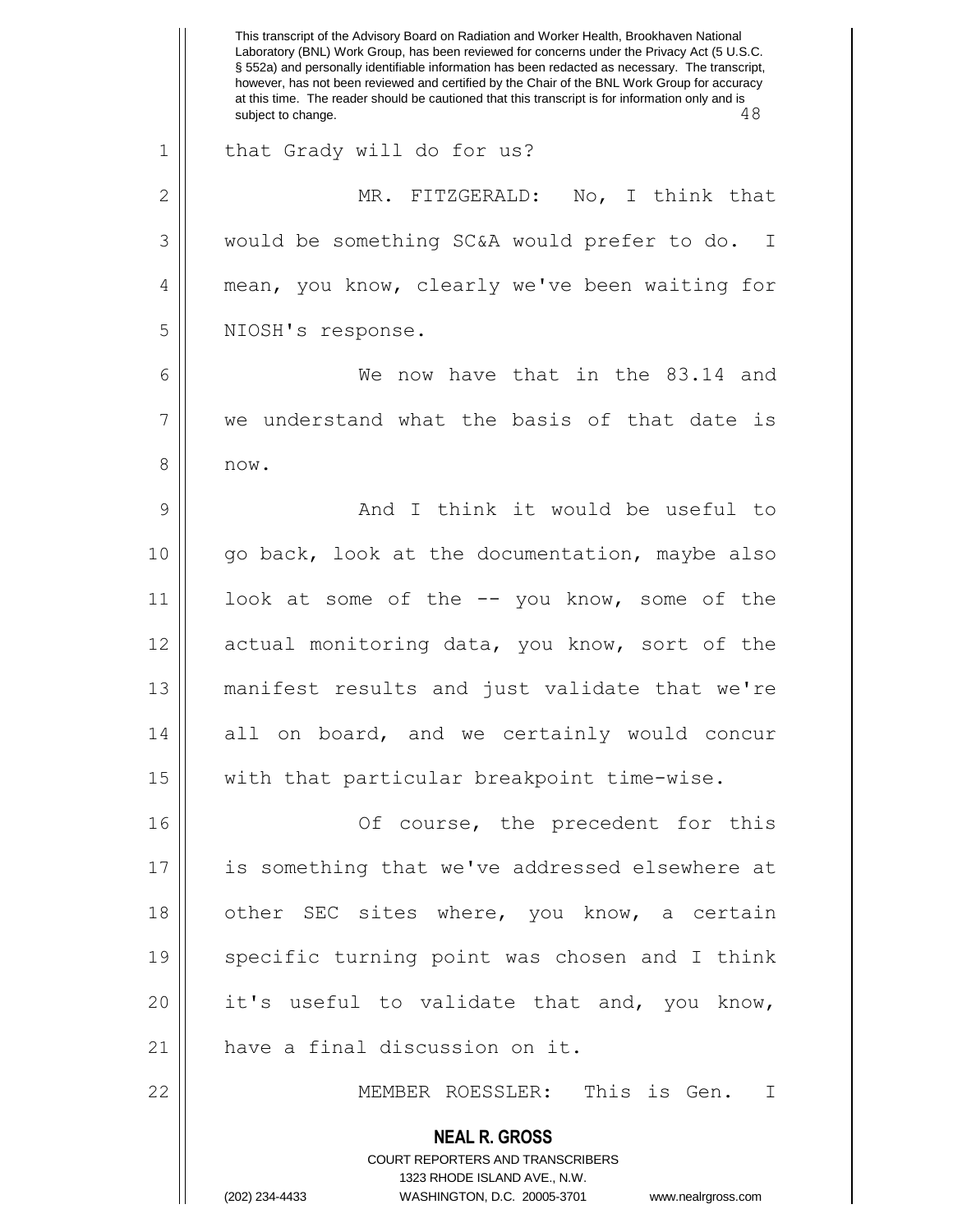**NEAL R. GROSS** COURT REPORTERS AND TRANSCRIBERS 1323 RHODE ISLAND AVE., N.W. (202) 234-4433 WASHINGTON, D.C. 20005-3701 www.nealrgross.com This transcript of the Advisory Board on Radiation and Worker Health, Brookhaven National Laboratory (BNL) Work Group, has been reviewed for concerns under the Privacy Act (5 U.S.C. § 552a) and personally identifiable information has been redacted as necessary. The transcript, however, has not been reviewed and certified by the Chair of the BNL Work Group for accuracy at this time. The reader should be cautioned that this transcript is for information only and is<br>subject to change. 49 subject to change. 1 || need some clarification on that. We have  $2 \parallel$  taken a Work Group vote here on, I assume, a 3 motion that we're going to present to the 4 || Board with regard to this SEC period. 5 And now you have brought up 6 validating this '93 date. Are you talking 7 || about the end point date in this SEC period 8 that we're still looking for validation from 9 SC&A on? 10 MR. FITZGERALD: Well, I think 11 || this is a question of whether December '93 is, 12 || in fact, the latest date or whether, in fact,  $13$  || there's any basis for having it later. 14 You know, I don't think we've had  $15$  any opportunity to review the audit that was 16 mentioned and looking at any other available 17 documentation that would support what the 18 || turning point might have been. 19 I think we're in agreement that 20 || certainly it went through '93. That's almost 21 to the DOELAP era, so I don't think we're 22 || talking about anything more than a year or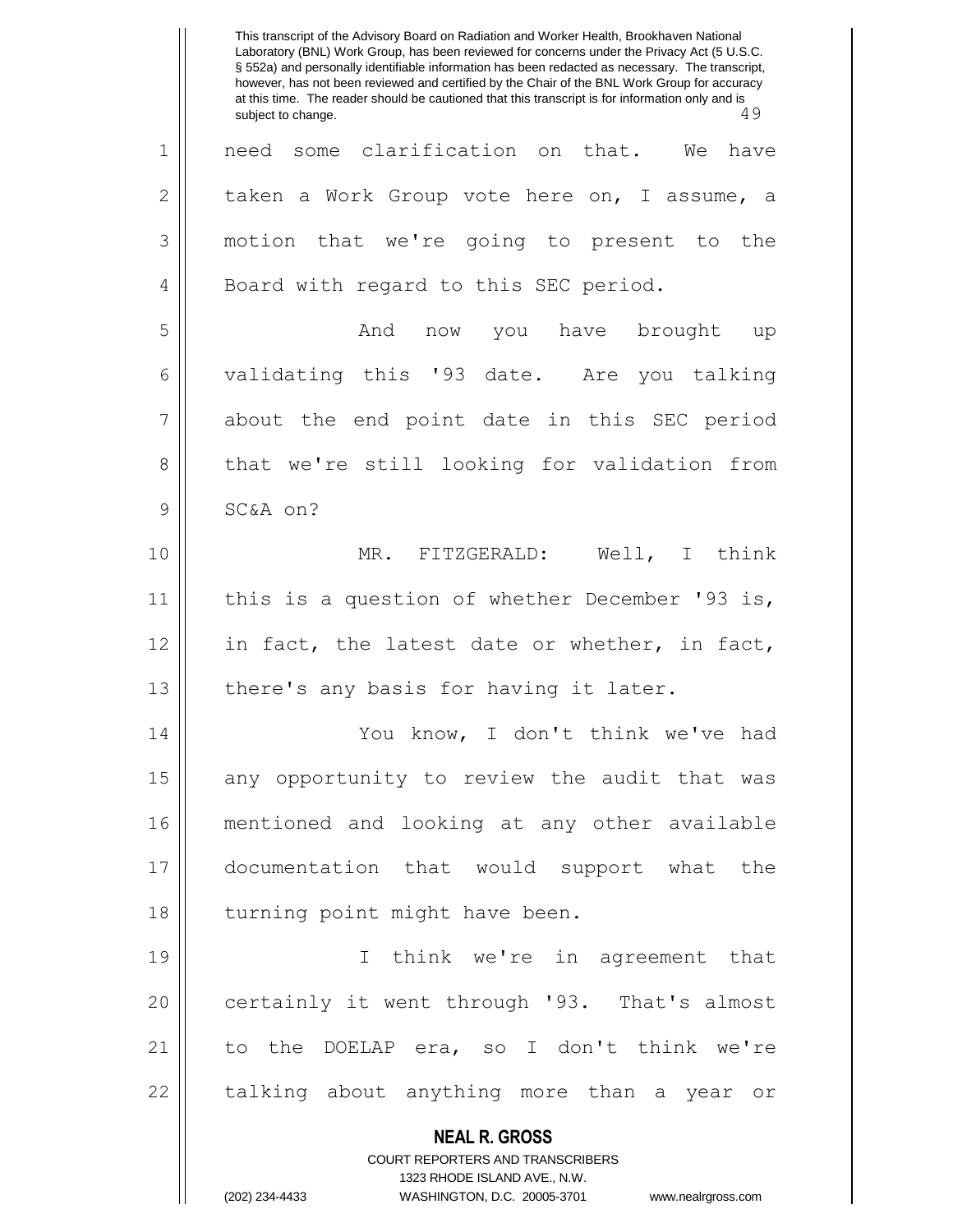**NEAL R. GROSS** COURT REPORTERS AND TRANSCRIBERS This transcript of the Advisory Board on Radiation and Worker Health, Brookhaven National Laboratory (BNL) Work Group, has been reviewed for concerns under the Privacy Act (5 U.S.C. § 552a) and personally identifiable information has been redacted as necessary. The transcript, however, has not been reviewed and certified by the Chair of the BNL Work Group for accuracy at this time. The reader should be cautioned that this transcript is for information only and is subject to change. 50  $1 \parallel$  two. 2 || But just simply to, for the Work  $3 \parallel$  Group, say, to look at the documentation upon 4 || which that date was based and to convey back  $5 \parallel$  to the Work Group that, you know, we would see 6 no reason that date wouldn't stand as the 7 latest date for the 83.14. 8 || MEMBER ROESSLER: Okay, thank you. 9 CHAIR BEACH: Okay, any other 10 questions or comments? 11 MR. KATZ: This is Ted. Joe, just 12 || a suggestion then. Again, I don't know what 13 || time would be required to do this, but if it's 14 possible to button that up before the Board 15 | meeting, that would be great. 16 || I can understand why it might not, 17 in which case that's okay too. But in case 18 || this is a question then that also arises at 19  $\parallel$  the Board level, it'd be nice if you'd already 20 | completed that homework and could speak to it. 21 MR. FITZGERALD: Yes, my only 22 misgiving, and I agree with you, that would be

1323 RHODE ISLAND AVE., N.W.

(202) 234-4433 WASHINGTON, D.C. 20005-3701 www.nealrgross.com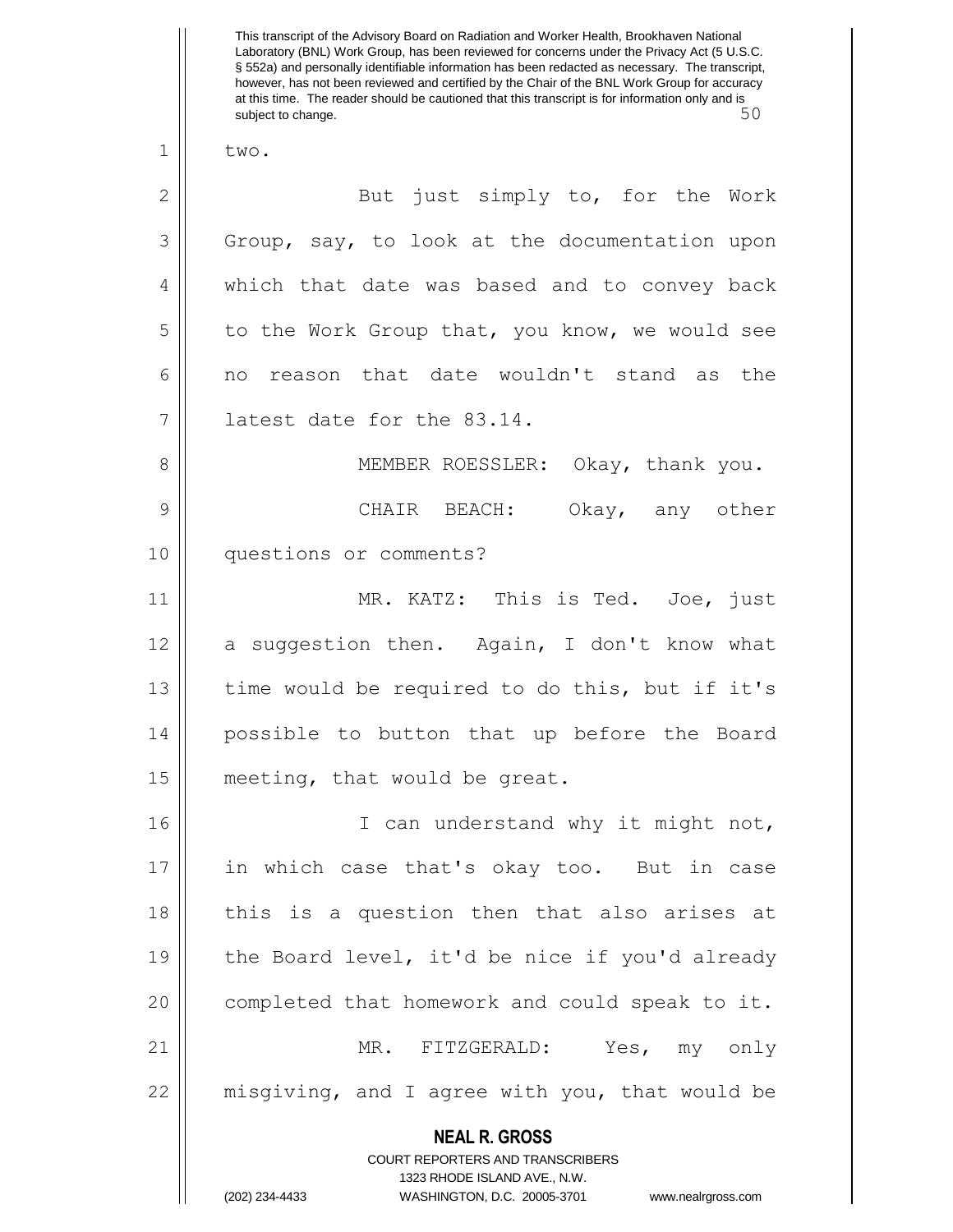**NEAL R. GROSS** COURT REPORTERS AND TRANSCRIBERS This transcript of the Advisory Board on Radiation and Worker Health, Brookhaven National Laboratory (BNL) Work Group, has been reviewed for concerns under the Privacy Act (5 U.S.C. § 552a) and personally identifiable information has been redacted as necessary. The transcript, however, has not been reviewed and certified by the Chair of the BNL Work Group for accuracy at this time. The reader should be cautioned that this transcript is for information only and is<br>51 subject to change. 1 || useful, is, you know, a field office audit  $2 \parallel$  report on the conformance of a program in 3 terms of record keeping with, you know, the 4 || standing orders or regulations, you know,  $5$  || that's someone's judgment. 6  $\parallel$  and it's something that, you know,  $7$  | in terms of actually looking at the results, I 8 mean, we're spending a lot of time at some 9 | other sites doing the same thing, going beyond 10 the programmatic findings and trying to 11 establish, based on the actual dosimetry  $12$  records, that, in fact, something has changed 13 for the better. 14 I think for Brookhaven it's going 15 to be a little easier because what we're 16 talking about is the completeness of a 17 || centralized record database. 18 And, you know, hopefully we can, 19 || you know, validate that rather quickly. 20 Within five or six days, I don't know about 21 || that. But I think we could certainly do it 22 | rather quickly.

1323 RHODE ISLAND AVE., N.W.

(202) 234-4433 WASHINGTON, D.C. 20005-3701 www.nealrgross.com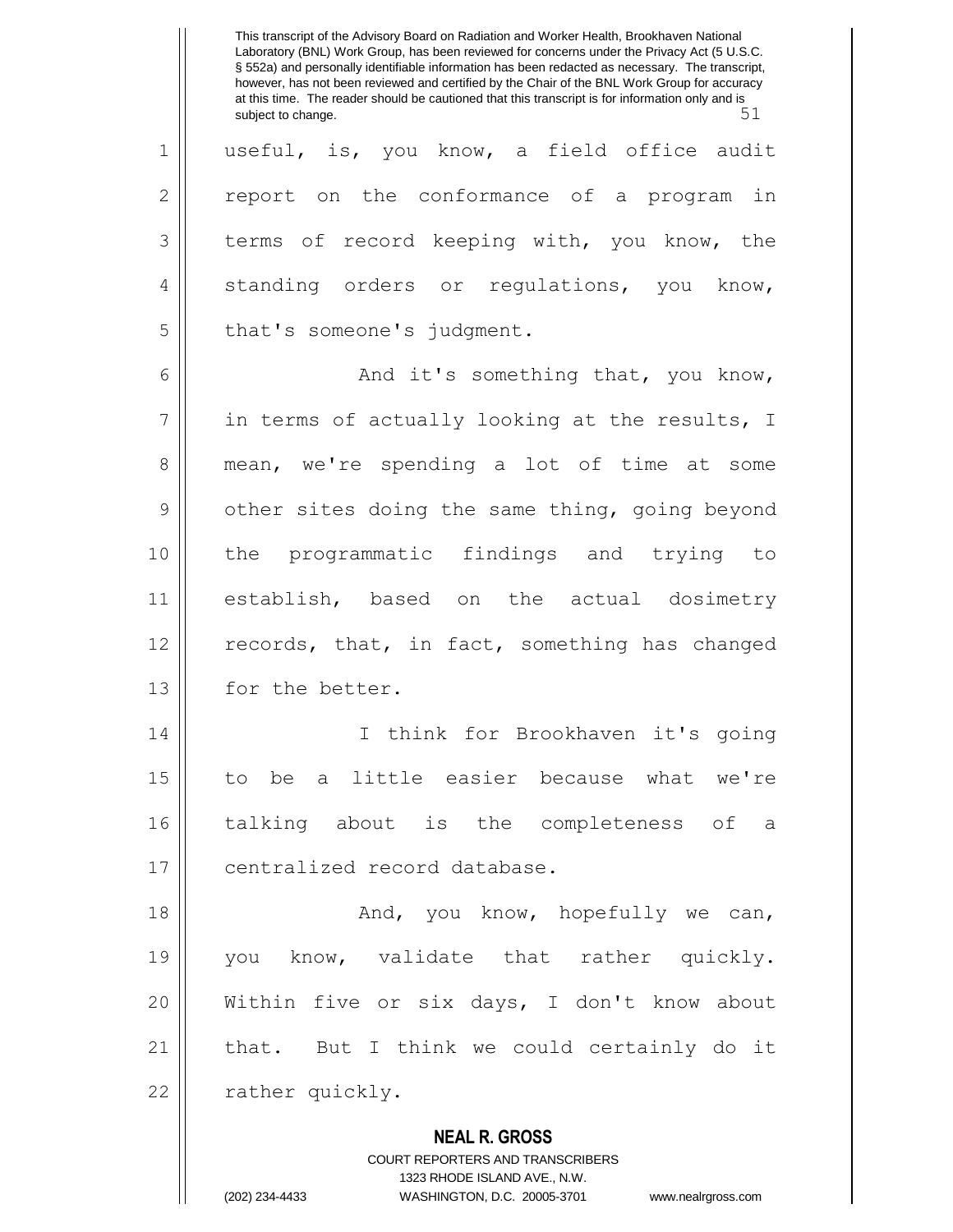**NEAL R. GROSS** COURT REPORTERS AND TRANSCRIBERS 1323 RHODE ISLAND AVE., N.W. (202) 234-4433 WASHINGTON, D.C. 20005-3701 www.nealrgross.com This transcript of the Advisory Board on Radiation and Worker Health, Brookhaven National Laboratory (BNL) Work Group, has been reviewed for concerns under the Privacy Act (5 U.S.C. § 552a) and personally identifiable information has been redacted as necessary. The transcript, however, has not been reviewed and certified by the Chair of the BNL Work Group for accuracy at this time. The reader should be cautioned that this transcript is for information only and is<br>52 subject to change. 1 || I don't think, Ted, we're saying  $2 \parallel$  that it would be earlier, but certainly 3 whether or not the corner was turned at that 4 || point in time we'd want to validate. 5 MR. KATZ: Right, right. I 6 understand, Joe, and I understand your caveat 7 || as well. Thanks. 8 CHAIR BEACH: Okay, thanks, Joe. 9 || Any other Work Group Members, questions, 10 comments? Hearing none, I'll turn it back 11 || over to you, Ron, if you're ready to go into 12 | the TBD issues. 13 || DR. BUCHANAN: Okay, thank you, 14 Josie. This is Ron Buchanan, SC&A. I did 15 || have one comment, though, before we get off 16 | the action items. 17 || Grady, when you do a formal reply 18 || to the 13 action items, if you could indicate, 19 || okay, first of all, is there any plans, you 20 || know, anything that you would present there  $21$  || that is going to be in a revised TBD? 22 || Cr is the last one the one dose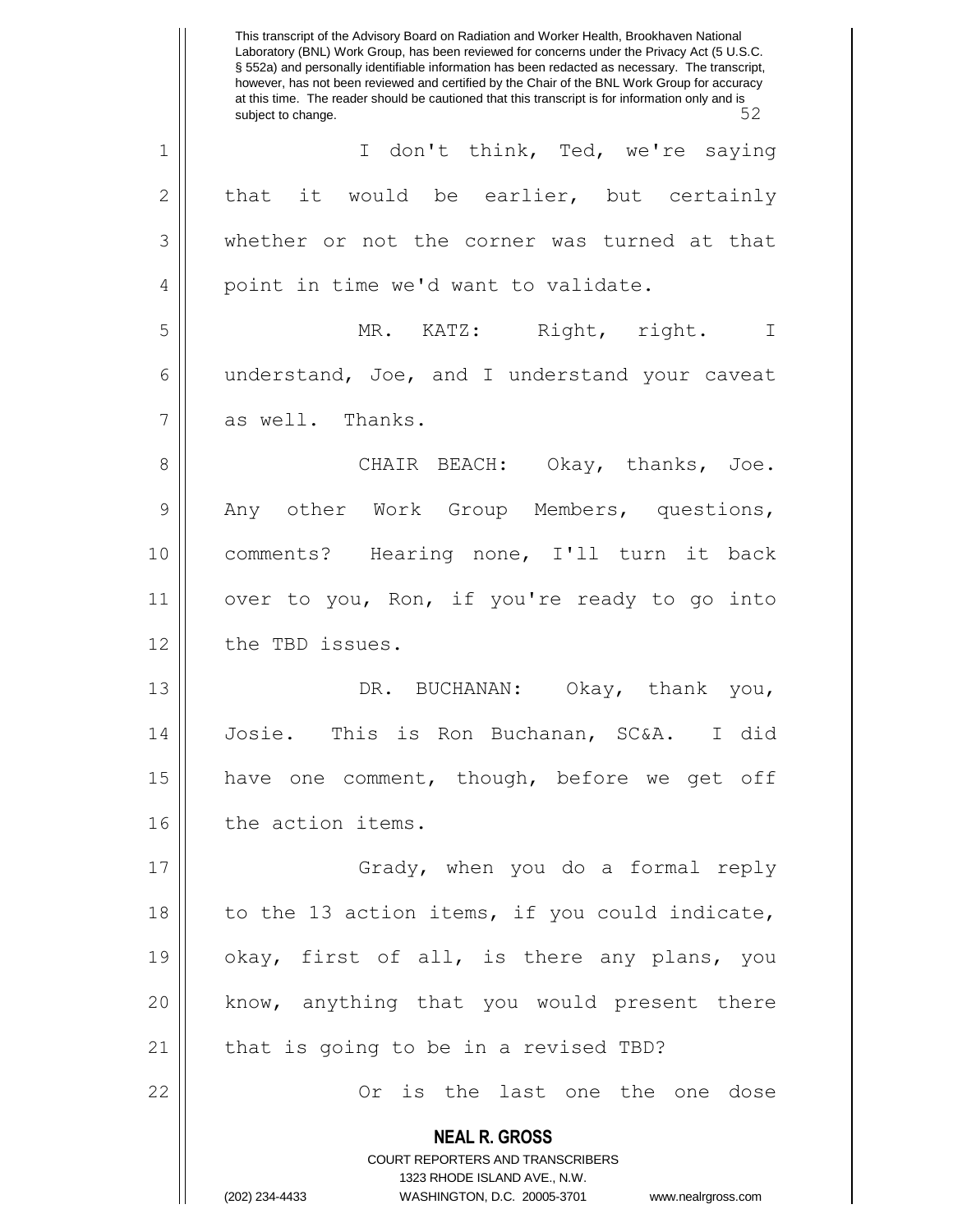**NEAL R. GROSS** COURT REPORTERS AND TRANSCRIBERS 1323 RHODE ISLAND AVE., N.W. This transcript of the Advisory Board on Radiation and Worker Health, Brookhaven National Laboratory (BNL) Work Group, has been reviewed for concerns under the Privacy Act (5 U.S.C. § 552a) and personally identifiable information has been redacted as necessary. The transcript, however, has not been reviewed and certified by the Chair of the BNL Work Group for accuracy at this time. The reader should be cautioned that this transcript is for information only and is<br>5.3 subject to change. 1 || reconstructions are going to use for the 2 | foreseeable future? 3 MR. CALHOUN: Yes, I'll add that 4 || in there. Certainly we're going to have to  $5 \parallel$  make some changes to the TBD to, if nothing  $6$  || else, address the SEC period. 7 || So we haven't started revising the 8 TBD and we usually don't until we get our path 9 || forward on the SEC and get that approved but, 10 you know, I could always -- I think this is 11 || going to be changed in the TBD. 12 || The Rand also there were some things 13 that were changed in the revision since you 14 guys last looked at it, but I can't tell you 15 || if they were any of these off the top of my  $16 \parallel$  head. 17 DR. BUCHANAN: Okay. And another 18 || request, it'll save a lot of back and forth 19 || papers if, when you do write this up, if 20 you're going to incorporate something into the 21 TBD revision then give how the dose 22 || reconstructor will use it.

(202) 234-4433 WASHINGTON, D.C. 20005-3701 www.nealrgross.com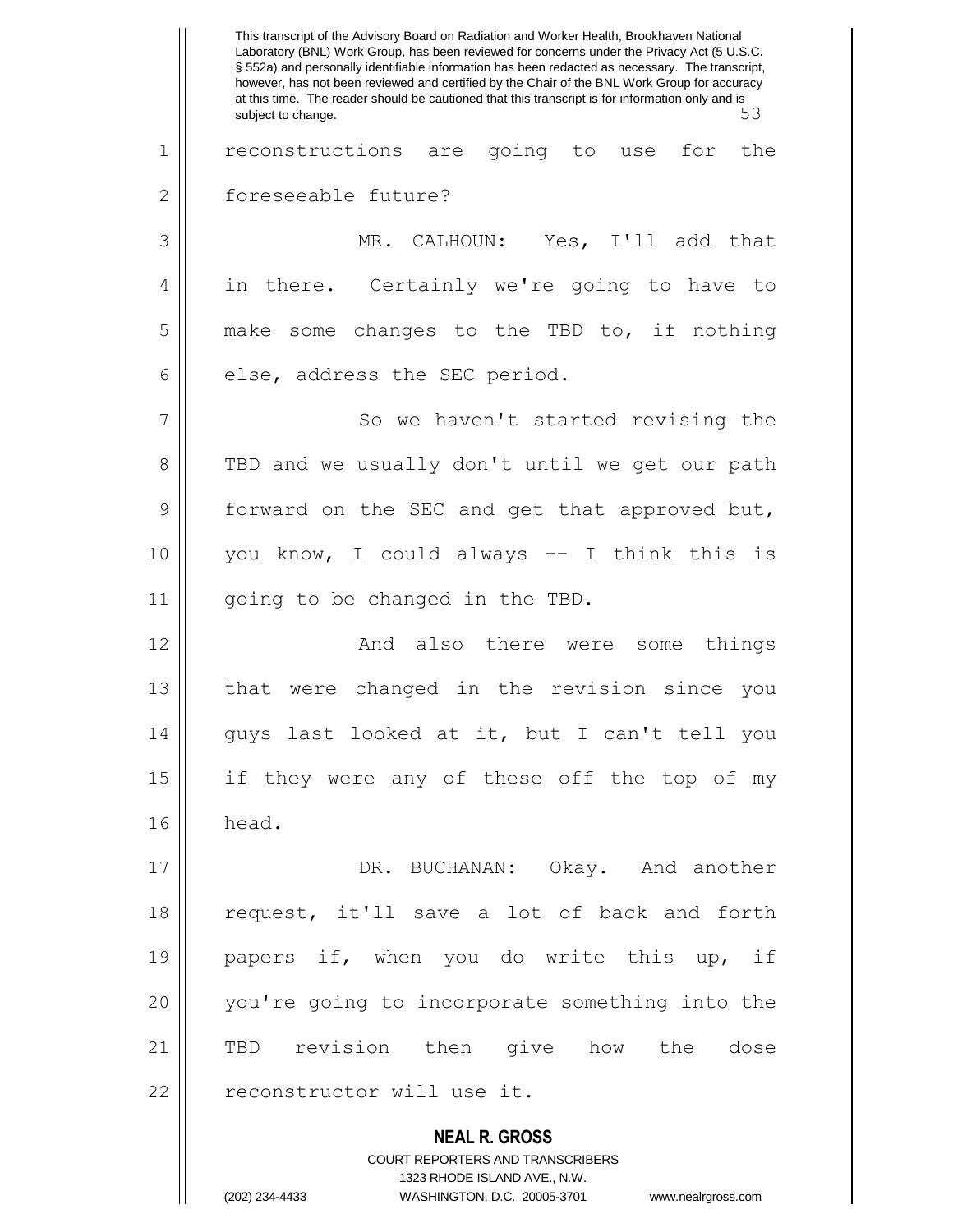**NEAL R. GROSS** COURT REPORTERS AND TRANSCRIBERS 1323 RHODE ISLAND AVE., N.W. (202) 234-4433 WASHINGTON, D.C. 20005-3701 www.nealrgross.com This transcript of the Advisory Board on Radiation and Worker Health, Brookhaven National Laboratory (BNL) Work Group, has been reviewed for concerns under the Privacy Act (5 U.S.C. § 552a) and personally identifiable information has been redacted as necessary. The transcript, however, has not been reviewed and certified by the Chair of the BNL Work Group for accuracy at this time. The reader should be cautioned that this transcript is for information only and is<br>54 subject to change. 1 For example, in, say, NTA fading,  $2 \parallel$  please don't just quote a reference. And  $3 \parallel$  please say, you know, what number that the 4 dose reconstructor will actually see in the 5 revised TBD, so we know what number he'll be 6 using. That would shorten this exchange of 7 information time. 8 MR. CALHOUN: All right. 9 DR. BUCHANAN: Okay? Okay, thank 10 you. So that's where we stand on the SEC. 11 Then SC&A will look at the 1993 date and try 12 to verify whether that's correct or if 13 there'll be anything later and as soon as 14 || possible to do that. 15 || The Charlothen Grady will give us a 16 || formal report on the 13 action items from the 17 | SEC meeting in January 2011. 18 || And then we'll move on to the Site 19 Profile issues. Now the Site Profile issues 20 were of course drawn up a number of years ago, 21 || in fact, about three years ago. 22 | Casa Canada So some of these have been,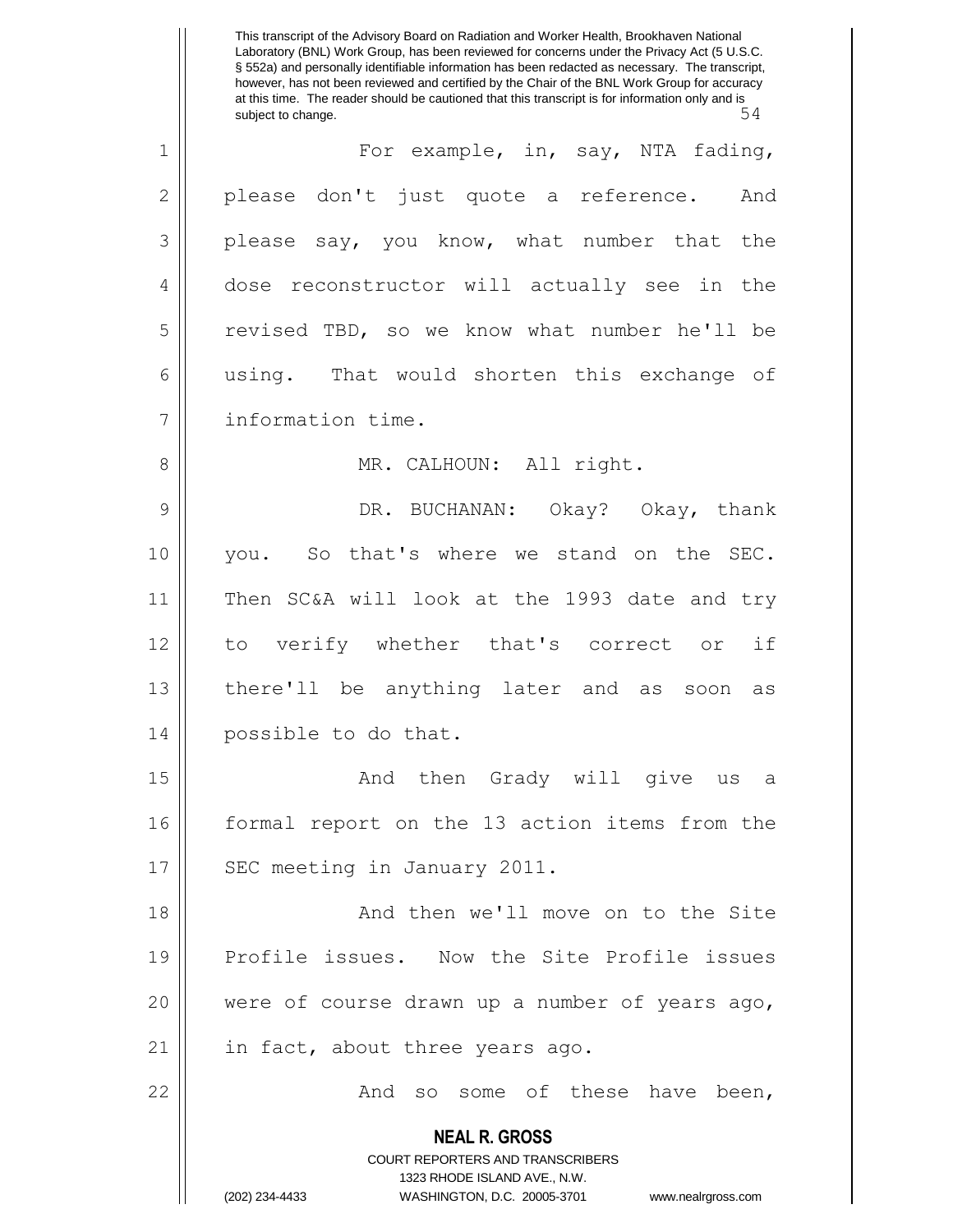**NEAL R. GROSS** COURT REPORTERS AND TRANSCRIBERS 1323 RHODE ISLAND AVE., N.W. (202) 234-4433 WASHINGTON, D.C. 20005-3701 www.nealrgross.com This transcript of the Advisory Board on Radiation and Worker Health, Brookhaven National Laboratory (BNL) Work Group, has been reviewed for concerns under the Privacy Act (5 U.S.C. § 552a) and personally identifiable information has been redacted as necessary. The transcript, however, has not been reviewed and certified by the Chair of the BNL Work Group for accuracy at this time. The reader should be cautioned that this transcript is for information only and is<br>55 subject to change. 1 || well, hinge on the SEC. Some of them hinge on 2 | developments that have occurred. 3 | Containst Like I say, the revision to the 4 TBD came out in April of 2010 but SC&A wasn't 5 tasked to review it and we didn't really do 6 too much with it because we were involved in 7 | the SEC issues. 8 || And so the 13 Site Profile issues, 9 what I'll do is cover those and what I think 10 needs to be done and NIOSH can have their 11 input here as we go through them to resolve 12 || the Site Profile issues. 13 Finding number 1 was bioassay 14 monitoring not adequately established. And so 15 || this was the fact that we did not find that 16 everyone that needed to be monitored 17 || apparently was monitored. 18 || Now, of course, the SEC has taken 19 that up through 1993. And so since the 20 || release of the ER report, we have not had a 21 | chance to completely evaluate that. 22 || **And so what we need to do is to**,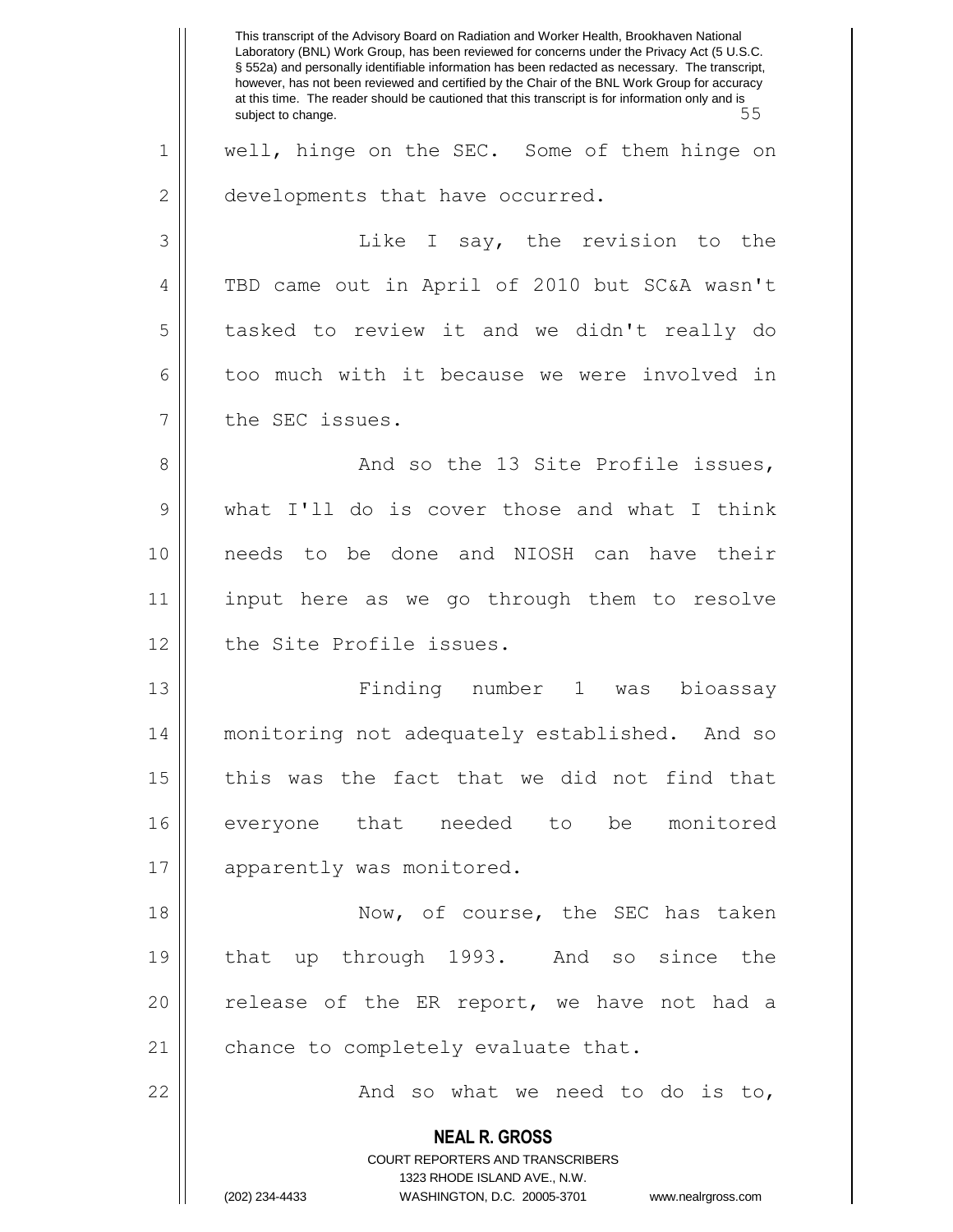**NEAL R. GROSS** COURT REPORTERS AND TRANSCRIBERS 1323 RHODE ISLAND AVE., N.W. (202) 234-4433 WASHINGTON, D.C. 20005-3701 www.nealrgross.com This transcript of the Advisory Board on Radiation and Worker Health, Brookhaven National Laboratory (BNL) Work Group, has been reviewed for concerns under the Privacy Act (5 U.S.C. § 552a) and personally identifiable information has been redacted as necessary. The transcript, however, has not been reviewed and certified by the Chair of the BNL Work Group for accuracy at this time. The reader should be cautioned that this transcript is for information only and is<br>56 subject to change. 1 || just like Joe was saying, is establish the  $2 \parallel$  fact that after 1993, whether or not it looked  $3 \parallel$  like the program was up to date and necessary  $4 \parallel$  to catch anyone that had internal intake. 5 And this is the same way with 6 Finding number 2, which is records of bioassay 7 monitoring not centralized or completely 8 known. 9 And so, again, the SEC goes up 10 through 1993 and we need to look to see if 11 || this is true for after 1993, whether the 12 || records were centralized or not. 13 || So those are both action items for 14 || SC&A to look at, if the Work Group so tasks us 15 | with these. 16 || Now, minimum detectable activity 17 uncertainty. Now, this is an area I would 18 like for NIOSH to address. This is the fact 19 || that the TBD gives some MDAs and uncertainties 20 || for certain periods in the TBD and the revised  $21$  || TBD. 22 || But there is a blank in there.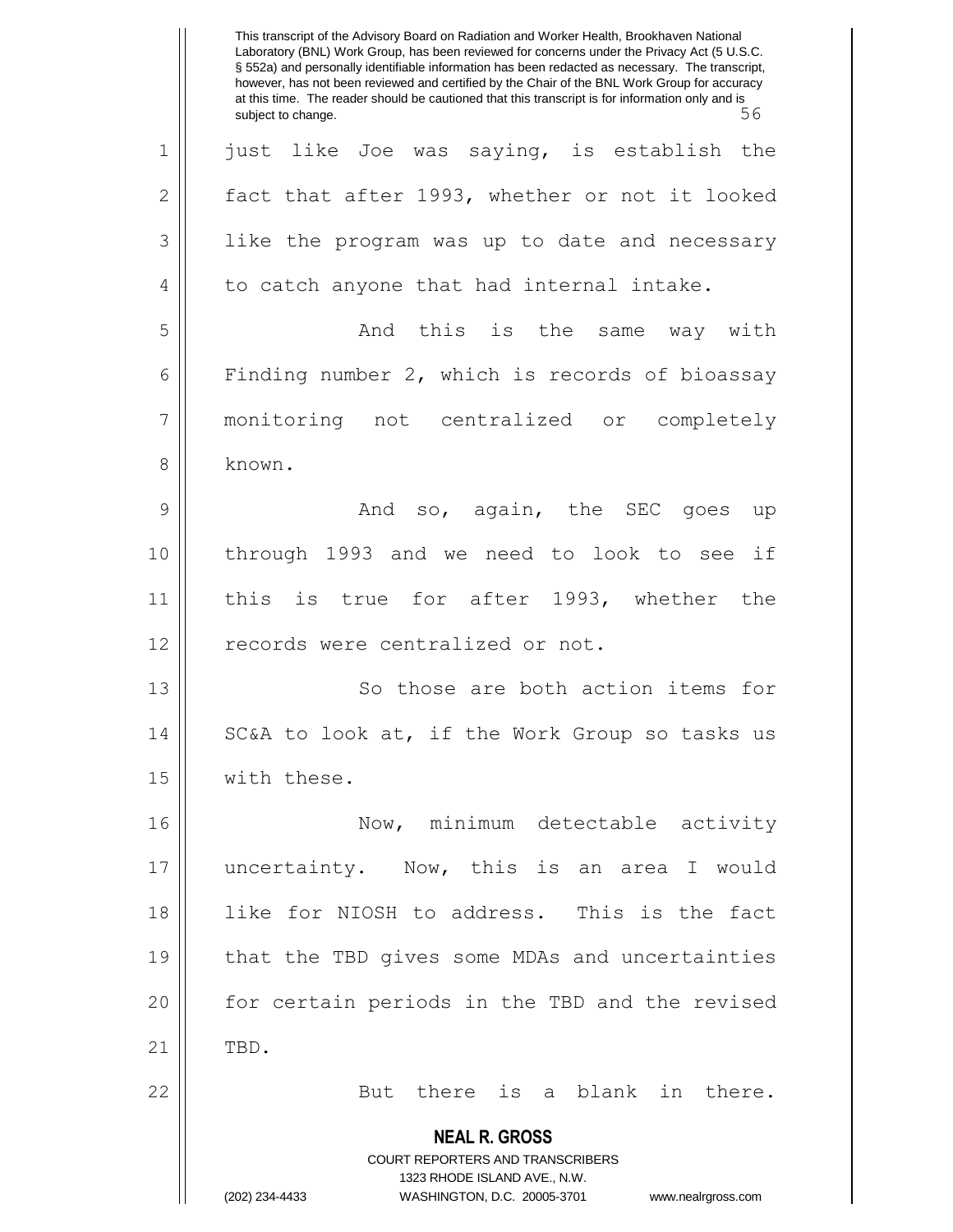**NEAL R. GROSS** COURT REPORTERS AND TRANSCRIBERS 1323 RHODE ISLAND AVE., N.W. This transcript of the Advisory Board on Radiation and Worker Health, Brookhaven National Laboratory (BNL) Work Group, has been reviewed for concerns under the Privacy Act (5 U.S.C. § 552a) and personally identifiable information has been redacted as necessary. The transcript, however, has not been reviewed and certified by the Chair of the BNL Work Group for accuracy at this time. The reader should be cautioned that this transcript is for information only and is<br>57 subject to change. 1 || There's a gap between 1994 and 1998, the 2 | period after the SEC. There's information for 3 MDAs before 1994 and 1999 and after, but 4 || there's a gap right there in the mid 1990s. 5 And so this is an area that we'd 6 | like to know, you know, what can be done for 7 the dose reconstructor if a person needs a 8 dose reconstructed during this period and they 9 need a minimum detectable activity for a 10 || certain isotope? 11 What can be used for that period 12 in 1994 and 1998 that doesn't appear in the 13 TBD? Grady, you want to speak to that? Do 14 you have any new information on that or what 15 do we want to do about that? 16 MR. CALHOUN: What I can tell you 17 is that generally speaking we haven't touched  $18$  || any of the items that were TBD. 19 || Like Joe said earlier, we were 20 || kind of stuck in the SEC world and trying to 21 deal with those 13 issues and then the 83.14 22 | came along.

(202) 234-4433 WASHINGTON, D.C. 20005-3701 www.nealrgross.com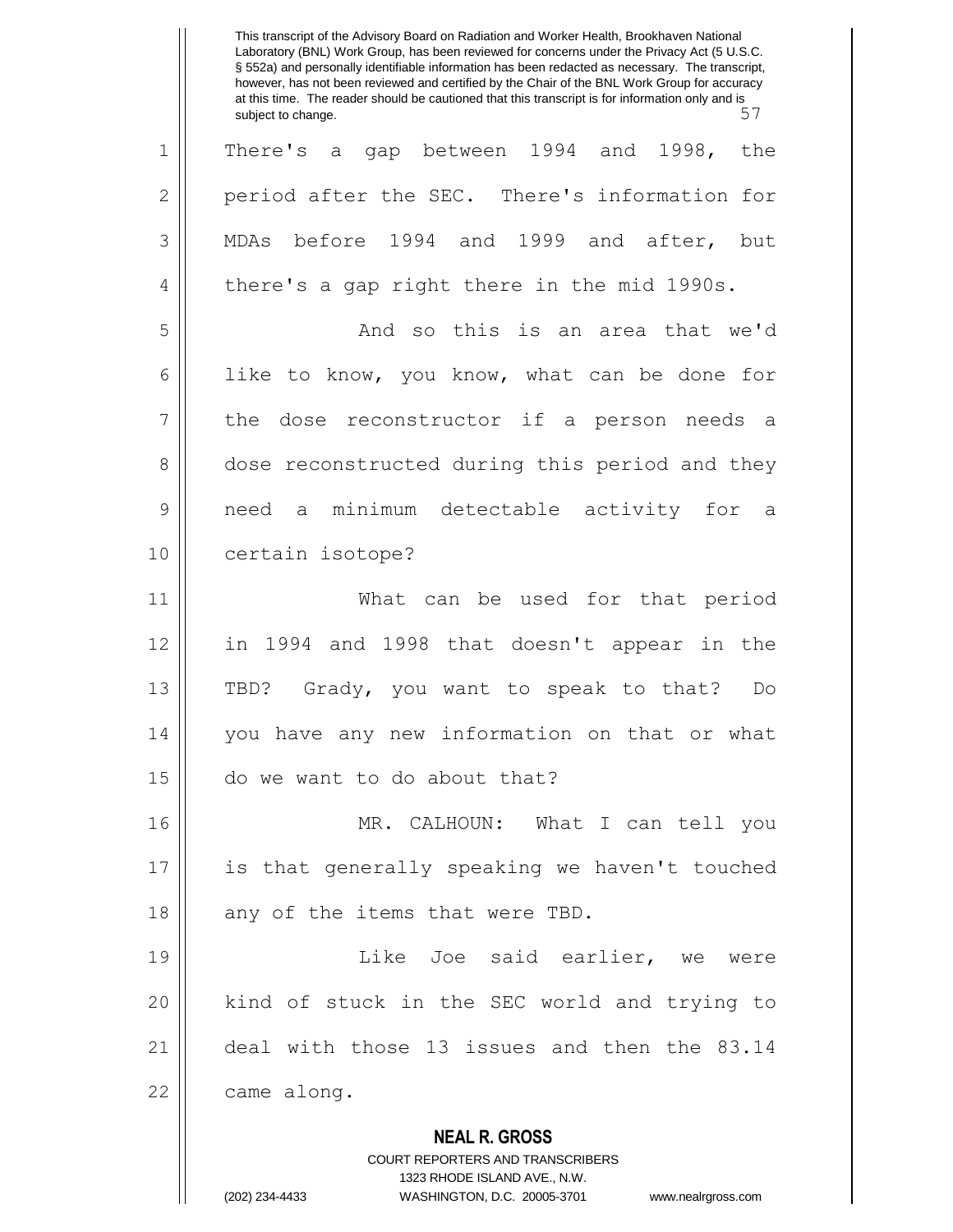**NEAL R. GROSS** COURT REPORTERS AND TRANSCRIBERS 1323 RHODE ISLAND AVE., N.W. (202) 234-4433 WASHINGTON, D.C. 20005-3701 www.nealrgross.com This transcript of the Advisory Board on Radiation and Worker Health, Brookhaven National Laboratory (BNL) Work Group, has been reviewed for concerns under the Privacy Act (5 U.S.C. § 552a) and personally identifiable information has been redacted as necessary. The transcript, however, has not been reviewed and certified by the Chair of the BNL Work Group for accuracy at this time. The reader should be cautioned that this transcript is for information only and is<br>58 subject to change. 1 | So chances are we're going to have  $2 \parallel$  to look at any of these that are open still, 3 | especially after 1993. So I cannot comment on 4 || this and I would bet that my compadres at ORAU 5 | report the same there. 6 || So that's kind of where we're 7 || going to end up standing on any of these 8 || issues that are TBD-related. 9 DR. BUCHANAN: Okay, so I'll leave 10 || that as an open issue for NIOSH to address. 11 || MR. CALHOUN: Right. 12 DR. BUCHANAN: Okay, and the same 13 way on Finding 4, which is radionuclide 14 | characterization not sufficiently known. This 15 is solubility, particle size, activity 16 | fraction and such. 17 || Table 5-5 lists some of these from 18 || the stack, however, that's not necessarily 19 representative of what the worker was 20 | breathing. 21 And some of the interviewees say  $22$  || that Table 2-2 and 2-3 does not reflect the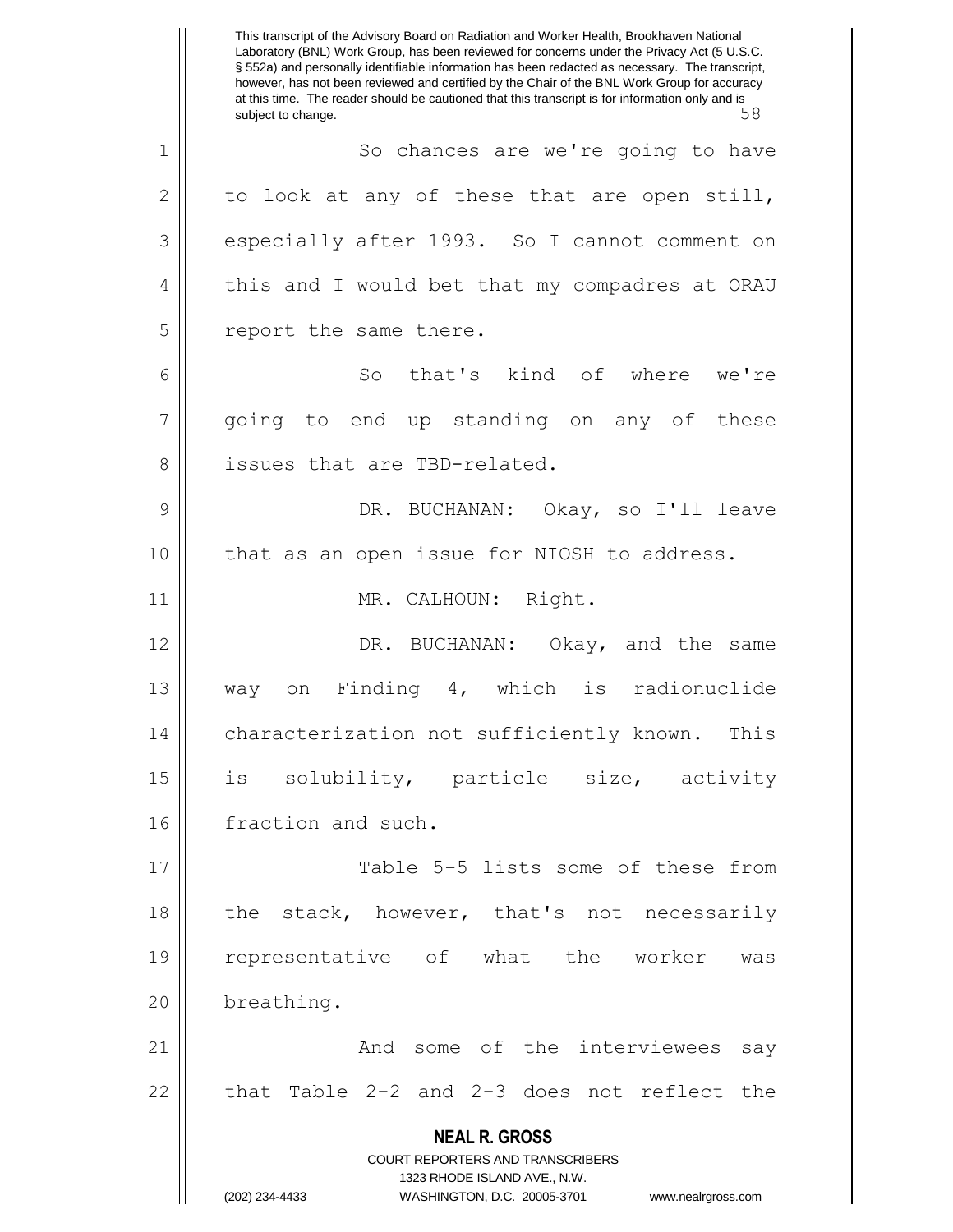**NEAL R. GROSS** COURT REPORTERS AND TRANSCRIBERS 1323 RHODE ISLAND AVE., N.W. (202) 234-4433 WASHINGTON, D.C. 20005-3701 www.nealrgross.com This transcript of the Advisory Board on Radiation and Worker Health, Brookhaven National Laboratory (BNL) Work Group, has been reviewed for concerns under the Privacy Act (5 U.S.C. § 552a) and personally identifiable information has been redacted as necessary. The transcript, however, has not been reviewed and certified by the Chair of the BNL Work Group for accuracy at this time. The reader should be cautioned that this transcript is for information only and is<br>59 subject to change. 1 || isotopes used at some of the facilities.  $2 \parallel$  and so what we would like to see,  $3 \parallel$  again after 1993, is an action item there for 4 || NIOSH to try to complete that information in  $5 \parallel$  some form after 1993 for internal intakes, 6 characterization of radionuclides on Finding  $7 \parallel 4$ . 8 MR. CALHOUN: Yes, that's 9 || basically the same response as the previous. 10 I think we're going to have to just respond to 11 all of these that are still a concern after  $12 \parallel 1993.$ 13 DR. BUCHANAN: Okay. I'll go 14 || through and say which ones I think SC&A has in 15 their court and which ones I believe that's in 16 NIOSH's court and just move through these  $17 \parallel$  then. 18 Finding 5 was no internal coworker 19 || dose data available. Now, of course, that was  $20$  a point. 21 It was that mainly SC&A found that  $22$  || there was lack of data to even create a co-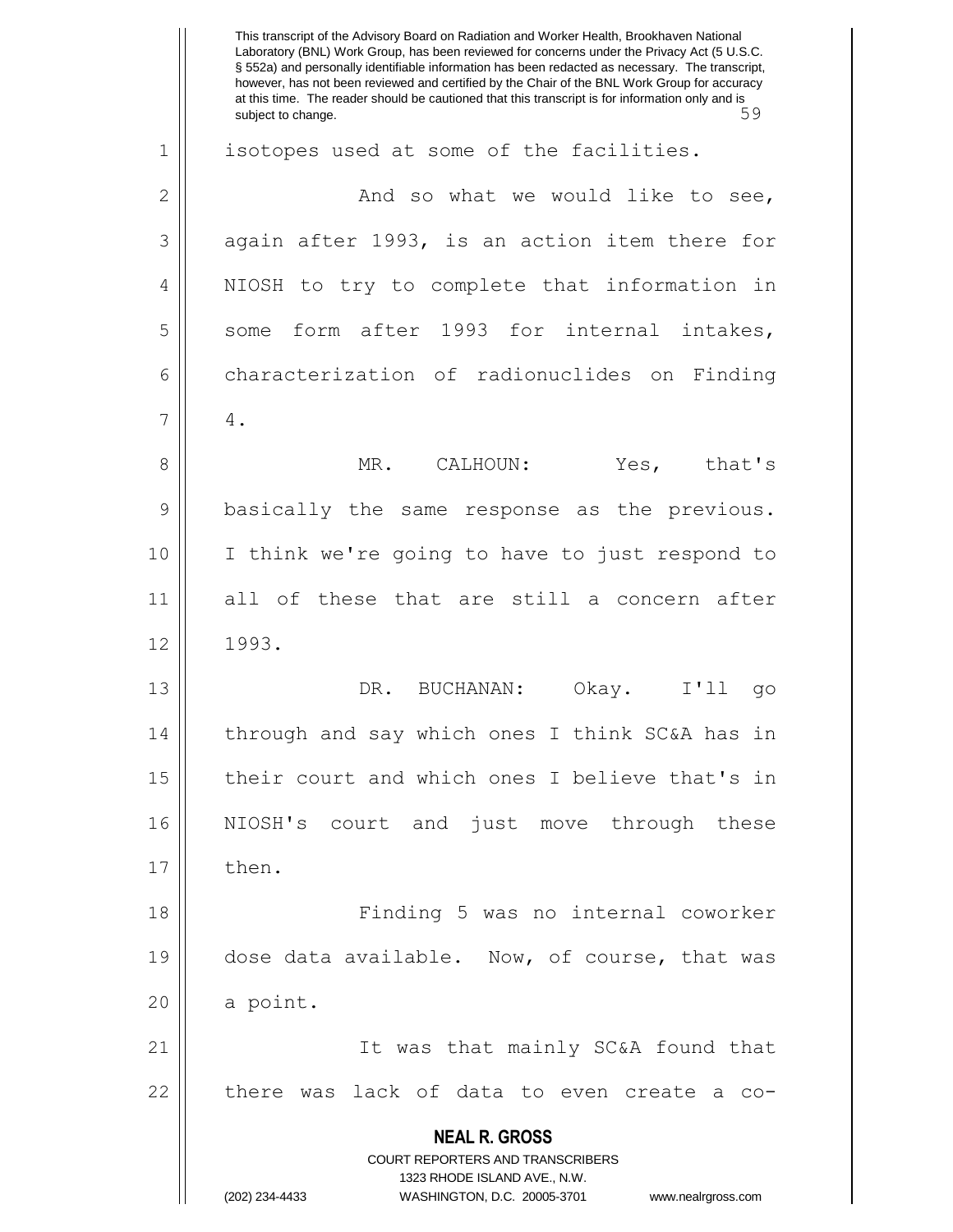**NEAL R. GROSS** COURT REPORTERS AND TRANSCRIBERS 1323 RHODE ISLAND AVE., N.W. (202) 234-4433 WASHINGTON, D.C. 20005-3701 www.nealrgross.com This transcript of the Advisory Board on Radiation and Worker Health, Brookhaven National Laboratory (BNL) Work Group, has been reviewed for concerns under the Privacy Act (5 U.S.C. § 552a) and personally identifiable information has been redacted as necessary. The transcript, however, has not been reviewed and certified by the Chair of the BNL Work Group for accuracy at this time. The reader should be cautioned that this transcript is for information only and is<br>60 subject to change. 1 || worker model for the earlier periods because 2 you didn't know if the most exposed was 3 monitored or whether the records would be 4 available to create a coworker model. 5 And so what we, this is kind of a 6 two-prong approach here on number 5, is what 7 we need to do is to, SC&A needs to look at the 8 data after 1993 and see if there is sufficient 9 || data to create a coworker model. 10 || The Conduction of the I'd like to ask a 11 question of Grady: do you have any plans? Do 12 you have a need? What's your plans on 13 internal coworker model? 14 MR. CALHOUN: Right now, we do not 15 || plan on making a coworker model for post-1993. 16 | Same goes with external. 17 DR. BUCHANAN: Okay, I'm making a 18 note here. 19 || MR. KATZ: Can I interject then, 20 || Ron, a question related to the Work Group? 21 I'm not sure whether it makes sense to task 22 || SC&A with this before you know what NIOSH's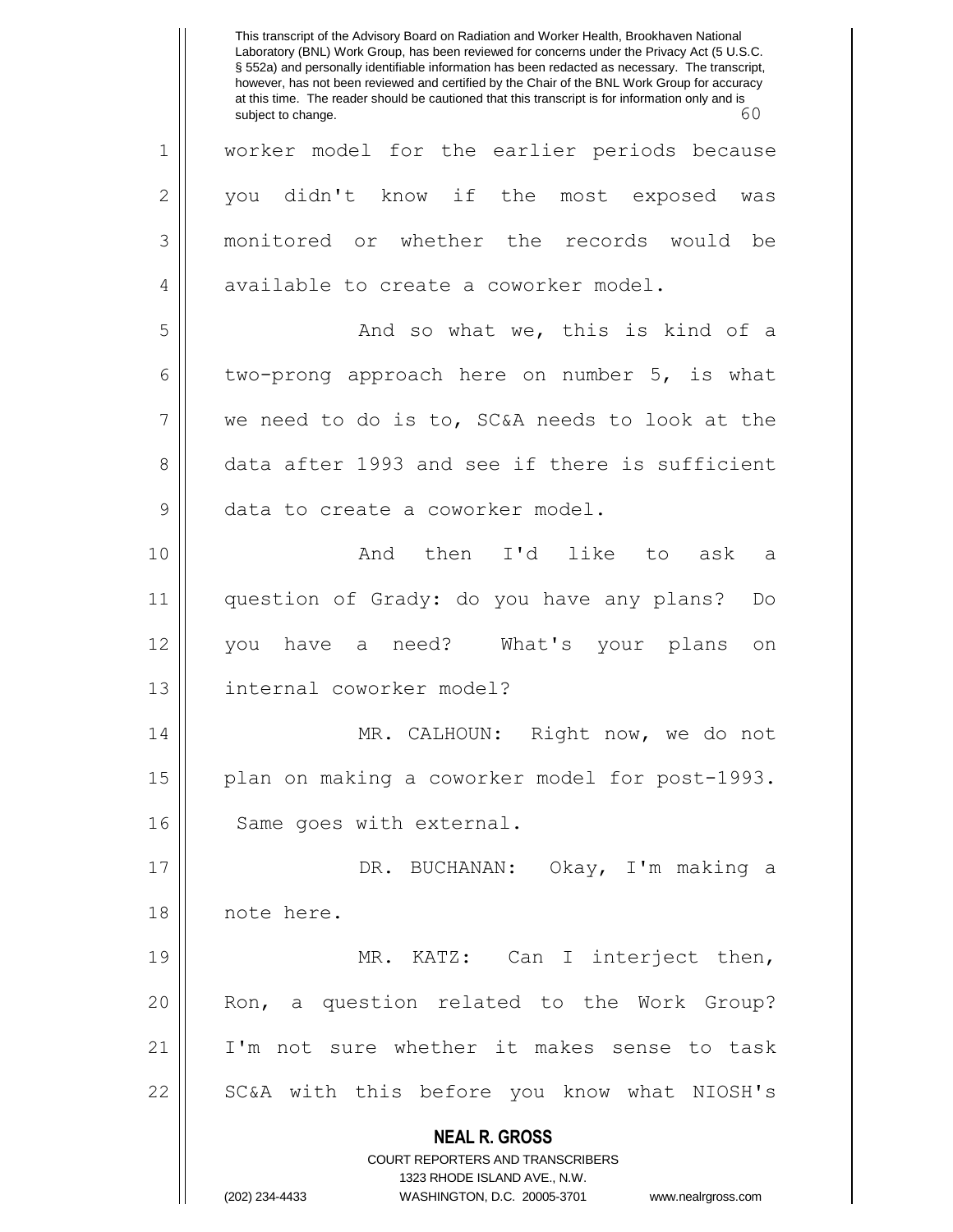**NEAL R. GROSS** COURT REPORTERS AND TRANSCRIBERS 1323 RHODE ISLAND AVE., N.W. (202) 234-4433 WASHINGTON, D.C. 20005-3701 www.nealrgross.com This transcript of the Advisory Board on Radiation and Worker Health, Brookhaven National Laboratory (BNL) Work Group, has been reviewed for concerns under the Privacy Act (5 U.S.C. § 552a) and personally identifiable information has been redacted as necessary. The transcript, however, has not been reviewed and certified by the Chair of the BNL Work Group for accuracy at this time. The reader should be cautioned that this transcript is for information only and is subject to change. 61 1 || plan is as to whether they determine that they  $2 \parallel$  need a coworker model. So this is a question 3 | for the Work Group. 4 DR. BUCHANAN: Yes. 5 CHAIR BEACH: Yes, this is Josie. 6 | I agree that that maybe should be left open  $7 \parallel$  and then maybe we can get something formal 8 from NIOSH, unless you know right now, Grady, 9 || that you are not going to do a coworker model 10 at all. 11 MR. CALHOUN: Since it's in the 12 matrix here, I'd rather just respond to them 13  $\parallel$  all like that but I'm pretty sure that's --14 || CHAIR BEACH: Okay. 15 || DR. BUCHANAN: Okay, so SC&A will 16 not spend any resources looking at that and 17 || let NIOSH reply in their response that they do 18 || not plan to have one. And then the Work Group  $19$  | can decide if that's acceptable or not. 20 MEMBER MUNN: Yes, this is Wanda.  $21$  ||  $\qquad$  I think --22 DR. MAURO: This is John. We're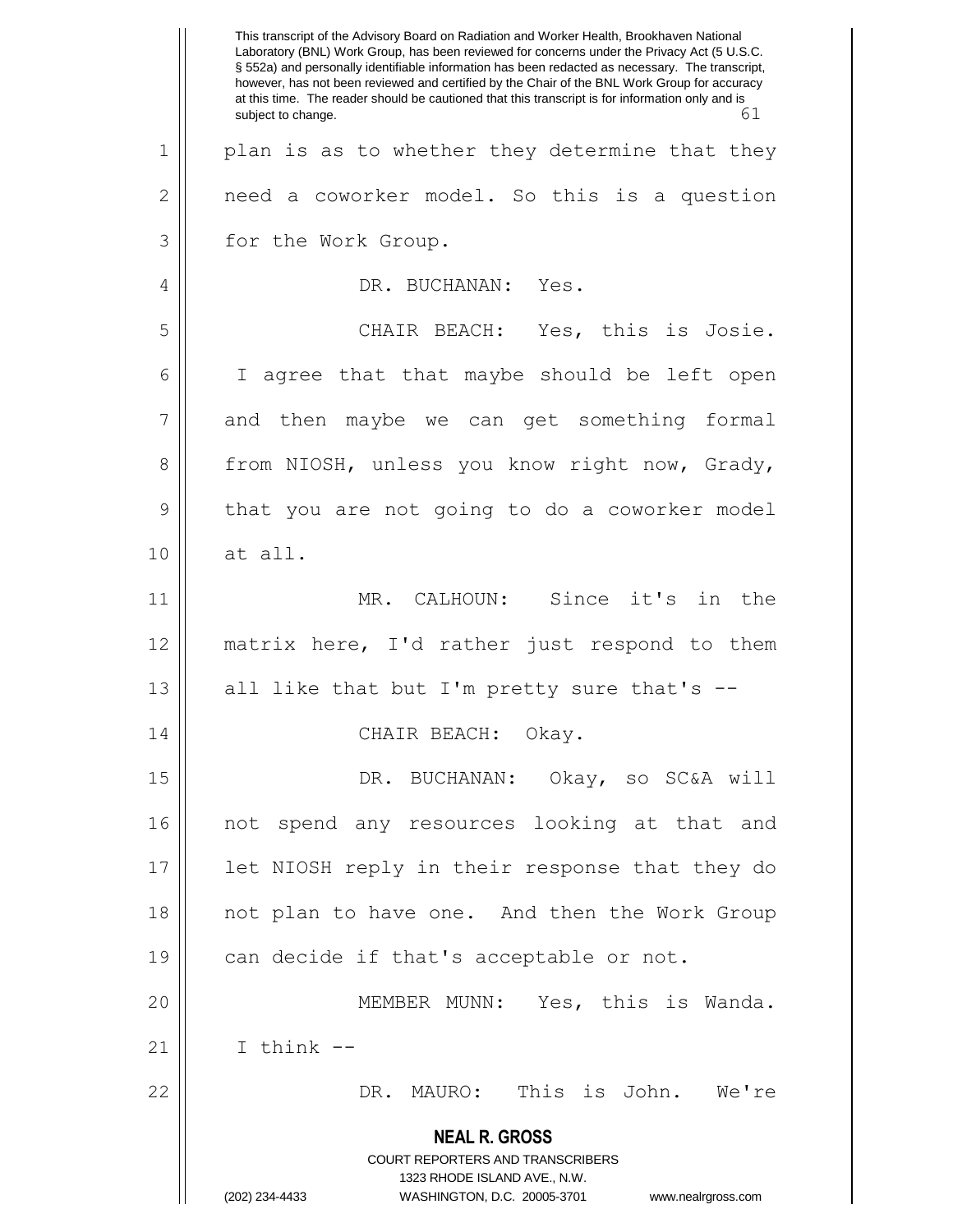**NEAL R. GROSS** COURT REPORTERS AND TRANSCRIBERS 1323 RHODE ISLAND AVE., N.W. This transcript of the Advisory Board on Radiation and Worker Health, Brookhaven National Laboratory (BNL) Work Group, has been reviewed for concerns under the Privacy Act (5 U.S.C. § 552a) and personally identifiable information has been redacted as necessary. The transcript, however, has not been reviewed and certified by the Chair of the BNL Work Group for accuracy at this time. The reader should be cautioned that this transcript is for information only and is<br>
62 subject to change. 1 in a bit of a dilemma. I know, Josie, that 2 you'd very much like to hear from SC&A  $3 \parallel$  regarding this date of 1993 as best we can,  $4 \parallel$  that that's a good place to stop. 5 Clearly, though, it's going to be 6 difficult for us to make a statement on our  $7 \parallel$  sensibility regarding that date, if there are 8 || still very much open issues regarding the need 9 | for a coworker model or not post-1993. 10 You see where I'm headed with 11 this. Without really addressing that to some 12 degree, it puts us in a difficult position to 13 || make a statement in support of, or not, of the 14 || 1993 date. 15 MR. FITZGERALD: Well, with all 16 due respect, you know, we're going through 17 || this same protocol issue, process issue with 18 Los Alamos and in some of the other sites 19 where you have a breakpoint date-wise. 20 || A judgment's been made that there 21 was a turning point. And I don't think the 22 || initial SEC has foreclosed trying to address

(202) 234-4433 WASHINGTON, D.C. 20005-3701 www.nealrgross.com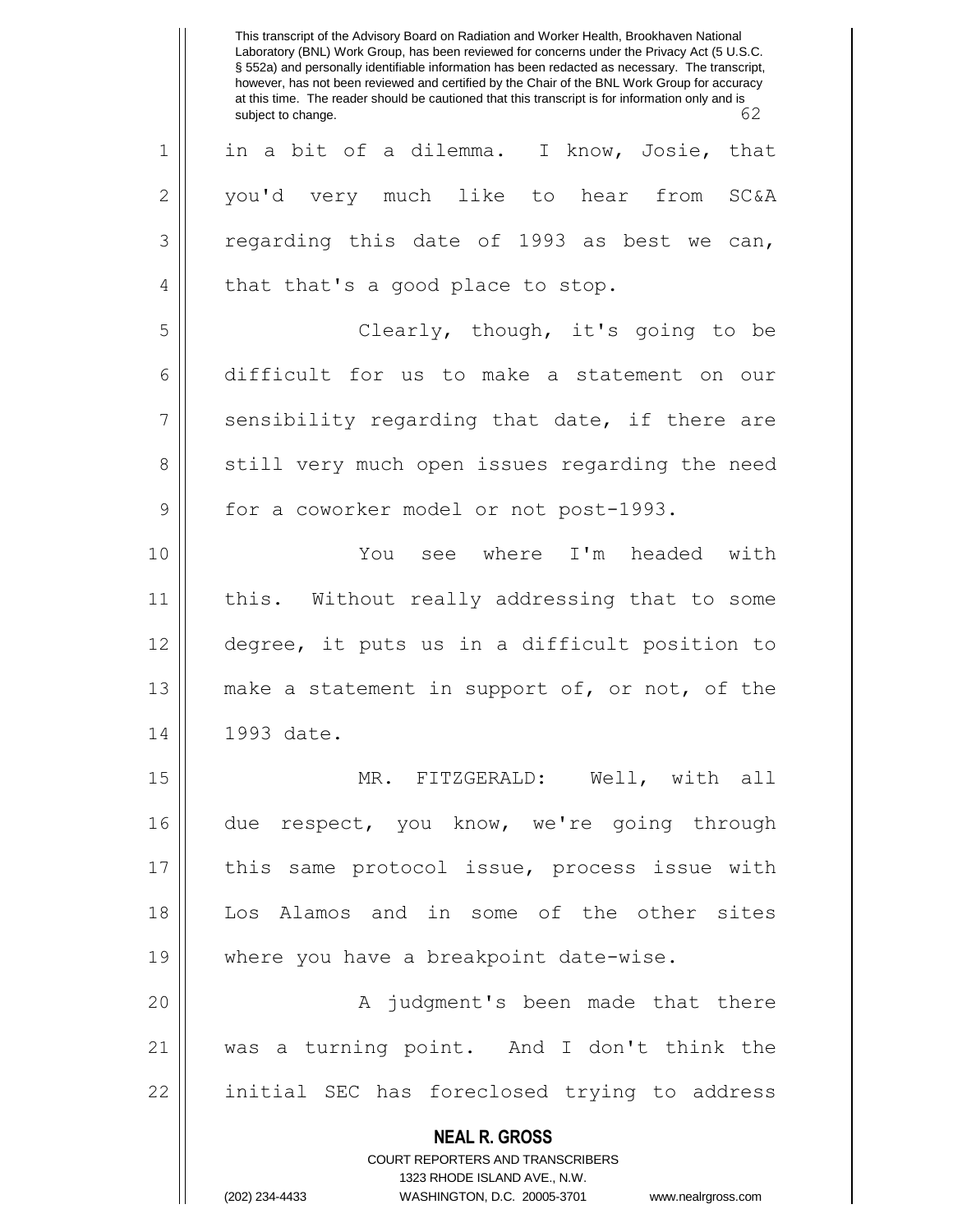|              | This transcript of the Advisory Board on Radiation and Worker Health, Brookhaven National<br>Laboratory (BNL) Work Group, has been reviewed for concerns under the Privacy Act (5 U.S.C.<br>§ 552a) and personally identifiable information has been redacted as necessary. The transcript,<br>however, has not been reviewed and certified by the Chair of the BNL Work Group for accuracy<br>at this time. The reader should be cautioned that this transcript is for information only and is<br>63<br>subject to change. |
|--------------|-----------------------------------------------------------------------------------------------------------------------------------------------------------------------------------------------------------------------------------------------------------------------------------------------------------------------------------------------------------------------------------------------------------------------------------------------------------------------------------------------------------------------------|
| $\mathbf 1$  | these issues, you know, for a later<br>time                                                                                                                                                                                                                                                                                                                                                                                                                                                                                 |
| $\mathbf{2}$ | period.                                                                                                                                                                                                                                                                                                                                                                                                                                                                                                                     |
| 3            | And certainly Ted or somebody can                                                                                                                                                                                                                                                                                                                                                                                                                                                                                           |
| 4            | jump in, but process-wise I think one<br>can                                                                                                                                                                                                                                                                                                                                                                                                                                                                                |
| 5            | address the initial SEC period and still have                                                                                                                                                                                                                                                                                                                                                                                                                                                                               |
| 6            | open issues in this later period.                                                                                                                                                                                                                                                                                                                                                                                                                                                                                           |
| 7            | Well, that's<br>MEMBER MUNN:                                                                                                                                                                                                                                                                                                                                                                                                                                                                                                |
| 8            | probably true but, this is Wanda, it seems to                                                                                                                                                                                                                                                                                                                                                                                                                                                                               |
| 9            | me Ted's point was we have all of these items                                                                                                                                                                                                                                                                                                                                                                                                                                                                               |
| 10           | which, if I read the current status literally,                                                                                                                                                                                                                                                                                                                                                                                                                                                                              |
| 11           | all require NIOSH response before it's                                                                                                                                                                                                                                                                                                                                                                                                                                                                                      |
| 12           | reasonable to be describing a task for SC&A.                                                                                                                                                                                                                                                                                                                                                                                                                                                                                |
| 13           | It just seems to me we have to let                                                                                                                                                                                                                                                                                                                                                                                                                                                                                          |
| 14           | that next step take place. NIOSH has to                                                                                                                                                                                                                                                                                                                                                                                                                                                                                     |
| 15           | respond to what we have here before we go on.                                                                                                                                                                                                                                                                                                                                                                                                                                                                               |
| 16           | CHAIR BEACH: Wanda, this is                                                                                                                                                                                                                                                                                                                                                                                                                                                                                                 |
| 17           | Josie. I disagree somewhat because I believe                                                                                                                                                                                                                                                                                                                                                                                                                                                                                |
| 18           | SC&A, based on the 83.14, the new SEC, they                                                                                                                                                                                                                                                                                                                                                                                                                                                                                 |
| 19           | need to go back and determine if these                                                                                                                                                                                                                                                                                                                                                                                                                                                                                      |
| 20           | findings are, indeed, still findings. I mean,                                                                                                                                                                                                                                                                                                                                                                                                                                                                               |
| 21           | it's SC&A's report to begin with.                                                                                                                                                                                                                                                                                                                                                                                                                                                                                           |
| 22           | MR. FITZGERALD: And the context                                                                                                                                                                                                                                                                                                                                                                                                                                                                                             |
|              | <b>NEAL R. GROSS</b>                                                                                                                                                                                                                                                                                                                                                                                                                                                                                                        |
|              | COURT REPORTERS AND TRANSCRIBERS                                                                                                                                                                                                                                                                                                                                                                                                                                                                                            |
|              | 1323 RHODE ISLAND AVE., N.W.<br>(202) 234-4433<br>WASHINGTON, D.C. 20005-3701 www.nealrgross.com                                                                                                                                                                                                                                                                                                                                                                                                                            |
|              |                                                                                                                                                                                                                                                                                                                                                                                                                                                                                                                             |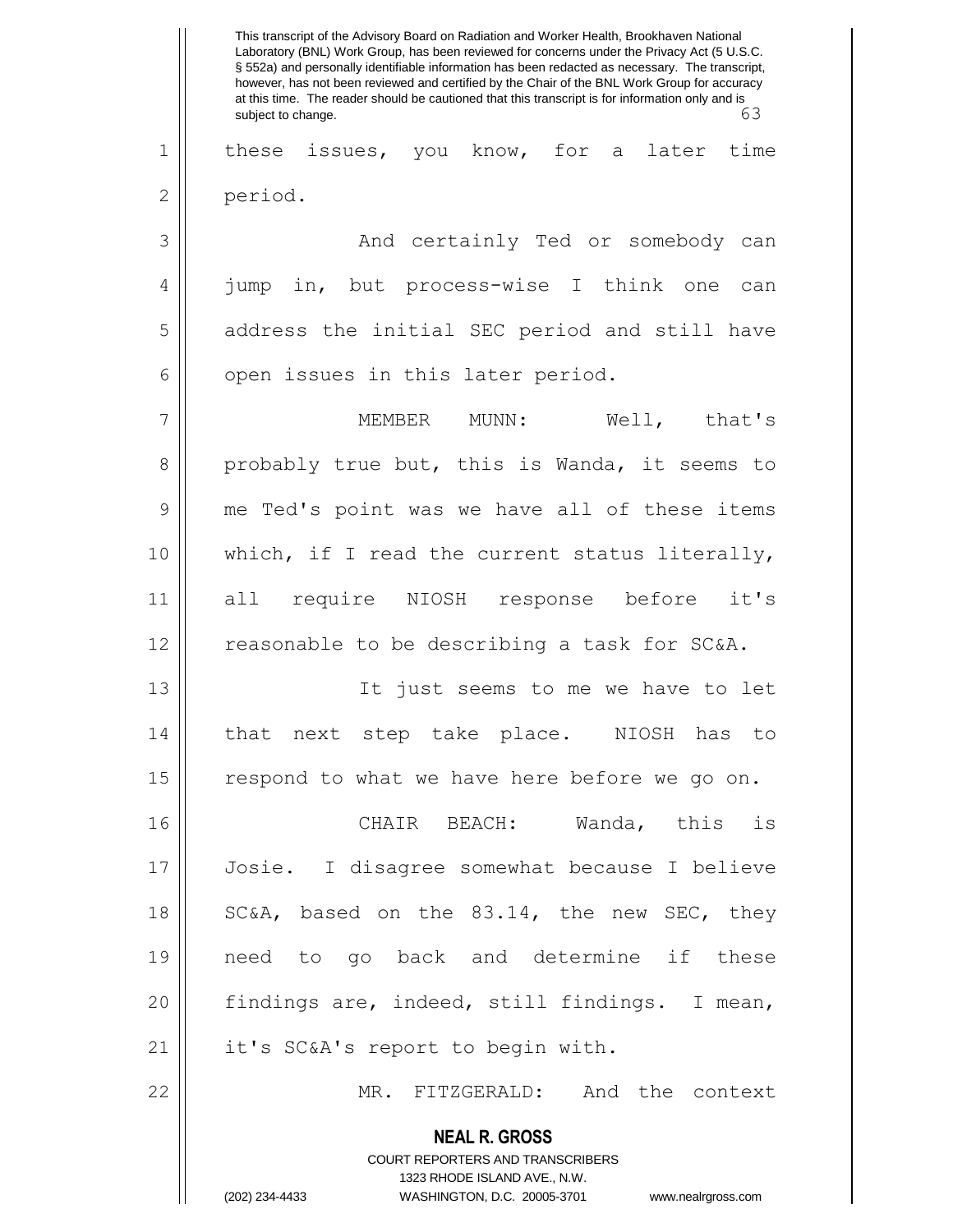**NEAL R. GROSS** COURT REPORTERS AND TRANSCRIBERS 1323 RHODE ISLAND AVE., N.W. (202) 234-4433 WASHINGTON, D.C. 20005-3701 www.nealrgross.com This transcript of the Advisory Board on Radiation and Worker Health, Brookhaven National Laboratory (BNL) Work Group, has been reviewed for concerns under the Privacy Act (5 U.S.C. § 552a) and personally identifiable information has been redacted as necessary. The transcript, however, has not been reviewed and certified by the Chair of the BNL Work Group for accuracy at this time. The reader should be cautioned that this transcript is for information only and is<br>
64 subject to change. 1| is post-'93 for a lot of them. I mean, I  $2 \parallel$  think the issue is we're not going to spend a  $3 \parallel$  lot of research time establishing issues 4 | before '93, obviously. 5 || But as far as the relevance beyond 6 | '93, and whether these are still legitimate 7 questions, I think that's what we're talking 8 | about. 9 And, you know, some of these have 10 an SEC context because they were actions from 11 | the January meeting. 12 And some of them are clearly TBD 13 questions, which obviously none of us have 14 || addressed at the Work Group level. So these 15 || are essentially loose ends that we're now 16 | getting to. 17 || But separating the two, you know, 18 we did have remaining SEC questions that the 19 Work Group and NIOSH and SC&A were working on 20 || that are quite separate from this 83.14 per  $21$  | se, so they still are on the table. 22 MEMBER MUNN: Yes, but when you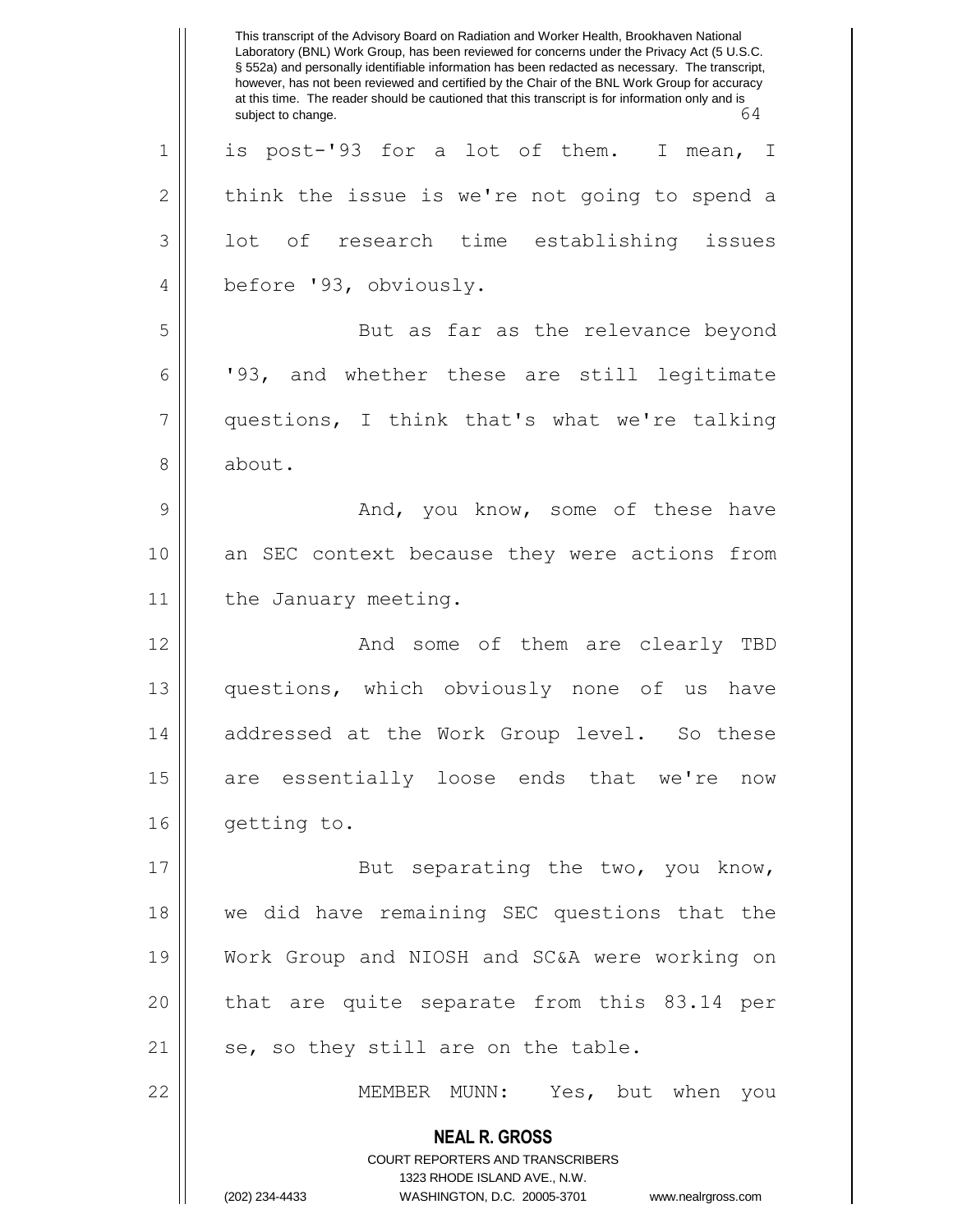**NEAL R. GROSS** COURT REPORTERS AND TRANSCRIBERS 1323 RHODE ISLAND AVE., N.W. (202) 234-4433 WASHINGTON, D.C. 20005-3701 www.nealrgross.com This transcript of the Advisory Board on Radiation and Worker Health, Brookhaven National Laboratory (BNL) Work Group, has been reviewed for concerns under the Privacy Act (5 U.S.C. § 552a) and personally identifiable information has been redacted as necessary. The transcript, however, has not been reviewed and certified by the Chair of the BNL Work Group for accuracy at this time. The reader should be cautioned that this transcript is for information only and is<br>65 subject to change.  $1 \parallel$  say "they," was there more than one, two --2 | just looking at the comments that you provided  $3 \parallel$  on the update of the issues this month there  $4 \parallel$  are only, what, three that I see that you've 5 | indicated were pertinent -- no, four, yes. 6 MR. FITZGERALD: Well, yes, Wanda  $7 \parallel - -$ 8 || MEMBER MUNN: All of the others 9 essentially are --10 MR. FITZGERALD: Yes, there were 11 two central SEC questions that we brought 12 | before the Work Group and the Work Group 13 || supported, one of which was the availability 14 and adequacy and completeness of internal 15 dosimetry records. 16 || **MEMBER MUNN: Right.** 17 || MR. FITZGERALD: That was one big 18 || issue. And the other issue was some 19 discrepancy and questions surrounding neutron 20 dosimetry. 21  $\parallel$  MEMBER MUNN: But as I say, 22 neutrons --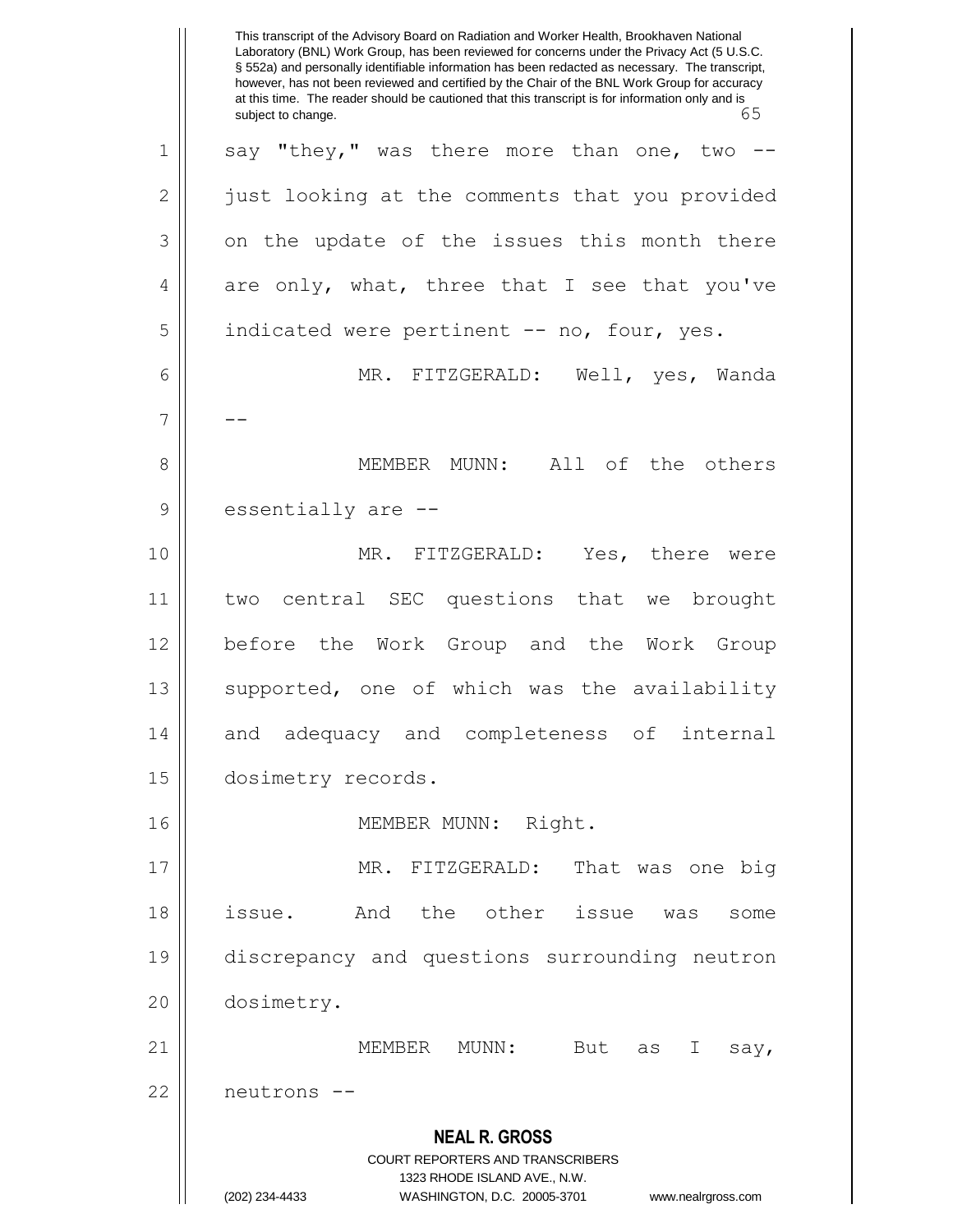**NEAL R. GROSS** COURT REPORTERS AND TRANSCRIBERS 1323 RHODE ISLAND AVE., N.W. (202) 234-4433 WASHINGTON, D.C. 20005-3701 www.nealrgross.com This transcript of the Advisory Board on Radiation and Worker Health, Brookhaven National Laboratory (BNL) Work Group, has been reviewed for concerns under the Privacy Act (5 U.S.C. § 552a) and personally identifiable information has been redacted as necessary. The transcript, however, has not been reviewed and certified by the Chair of the BNL Work Group for accuracy at this time. The reader should be cautioned that this transcript is for information only and is subject to change. 66 1 MR. FITZGERALD: Those are the two  $2 \parallel$  ER questions that we have brought before the 3 Work Group. 4 And I think NIOSH has gone a long  $5 \parallel$  ways to satisfying, if not most of the way, 6 satisfying our concerns with the completeness  $7 \parallel$  of bioassay records up to the early '90s. 8 Clearly there's been a closure achieved, an 9 | agreement. 10 And what's left is what would 11 normally just be simply a validation since we 12 haven't had that final piece of information. 13 || But we don't have any disagreement with the 14 || substance of what NIOSH has brought forward. 15 However, we do still have the 16 || neutron questions, which were sort of batted 17 around in the January meeting of last year, 18 from which there were some actions and follow- $19 \parallel \text{up.}$ 20 And what we're talking about is 21 completing that follow-up so that there's no 22 | remaining questions on that.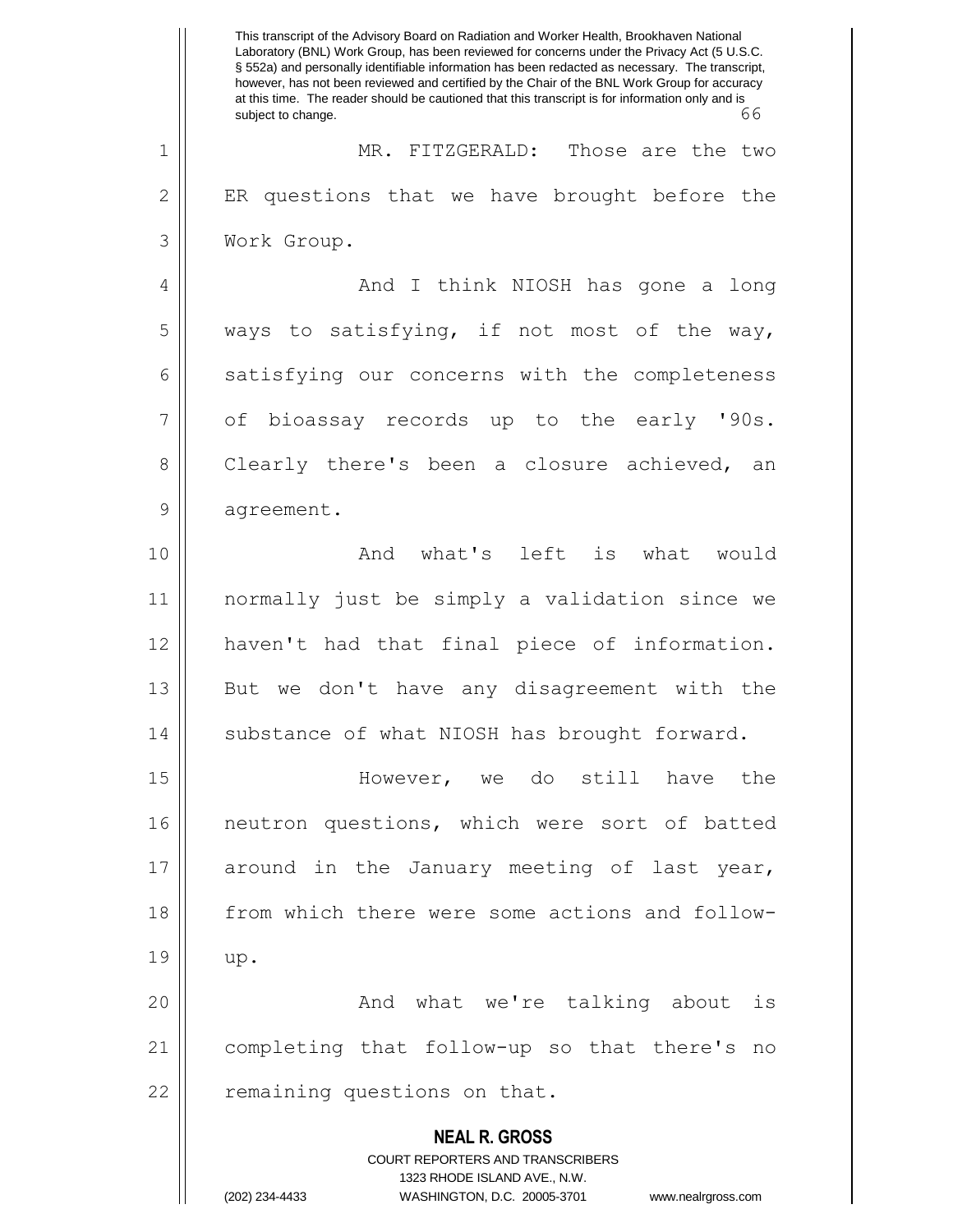**NEAL R. GROSS** COURT REPORTERS AND TRANSCRIBERS 1323 RHODE ISLAND AVE., N.W. (202) 234-4433 WASHINGTON, D.C. 20005-3701 www.nealrgross.com This transcript of the Advisory Board on Radiation and Worker Health, Brookhaven National Laboratory (BNL) Work Group, has been reviewed for concerns under the Privacy Act (5 U.S.C. § 552a) and personally identifiable information has been redacted as necessary. The transcript, however, has not been reviewed and certified by the Chair of the BNL Work Group for accuracy at this time. The reader should be cautioned that this transcript is for information only and is<br>67 subject to change. 1 As I said when I started the 2 conversation, I felt those were trending 3 toward a Site Profile context because these 4 are very familiar issues. NTA fading, angular 5 dependence, we've addressed this almost at 6 every single SEC site. 7 || So there certainly is a pretty 8 good record of how one can go about addressing 9 || those kinds of issues so they're not dose 10 || reconstruction questions, feasibility 11 | questions. 12 || So that's kind of where things 13 were left and I think all we're talking about 14 || is, you know, can we tie those up and complete 15 | what we started last January? 16 || The Condary to that, 17 certainly the Work Group was given some Site 18 Profile questions back when the original Site 19 || Profile was done, but we never got to those 20 || because of the SEC evaluation process. 21 || So, you know, if you can look at 22 || it that way, those Site Profile questions,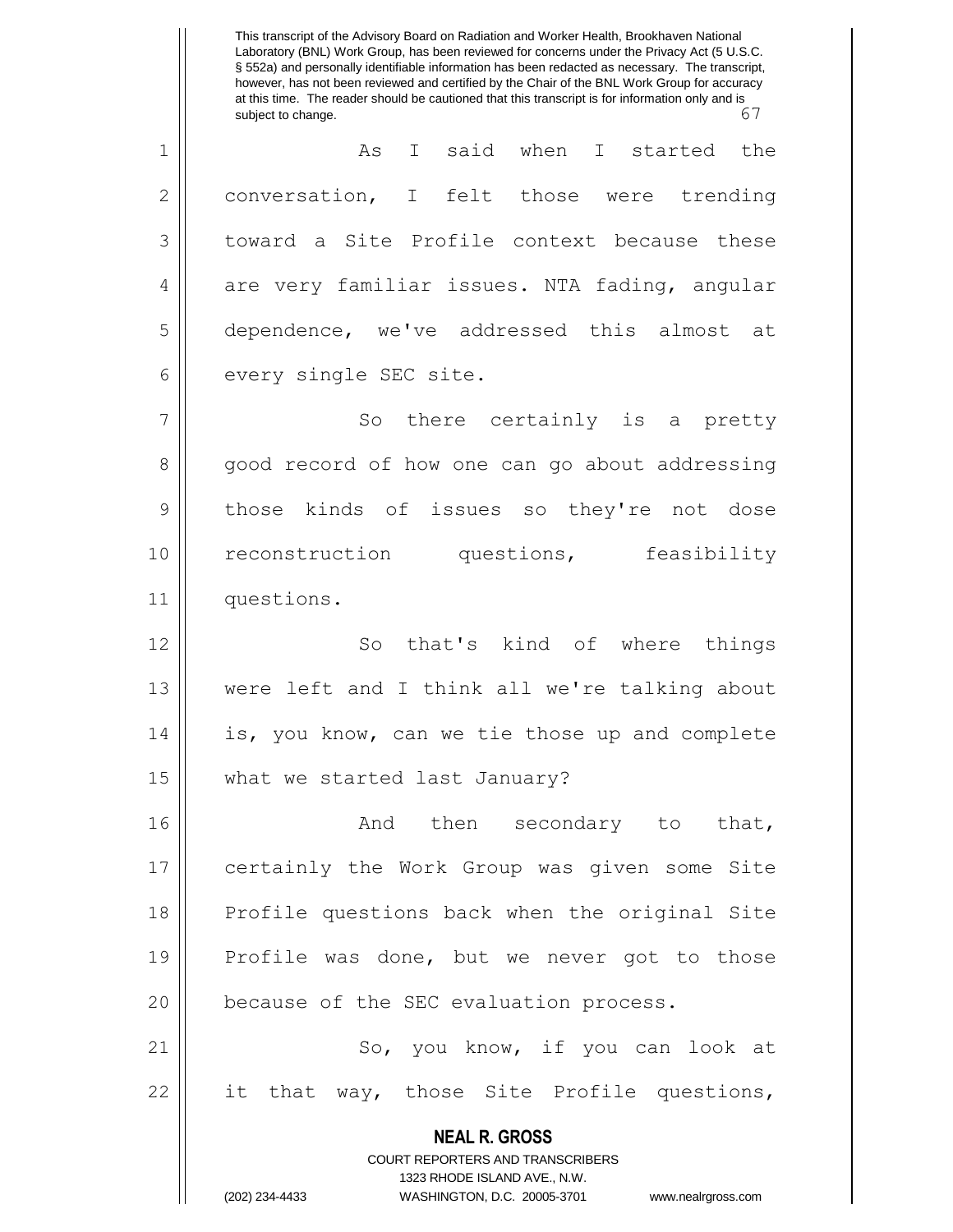**NEAL R. GROSS** COURT REPORTERS AND TRANSCRIBERS 1323 RHODE ISLAND AVE., N.W. (202) 234-4433 WASHINGTON, D.C. 20005-3701 www.nealrgross.com This transcript of the Advisory Board on Radiation and Worker Health, Brookhaven National Laboratory (BNL) Work Group, has been reviewed for concerns under the Privacy Act (5 U.S.C. § 552a) and personally identifiable information has been redacted as necessary. The transcript, however, has not been reviewed and certified by the Chair of the BNL Work Group for accuracy at this time. The reader should be cautioned that this transcript is for information only and is subject to change. 68 subject to change. 1 whether it's, you know, a coworker model or  $2 \parallel$  what have you, weren't judged by SC&A to have 3 a strong SEC context. 4 They were judged to be Site 5 Profile in nature and ones that we felt NIOSH  $6 \parallel$  could address outside of the SEC process. 7 || So I think we made that 8 distinction from the get go, so that's still 9 || the distinction I think we would bring to the 10 || table. 11 || MEMBER MUNN: I understand that, 12 Joe. Certainly I understand the issue of 13 | overarching issues like AP geometry. 14 || But I was trying to simplify 15 things by making a direct point that the 16 responses that we have from you on the 17 document that was prepared this month very 18 clearly defined, if I am reading your 19 || statement correctly, they defined that four of 20 || these you consider still pertinent as of 1993  $21$  | and  $-$ 22 | CHAIR BEACH: Actually I think,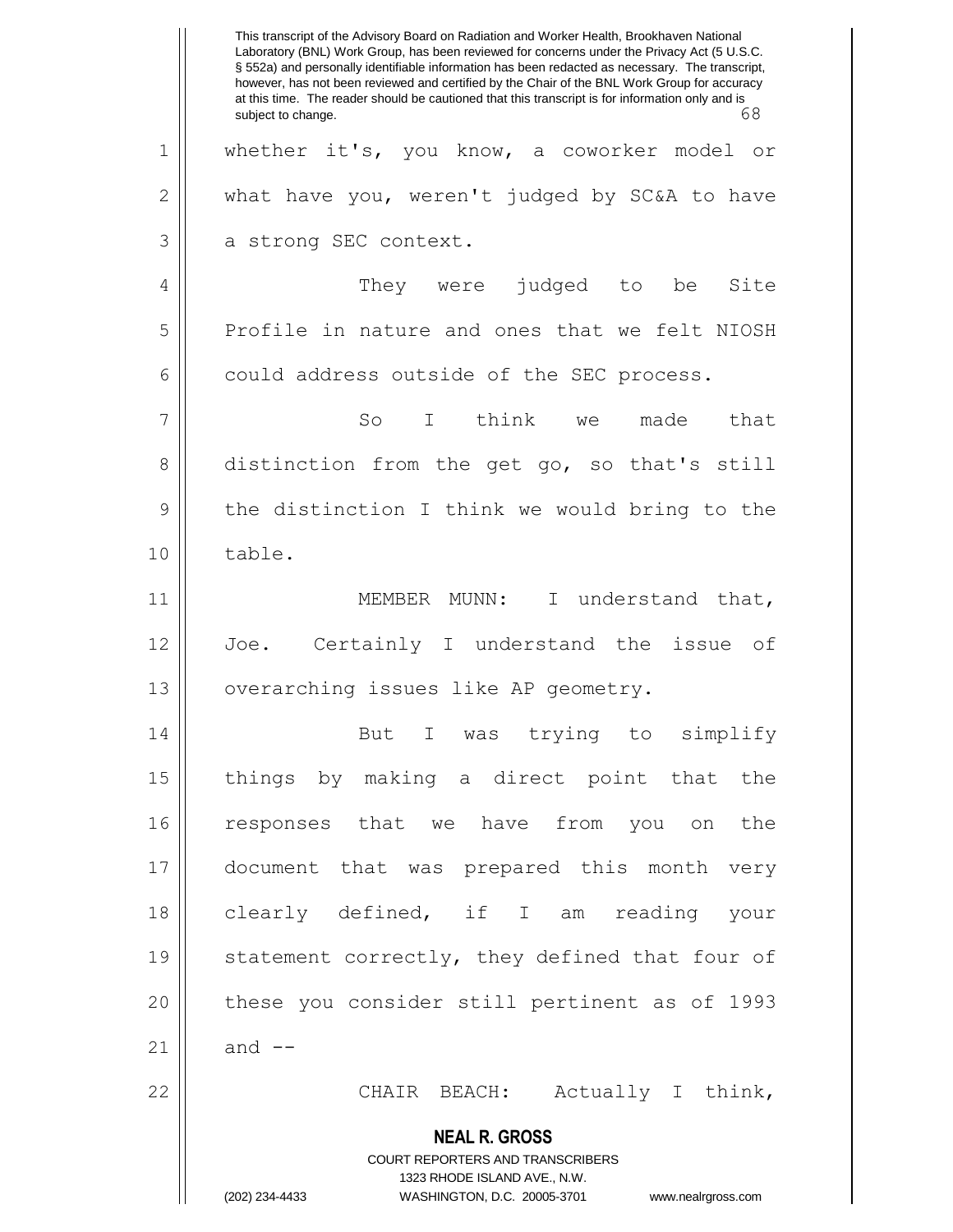**NEAL R. GROSS** COURT REPORTERS AND TRANSCRIBERS 1323 RHODE ISLAND AVE., N.W. (202) 234-4433 WASHINGTON, D.C. 20005-3701 www.nealrgross.com This transcript of the Advisory Board on Radiation and Worker Health, Brookhaven National Laboratory (BNL) Work Group, has been reviewed for concerns under the Privacy Act (5 U.S.C. § 552a) and personally identifiable information has been redacted as necessary. The transcript, however, has not been reviewed and certified by the Chair of the BNL Work Group for accuracy at this time. The reader should be cautioned that this transcript is for information only and is subject to change. 69 1 || Wanda, I think there's actually six. 2 MEMBER MUNN: Well, I did not, my 3 count could certainly be off. I'm just 4 || looking at the ones that specifically say 5 | after 1993. 6 I'm just, the point I'm trying to 7 make here is a very simple one. Don't we 8 already have the information about which ones 9 | need to be pursued by SC&A in their response? 10 || And if the answer is no and the 11 response is not adequate to identify exactly 12 what we want to do, then by all means I'm 13 || sorry I interrupted. Go back to, I suppose we 14 were talking about Finding 5 at the time I -- 15 || CHAIR BEACH: And, Wanda, I think 16 you make some good points. I think what we 17 need to do here is we'd never tasked SC&A to 18 || actually go through and review the current TBD 19  $\parallel$  and these findings, so --20 || MEMBER MUNN: I understand that. 21 || CHAIR BEACH: Okay. 22 MEMBER MUNN: But it seems to me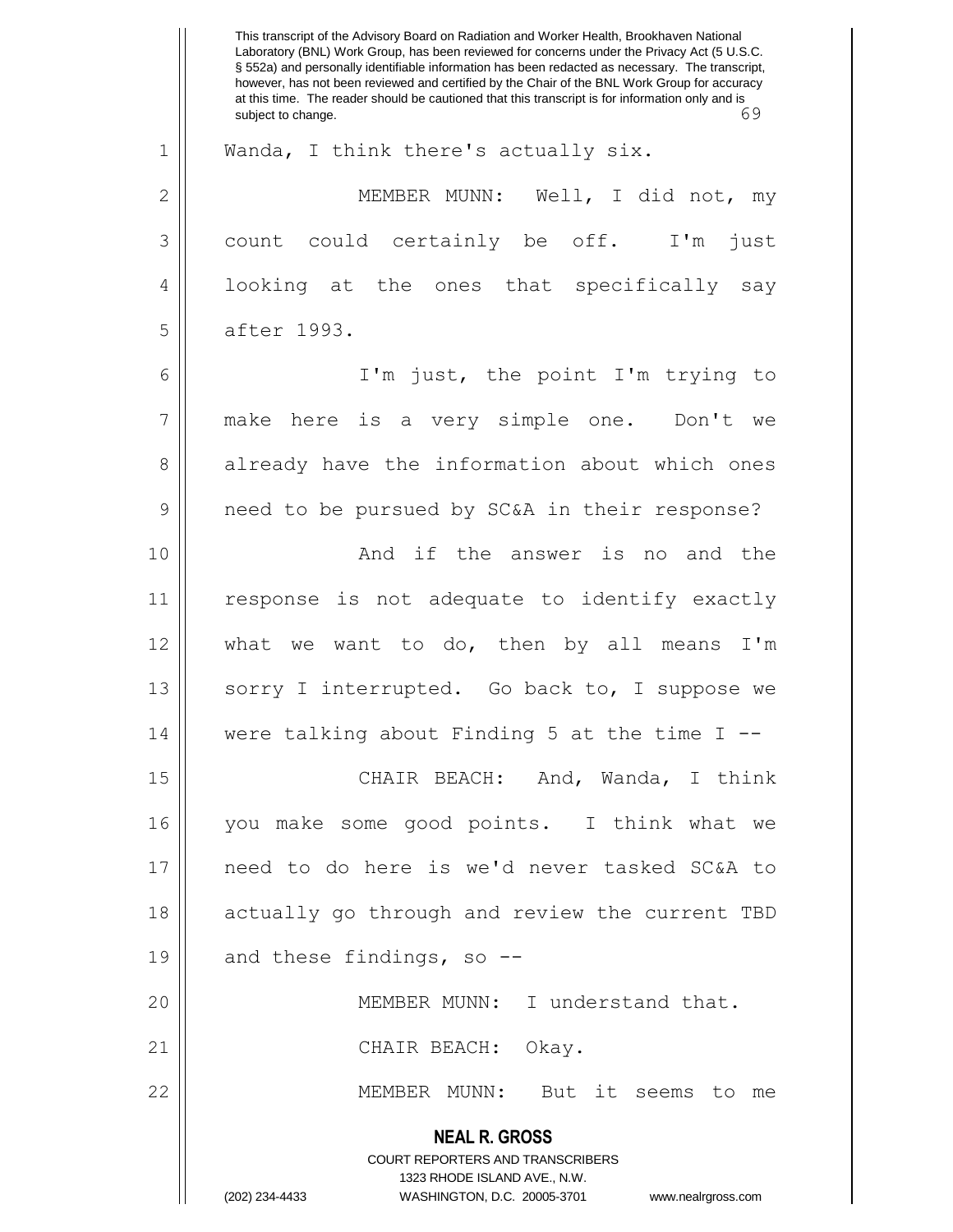**NEAL R. GROSS** COURT REPORTERS AND TRANSCRIBERS 1323 RHODE ISLAND AVE., N.W. (202) 234-4433 WASHINGTON, D.C. 20005-3701 www.nealrgross.com This transcript of the Advisory Board on Radiation and Worker Health, Brookhaven National Laboratory (BNL) Work Group, has been reviewed for concerns under the Privacy Act (5 U.S.C. § 552a) and personally identifiable information has been redacted as necessary. The transcript, however, has not been reviewed and certified by the Chair of the BNL Work Group for accuracy at this time. The reader should be cautioned that this transcript is for information only and is<br> $\overline{70}$ subject to change. 1 || that their responses are, we're going over  $2 \parallel$  their responses one by one and it seemed to me  $3 \parallel$  that they were self-explanatory, but 4 apparently not. I withdraw my question, 5 | sorry. Go ahead. 6 MR. KATZ: So, Josie, this is Ted. 7 CHAIR BEACH: Yes. 8 MR. KATZ: For clarity, to 9 || reiterate, for Finding 5, all I was saying is 10 that since DCAS hasn't addressed yet whether 11 they would need a coworker model, it seems 12 like the Work Group will want to see what 13 || response DCAS has to that issue as to whether 14 || one's needed before it tasks SC&A to evaluate  $15$  | the adequacy of data for creating a coworker 16 model, because if the question's a little bit 17 different, if DCAS finds that there's no need 18 || for a coworker model. 19 CHAIR BEACH: Right. Ted, I do 20 || agree with you and I did put that one under 21 || NIOSH's actions. 22 || MR. KATZ: Okay, thanks.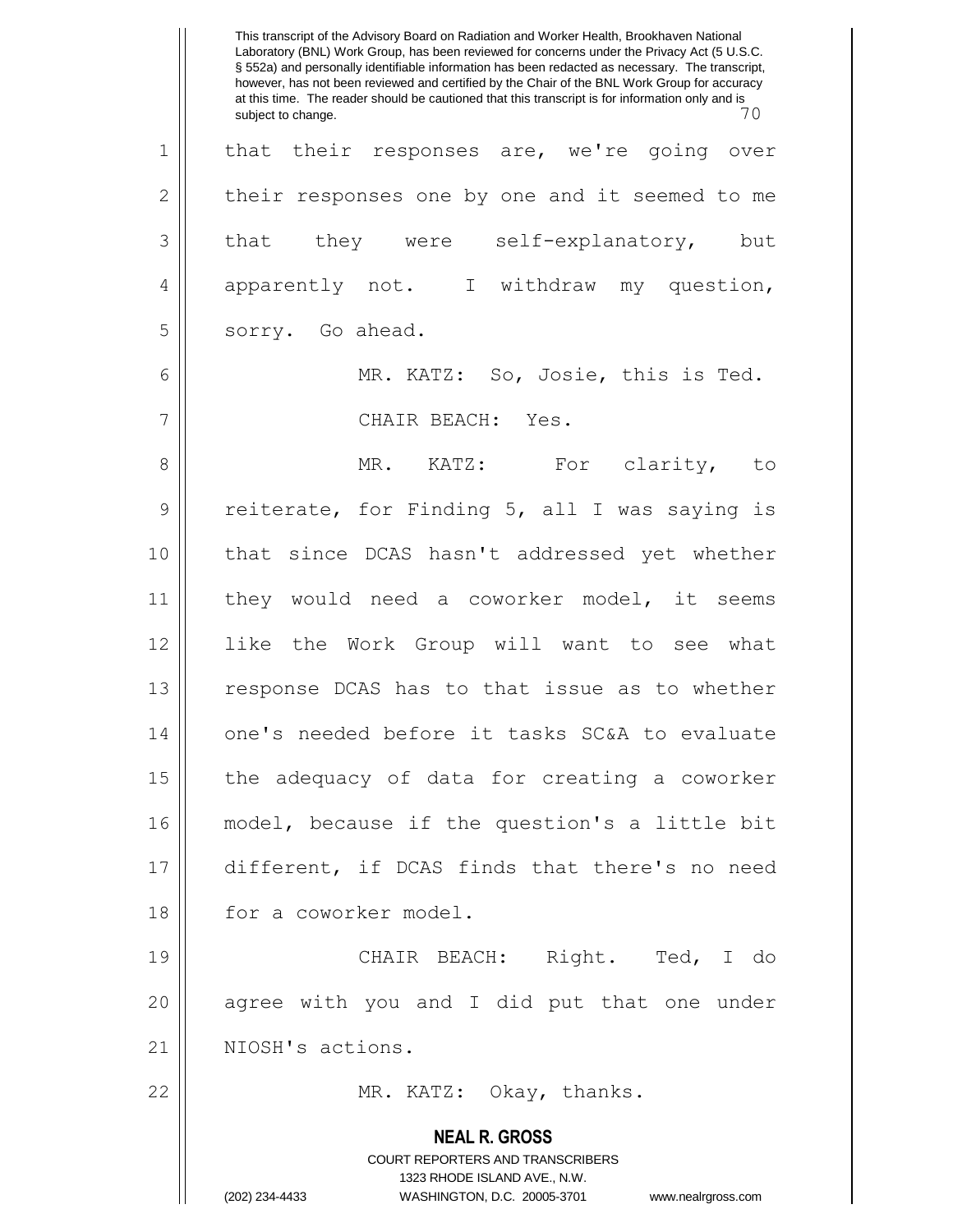**NEAL R. GROSS** COURT REPORTERS AND TRANSCRIBERS 1323 RHODE ISLAND AVE., N.W. (202) 234-4433 WASHINGTON, D.C. 20005-3701 www.nealrgross.com This transcript of the Advisory Board on Radiation and Worker Health, Brookhaven National Laboratory (BNL) Work Group, has been reviewed for concerns under the Privacy Act (5 U.S.C. § 552a) and personally identifiable information has been redacted as necessary. The transcript, however, has not been reviewed and certified by the Chair of the BNL Work Group for accuracy at this time. The reader should be cautioned that this transcript is for information only and is subject to change. 1 CHAIR BEACH: So, thank you. Ron,  $2 \parallel$  are you ready to move on to 6? 3 DR. BUCHANAN: Okay. Yes, so just  $4 \parallel$  to summarize on Finding 5, we will not do any 5 action on that and we will let NIOSH justify  $6 \parallel$  the need or plans for coworker model or not. 7 || So Finding 6, now this is a NIOSH 8 action item. Now, I wrote this matrix update 9 || in January and since I've went back and read 10 through some of the revision and so most all 11 | of these are still in NIOSH's action items. 12 And so number 6 was, as far as a 13 || Site Profile issue, is that the NTA film 14 || response has not been covered in the TBD and  $15$  so that is actually a NIOSH action item. 16 || Even though in my update I said we 17 need to determine a quick look at it, I can 18 tell that it's not been addressed. So I 19 recommend that Finding 6 still be a NIOSH 20 action item. 21 MR. CALHOUN: That's okay with me. 22 DR. BUCHANAN: And the same way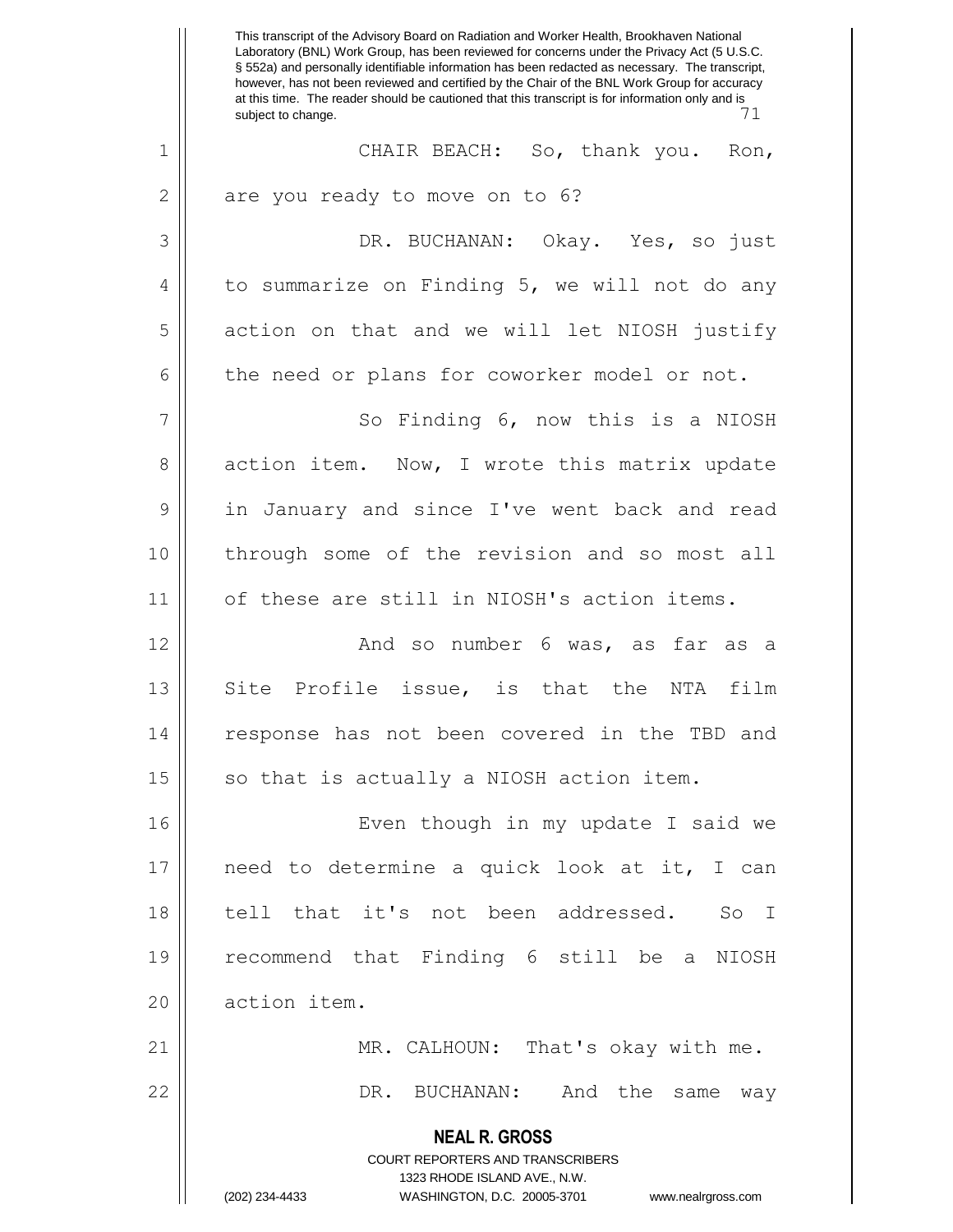**NEAL R. GROSS** COURT REPORTERS AND TRANSCRIBERS 1323 RHODE ISLAND AVE., N.W. (202) 234-4433 WASHINGTON, D.C. 20005-3701 www.nealrgross.com This transcript of the Advisory Board on Radiation and Worker Health, Brookhaven National Laboratory (BNL) Work Group, has been reviewed for concerns under the Privacy Act (5 U.S.C. § 552a) and personally identifiable information has been redacted as necessary. The transcript, however, has not been reviewed and certified by the Chair of the BNL Work Group for accuracy at this time. The reader should be cautioned that this transcript is for information only and is subject to change. 1 || with 7 and 8. These neutron responses, we 2 | need to have an official response to them and  $3 \parallel$  what is going to be in the Revision 2 of the 4 || TBD to address these. 5 And number 9 is also that way. 6 || These are all neutron issues and 7 characterizing the neutron field and the 8 dosimetry response to those fields and the 9 || problems, especially with neutron dosimetry 10 || reading in '85 to 1995. 11 || That brings us to Finding 10 on 12 external dose model. And, now, NIOSH said 13 || that they will respond and justify not needing 14 a external coworker model for external dose. 15 || Is that correct, Grady? 16 || MR. CALHOUN: Yes. 17 DR. BUCHANAN: Okay. Now, number 18 || 11 is incidents and accidents, unanticipated 19 events. This issue is still prevalent and I 20 would say that we'd like to see a formal 21 | response to the Finding 11. 22 Yes, and this is kind of a related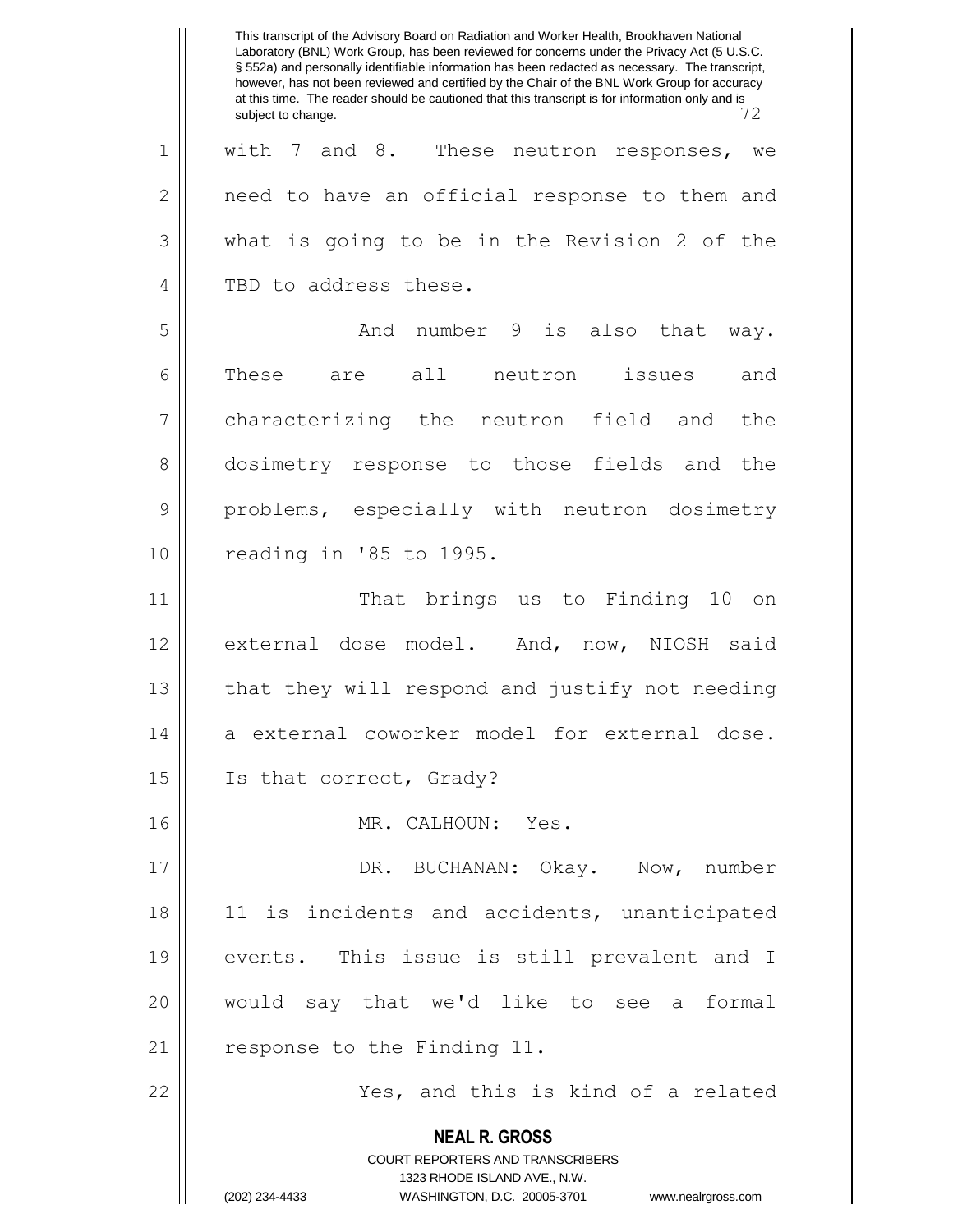**NEAL R. GROSS** COURT REPORTERS AND TRANSCRIBERS 1323 RHODE ISLAND AVE., N.W. This transcript of the Advisory Board on Radiation and Worker Health, Brookhaven National Laboratory (BNL) Work Group, has been reviewed for concerns under the Privacy Act (5 U.S.C. § 552a) and personally identifiable information has been redacted as necessary. The transcript, however, has not been reviewed and certified by the Chair of the BNL Work Group for accuracy at this time. The reader should be cautioned that this transcript is for information only and is subject to change. 73 1 || one is Finding 12, which is a potential 2 | environmental exposure from the igloo area. 3 Just a little background on that,  $4 \parallel$  the way I understand this, this was a shielded 5 area in a storage facility that they kept  $6 \parallel$  their high sources at. They had a fence 7 around it. 8 || And the problem SC&A has is if you 9 had people unmonitored that passed this area 10 || on a regular basis, they could pick up a 11 higher dose because the dose was greater at 12 || the fence line than it was at the perimeter. 13 And so if you use TLDs or badges 14 or instruments located at the perimeter of the  $15$  site for environmental dose, that wouldn't be 16 || reflective of this igloo storage area and that 17 would be an action item for NIOSH on Finding 18 | 12. 19 And Finding 13 is a SC&A action 20 item, because the Section 3 on X-ray medical 21 exposures in the revised TBD was fairly 22 extensive.

(202) 234-4433 WASHINGTON, D.C. 20005-3701 www.nealrgross.com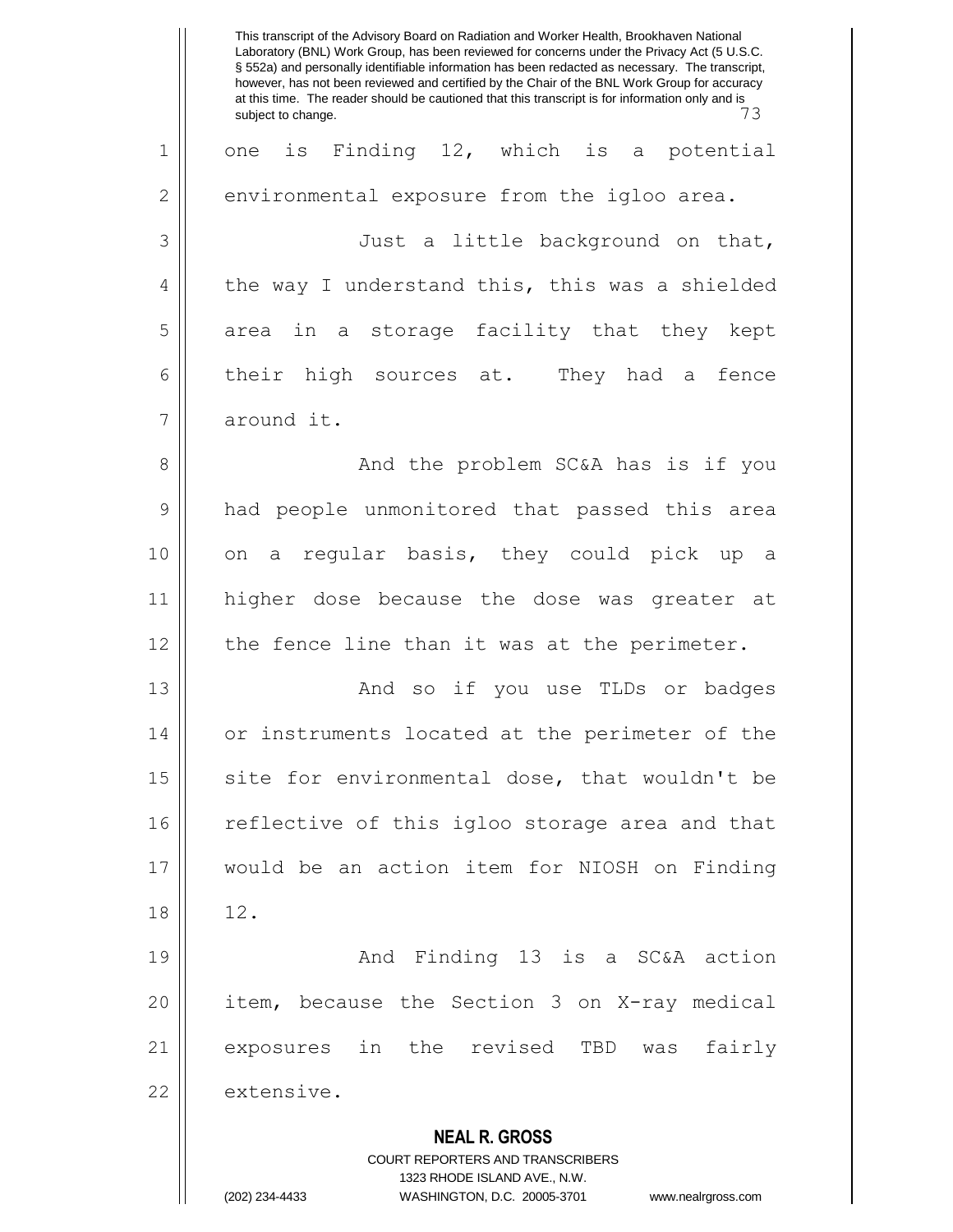**NEAL R. GROSS** COURT REPORTERS AND TRANSCRIBERS 1323 RHODE ISLAND AVE., N.W. (202) 234-4433 WASHINGTON, D.C. 20005-3701 www.nealrgross.com This transcript of the Advisory Board on Radiation and Worker Health, Brookhaven National Laboratory (BNL) Work Group, has been reviewed for concerns under the Privacy Act (5 U.S.C. § 552a) and personally identifiable information has been redacted as necessary. The transcript, however, has not been reviewed and certified by the Chair of the BNL Work Group for accuracy at this time. The reader should be cautioned that this transcript is for information only and is<br> $\frac{7}{4}$ subject to change. 1 || And we did not put a high priority 2 || on going back and looking over that and 3 comparing it to our earlier findings and 4 || objections from the first TBD. 5 And so that's something that we 6 || need to look at and make a judgment call on 7 || whether that set aside the prior finding. And  $8 \parallel$  that's the 13 Site Profile findings. 9 CHAIR BEACH: Okay, so just to 10 || recap, Ron. This is Josie. I have for SC&A 11 1, 2 and 13. And for NIOSH, I won't go  $12$  | through the list, but all others. 13 || DR. BUCHANAN: That's correct. 14 CHAIR BEACH: Okay. Ted, could 15 || you help  $--$  well, any comments or, Grady, 16 anything there? 17 MR. CALHOUN: Well, basically I 18 || think that we're going to start out with the 19  $\parallel$  13 -- it's odd that we have 13 on both sides,  $20$  | isn't it? 21 I'm going to start out with the 13 22 || SEC issues that we've at least got partial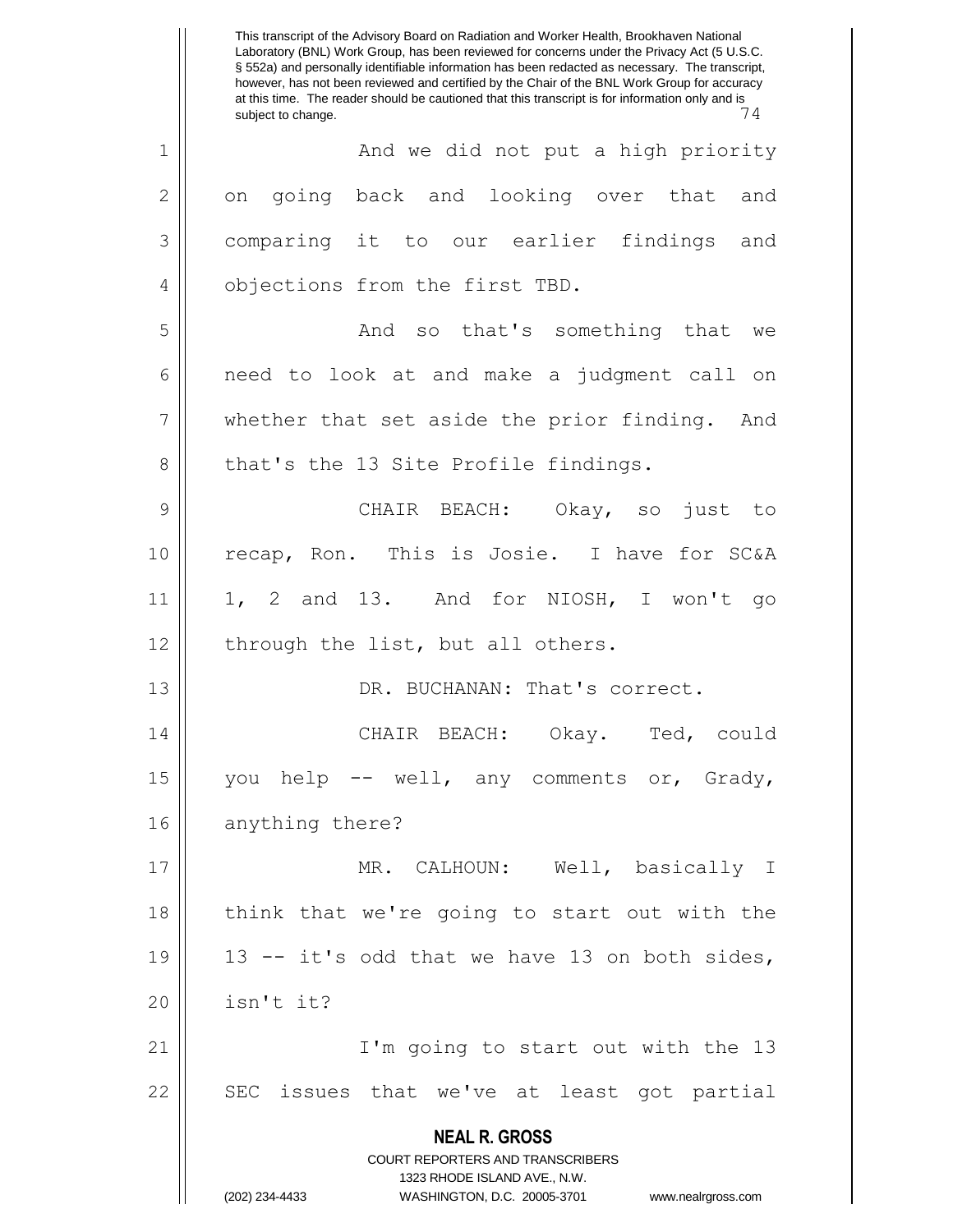**NEAL R. GROSS** COURT REPORTERS AND TRANSCRIBERS 1323 RHODE ISLAND AVE., N.W. (202) 234-4433 WASHINGTON, D.C. 20005-3701 www.nealrgross.com This transcript of the Advisory Board on Radiation and Worker Health, Brookhaven National Laboratory (BNL) Work Group, has been reviewed for concerns under the Privacy Act (5 U.S.C. § 552a) and personally identifiable information has been redacted as necessary. The transcript, however, has not been reviewed and certified by the Chair of the BNL Work Group for accuracy at this time. The reader should be cautioned that this transcript is for information only and is subject to change. 1 || responses to and I'll give a response as far  $2 \parallel$  as where we stand and I may be able to provide  $3 \parallel$  a couple more documents to you. 4 || The other 13 we'll have to get 5 || into our project plan and schedule out dates  $6 \parallel$  as to when those are going to be addressed. 7 CHAIR BEACH: Okay, so we'll hear 8 from you on the time frame because you knew I 9 || was going to ask you that. 10 MR. CALHOUN: Sure. 11 || CHAIR BEACH: Thank you. Ted, 12 help me out here. Do we need to do any formal 13 || tasking for SC&A to review the current TBD and 14 | these three items? 15 || MR. KATZ: No, I think we've done 16 || it, actually, in the course of this meeting. 17 || CHAIR BEACH: Okay, thank you. 18 DR. MAURO: Josie, this is John. 19 I have one question and it might be because 20 || I'm not exactly following. 21 || But I heard a statement made that 22 || post-1993 NIOSH feels that it does not need an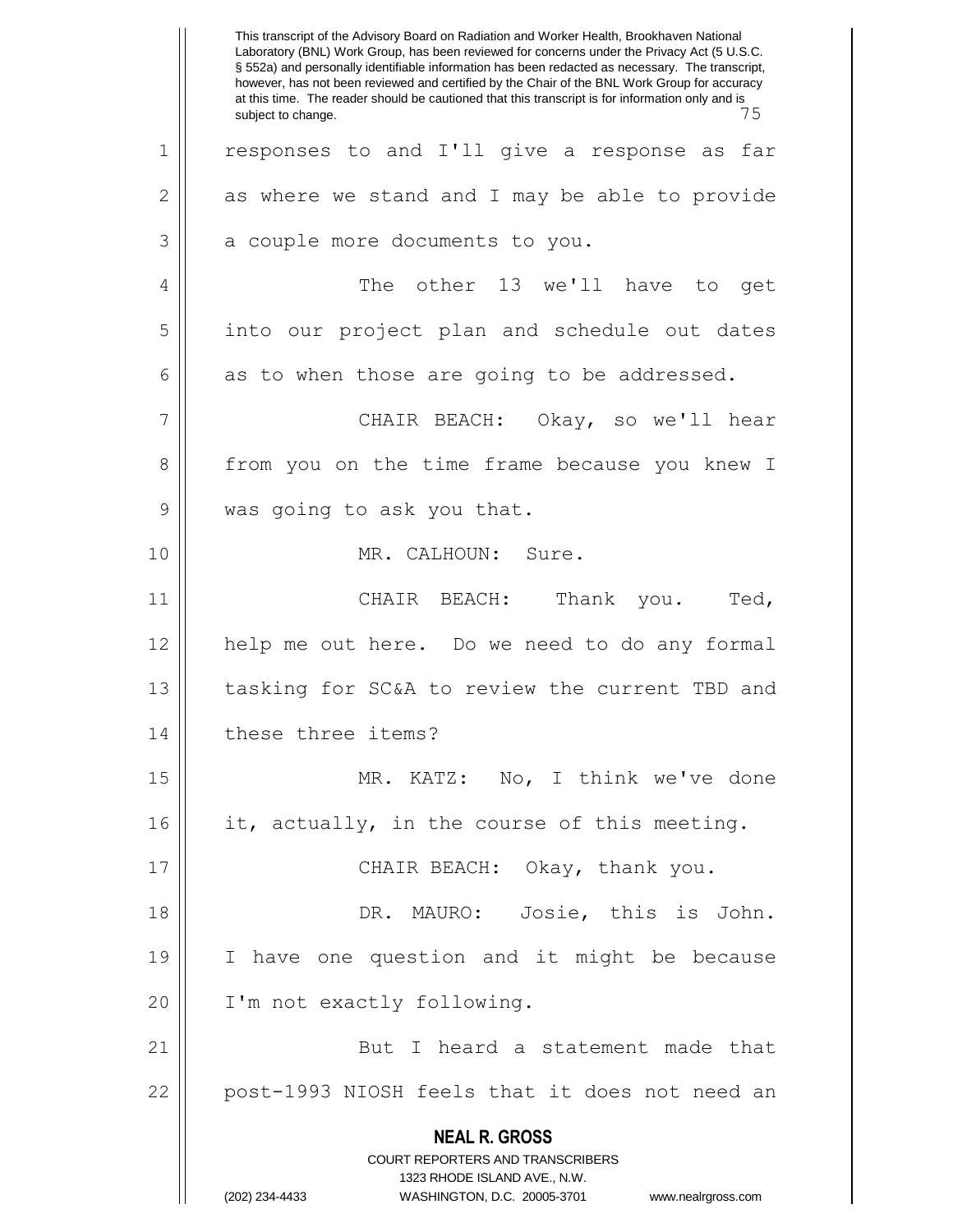**NEAL R. GROSS** COURT REPORTERS AND TRANSCRIBERS 1323 RHODE ISLAND AVE., N.W. (202) 234-4433 WASHINGTON, D.C. 20005-3701 www.nealrgross.com This transcript of the Advisory Board on Radiation and Worker Health, Brookhaven National Laboratory (BNL) Work Group, has been reviewed for concerns under the Privacy Act (5 U.S.C. § 552a) and personally identifiable information has been redacted as necessary. The transcript, however, has not been reviewed and certified by the Chair of the BNL Work Group for accuracy at this time. The reader should be cautioned that this transcript is for information only and is subject to change. 1 || external coworker model. 2 || In other words, the argument being 3 that after '93 there's sufficient data to 4 || reconstruct everyone's external doses because  $5$  || they have a complete record. 6 Now, I also heard during this 7 || conversation that you would like SC&A to make 8 a statement regarding the degree to which we 9 || agree that the 1993 is a pretty good date and  $10$  | that, you know, that there are not, you know, 11 what the, and/or what the SEC issues might be 12 || that still remain for the post-1993 date. 13 || Now, the thing that struck me is 14 || that I'm not sure this is an action item or 15 not. 16 Is it an action item for SC&A to 17 confirm that there's no need for an external 18 dosimetry model post-1993 because there is a 19 complete external dosimetry record? 20 Is that an action item and, Joe, 21 has that already been resolved to the 22 Satisfaction of SC&A?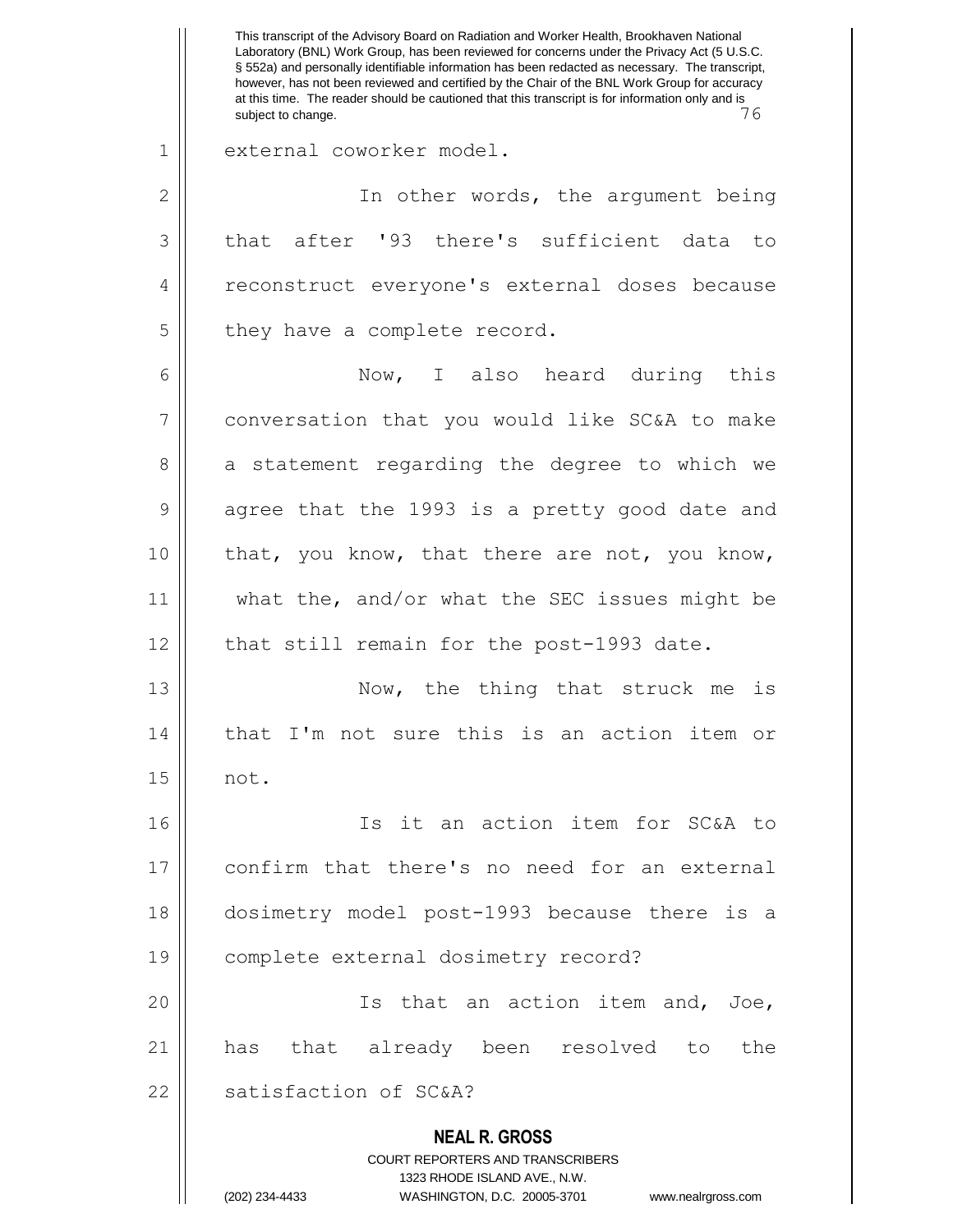**NEAL R. GROSS** COURT REPORTERS AND TRANSCRIBERS 1323 RHODE ISLAND AVE., N.W. (202) 234-4433 WASHINGTON, D.C. 20005-3701 www.nealrgross.com This transcript of the Advisory Board on Radiation and Worker Health, Brookhaven National Laboratory (BNL) Work Group, has been reviewed for concerns under the Privacy Act (5 U.S.C. § 552a) and personally identifiable information has been redacted as necessary. The transcript, however, has not been reviewed and certified by the Chair of the BNL Work Group for accuracy at this time. The reader should be cautioned that this transcript is for information only and is subject to change. 1 MR. FITZGERALD: We have not, 2 | frankly, raised the external dosimetry issue  $3 \parallel$  per se. We did, in the TBD, question why 4 | there was no coworker model and I think we're 5 | qoing to await NIOSH's response. We've heard 6 || some of it already.  $7 \parallel$  and, you know, I don't think, 8 again, we judged that to be a SEC question for 9 | the Work Group. 10 || So, again, we'll look at what the 11 || response is, look at the completeness, but we 12 judged the completeness to be adequate at the  $13 \parallel$  time. 14 || But there was a question of how 15 | one could manage without a coworker model. We 16 want to validate that for the period '93 17 forward. But, again, certainly NIOSH can 18 provide its assessment and we can look at  $19 \parallel$  that. 20 DR. MAURO: Okay, because I just 21 heard NIOSH's position was they do not need 22 || one. And I guess there's enough information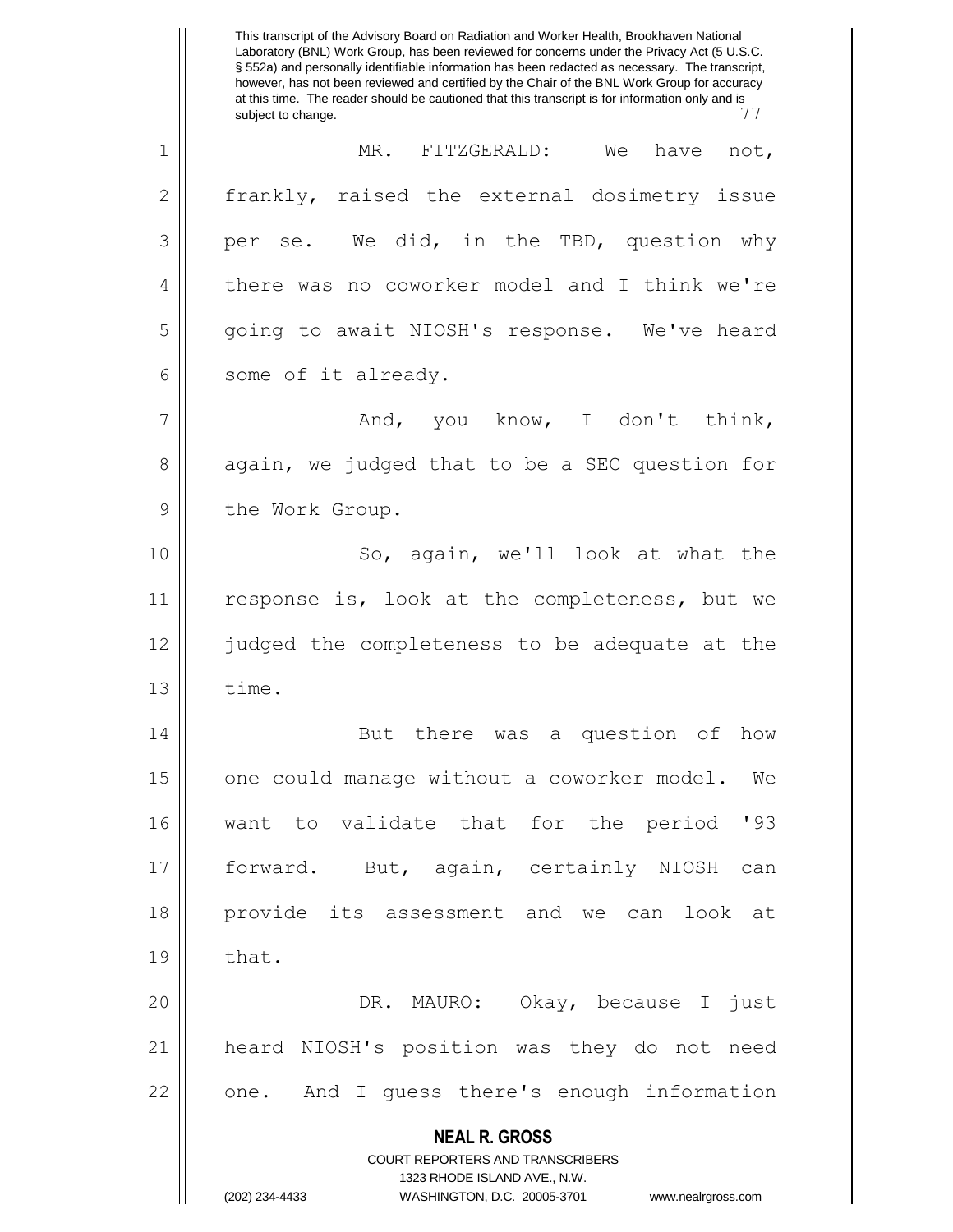**NEAL R. GROSS** COURT REPORTERS AND TRANSCRIBERS 1323 RHODE ISLAND AVE., N.W. (202) 234-4433 WASHINGTON, D.C. 20005-3701 www.nealrgross.com This transcript of the Advisory Board on Radiation and Worker Health, Brookhaven National Laboratory (BNL) Work Group, has been reviewed for concerns under the Privacy Act (5 U.S.C. § 552a) and personally identifiable information has been redacted as necessary. The transcript, however, has not been reviewed and certified by the Chair of the BNL Work Group for accuracy at this time. The reader should be cautioned that this transcript is for information only and is subject to change. 78 1 || on the record right now that we can look at  $2 \parallel$  that? 3 || See, what I'm listening to is 4 || where the action items lie for SC&A and this 5 || pivotal date of 1993. 6 You know, what is it that SC&A 7 needs to do between now and the meeting in 8 | order to be able to say, take a position on 9 Were we believe all issues have been resolved 10 with regard to the SEC date and where the 11 issues have not been resolved with regard to 12 l the SEC date of 1993? 13 MR. FITZGERALD: Well, first, I 14 don't think there's an external issue that we 15 have to grapple with. 16 We're quite ready to wait for 17 Grady to come back with his answer and we've 18 heard his answer informally on the adequacy, 19  $\parallel$  but we judge the adequacy to be there. 20 We just raised a question in the 21 || Site Profile review as to whether or not they 22 || felt the adequacy was complete enough that a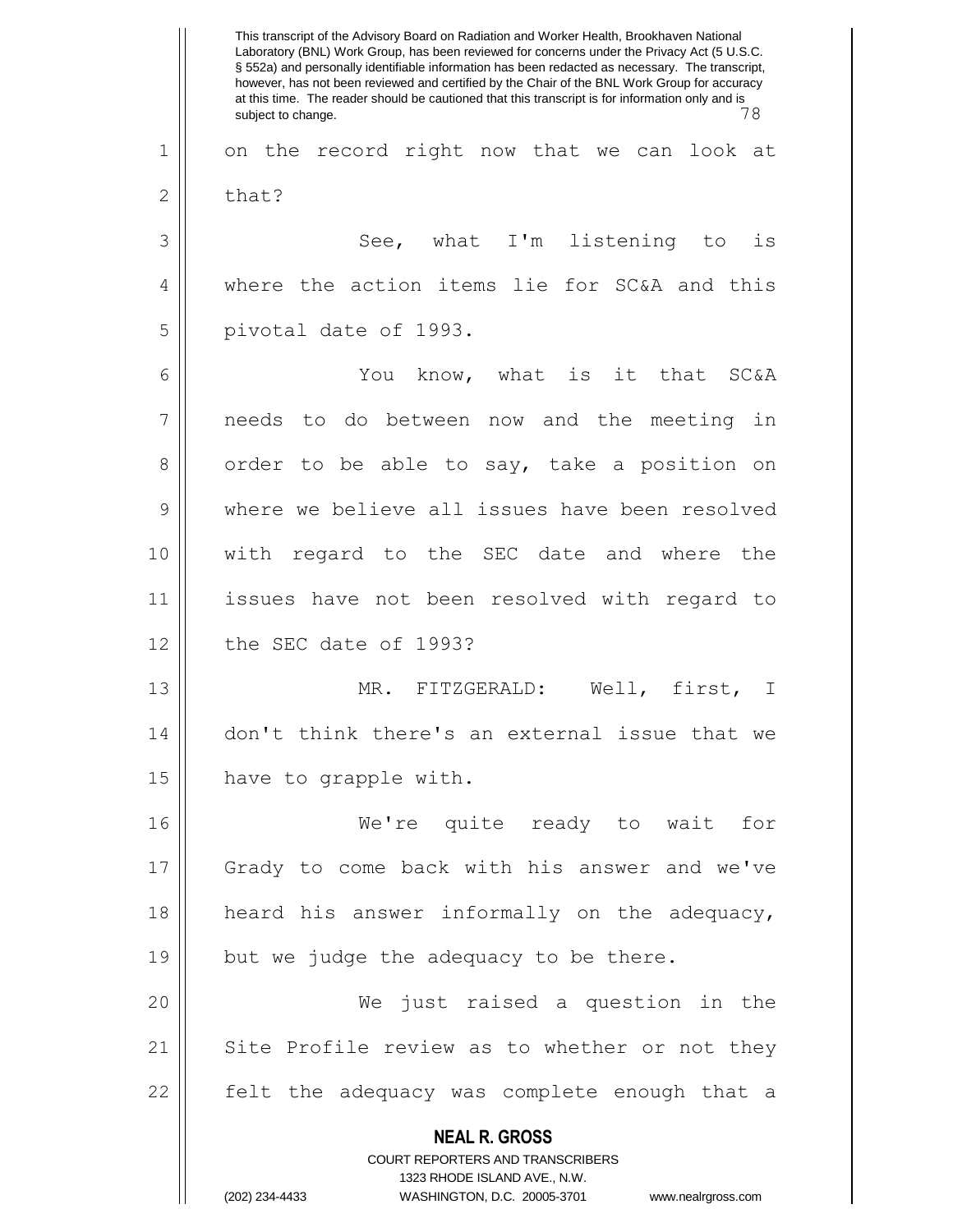**NEAL R. GROSS** COURT REPORTERS AND TRANSCRIBERS 1323 RHODE ISLAND AVE., N.W. (202) 234-4433 WASHINGTON, D.C. 20005-3701 www.nealrgross.com This transcript of the Advisory Board on Radiation and Worker Health, Brookhaven National Laboratory (BNL) Work Group, has been reviewed for concerns under the Privacy Act (5 U.S.C. § 552a) and personally identifiable information has been redacted as necessary. The transcript, however, has not been reviewed and certified by the Chair of the BNL Work Group for accuracy at this time. The reader should be cautioned that this transcript is for information only and is subject to change. 1 coworker model would not be necessary. I  $2 \parallel$  don't think that's a key issue for the meeting  $3 \parallel$  that's coming up. 4 || Now, respecting the '93 date on  $5 \parallel$  the internal side, as I said earlier, there's  $6 \parallel$  a lot of precedents, and I think of Los Alamos 7 because we're spending a lot of time just 8 trying to balance 1975 as the natural 9 || breakpoint for that SEC. 10 There's a lot of precedent for 11 looking at whether or not the date is, in 12 fact, the appropriate breakpoint without 13 holding up an earlier SEC. 14 || So I don't see that as a deal 15 breaker as far as going forward from a 16 technical standpoint. I think it'd be useful 17 to go beyond the one audit milestone that 18 | Grady mentioned. 19 || And I think what he was saying was 20 || that from an empirical standpoint, from his 21 dose reconstructions, he did not see anything  $22$  | that was an aberration beyond 1989.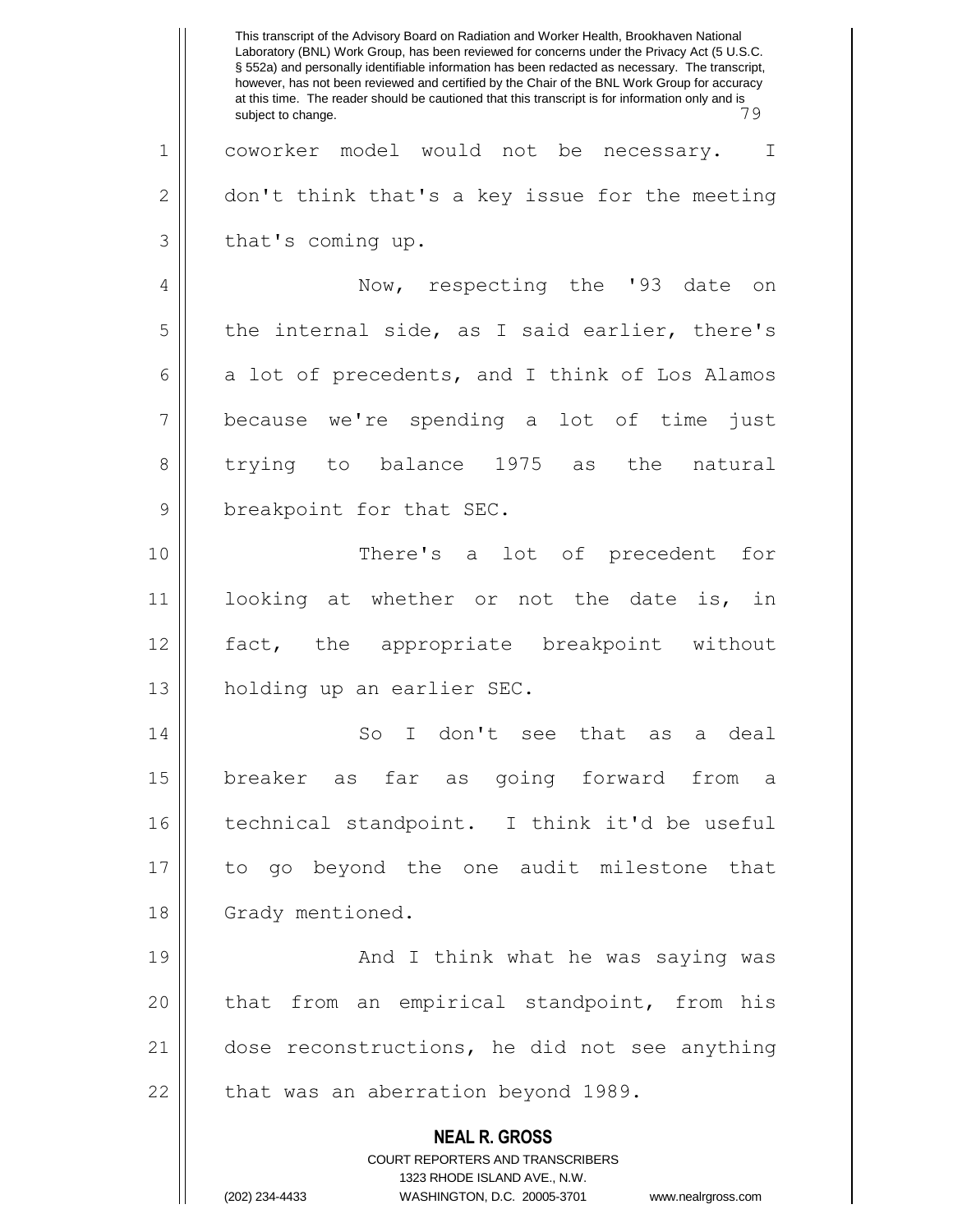**NEAL R. GROSS** COURT REPORTERS AND TRANSCRIBERS 1323 RHODE ISLAND AVE., N.W. (202) 234-4433 WASHINGTON, D.C. 20005-3701 www.nealrgross.com This transcript of the Advisory Board on Radiation and Worker Health, Brookhaven National Laboratory (BNL) Work Group, has been reviewed for concerns under the Privacy Act (5 U.S.C. § 552a) and personally identifiable information has been redacted as necessary. The transcript, however, has not been reviewed and certified by the Chair of the BNL Work Group for accuracy at this time. The reader should be cautioned that this transcript is for information only and is subject to change. 80 1 | So he was looking for a breakpoint  $2 \parallel$  beyond '89 that would be a natural place to 3 | highlight a programmatic turnaround in terms 4 | of record keeping, and this audit was the most 5 | obvious one since they did an evaluation of  $6 \parallel$  the program. 7 We, I think, for the Work Group 8 just need to look at that and make sure that 9 || that's not the latest one. 10 || The other words, that, in fact, the 11 program did, in fact, turn around in '93 and 12 || that there wasn't something that would keep it 13 || prolonged beyond '93. 14 || But that's something we can do 15 || separate from this decision point the Board's 16 || up to in 83.14, so I don't see this as posing 17 || a problem for the 83.14 determination. 18 DR. MAURO: Okay. 19 MR. FITZGERALD: Was that clear? 20 DR. MAURO: I think so. This lack 21 || of a coworker model post-1993 for some reason, 22 || and the fact that NIOSH believes there's no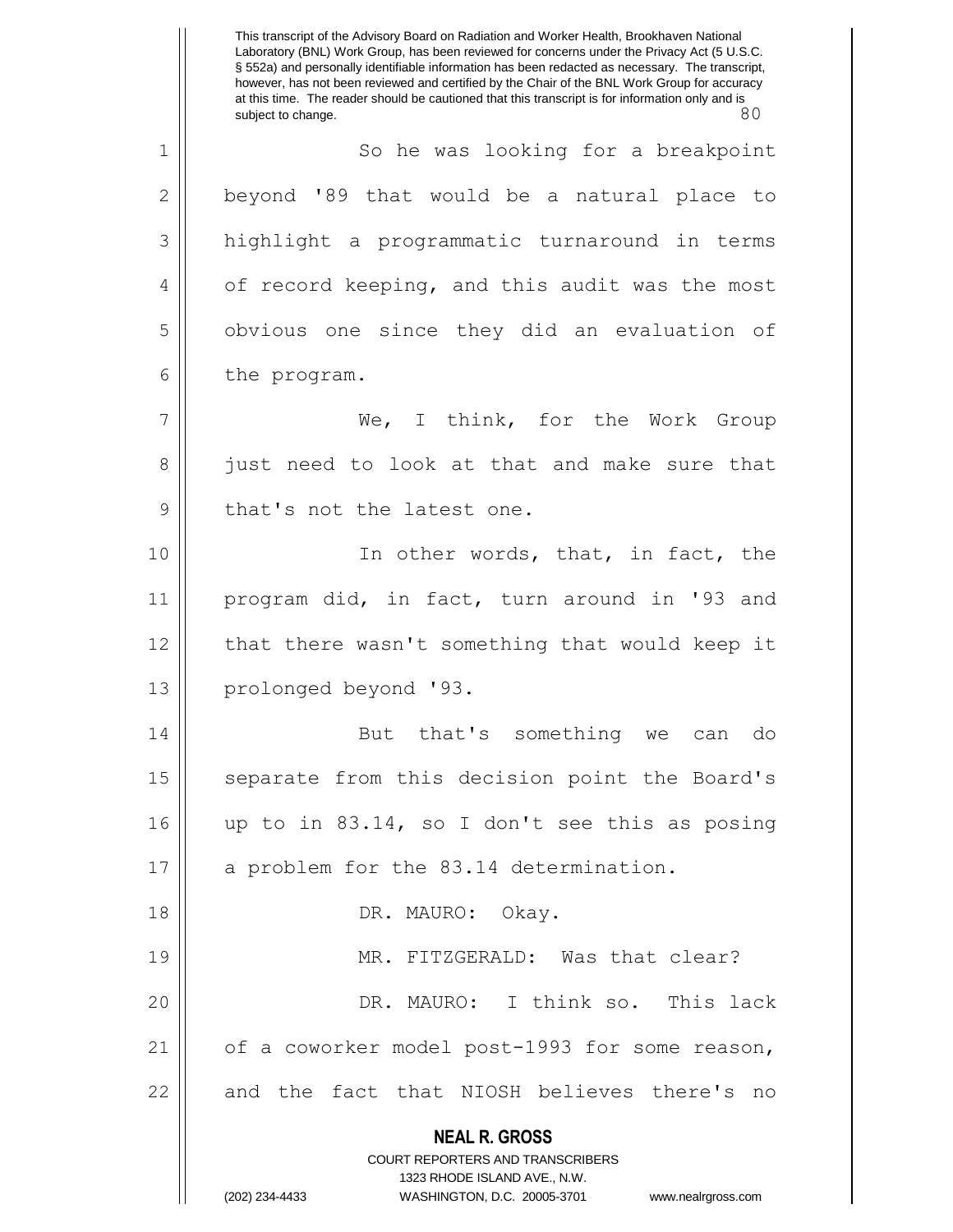**NEAL R. GROSS** COURT REPORTERS AND TRANSCRIBERS 1323 RHODE ISLAND AVE., N.W. (202) 234-4433 WASHINGTON, D.C. 20005-3701 www.nealrgross.com This transcript of the Advisory Board on Radiation and Worker Health, Brookhaven National Laboratory (BNL) Work Group, has been reviewed for concerns under the Privacy Act (5 U.S.C. § 552a) and personally identifiable information has been redacted as necessary. The transcript, however, has not been reviewed and certified by the Chair of the BNL Work Group for accuracy at this time. The reader should be cautioned that this transcript is for information only and is subject to change. 81 1 || need for one, is sort of sticking with me and  $2 \parallel$  I'm having a hard time shaking it. 3 || I guess it comes down to, Grady, 4 || are you going to be putting something out 5 | explaining why you feel there's no need for an 6 external coworker model post-1993? 7 MR. CALHOUN: Yes, I'll have to do 8 || that, and internal. 9 DR. MAURO: Okay, and there really 10 || is no action for SC&A until we see that. 11 || MR. CALHOUN: That's right. 12 DR. MAURO: Okay, I just wanted to 13 || make sure I was clear on that. Okay. 14 MR. FITZGERALD: Yes, I think 15 | we're pretty clear. 16 DR. MAURO: Thank you. 17 CHAIR BEACH: Okay. That is the 18 end of our agenda. Path forward, I think 19 we've covered that unless somebody has any 20 | comments or questions. 21 I would say we need a time line,  $22$  || but Grady already said he would get that to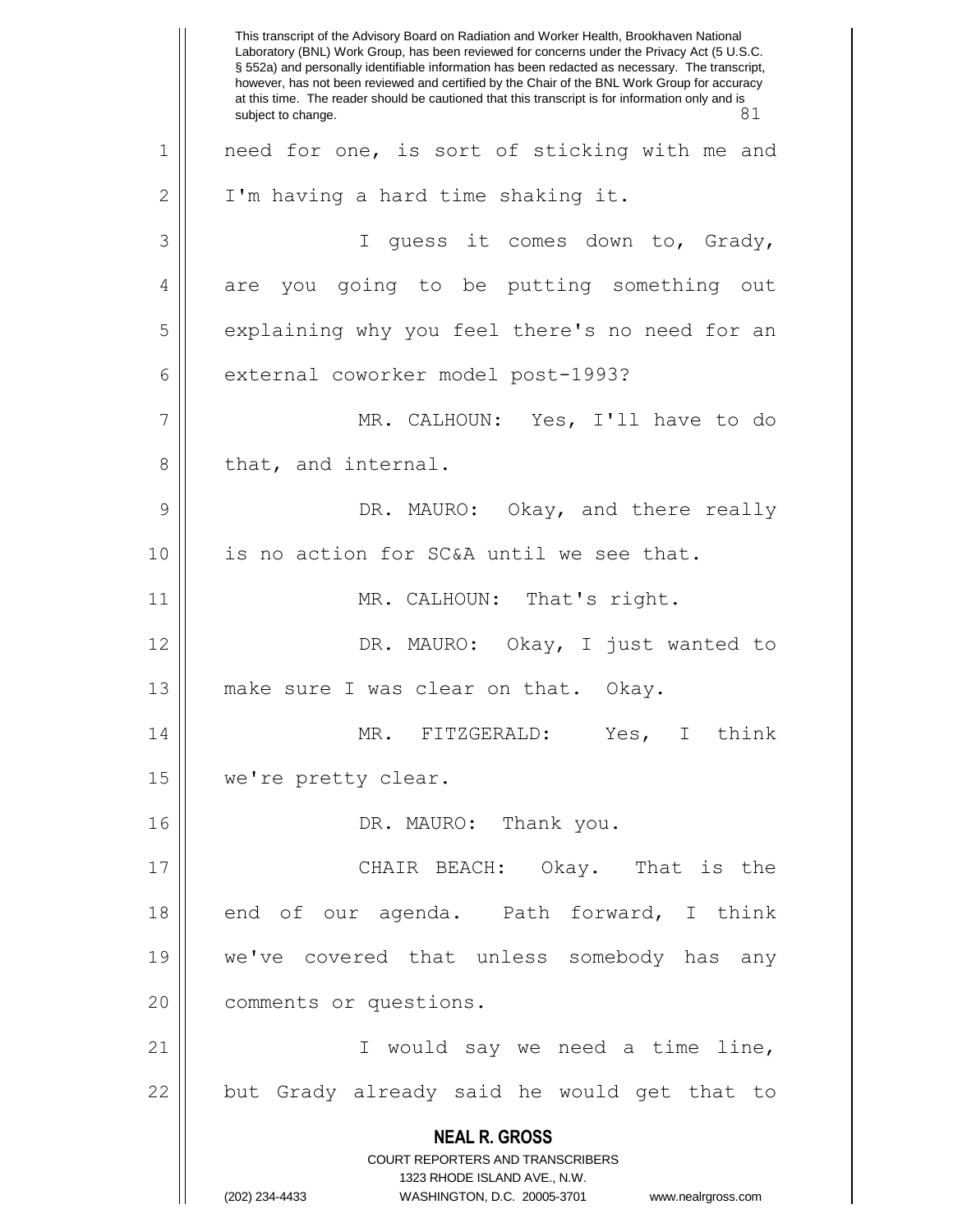**NEAL R. GROSS** COURT REPORTERS AND TRANSCRIBERS 1323 RHODE ISLAND AVE., N.W. (202) 234-4433 WASHINGTON, D.C. 20005-3701 www.nealrgross.com This transcript of the Advisory Board on Radiation and Worker Health, Brookhaven National Laboratory (BNL) Work Group, has been reviewed for concerns under the Privacy Act (5 U.S.C. § 552a) and personally identifiable information has been redacted as necessary. The transcript, however, has not been reviewed and certified by the Chair of the BNL Work Group for accuracy at this time. The reader should be cautioned that this transcript is for information only and is<br>82 subject to change.  $1 \parallel$  us. 2 Does anybody need me to go over  $3 \parallel$  the action items or are we all clear, Grady 4 and Ron? 5 MEMBER ANDERSON: I think we got 6 it. 7 || CHAIR BEACH: Okay. 8 MEMBER ANDERSON: Just send it  $9 \parallel$  out. 10 CHAIR BEACH: Okay. Ted. 11 MR. KATZ: I'm sorry, I was on 12 mute. This is Ted. So, I'm good. I mean, 13 it's good to get a little email from the 14 parties just to reaffirm what their action 15 || items are. But otherwise, I think this is  $16$  |  $qood.$ 17 CHAIR BEACH: Okay, so we'll look 18 for emails from both the SC&A side and NIOSH's 19 side. And we'll look forward to a future 20 meeting. 21 That's all I have. I'm ready to  $22$  || adjourn the meeting if everybody else is in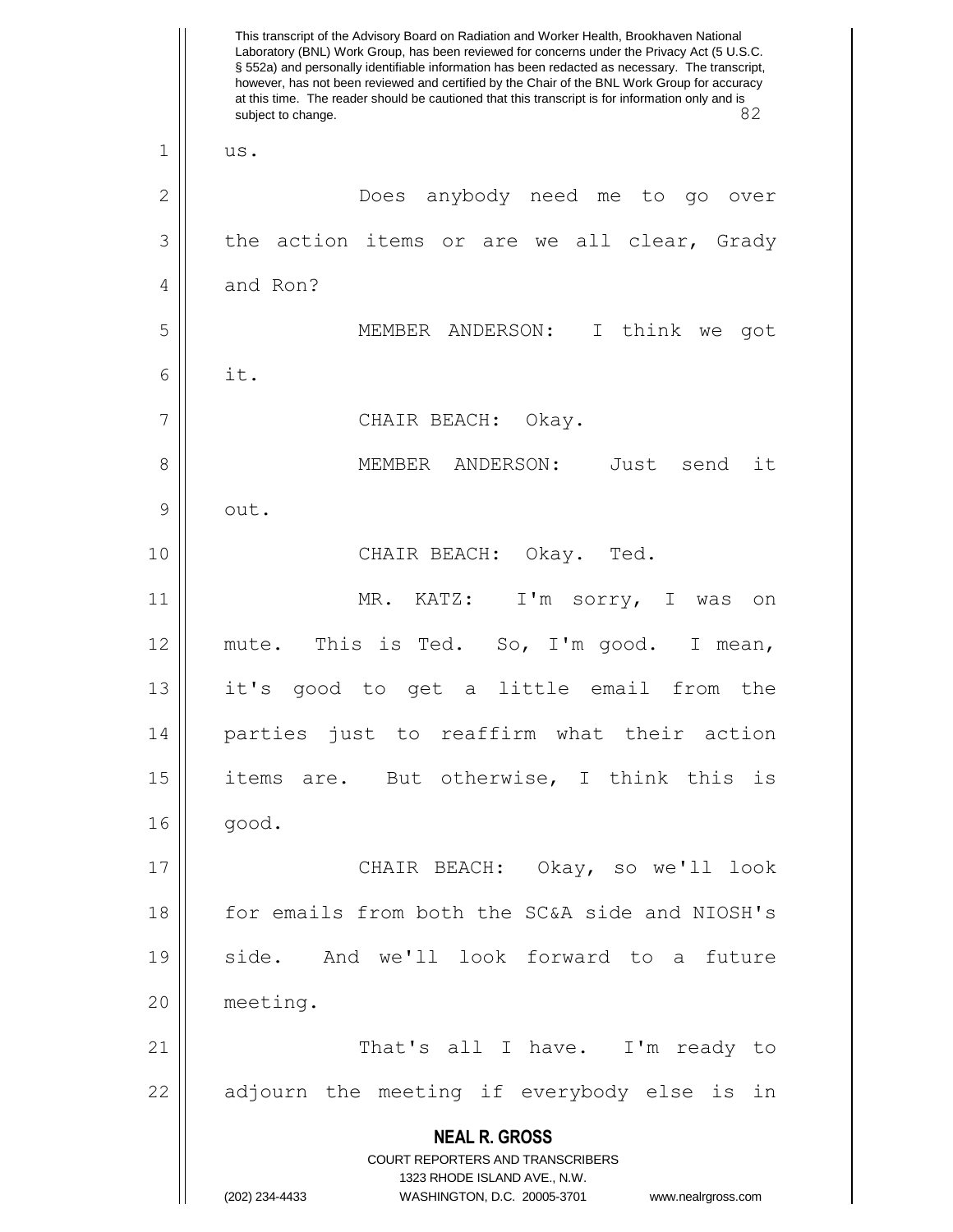**NEAL R. GROSS** COURT REPORTERS AND TRANSCRIBERS 1323 RHODE ISLAND AVE., N.W. (202) 234-4433 WASHINGTON, D.C. 20005-3701 www.nealrgross.com This transcript of the Advisory Board on Radiation and Worker Health, Brookhaven National Laboratory (BNL) Work Group, has been reviewed for concerns under the Privacy Act (5 U.S.C. § 552a) and personally identifiable information has been redacted as necessary. The transcript, however, has not been reviewed and certified by the Chair of the BNL Work Group for accuracy at this time. The reader should be cautioned that this transcript is for information only and is subject to change. 83 1 agreement. 2 MEMBER MUNN: Do we have any clue 3 how long it's going to be before we need to 4 | address what NIOSH and SC&A are going to get  $5$  | to us, what their time line is? 6 CHAIR BEACH: I think that's a 7 || question for Grady and he --8 MR. CALHOUN: Well, what I'm going 9 || to do is, knowing that there's not going to be 10 || a whole lot that gets accomplished between now 11  $\parallel$  and the Board meeting, is I'm going to try to 12 || get out responses to, or at least where we 13 || stand on the 13 SEC items. 14 || Like I said, a lot of that's going 15 || to be a rehash of where we were last time this 16 went out. 17 || But I believe I actually have a 18 couple other documents I can send out 19 || regarding neutrons. Actually, some of those 20 might bleed over into the TBD issues as well. 21 || I'm not going to -- let's see, 22 | today's Tuesday, Wednesday, Thursday. I'm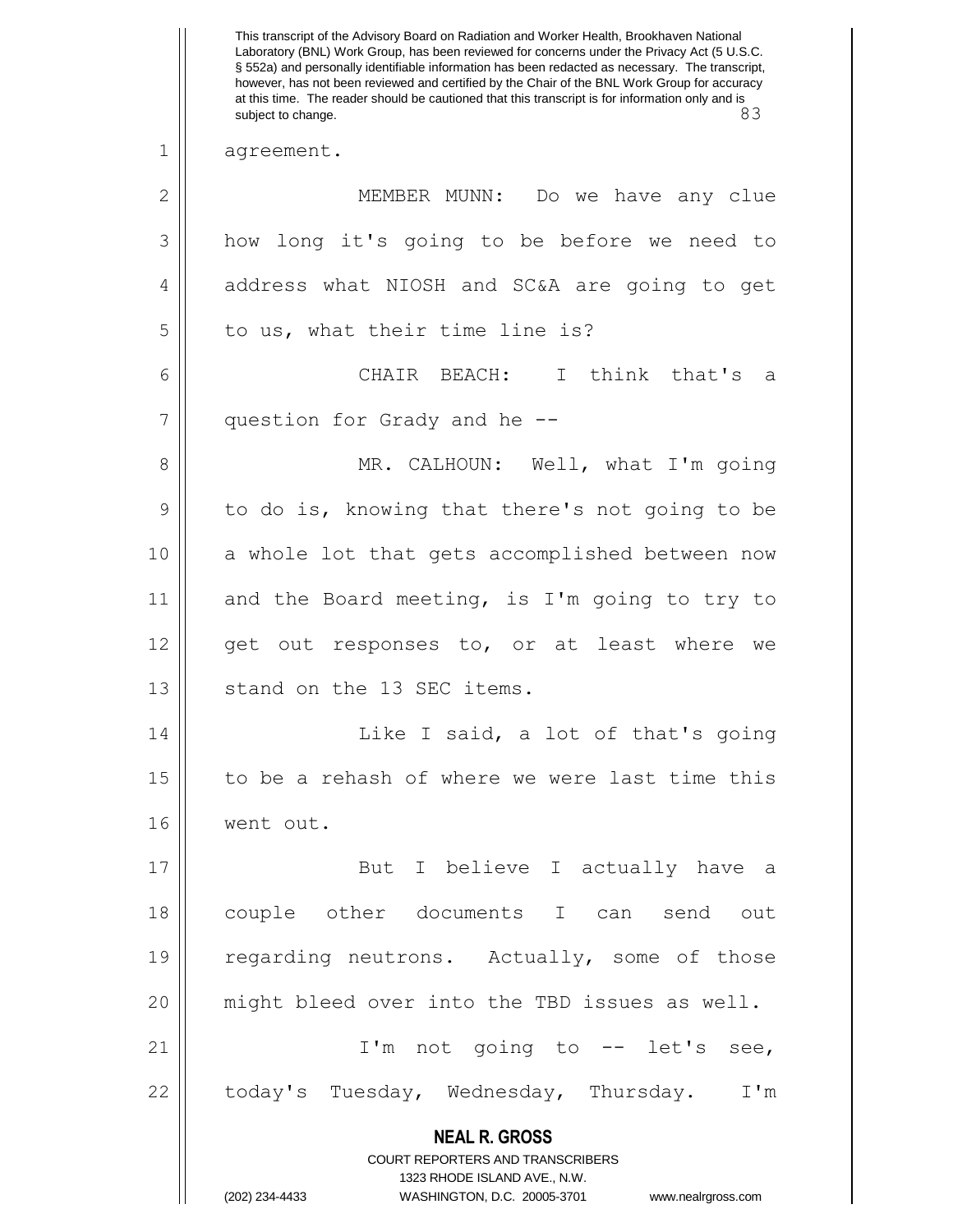**NEAL R. GROSS** COURT REPORTERS AND TRANSCRIBERS 1323 RHODE ISLAND AVE., N.W. (202) 234-4433 WASHINGTON, D.C. 20005-3701 www.nealrgross.com This transcript of the Advisory Board on Radiation and Worker Health, Brookhaven National Laboratory (BNL) Work Group, has been reviewed for concerns under the Privacy Act (5 U.S.C. § 552a) and personally identifiable information has been redacted as necessary. The transcript, however, has not been reviewed and certified by the Chair of the BNL Work Group for accuracy at this time. The reader should be cautioned that this transcript is for information only and is<br>84 subject to change. 1 || probably not going to be able to get that out 2 | until Friday. So you're not going to have a 3 whole lot of time to look at that prior to the 4 | Board meeting. 5 || But I kind of agree with what Joe 6 | was saying there, that things like this 7 usually don't preclude approval of the SEC. 8 There's just a time period to review when the  $9 \parallel$  end date is, so that's what I plan on doing. 10 || And then the next part of my task, 11 as I see it, is to get the other items for the 12 13 TBD issues into our project plan, given all 13 || the other things that our group works on, and 14 || get those resource loaded and put into a 15 | schedule. 16 MEMBER MUNN: No, I wasn't asking 17 whether, how much you were going to get done 18 | before next week, Grady. 19 || What I was really asking was, 20 || given the scope of work, which is better 21 defined now than it was when we came in to  $22$  || this meeting, whether both SC&A and NIOSH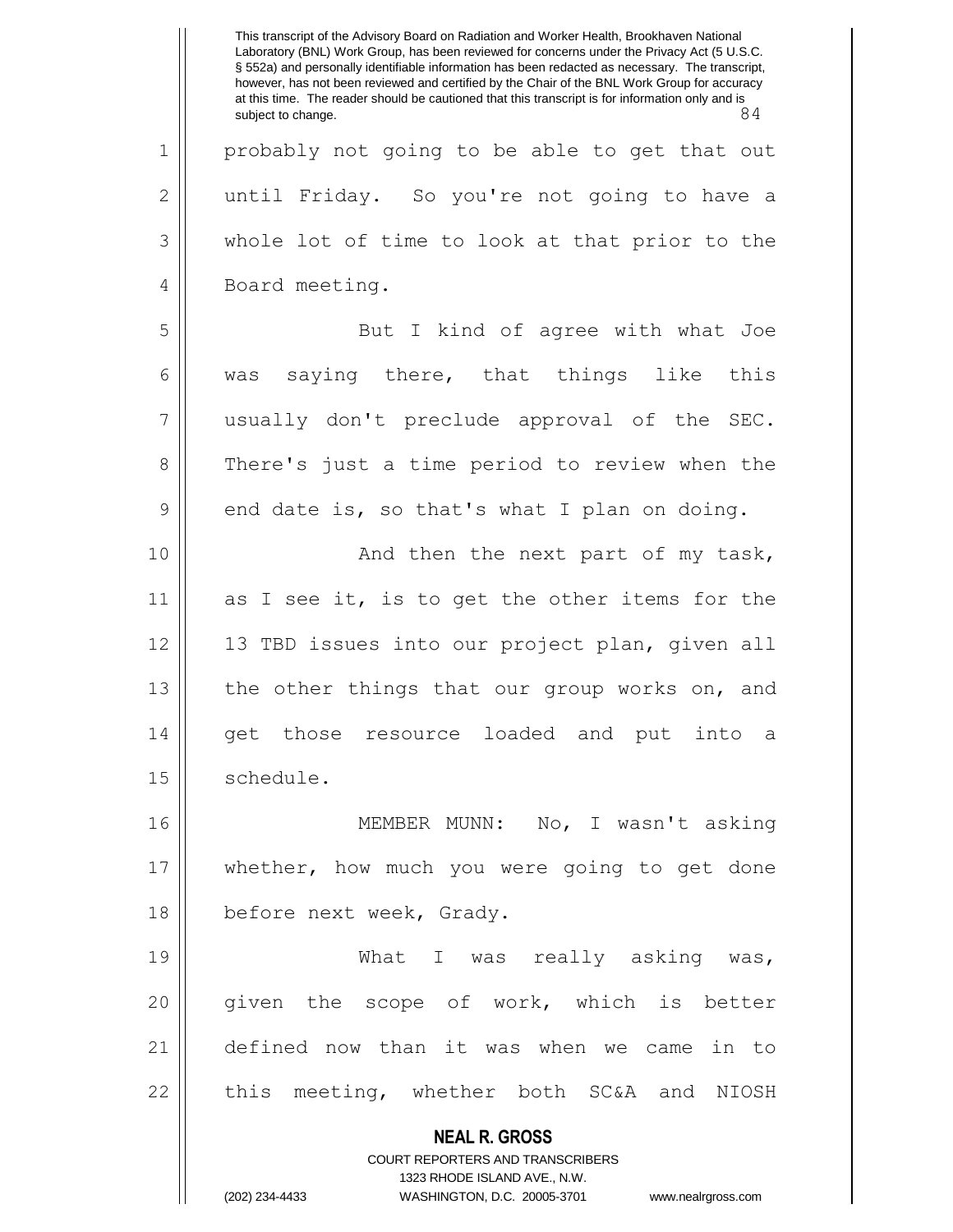**NEAL R. GROSS** COURT REPORTERS AND TRANSCRIBERS 1323 RHODE ISLAND AVE., N.W. (202) 234-4433 WASHINGTON, D.C. 20005-3701 www.nealrgross.com This transcript of the Advisory Board on Radiation and Worker Health, Brookhaven National Laboratory (BNL) Work Group, has been reviewed for concerns under the Privacy Act (5 U.S.C. § 552a) and personally identifiable information has been redacted as necessary. The transcript, however, has not been reviewed and certified by the Chair of the BNL Work Group for accuracy at this time. The reader should be cautioned that this transcript is for information only and is<br>85 subject to change. 1 could give us a feel as to how long it was  $2 \parallel$  going to take to accomplish those tasks they 3 || now know are ahead of them so that we could be 4 || looking how far out in our calendar we need to 5 | be looking for the next Work Group meeting. 6 That was the intent of my 7 question. Are we looking at being able to 8 || meet in late April or early May or are we 9 || talking perhaps further out than that? 10 MR. CALHOUN: My gut reaction is 11 further out than that, just because the same 12 people that are working on Brookhaven are 13 working on other TBDs and whatnot, you know, 14 | Savannah River, Mound, things like that. 15 || So I'd have to actually look at 16 || the resources and schedule this before I can 17 || give you a date on the TBD issues. 18 || MEMBER MUNN: Okay. I was just 19 | wondering whether May or June. 20 MR. CALHOUN: The action is 21 || further out than that, so. 22 MEMBER MUNN: So we're looking at